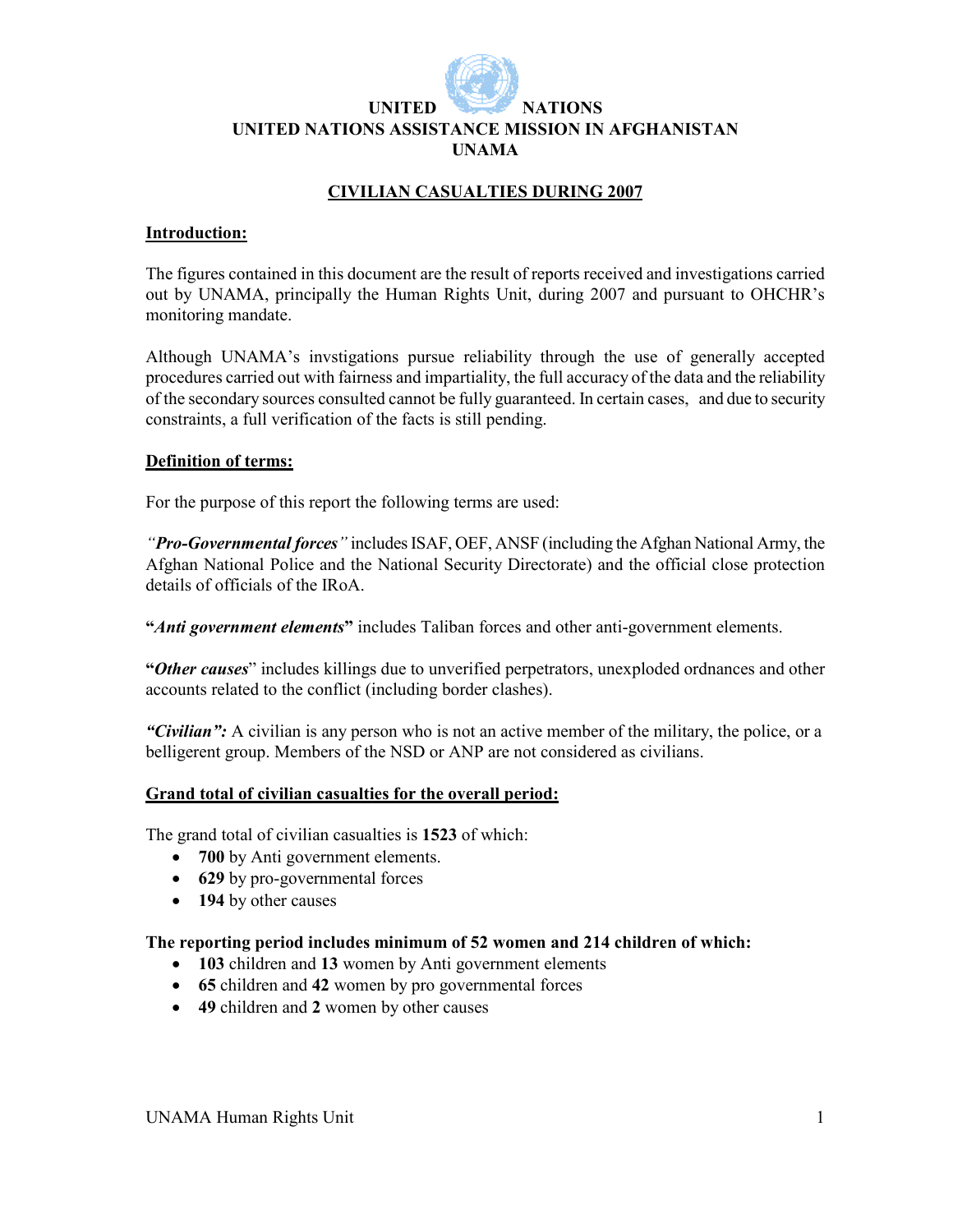

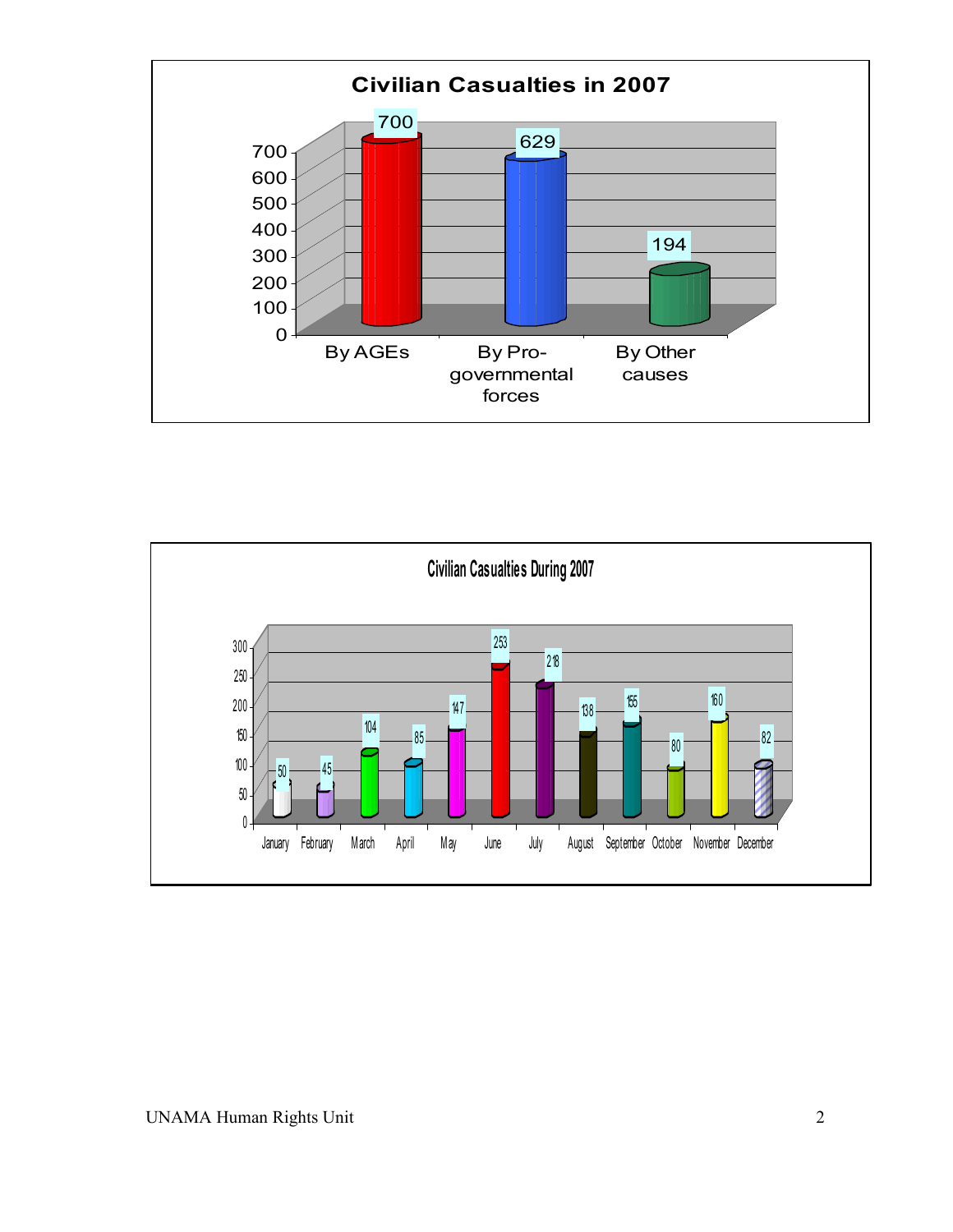# **CIVILIAN CASUALTIES PER MONTH:**

# **JANUARY 2007**





### **By Anti government elements:**

- On **6 January** the Principal of a school in **Changer village, Nad Ali District** (**Helmand**) was shot and killed by Anti government elements. The Principal had reportedly been warned by Anti government elements on several occasions to stop work.
- A suicide bomber detonated himself in front of the eastern entrance gate of the CF base (**Salerno, Bagh Sara area**) in **Khost center** (**Khost Province**) on **23 January 2007** at around 07:30 hrs, killing 10 and injuring further 40 labor workers. The suicide bomber caused the detonation being within the group of the daily workers queuing before the screening area of the CF base.
- On **30 January**, **Kandahar Province**, **Panjwayi District**; at approximately 1100 hrs a civilian vehicle suffered a roadside IED strike in the **Zangiwat area**, killing 2 civilians and seriously injuring 1 other.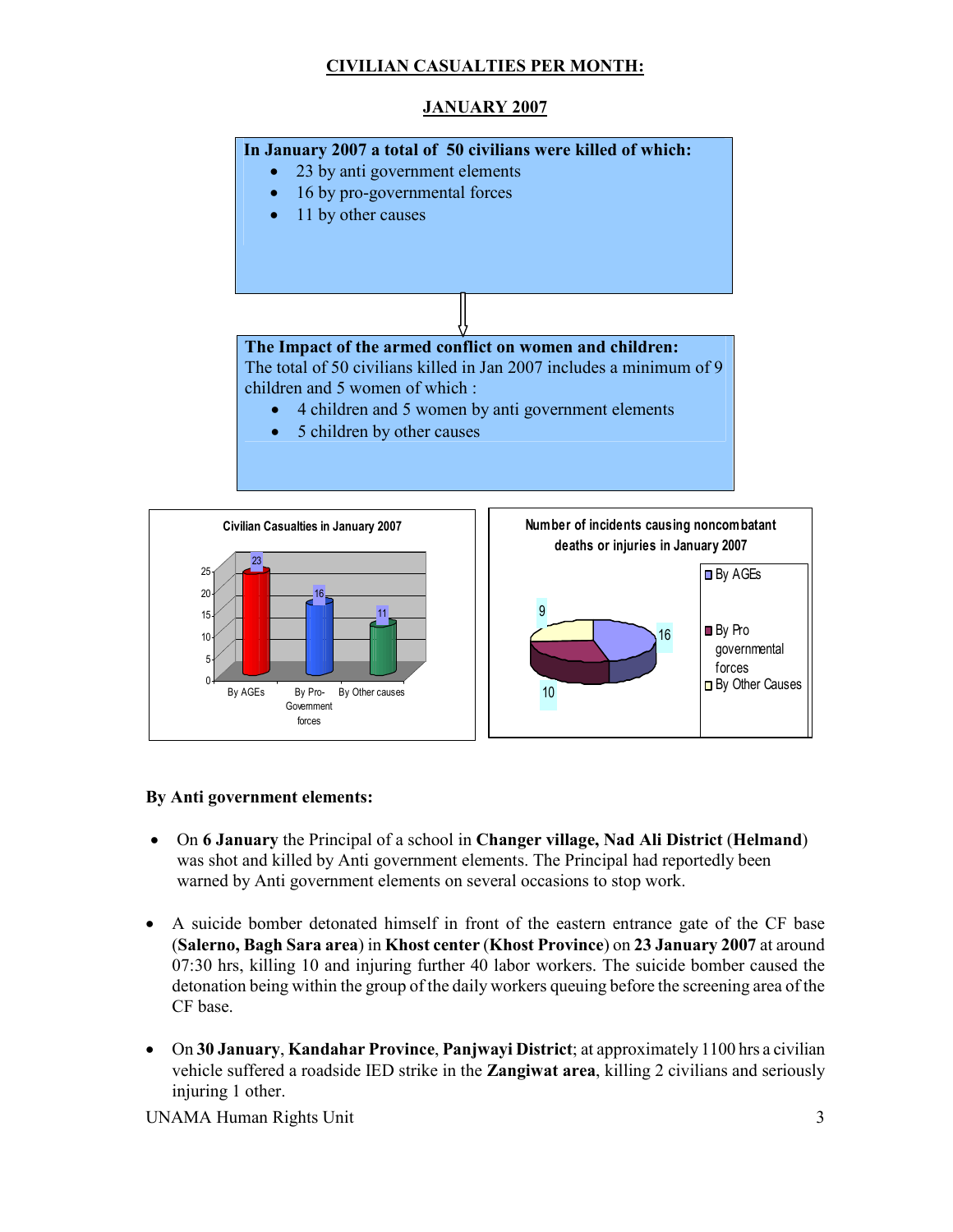- A private vehicle was hit by an IED on **a sub road in Dokanaw / Zhawo area of Ismail Khel district** (**Khost Province**) around 09:00 hrs on **7 January 2007**. 2 children, 2 women were killed and 3 others (including two women) were wounded in the blast.
- On **20 January**, anti-government elements killed a woman in **Tajikano Area of Grishk district** accusing her for spying and assisting ANA.
- A newspaper reported that between **10 -11 January** a bomb planted on the roadside struck a family while they were in a private station wagon driving home from a clinic in **Khost**, newborn twins and the two women their mother and grandmother were killed. The babies were born overnight.
- The dead body of an unknown man was found in **Andar district** (**Ghazni**) on **11 January 2007**  at around 10:30 hrs. Later, the authorities confirmed that the dead body is one of the kidnapped MRRD engineers by Anti government elements.
- Two people were injured in an IED explosion planted close to a military hospital (ANP) in **Khost centre** at around 07:30 hrs on **15 January** 2007. Police diffused a second IED.
- On **30 January**, **Herat Province**, **Guzara District**, Airport road about 20 meters north of the airport gate, at around 08 hrs, a suicide attacker driving a dark blue Korean Toyota Corolla vehicle rigged with explosives and two gas cylinders prematurely detonated the device and killed himself. The attacker was targeting an ANA convoy. Three ANA soldiers and two civilians were reported injured.
- On **14 January** a BBIED prematurely detonated close to a bus station on the main **Kandahar Kabul road in Qalat City (Zabul**). 3 civilians, including a 10 year old child, were seriously injured.
- On **16 January** a suicide attacker drove an explosives-laden vehicle into an Afghan army bus in the **western city** of **Herat** wounding 12 people, police and the army said. Ten soldiers and two civilians were wounded in the suicide attack," a defence ministry statement said.
- On **26 January** an IED explosion near **Kunduz** city injured two by-passers and caused superficial damages to a vehicle.
- On **18 January**, in **Nangarha**r, **Kama, Landa Boch village**, approx 0845hrs, it was reported that a roadside IED detonated near the vehicle of the District Governor of Kama. Reportedly the explosion was followed by SAF, resulting in the DG and his driver being wounded. Both victims were transferred to Jalalabad Public Hospital and are reported to be in a stable condition. The district Governor was traveling to Jalalabad when the attack took place and authorities are investigating. No arrests have been reported at this stage.
- On **10 January** four tribal elders were injured when their vehicle was struck by an IED approximately 8 km from **Lashkargah City** (**Helmand**). The elders were reportedly on their way to meet the Helmand Governor.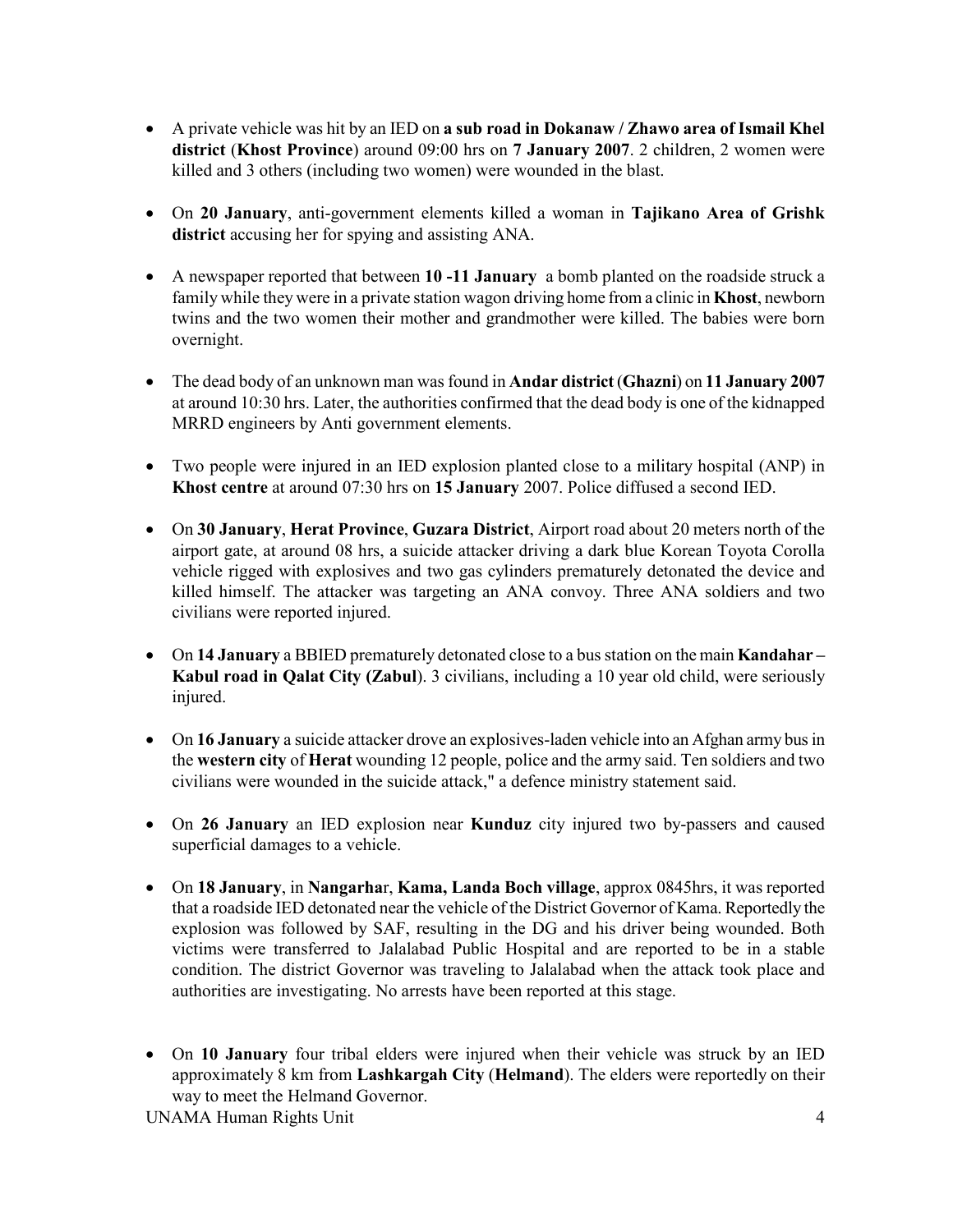- On **19 January**, **Chora district**, **Uruzgan province**, the district commissioner of Chora's convoy suffered an IED strike when traveling between Tirinkot and Chora. The district commissioner and 5 others were injured in the strike.
- On **30 January**, a vehicle borne suicide bomber prematurely detonated his vehicle in Guzara district, **Herat province,** 20 meters from Herat airport gate. It is believed that the ANA were the targets of the attack. Three soldiers were killed and two civilians were reportedly injured

# **By Pro-governmental forces:**

- On **11 January**, local sources reported that thirteen civilians allegedly being held by Anti government elements on allegations of spying for the government and ISAF forces were killed in an air strike on an insurgent compound in Garmaser (**Helmand**).
- On **28 January**, **Nuristan, Waygal, isolated area of Aranas**, during the day, it was reported that ISAF shot and killed a local villager in the above-mentioned area. Reportedly the victim approached the base from the wrong side, resulting in ISAF member/s opening fire.
- The wounding and killing of two civilians in two separate incidents by the same US CF/ANA convoy led to a partly hostile reaction from the local community. On **31 Januar**y, the ANA portion of the convoy fired at a motorcyclist who was attempting to overtake the convoy on Fiaz **Mohammed Khan Watt road, Khost city**, **Khost province**. The driver was injured. During the same trip, the convoy opened fire on an overtaking vehicle, killing the driver.
- On **12 January**, in **Nangarha**r, **Chaparhar District, Lahori Kala of Aghzo Kalay**, approx 0130 hrs' it was reported that a married couple were shot and seriously injured during an IMF/ANSF search operation on a private residence. Members of Nangarhar Military/Security Commission also accompanied this operation.
- On **8 January**, a CF convoy in **Jalalabad** opened fire on a taxi after the vehicle remained too close to the convoy. According to the taxi driver, the CF did not provide any verbal or physical indication that he was to stop. The taxi driver sustained bullet injuries in both of his legs and remains in serious condition in Jalalabad hospital. Of deep concern, the driver informed that after the shooting the CF did not stop but continued driving and another taxi driver brought the victim to the hospital.
- On **22 January** 2007, reportedly a civilian was shot and injured when he failed to obey warnings not to approach as ISAF vehicle that has become stuck in a drain in **district 3 Kandahar** city. The man was transported to the ISAF PRT for treatment.
- On **12 January**, **in Nangarhar, Jalalabad City, Zone 3, Zaiba Hotel, main KBL JAA road**, approx 1900 hrs, it was reported that an IMF convoy shot a male riding a motorbike who was reportedly acting suspiciously. The male received bullet wounds to both legs and is currently undergoing treatment at MOPH Jalalabad.
- On **19 Jan** 2007, civilian vehicle was fired upon for failing to stop at an ANP check post. The injured man was transferred to Mirwais hospital for treatment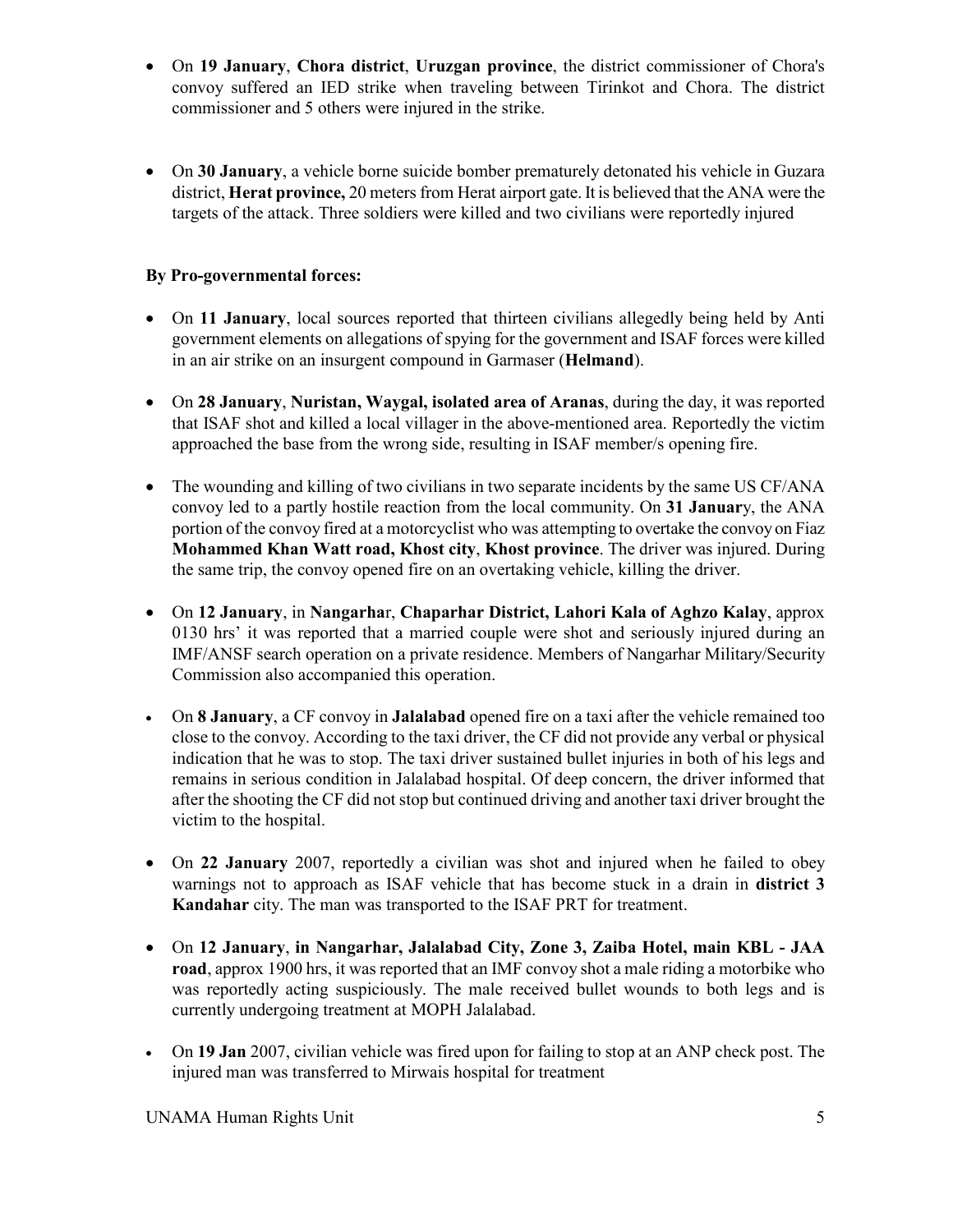- •
- On **5 January**, reportedly a CF helicopter was attacked by AGEs as it was landing at the CF Base in **Kulangal village**, **Manogai district**, **Kunar Province**. In response, CF returned fire and one civilian injured.
- On **9 January** 2007, **Nuristan** PC member Menawar Nazami reported that approximately 10 December CF forces operating in **Waigal** fired mortar rounds and severely injured a shepherd who was caught in the line of fire. It appears that the man lost both his eyes. According to the PC member, the victim did not receive sufficient medical treatment from the CF or any form of compensation or apology.

### **Other causes:**

- On **25 Jan 07**, **Kabul province**, PD-6, **Mahtab Qala area, at around 10.00hrs**, 2 children were killed and 7 others injured after playing with an old mine that exploded. The children were playing in an old military compound in Dasht-e Barchi.
- On **8 January**, in **Kunar Province**, **Chapa Dara District, Cambarek village**, approx 0200 hrs, an explosion inside a residential house resulted in deaths of 2 children with both parents being seriously injured. At this stage there are conflicting reports of a landmine being place within the residence; to hand grenades being throw into the house. ANP is investigating the incident.
- On **26 January**, MP Moulavi Islam Mohammadi was shot dead by an unknown man near his house in Kart-e-Parwan, Kabul on his way to a nearby mosque for Friday prayers.
- On **26 January**, the MOI/ANP Commander Ahmadudin Ghabizai, responsible for UN and Diplomatic Security Posts in **Kandahar** City, was assassinated when he, his Deputy ANP Commander Janan Agha, and an 8 year old child were shot dead by 2 men riding a motorcycle in Kandahar City.
- On **12/01/07** in **Herat** city, three gunmen assassinated the former District Governor in **Karukh,** in his residence. Two members of his family were injured during the incident
- On **18 January** a former provincial council candidate, Malik Akhunzada, was found dead in **Kubi village, Dand district of Kandahar province.**
- On **22 January 2007**, 3 unknown armed men entered a house in the **Gull Qalacha** area of district 3 **Kandahar** city where they shot and killed the owner and withdrew from the area. The ANP has initially assessed the incident as a personal dispute and are investigating the incident.
- **On Jan 19**, 3 rockets were fired into the vicinity of the district center of **Maiwand district Kandahar province** injuring 3 civilians.
- **On January 15,** unknown assailants 600 yard from the PRT **Nuristan** base shot Nuristan Provincial Council member**,** Ahmad Shah Walikzada, and his cousin. The victims were returning to Nangarach after visiting the PRT regarding humanitarian assistance. It is believed that that the attack may have been conducted by Anti government elements due to the PC member's public support of central government and the efforts of the Coalition. While AGE does operate in this region, TB/AQ has not taken responsibility for the attack.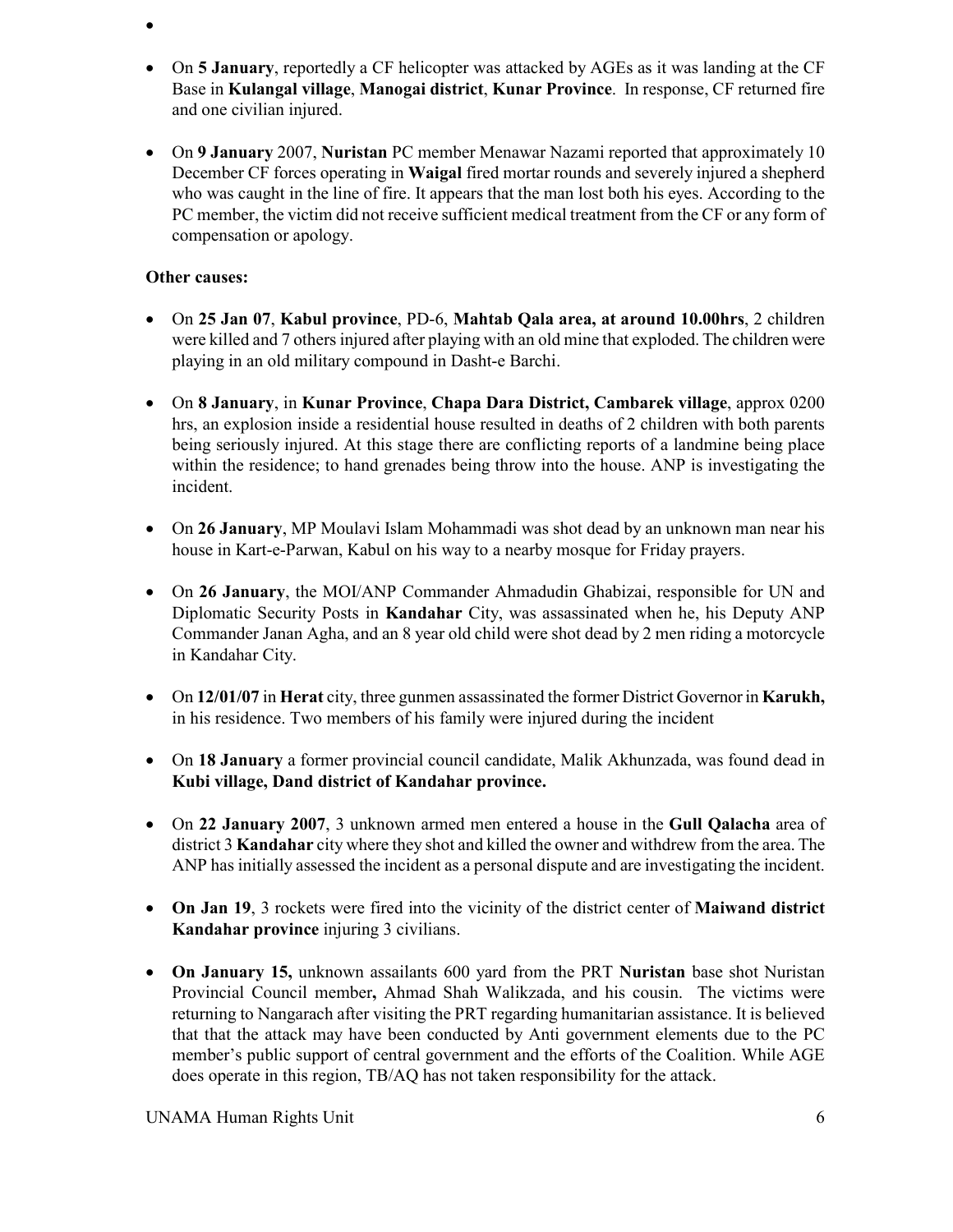### **FEBRUARY 2007**



#### **Anti government elements:**

- On 27 February, there was a suicide attack at the main entrance to the US military's main airbase in **Bagram, Parwan province**. The bomber blew him-self up at a checkpoint, and various sources quote at least four non Afghan nationals and between nine to sixteen Afghan civilians killed. The US Vice President Dick Cheney was staying at the base at the time of the attack. The Taliban claimed responsibility for the attack claiming that the intended target was the Vice President.
- On **25 February** a pro government former Mujaheedin commander was killed in **Khas Uruzgan district**, **Uruzgan province** reportedly by Anti government elements.
- Contractors working for NATO/ISAF were attacked in two incidents in Kunar province. On **02 February**, an armed group reportedly stopped two supply trucks making their way to the Nari district US NATO/ISAF base were attacked in **Asmar district**, **Kunar province**. One driver was killed whilst the other was wounded. The supplies were burnt.
- On **27 February**, a bicycle borne suicide bomber targeted the **Kandahar** provincial Chief of the National Directorate of Security (NDS) in the city. Whilst the intended target survived, two civilians were killed and a further two injured.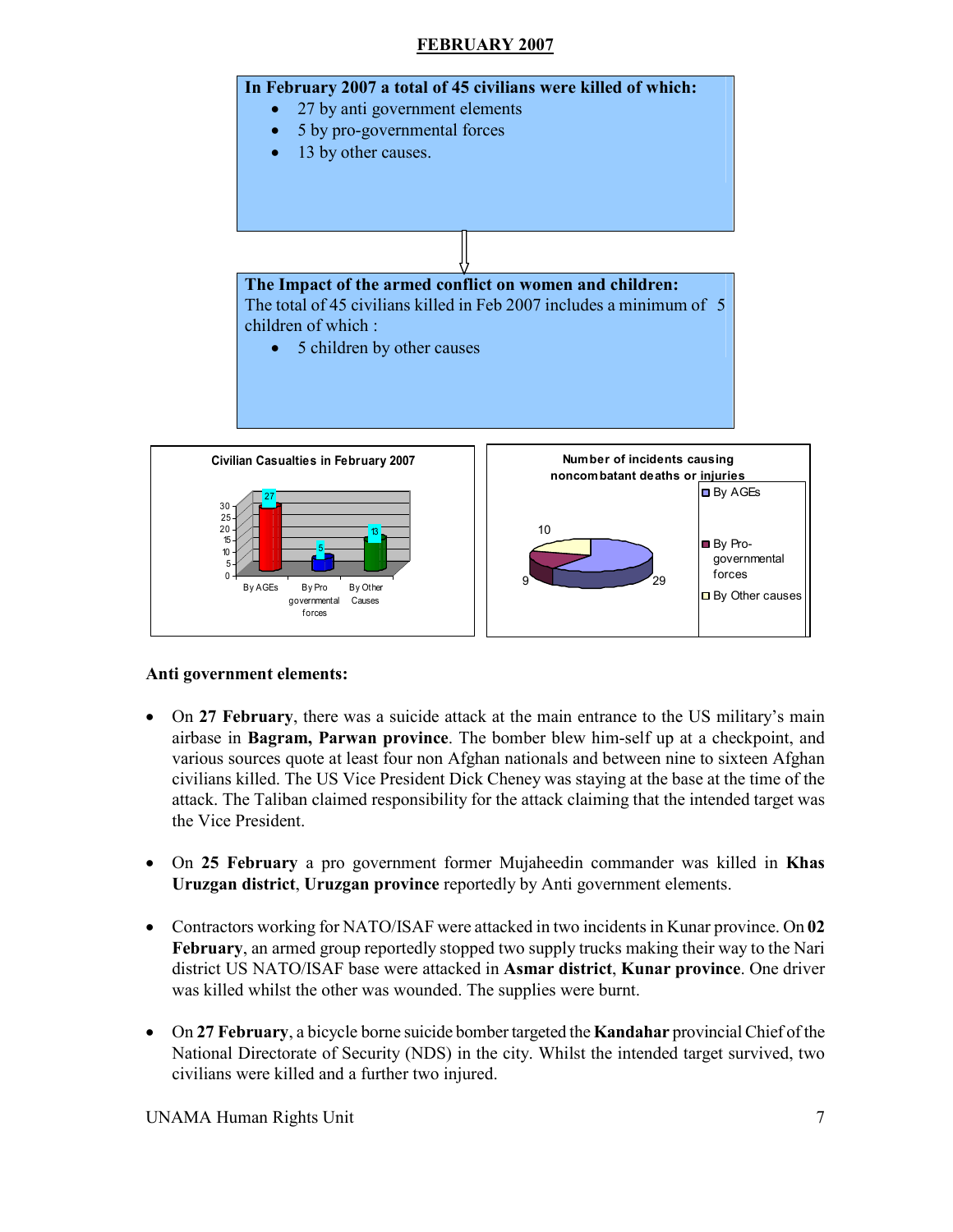- On **16 February**, in the area of **Grishk town, Helmand province**, Anti government elements hanged two Afghan males accused of spying for NATO/ISAF and the government. No further information is available.
- On **03 February** the Taliban, in **Gurbuz district**, **Khost province**, reportedly killed a man accused of spying for NATO/ISAF.
- **On 20 February**, during the inaugural ceremony of the emergency ward of a local hospital in **Khost province**, a suicide bomber attempted to approach the guests who included the Governor, various Heads of government departments, international military Provincial Reconstruction Team (PRT) representatives, the head of the Provincial Council and medical staff. The bomber was intercepted but initiated his device before being shot by Afghan and US security forces. A US soldier and Afghan security officer were injured as well as a department of health staff worker.
- **On 20 February** a suicide bomber driving a vehicle detonated in the **Kokoran area of district 7**, **Kandahar city**. Two civilians were reportedly seriously injured.
- On **26 February**, a suicide bomber attempted to gain entry to a police station in **Khost city**, **Khost province**. When a guard attempted to stop him, the bomber detonated the device killing the guard and injuring four civilian bystanders and an ANA soldier and police officer. Disturbingly, the bomber was reported to be a teenager estimated to be between 12 – 15 years of age.
- The district governor of Pachir Wa Agam, **Nangarhar province** was believed to have been the target of an attack when an improvised explosive device detonated between Chaparhar and Pachir Wa Agam districts. The governor was injured.
- On **19 February**, an improvised explosive device (IED) detonated close to a group of children in Pashmol village, **Zherai District**, **Kandahar province**. One child was seriously injured.
- On **13 February**, in Cha Ab district, **Takhar province**, a 13 year old girl stepped on a land mine planted on the main road leading to the district centre, close to a police station and a girl's school. The girl lost her foot. Police confirm that the mine was newly planted.
- On 07 February, NATO/ISAF reported that they were treating three children who were injured by an insurgent rocket that had missed its intended target of the NSATO/ISAF base in **Grishk district, Helmand province.**

# **Pro-governmental forces:**

- Two civilians were killed in a NATO/ISAF air strike in the **Kashata Kajaki area of Kajaki** district, **Helmand province on 13 February**. As ground and air strikes were deployed in the area, one adult male and female were allegedly killed in two separate strikes on houses.
- On **27 February**, an Afghan male was killed when the vehicle he was driving did not keep a safe distance from a NATO/ISAF convoy in **Kandahar city**.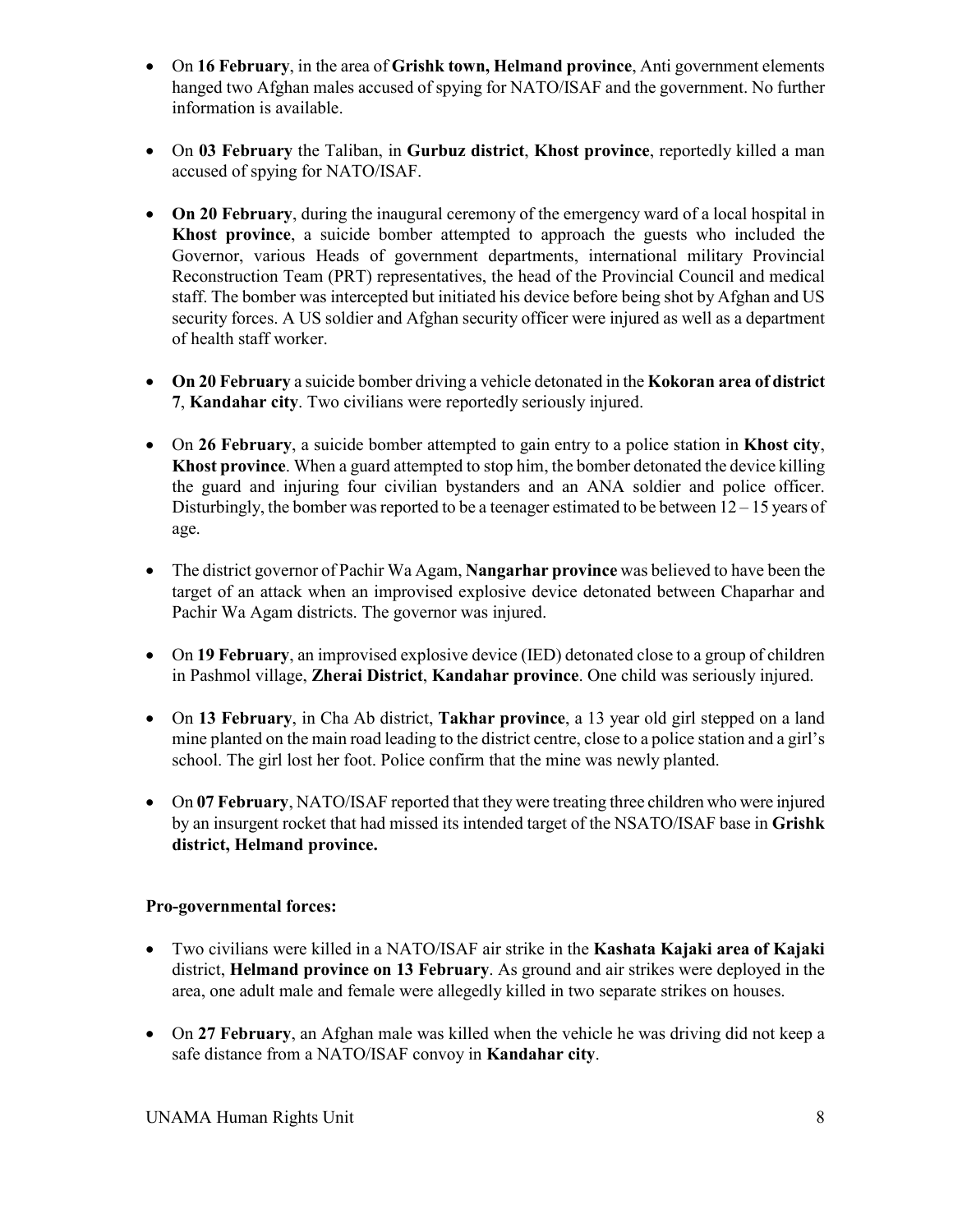- On **19 February**, the driver of a civilian vehicle was shot and killed when he did not stop at a NATO/ISAF checkpoint **in Shah Joy district**, **Zabul province**.
- On **17 February**, a civilian was shot and killed when he failed to respond to warnings to keep a distance from a NATO/ISAF convoy in **Arghandab district**, **Kandahar province**.
- On **17 February**, another civilian was shot and injured when he failed to heed NATO/ISAF warnings in **Kandahar city**
- On **01 February** NATO/ISAF reportedly fired upon a civilian vehicle in **Alikhel area**, **Mehtarlam district**, **Laghman province** when the vehicle refused to stop following NATO/ISAF warning shots. The driver and passenger were both injured.

### **Other causes:**

- On **26 February** a respected elder, Haji Abdul Manan was shot and killed by unknown armed individuals **in Khoshab village, Daman district**, **Kandahar province**.
- On **04 February**, Mullah Said Mohammed, the deputy head of the Kandahar Religious Shura and his uncle, also a member of the religious shura were shot and killed by two unknown men on a motorbike in the **Shah Bazaar area of district 2, Kandahar city.**
- On **26 February**, two children were killed and two others injured when an unexploded ordinance detonated inn Sabari district, **Khost province**.
- On **24 February**, **in Shoukhi village, Mahmudi Raqi district**, **Kapisa province**, a 13-year-old boy was killed and an adult male injured when an anti personnel mine exploded.
- On **12 February**, one child was killed when an antipersonnel mine exploded in **Zherai district**, **Kandahar province**. Another child was injured.
- On **04 February**, one child was killed and another injured when an unexploded ordinance detonated in the **Sahak area of Zurmat district**, **Paktya province**.
- An attack by armed men on two government officials killed the two males and injured a child on **02 February**. The two men worked for the Department of Education and Department of **Health in Arghandab district**, **Kandahar province** and were shot as they returned from a picnic.
- On **25 February**, a medical doctor and his driver were abducted in **Lashkargah district, Helmand** whilst on their way to Mukhtar IDP camp. The two men were working for a local NGO, Ibn-e- Sina when they were taken at gunpoint by unknown, armed men. **On 28 February** the body of the doctor was found in Garamser district, **Helmand province.**
- On **09 February**, **in Bagcha village, Nari district**, **Kunar province**, armed men allegedly burnt the supplies of three local based trucks transporting US NATO/ISAF supplies. The three drivers were seriously injured and supplies burnt.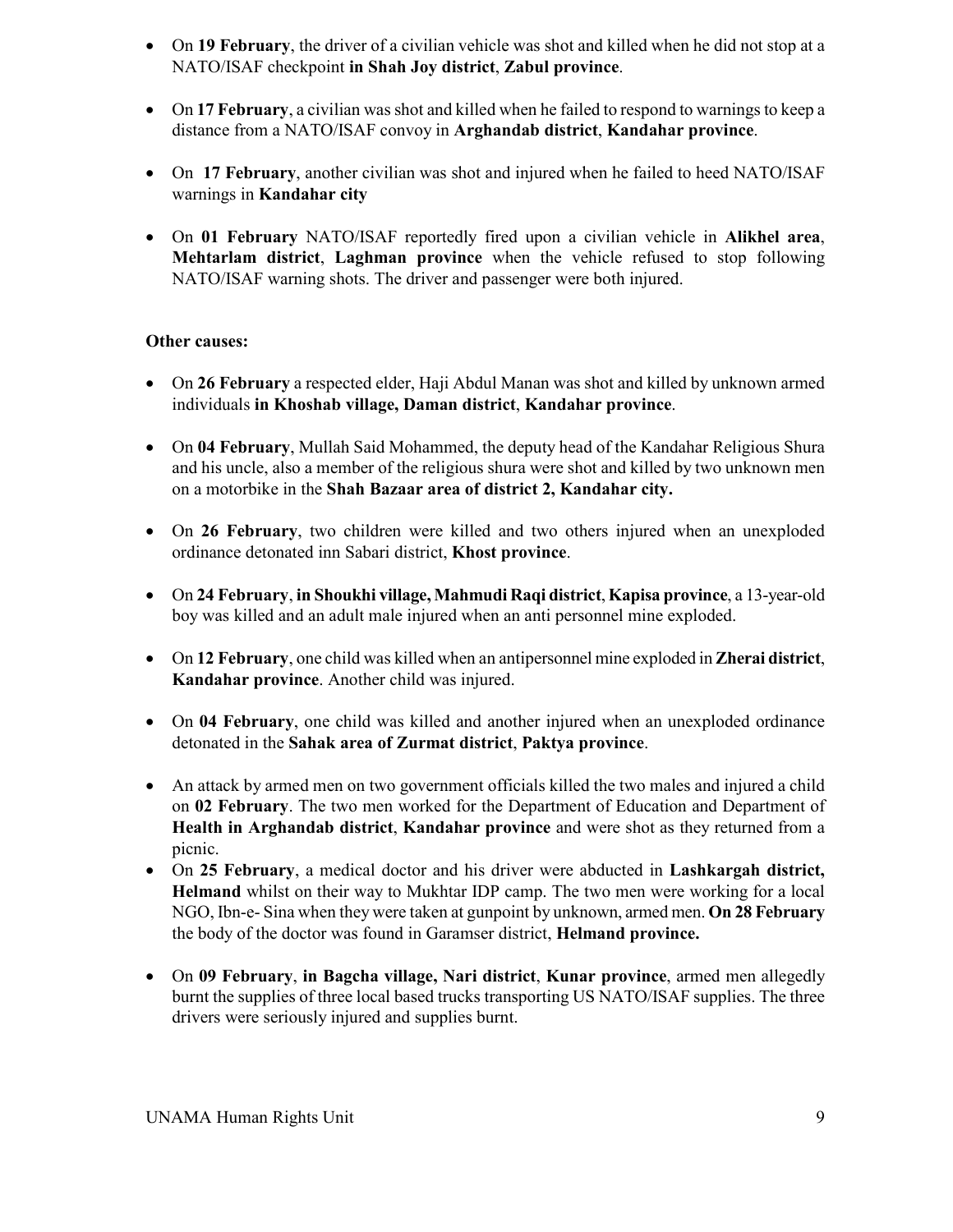# **MARCH 2007**



### **Anti government elements:**

- Violent attacks in **March 2007** by Anti government elements are noted to have intensified in the east of the country with the first suicide attack occurring in the **capital of Laghman province** killing four children.
- On 28 March, the Afghan National Directorate of Security (NDS) was the target of a suicide bombing on the **main road to Deh Afghanan in police district 2** of **Kabul city**. The apparent target was the Chief of Investigation. Two civilian bystanders were killed.
- On **19 March**, the US Embassy vehicle was hit by a suicide bomber on **Jalalabad Road**, **Kabul province**. One civilian was killed.
- On **14 March**, two suicide bombers simultaneously detonated themselves near the **Da Afghanistan bank and ANP HQ** when they jumped from two directions towards an ANP vehicle, in **Khost province**. Four civilians and one policeman were killed and 29 others, including two children were injured.
- On 01 March, two civilians were killed and 50 injured when a remote controlled IED detonated in **Farah city**, **Farah province**.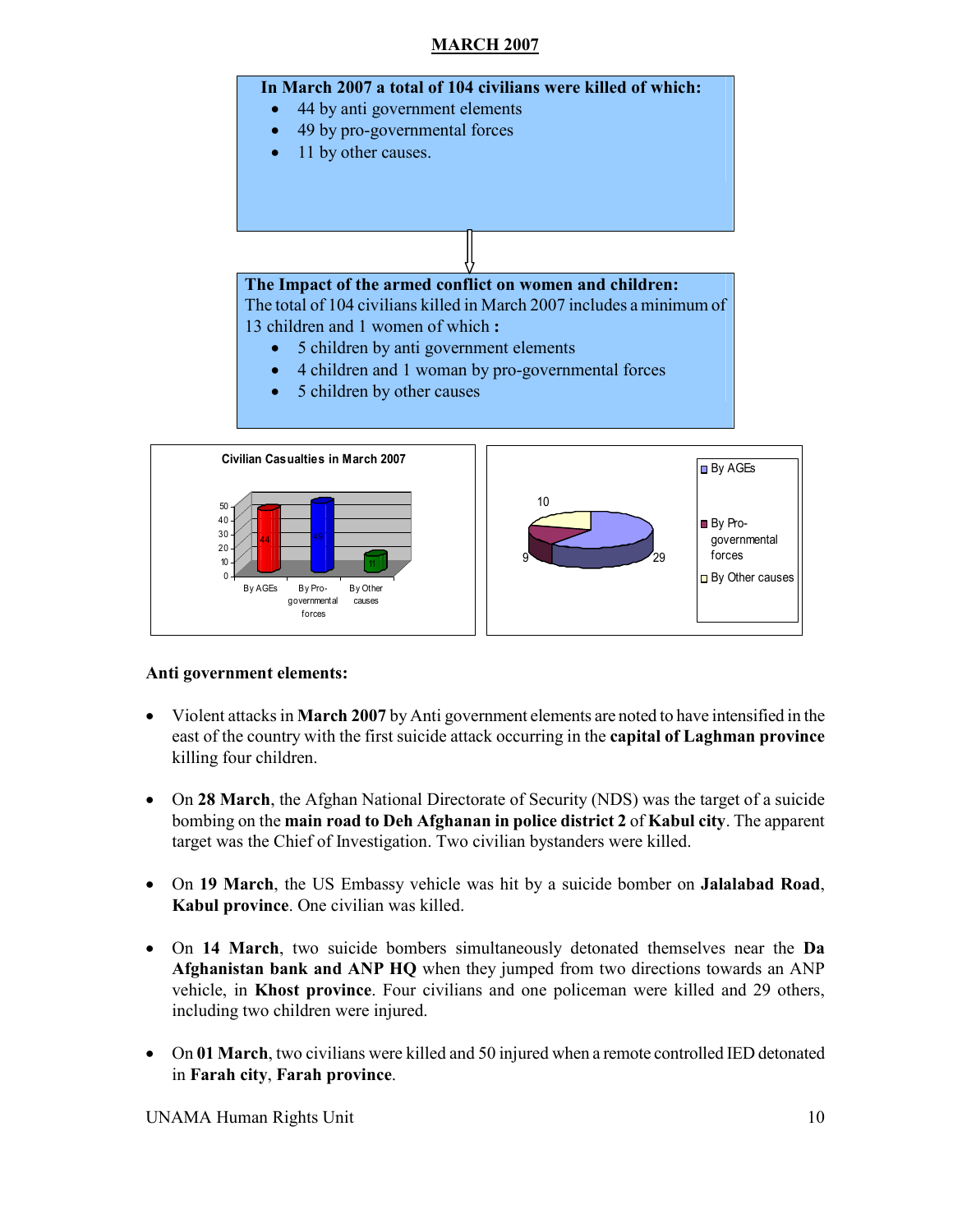- On **17 March**, a suicide bomber in a vehicle attacked a NATO/ ISAF convoy in **Zherai district**, **Kandahar province**. A child standing by was killed and three others injured.
- On **13 March**, three civilians were killed and eight injured when a suicide bomber detonated himself near to an Afghan National Police (ANP) check-post situated approximately 500 meters from the **Friendship Gate at the Afghanistan-Pakistan border in Spin Boldak district, Kandahar province.**
- On **06 March**, an IED detonated in a picnic area, killing eight civilians and two ANP officers in **Marja district**, **Kandahar province.**
- On 04 March, one passenger was killed when Anti government elements fired on a civilian passenger bus in **Daman district**, **Kandahar province** as it travelled from the city to Kabul.
- Two decapitated bodies were found on **21 March** in **Zabul province**. ANP believe that the two bodies were the driver and co-driver of a civilian truck transporting ISAF goods who were abducted on **14 March.**
- On **13 March**, a suicide bomber detonated himself against two DYNCORP vehicles (international private security company) in the **Kata-e-Lagan area of Lashkargah city**, **Helmand province**. One civilian was killed, another injured and one DYNCORP guard was also injured.
- On **13 March**, a popular local figure and leader of prayers from **Himat Qala, Qarabagh district**, **Ghazni province** was reportedly beheaded by the Taliban for spying for the government and US forces.
- On **10 March**, an Afghan police officer along with his father came under attack, allegedly from AGE which killed the police officer, his father and another passenger. On the same day, a vehicle belonging to the **Khost Provincial** force was hit by a remote controlled IED which killed four of the soldiers and injured two female Kuchi women.
- On **01 March**, the Afghan national Police found the dead body of an Afghan national (shopkeeper) in **Mumandai village, Alisher district**, in **Khost province**. The victim was allegedly killed by AGE on charges of spying for ISAF.
- During month of **March 2007** more reports of Taliban hanging Afghan individuals accused of working for the Afghan government and/or international military forces in Helmand province. Three men are alleged to have been hanged by the Taliban in **Musa Qala district, Helmand province** during a Taliban 'judicial' hearing at the end of March.
- On **27 March**, four health department workers were kidnapped alongside their driver whilst en route to Zhari Dashi IDP camp in **Kandahar province.** This latest kidnapping is linked to the earlier release of the Italian journalist who was freed after the Afghan government struck a deal and released some prisoners in exchange. The journalist's driver was killed and his body eventually returned to his family.
- Two decapitated bodies were found on **21 March** in **Zabul province**. ANP believe that the two bodies were the driver and co-driver of a civilian truck transporting ISAF goods who were abducted on **14 March.**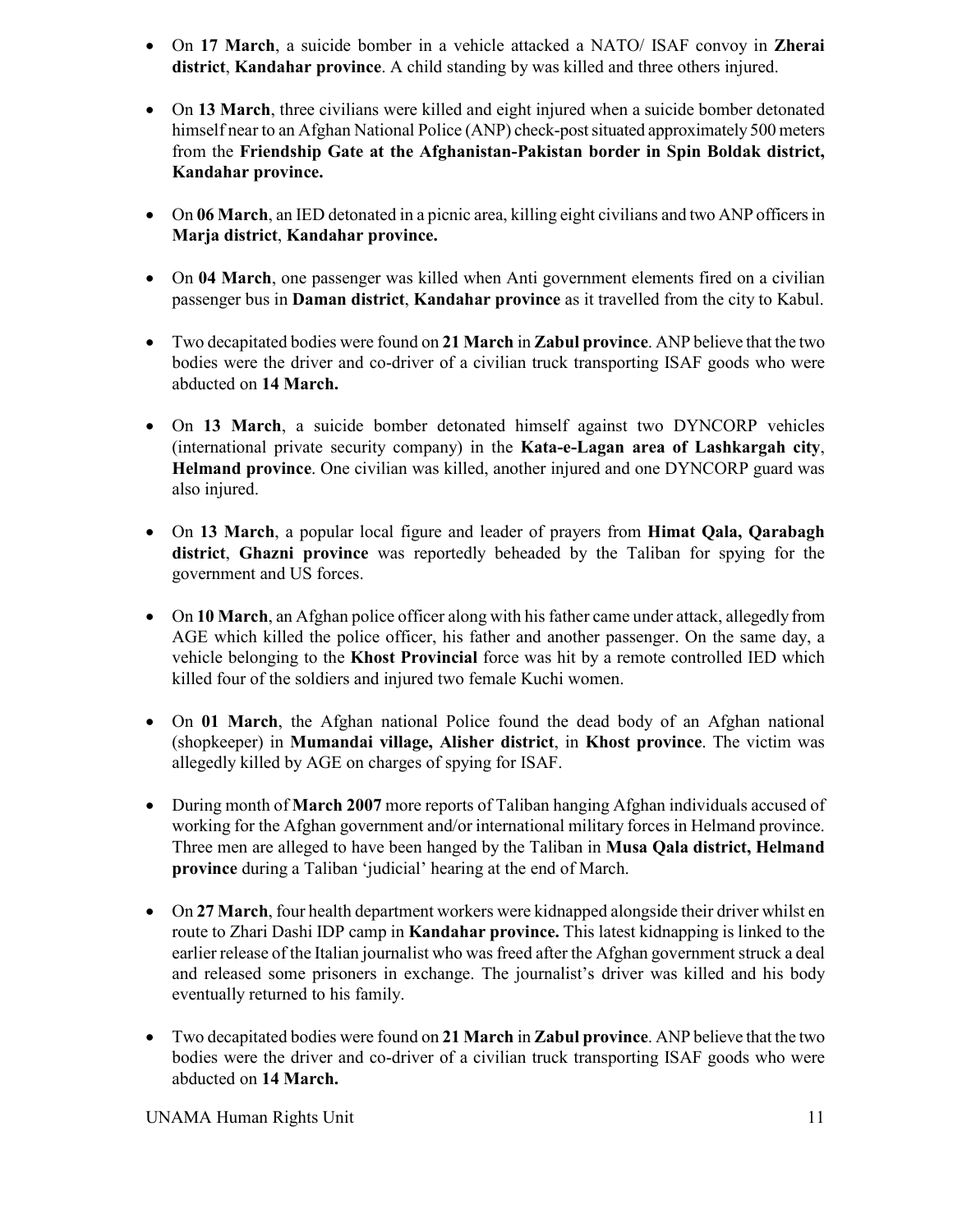- On **27.03.07** in **Qarabagh District**, **Ghazni Province**, AGEs killed an afghan male civilian whom they accused of spying for the Government
- On **25 March**, an IED injured three civilians in **Qasaban Line**, **in the centre of Khost province.** Damage was limited as the streets were fairly empty.
- On 17 March, a mine clearing worker was injured after he was caught in cross fire between Anti government elements and ISAF/ANA in **Landi Khel village, Tagab district**, **Kapisa province.**
- On **27 March**, a suicide bomber on a motorcycle detonated himself outside ANP headquarters in **Lashkargah**, **Helmand province**. Four policemen were killed and two injured. Unconfirmed reports indicate that two civilians were also injured.
- On **25 March villagers from Gozanak village, Bala Buluk district**, **and Farah province** confronted a group of AGE which resulted in the death of two AGEs and injury of three locals.
- On **25 March**, one Kuchi woman was wounded during an AGE attack on an ISAF convoy. The incident took place in **Khujal Khando village**, **Dawlat Shah district**, in **Laghman province**. Complainants allege that the injury was due to ISAF counter-fire.
- Another civilian was injured in another incident on **20 March** when an ANP bus struck an IED in **Daman district**, **Kandahar province** and **on 27 March**, three children were seriously injured after an amount of gunpowder detonated near the area where they were playing in **Zharai district, Kandahar**.
- In **Nuristan province**, tribal elders met with UNAMA and confirmed that on **17 March**, a group of AGE cut off one ear of two drivers when three US/ISAF supply trucks were stopped in **Kamu area, Kamdesh district** as a warning to the drivers to stop working for international military forces. The three drivers were also severely beaten and the trucks were reportedly burnt.
- On **11 March**, a suicide bomber attacked the ANA base in **Manogai district Kunar province** injured one civilian injured. On **03 March,** twelve civilians' laborers working at the ISAF base in **Korangal, Manogai district**, **Kunar province** were injured after an AGE missile impacted in the vicinity of the base. Two were injured.
- On **03 March,** twelve civilians' laborers working at the ISAF base in **Korangal, Manogai district**, **Kunar province** were injured after an AGE missile impacted in the vicinity of the base. Two were injured.
- On 08 March, a respected Alokozai elder and Member of Parliament was the target of an IED attack in **Arghandab district**, **Kandahar province.** Eight civilians including Mullah Naqibullah and immediate family members were injured and an unconfirmed number were killed.
- On **23 March**, a 7 year old boy was injured after a suicide bomber in a vehicle detonated in the vicinity of an ISAF convoy en route to Jalalabad from Torkham border. The attack took place in **Bati Kot district**, **Nangarhar province**. One soldier sustained injuries.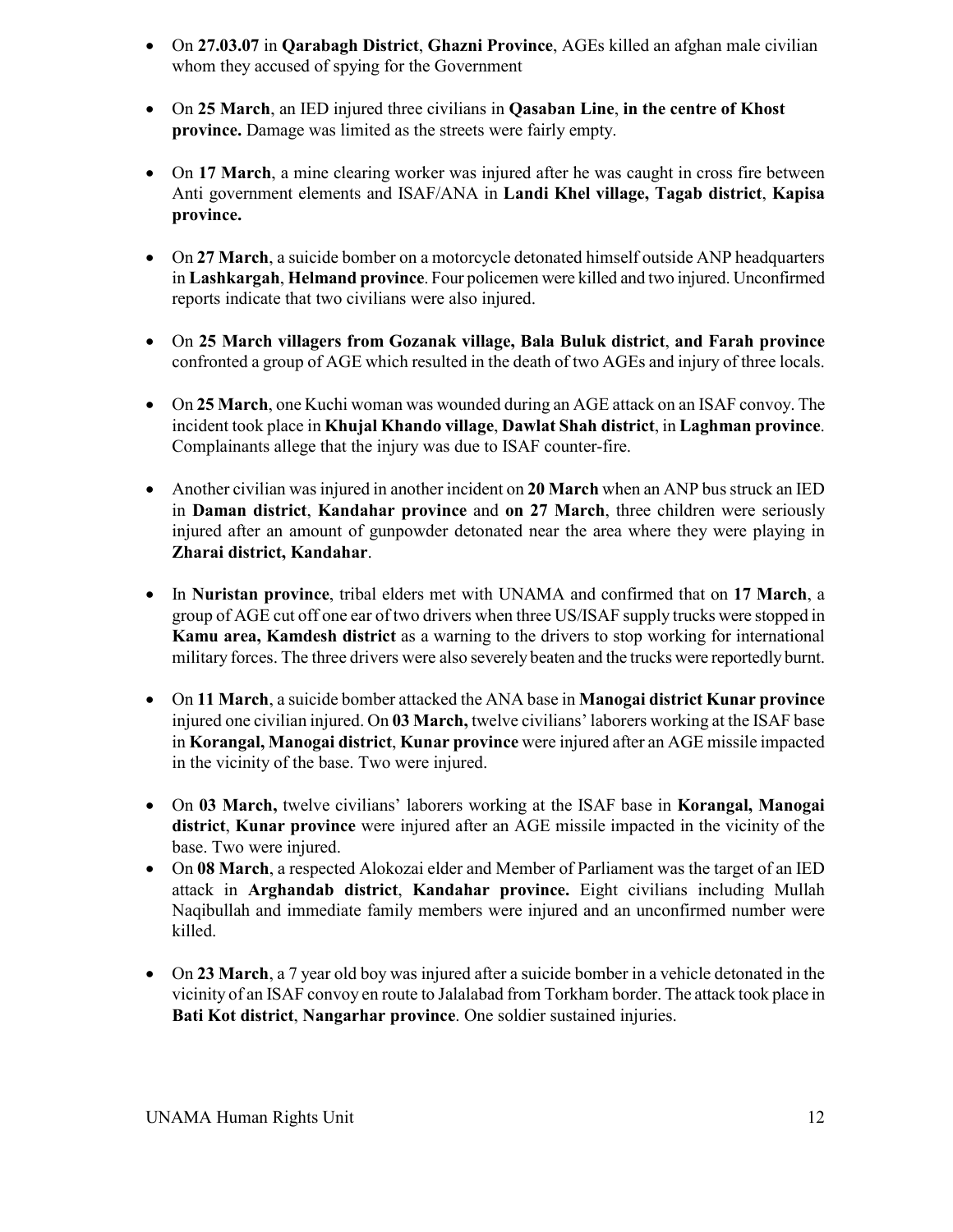• On 23 March eight civilians were reportedly killed when they were caught in a cross fire between Afghan National Special Forces (ANSF) and Anti government elements during an operation led in the **Loya Manda area of Nad Ali district**, **Helmand province.**

# **Pro-governmental forces:**

- On **24 March**, local elders reported that 15 civilians including a woman and a child were killed in the **Loya Manda area of Nad Ali district**, **Helmand province** during an Afghan National Army (ANA) operation.
- On 23 March eight civilians were reportedly killed when they were caught in a cross fire between Afghan National Special Forces (ANSF) and Anti government elements during an operation led in the **Loya Manda area of Nad Ali district**, **Helmand province.**
- On **15 March**, an ISAF air-strike on **Gunapal Mountains**, **Alishing district**, **Laghman province** killed five civilians. According to local police, the imam of the local mosque, his ten year old son, and two businessmen and one other civilian was killed. The air-strike was allegedly against an AGE commander operating in the area.
- UNAMA verified the killing of nine civilians in **Najrab district**, **Kapisa province** by a US military air-strike which included women and children on **04 March.** The bombing was claimed as retaliation for firing from the vicinity of the house that was targeted by two 2, 000lb bombs towards the nearby Afghan National Army (ANA) base.
- On **04 March**, a vehicle borne explosive device detonated in the vicinity of a US marine convoy traveling in **Mohamand Dara district**, **Nangarhar province**. Following the attack, small arms fire resulted in the death of at least six civilians and injuring about six people. As the convoy departed from the site, towards Jalalabad, small arms fire from the US forces targeting persons traveling in vehicles or on foot in public places resulted in further deaths and injury to civilians. Confirmed casualties at present are **12 dead and 38 injured.** Following the incident, public outrage at the deaths was strong and a number of demonstrations took place in Jalalabad, Chaparhar, Bati Kot and Ghanikhel districts of Nangarhar. A number of journalists reported that following the VBIED attack, US NATO/ISAF forces seized property and deleted photographs and footage of the incident. Several journalists also report being threatened by US soldiers
- On **22 March** an 11 year old boy was killed when the driver of a civilian vehicle failed to stop at ISAF traveling convoy warnings in **Kabul.**
- On **14 March** in **Takhta Pul district**, **Kandahar province**, NATO/ISAF troops shot and killed a civilian who reportedly failed to obey ISAF warnings to stop.
- On 05 March, NATO/ISAF troops shot and killed a driver of a civilian's vehicle when he failed to heed warnings to steer clear of an ISAF convoy in **Kandahar city.**
- On **21 March**, a six year old boy was killed and two other children injured in a shootout between Anti government elements and a US PRT and ANP convoy in **Shewan district**, **Farah province**.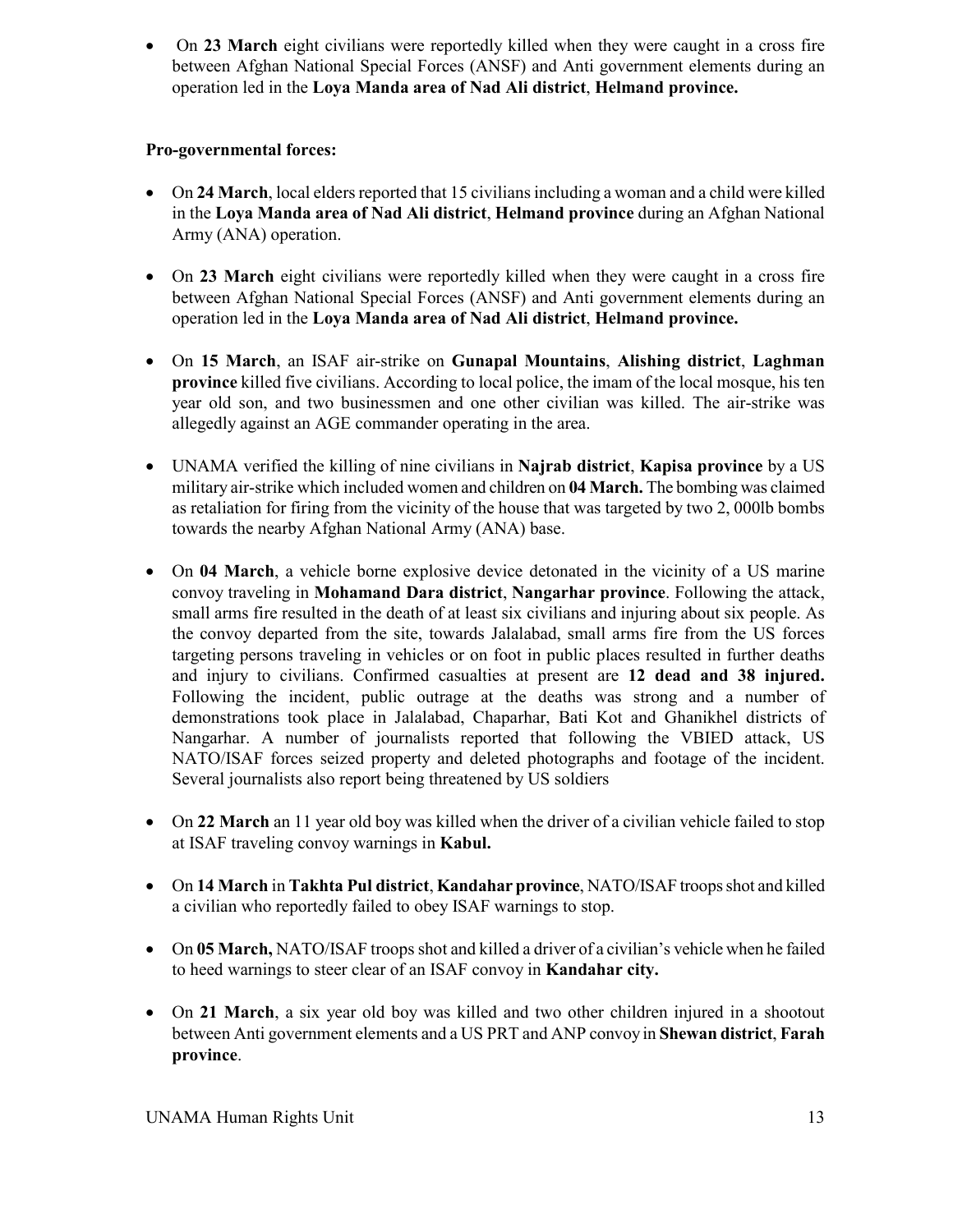#### **Other causes:**

- A ten year old boy was killed after stepping on a land mine, in **Sirkanay village, Sirkanay district**, **Kunar province.**
- A civilian truck carrying supplies for ISAF was ambushed and 12 guards and the two civilian drivers were killed in **Shah Wali Kot district**, **Kandahar province**. The involvement of Anti government elements is not clear in this incident and the police are investigating the notion that this attack may have been perpetrated by a rival private logistics company.
- On **20 March**, a doctor working for a national NGO was killed as well as a civilian by unknown armed men in a health clinic in **Grishk district**, **Helmand province.**
- On **03 March**, unknown gunmen stopped three trucks carrying supplies for ISAF to **Waza Khauwa district**, **Paktika province** and killed the driver of one vehicle. The other two managed to escape.
- On **21 March**, the brother of the Panjwai district Police Chief in **Kandahar province** was assassinated whilst on **25 March** the body of a former corrections office in Helmand prison was discovered in **Marja desert by ANSF**. She had reportedly been kidnapped by unidentified armed men in **Bolan area, Lashkargah**, **Helmand province** on 24 March. Conflicting reports are emerging with reports of Taliban responsibility on the basis of allegations of spying for the government whilst other reports point to the murder having been perpetrated by a family member, currently being questioned by the police.
- On **01 March**, a Transport Department staff member was shot dead in his private vehicle by unknown armed persons **in district 8**, **Kandahar province**.
- On **03 March** three children were killed and three injured in **Suraj district**, **Zabul province** after a UXO exploded.
- On **19 March,** one child was killed and two others seriously injured when a UXO exploded in **District 8**, **Kandahar city** close to where the children were playing.
- On **26 March**, an unknown armed group attacked four ISAF/CF contracted supply trucks in **Kakac village**, **Qarghayi district**, **Laghman province** with rocket propelled grenades, injuring one driver and extensively damaging all the vehicles.
- On **29 March,** the UNOPS senior national advisor (contractor) was shot and injured whilst walking back to his residence after evening prayers in his local mosque in **Kandahar city.** The perpetrators, who were riding a motorcycle, fled the scene and were not arrested. The motive for this shooting is not yet known.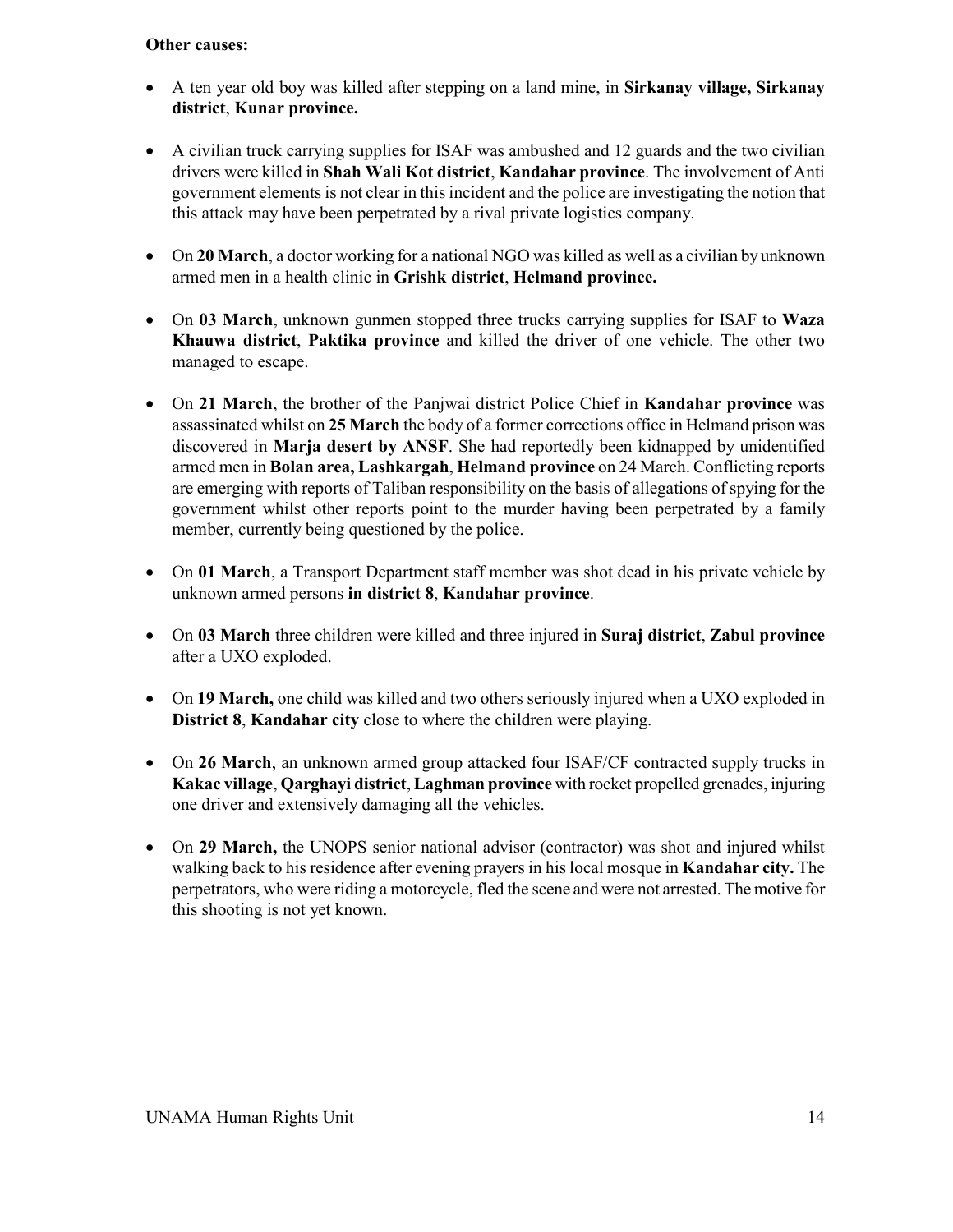### **APRIL 2007**



forces 8 **Anti government elements:**  • On **1 April**, a vehicle borne improvised explosive device (VBIED) hit an Afghan National

18

governmental forces

□ By other causes

By Pro- government al forces **B** By other causes

- Army (ANA) convoy in **Ali Khail, Metharlam Laghman province**. The attack killed ten civilians including five children and seriously injured at least four civilians and five ANA. According to media sources, the Taliban claimed responsibility for the attack.
- On **22 April** in **Khost provincial Centre** (**Hamam Market near Sargardan Chowk**), a bomb exploded in a mobile phone / fruit juices shop killing one civilian, the shopkeeper, and wounding eight others. Later that morning, the police detected a suspicious man on a motorbike approaching the scene of the explosion. The police tried to stop the man and when he tried to flee, police opened fire at which point he detonated his explosives. A further five civilians including the suicide bomber were kill
- On **20 April**, a vehicle carrying Afghan nationals working as security guards for a local private construction company was struck by a VBIED in **Abdul Ahad village, Qalat**, **Zabul province**. One security guard was killed and 3 injured.

36

0 20

0.

By AGEs By Pro-By other causes government al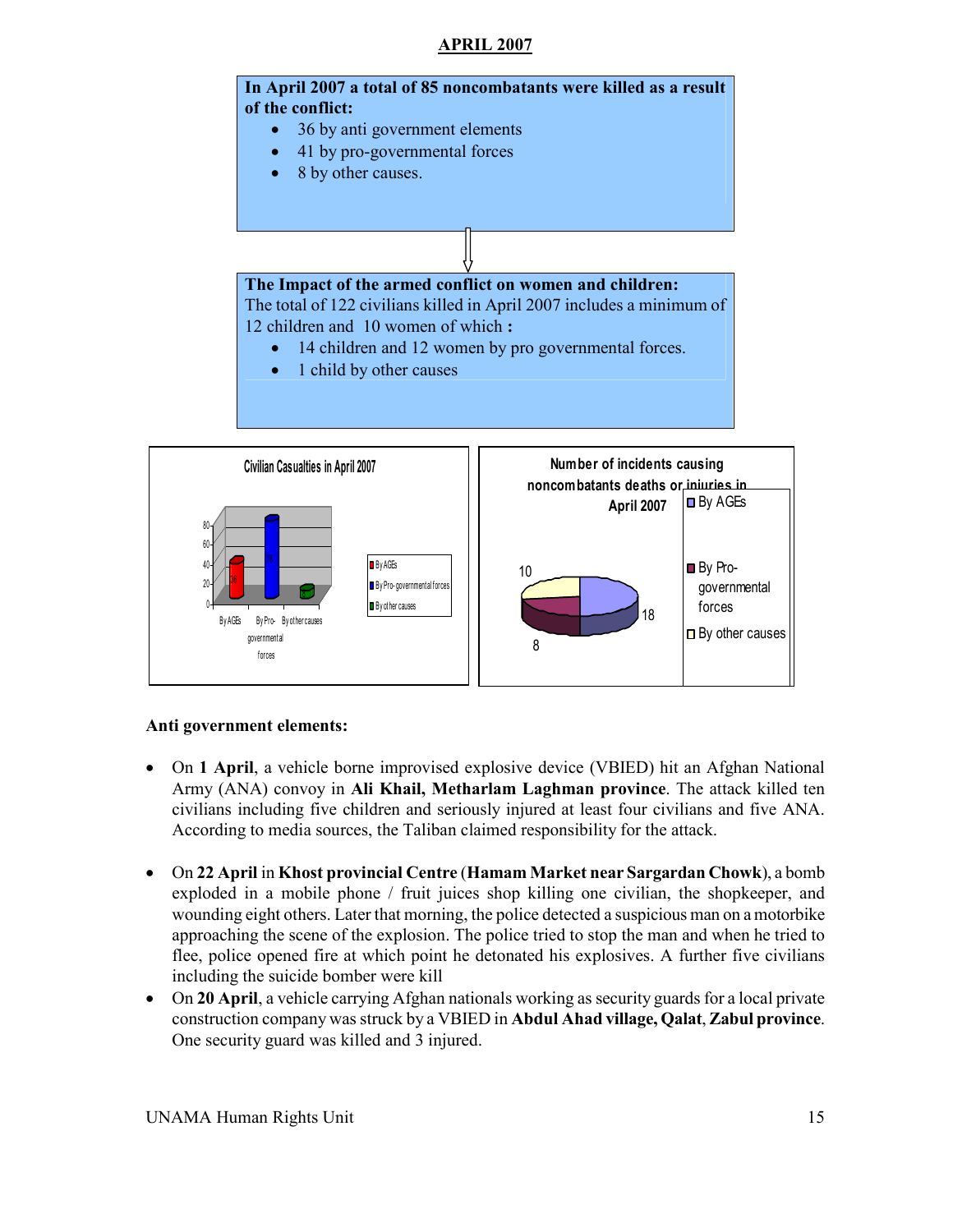- On **15 April**, a USPI (private security company) convoy suffered a suicide MBIED (motorcycle) strike on the **main highway in Spin Boldak**, **Kandahar province**. The motorbike was parked on the roadside carrying an individual who detonated himself as the convoy passed, hitting the last vehicle. Two (national) security guards were killed and two sustained injuries.
- **Nuristan** authorities confirmed that on **4 April**, Anti government elements killed a driver working for the US CF: the man was reportedly shot 35 times. The incident took place in **Kamdesh, Nuristan**. This killing followed a number of warnings made to the victim and his family instructing him to cease his work and for the family to leave the area. On **09 April**, also in Mondagal area Kamdesh, **Nuristan, Kamdesh**, AGE fired five RPG rounds towards the family residence of the victim. The rounds reportedly impacted in the vicinity of the family's residence, however no casualties or damage were reported.
- On **17 April,** a UNOPS convoy of 4 vehicles suffered a roadside IED strike in **Kandahar province** on the 3<sup>rd</sup> vehicle in the convoy killing one UNOPS contracted driver (non-UN staff) and 4 UNOPS contracted Nepalese security guards (non-UN Staff).
- On 08 April an Afghan journalist abducted on 05 March along with the subsequently released Italian journalist, was executed by the Taliban in **Garmser (Helmand)**.
- On **5 April,** a local elder, Mullah Abdul Salam, was assassinated by Anti government elements in **Marja district**, **Helmand province**.
- According to provincial security authorities, on **04 April**, AGEs abducted two men working as day laborers at the PRT base in **Kamdesh**, **Nuristan province**. The men were reportedly taken from an isolated area of Mondagal valley during daylight hours: according to reports received, AGE killed one laborer and later released the other.
- On **14 April**, in **Khost Centre**, **Khost Province**, a suicide bomber blew himself up at the entrance of the Afghan Border Police (ABP) 2nd Directorate HQ, killing eight ABP policemen and one civilian.
- On **7 April**, in **Matun District (Mangas village)**, **Khost Province**, and Anti government elements reportedly assassinated the Head of the Provincial Ulema Shura of Khost Province. Mohammad Anwar's son, the driver, was also injured during the attack. According to a police and witnesses report, four armed men in a white Corolla station wagon attacked the Head of the shura on his way home.
- Reports indicate that 3 (possibly 4) people were executed by Taliban in the area between **Greshk** and **Musa Qala** (**Helmand**) some time between **01 and 03 April**. The victims had reportedly been accused by the Taliban of spying for ISAF and the Afghan government.
- On **21 April** Taliban beheaded a man who they accused of spying for ISAF.
- In **Nuristan** an influential religious scholar known from his support of the Afghan government was kidnapped and executed by AGE **in late April.**
- On **11 April**, a Canadian ISAF patrol was targeted by a suicide bomber in a vehicle in **Kandahar province.** However, the bomber missed his target and detonated prematurely, injuring 10 civilians and destroying a civilian truck and a taxi.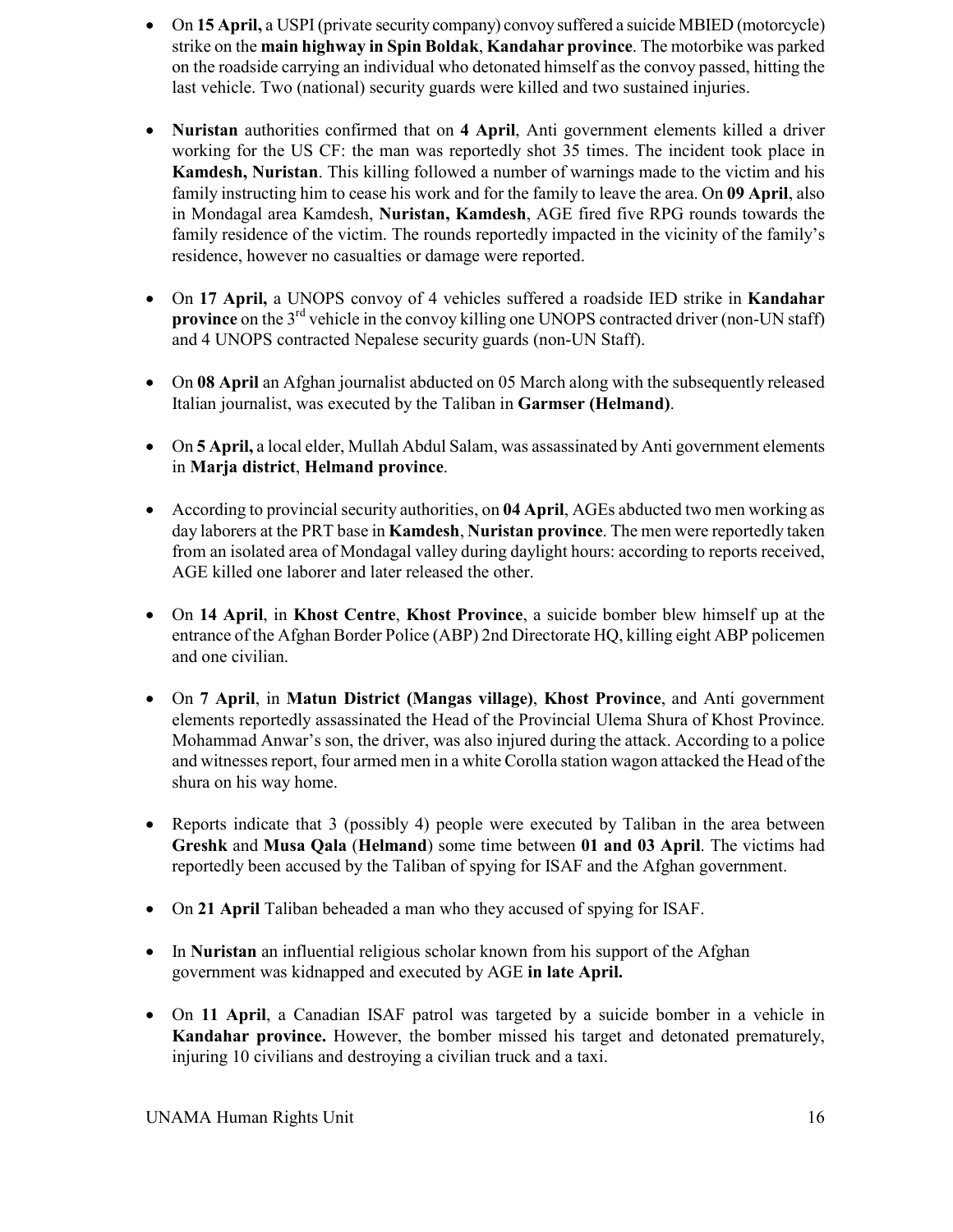- On **16 April**, approximately nine Anti government elements attacked the INGO DACAAR suboffice in **Islamabad village, Alishing District**, **Laghman province** with small arms fire and rocket propelled grenade fire, injuring one DACAAR staff member. Reportedly local residents and ANP engaged the attackers with small arms fire and injured two AGE. This incident follows threats and previous attacks including a hand grenade attack in early April. It should also be noted that while AGE were reportedly involved in this attack there may be some personal elements to the attack.
- On 13 April, a national security guard working for a local security company was injured when Anti government elements ambushed a private contractor convoy transporting logistical items for ISAF in **Shah Joy District**, **Zabul province**.
- On **9 April**, in **Rahim Khel village Andar District**, **Ghazni Province**, a convoy loaded with ISAF materials was attacked by AGEs. One vehicle was burned and one of the trucks drivers injured. Two trucks were also taken by AGEs, one of which was recovered later by the ANP in Andar district.

### **Pro-governmental forces:**

- Twelve civilians were reported killed (along with 24 Anti government elements killed and two NATO/ISAF soldiers injured) in heavy fighting in **Sangin, district**, **Helmand province** on **20 April**. Details of the incident are not clear but unverified sources report the casualties occurred in a joint Afghan National Army (ANA) and ISAF operation when ISAF initiated an air strike after heavy fighting after a patrol had come under attack from Anti government elements.
- **At the tail end of April**, a US military forces operation lead to the death of five civilians in **Ghani Khel district**, **Nangarhar province.** Including one woman and a fifteen year old girl, and injury to six persons including three girls aged four, seven and fifteen. This event continued to impact humanitarian assistance throughout May as, due to security concerns, the six Shenwari districts were closed for UN operations until 21 May.
- After several days of conducting house searches and a relatively limited engagement in **Zerko valley of Shindand district, Herat**, a substantial convoy of international Special Forces and ANA units entered the area on **Sunday 29 April**. Apparently, on entering the area the progovernment forces encountered intensive armed resistance and violent clashes broke out in several locations. The clashes continued for at least 24 hours and involved the use of heavy weaponry including mortars, RPGs and heavy machine guns on both sides. SF/ ANA also repeatedly engaged close air support, bombing numerous compounds and targeting fleeing fighters with helicopter gunships. The fighting caused casualties on both sides as well as amongst the civilian population. Local sources claim that the fighting resulted in 57 allegedly civilian deaths. While numerically probably more accurate, it is extremely doubtful that all of these deaths really were civilian casualties. Rather, available victim lists and statements by eyewitnesses indicate that only around 20 of the people killed in the clashes were in fact clearly civilian in nature (some of these drowned in the river while attempting to flee). The remainder is likely to have been actively involved in the hostilities.
- The Afghan Police from **Asmar district**, **Kunar province** confirmed ISAF/CF mortar fire killed one civilian and wounded two in **April 2007**. The three men were involved in a land dispute and were reportedly harvesting the crop in the middle of night. Farmers in the area expressed concern to the police that other farmers will be killed during the harvest as nighttime harvesting is often required. UNAMA is following up.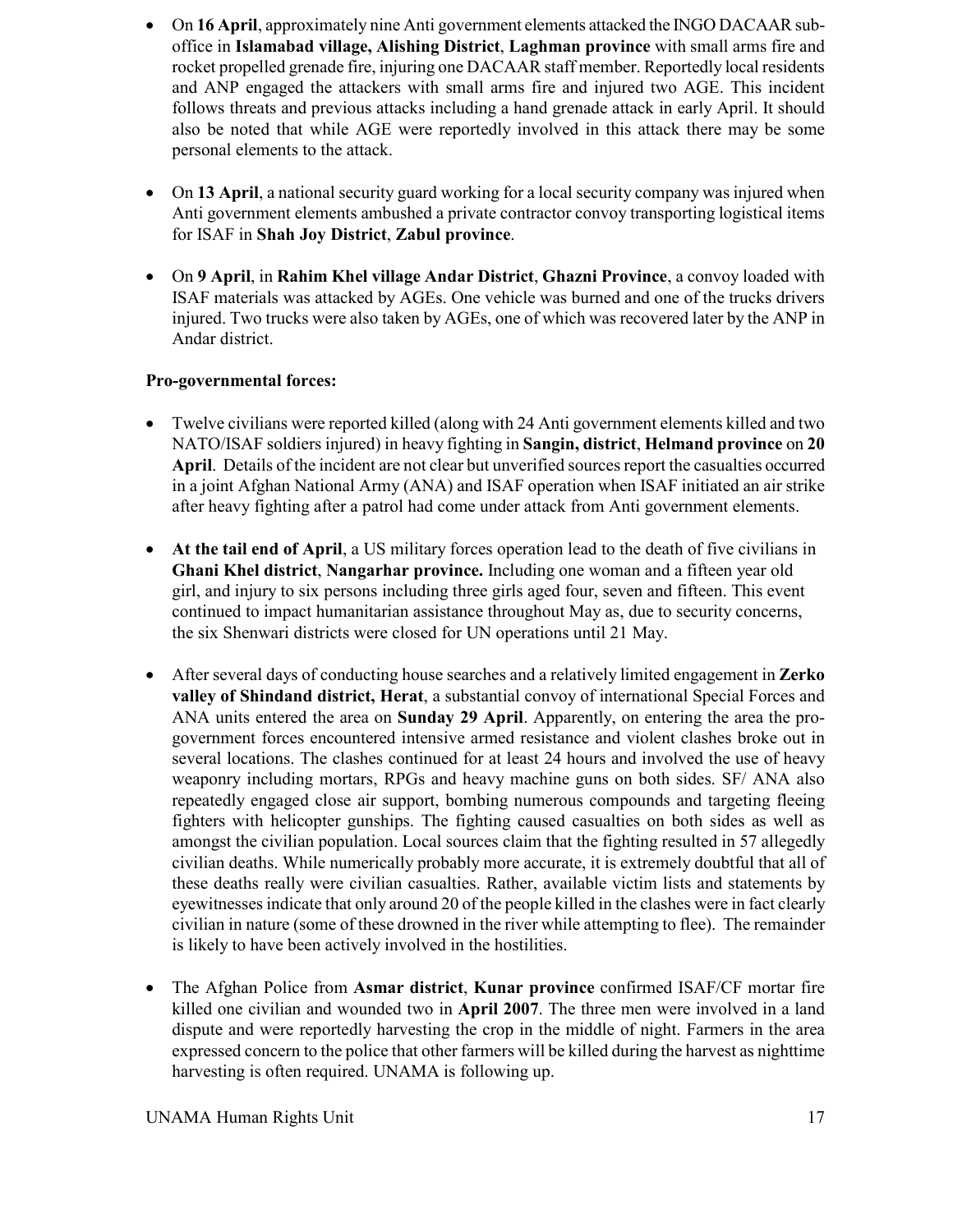- On **22 April**, the district police chief of **Ghanikhael District**, **Nangarhar province** reported that a 55 year old male was killed during an ISAF/CF operation in the 26 Canal areas. US Coalition Forces (CF) also made a number of arrests. UNAMA also received complaints claiming that the US CF confiscated a large amount of money from both homes and relatives of the detainees complained to the district and provincial authorities that all persons arrested are innocent civilians and requested their release.
- On **18 April**, a civilian taxi driver in **Kandahar city** was reportedly shot dead by ISAF after exiting a side road and failing to stop at a junction whilst moving into the path of an ISAF convoy.
- On **20 April**, in **Yaqubi District, Khulbisat/Yaqubi bazaar**, **Khost Province**, ANP discovered two IEDs and requested U.S. military assist in defusing the devices. U.S. military personnel secured the area and proceeded to work on the IEDs. A private taxi was reported to have breached the security cordon and failed to stop. U.S. forces opened fire on the vehicle, resulting in the fatality of one 13 year old female and the injury of one 3 year old girl.
- On **5 April**, two civilians were injured by Afghan police in **Qalat Bazaar**, **Zabul province** when they opened fire on a civilian vehicle that had failed to obey ANP instructions to stop.

# **Other causes:**

- On **17 April**, unknown gunmen killed a Mullah from **Kapisa province**, who was teaching in Mandi village, Khost centre, **Khost Province**. Reports suggest that the Mullah had previously received night letters and other forms of threats, reportedly from Anti government elements a week prior to his assassination.
- On **15 April**, unknown gunmen killed the Deputy Director of the Gurbuz high school and a retired police officer of **Shiekh Amir Village, Gurbuz District Khost Province.**
- On **5 April**, in the Deragi area of Tani district, **Khost province**, a vehicle carrying Afghan workers to the PRT base came under fire killing two and injuring two others. No further information is available.
- On **7 April**, unknown gunmen on a motorcycle attacked two persons in **Gharghashta high school area of Khost centre**, **Khost province** killing one and injuring the other. Reportedly, they were working with a US company (KBR) at Salerno base.
- On **29 April,** a group of contracted workers with the INGO German Agro Action were attacked by armed men in **Ali Abad district**, **Kunduz province**. The victims' two vehicle convoy was ambushed on their way back to Kunduz; the driver of the first car escaped whilst the driver of the second vehicle was shot and killed. It is unclear as to whether this was an insurgent attack or due to common crime owing to growing insecurity in the area.
- On **1 April,** unknown armed individuals attacked a private contractor truck that was transporting logistic items for ISAF in **Shega District**, **Kandahar province**. The driver was killed, his assistant injured and the truck was burnt out. The attackers escaped from the area.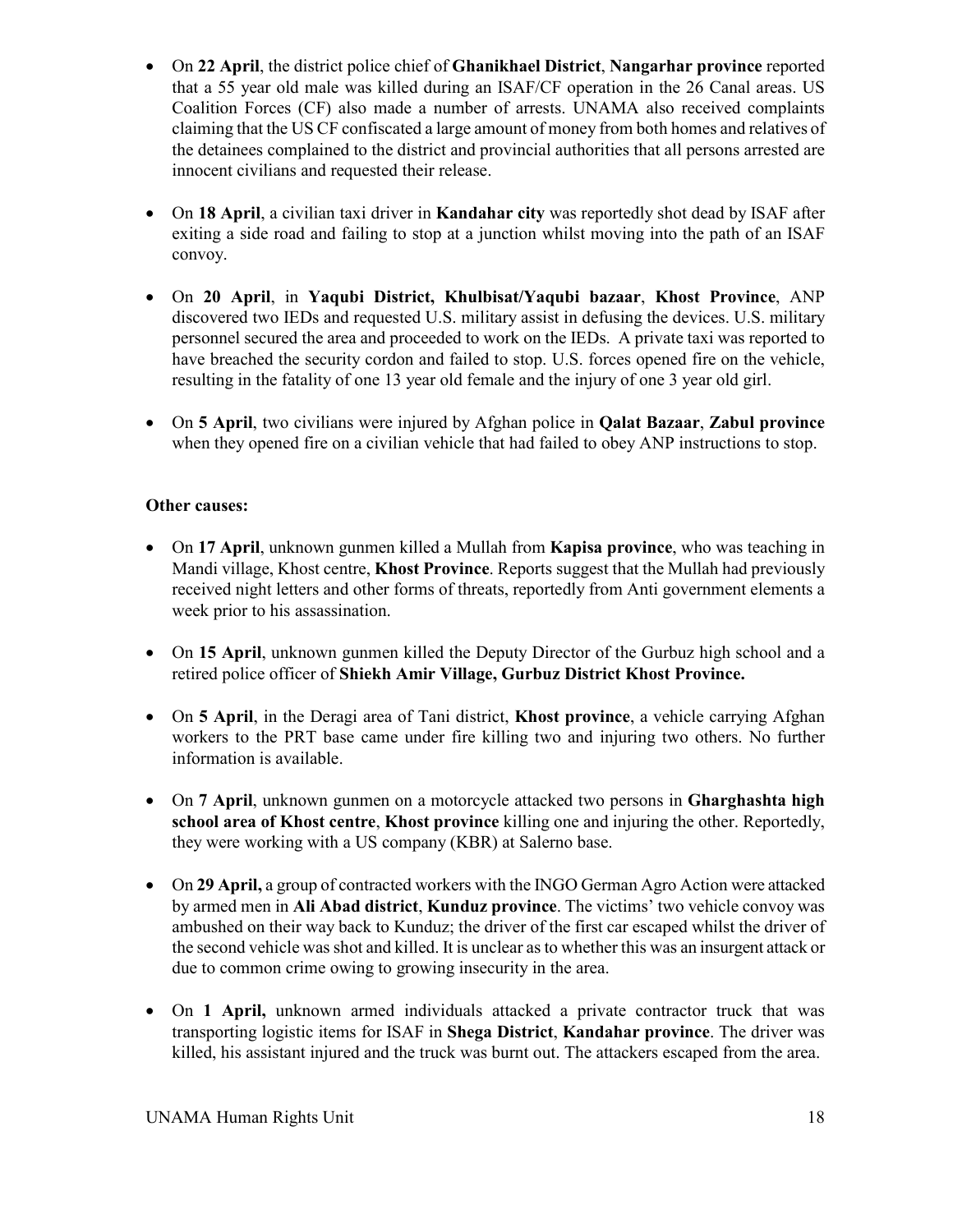- On **7 April**, a 5 truck-transport contractor convoy carrying 73 metric tons of WFP food items was ambushed in the **Badin area of Suri District**, **Zabul province**. One representative from the transport contractor and an ANP escort were killed in the ambush and three ANP officers were injured.
- On 17 April, a woman and a child were injured when a private vehicle containing five civilians travelling through the **Sanzari area of Zherai District**, **Kandahar province** was fired upon by unknown persons. The reason for the attack remains unknown.
- On 17 April, a woman and a child were injured when a private vehicle containing five civilians travelling through the Sanzari area of Zherai District, **Kandahar province** was fired upon by unknown persons. The reason for the attack remains unknown.
- On **23 April,** in **Chah Ab district**, **Takhar province**, three children were seriously injured whilst playing with an unexploded ordinance device (UXO). The three have been hospitalised and one has lost a leg.







 **Anti government elements**: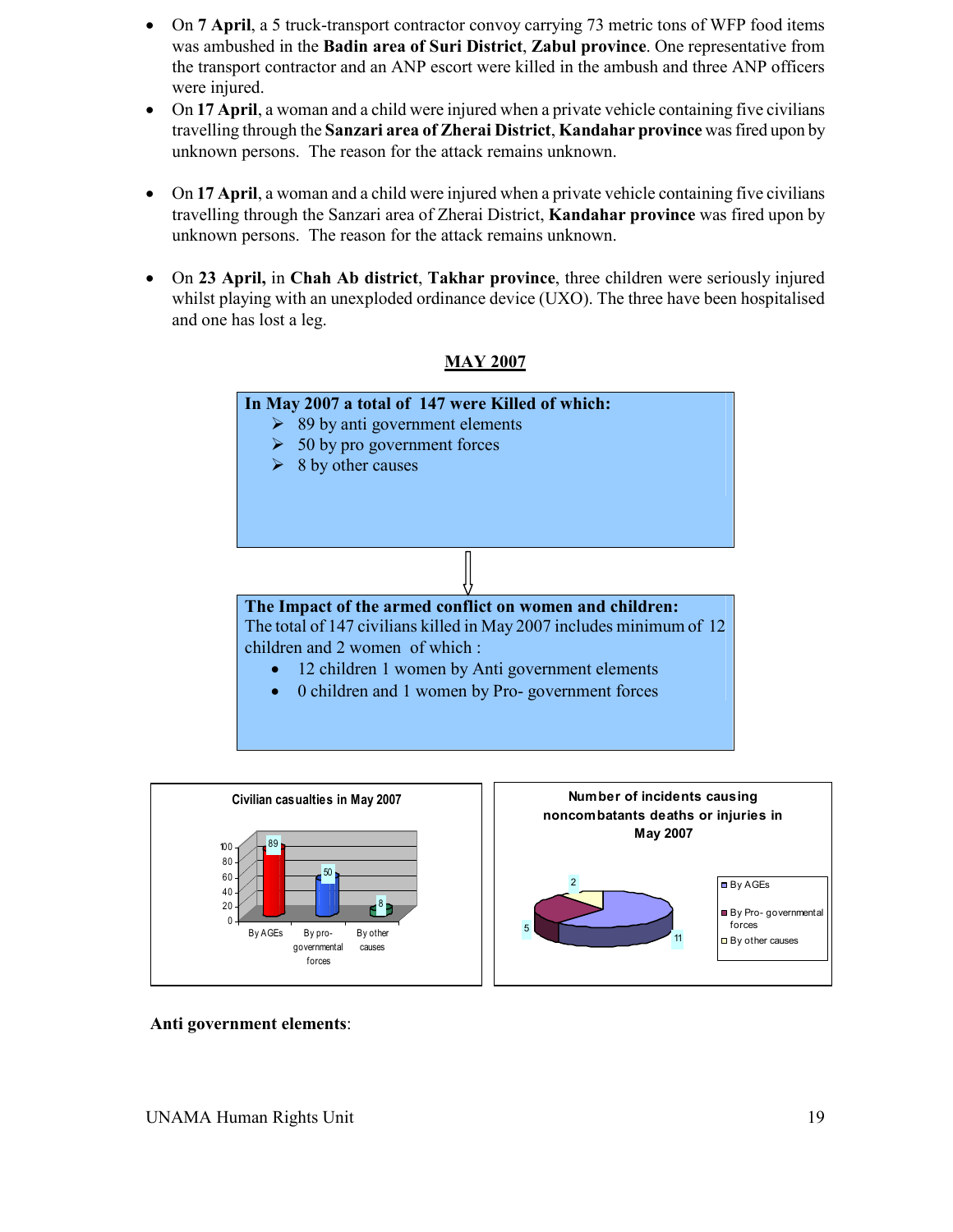- On **5 May in Nad Ali District (Helmand)** four men were shot by AGE as they were returning from poppy harvesting. The reported reason for their killing is that the victims worked as government employees.
- On **12 May** local Taliban hanged **a resident of Sangin District (Helmand**) accusing him of spying for ISAF and ANSF.
- On **17 May** AGE in **Shahjoy (Zabul**) abducted and beheaded 3 persons who they had accused of spying for the government.
- On **20 May** the dead bodies of **15 civilians** were found in **Haider Abad** in between **Grishk and Sangin**. (**Helmand**). The victims were reported to be originally from Kunduz, Takhar, and Baghlan Provinces were in Sangin District searching for jobs. They were reportedly captured by AGE on 19 May and subsequently executed. The motivation for the killings is unclear, but it is
- possible that the victims were seeking employment as private security guards for one of the various construction projects in the area (eg Kajaki Dam).
- On **25 May** AGE hanged a man in **Chora District** (**Uruzgan**). He had reportedly been accused of spying for ISAF and Afghan Forces.
- In **Ghazni province** (SE region) one person accused of spying for ISAF was executed by AGE on **23 May**. Another person was executed by AGE in Ghazni province on 26 May.
- In the **Southern Region** this month 8 IED and 3 BBIED (suicide attacks) detonated killing 11 civilians, including four children, and injuring at least 17, including four children and two journalists. Another civilian was killed and two injured on **21 May** when a land mine exploded under a civilian vehicle in Sangin district of Helmand.
- A further two children were killed on **24 May** when an AGE-launched rocket landed on a private house in **Zabul province**.
- In the **South East**, a BBIED detonated in the centre of **Gardez (Paktya**) on **20 May** killing seven civilians and injuring 38. Three other suicide attacks in the south eastern region this month killed five civilians and injured 11. Additionally, five children were killed and two were seriously wounded when they discovered and accidentally detonated an IED in **Ghazni province** on **26 May**.
- **In Kunduz**, on **19 May**, seven civilians were killed and 14 civilians were injured when a suicide bomber detonated his explosives near a German PRT patrol. Also in Kunduz, **on 28 May**, one civilian was killed and two injured in another suicide attack, this time apparently targeting a convoy of DynCorp's police mentors. Laying and detonations of IEDs in civilian areas also intensified in Baghlan in May; though no resulting civilian casualties were reported. 6 IEDs were detonated in Baghlan province.
- In the **Central Region in May 2007**, four IED attacks killed two civilians and injured 15 more, while other AGE attacks (including RPG attacks and ambushes) killed six civilians and injured six more. Another RPG attack on a private home in **Wardak province** killed eight civilians, however it is not clear whether this was an AGE attack or some other motive.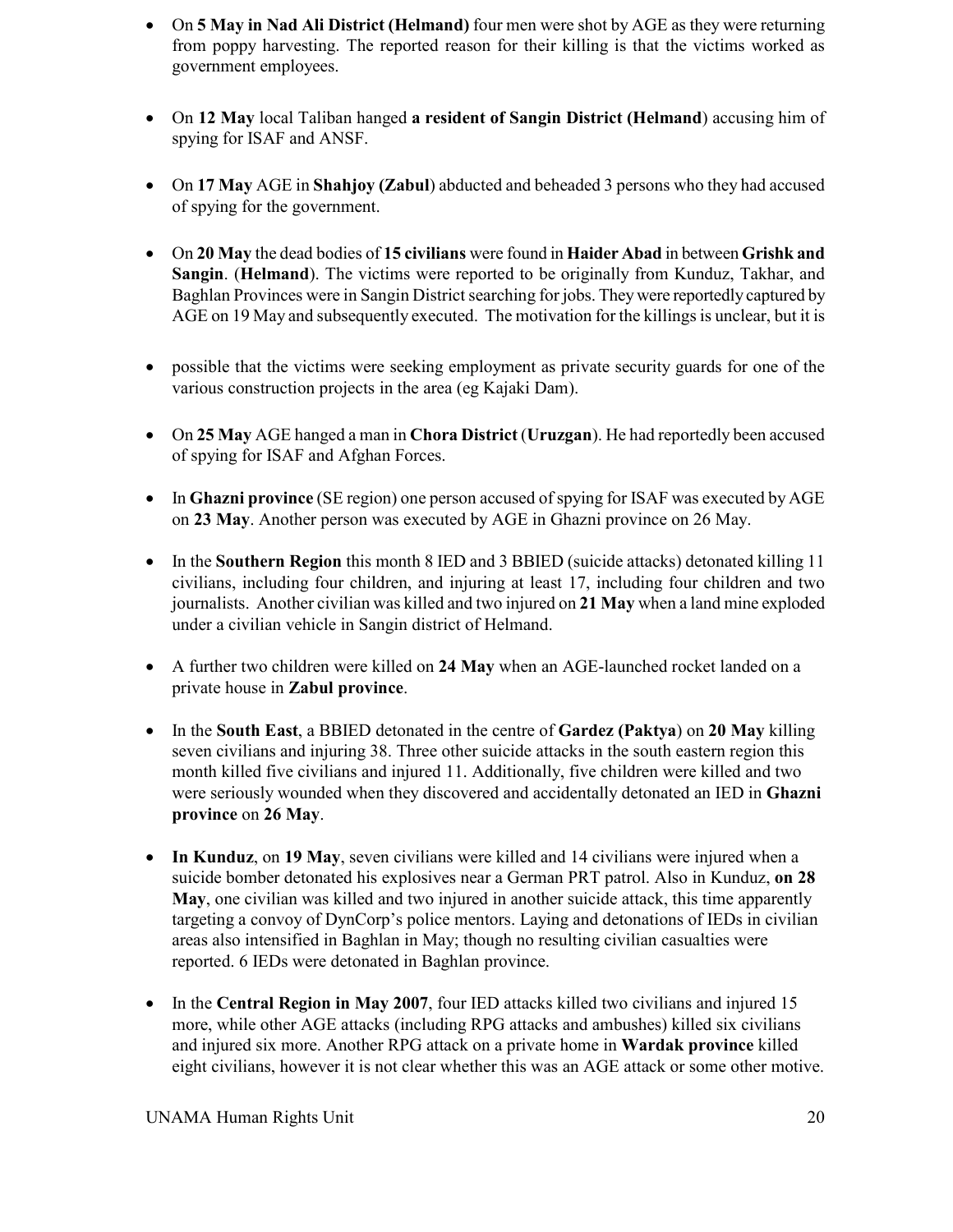In the eastern region two IED explosions killed six civilians (including one child) and injured four.

• **On 31 May,** AGE fired five missiles towards the **Sirkanay District headquarters, Kunar** province. The missiles missed the target and one missile a residential home, killing a thirty eight year old woman and her sixteen year old daughter and injuring five family members, some critically. UNAMA HRU verification of the incident initially consisted of discussion with district authorities and interviews with family members (Jalalabad) as Sirkanay district was closed to UN operations. After the UNAMA HR special mission was cleared, the HRU ER visited the district on 10 June and met with the family members.

#### **Pro- governmental forces:**

- On **1 May** an international military (non-ISAF) convoy moving in the area between **Maruf** and **Arghistan Districts** opened fire on three vehicles. The vehicles were destroyed and an unconfirmed number of people were killed and injured. Local sources have stated that 16 civilians were killed, two of them women, and that 13 persons were injured.
- On **08 May, Hilmand Province**, **Sangin District**; International Military Forces conducting operations in the **Garmaw and Sarwan Kala areas of Sangin District** were ambushed by AGE. The fighting continued for some hours and air assets were used. Amongst an unknown number of AGE killed, Hilmand authorities have stated that they have confirmed 21 civilians killed including women and children. Further details are expected but have not yet been received.
- Three small but serious incidents were also reported from the southern region this month. On **15**  May, ISAF troops escorting a convoy through **Kandahar city** shot and injured five civilians. Two of the injured civilians later died.
- On 27 May four civilians working in a field were reportedly killed and three or four more wounded when international forces launched an air strike in **Grishk** (**Helmand).**
- The most recent incident remains difficult to verify, but reliable local sources report that seven civilians were killed, also on **27 May in Grishk**, when an international military forces air strike targeted a house belonging to an AGE.

#### **Other causes**

- This month there were four separate incidents directly targeting UN staff, on **8 May** a UNHCR senior driver was shot and killed by an unknown man riding a motorcycle whilst en route from his home in **Kandahar** city to the UNHCR office (riding a UNHCR supplied motorcycle).
- During a border clash (between ANP and Pakistani military) in **Jaji Aryob (Paktya**) **on 13 May** seven civilians were killed, and 29 others wounded, mostly civilians.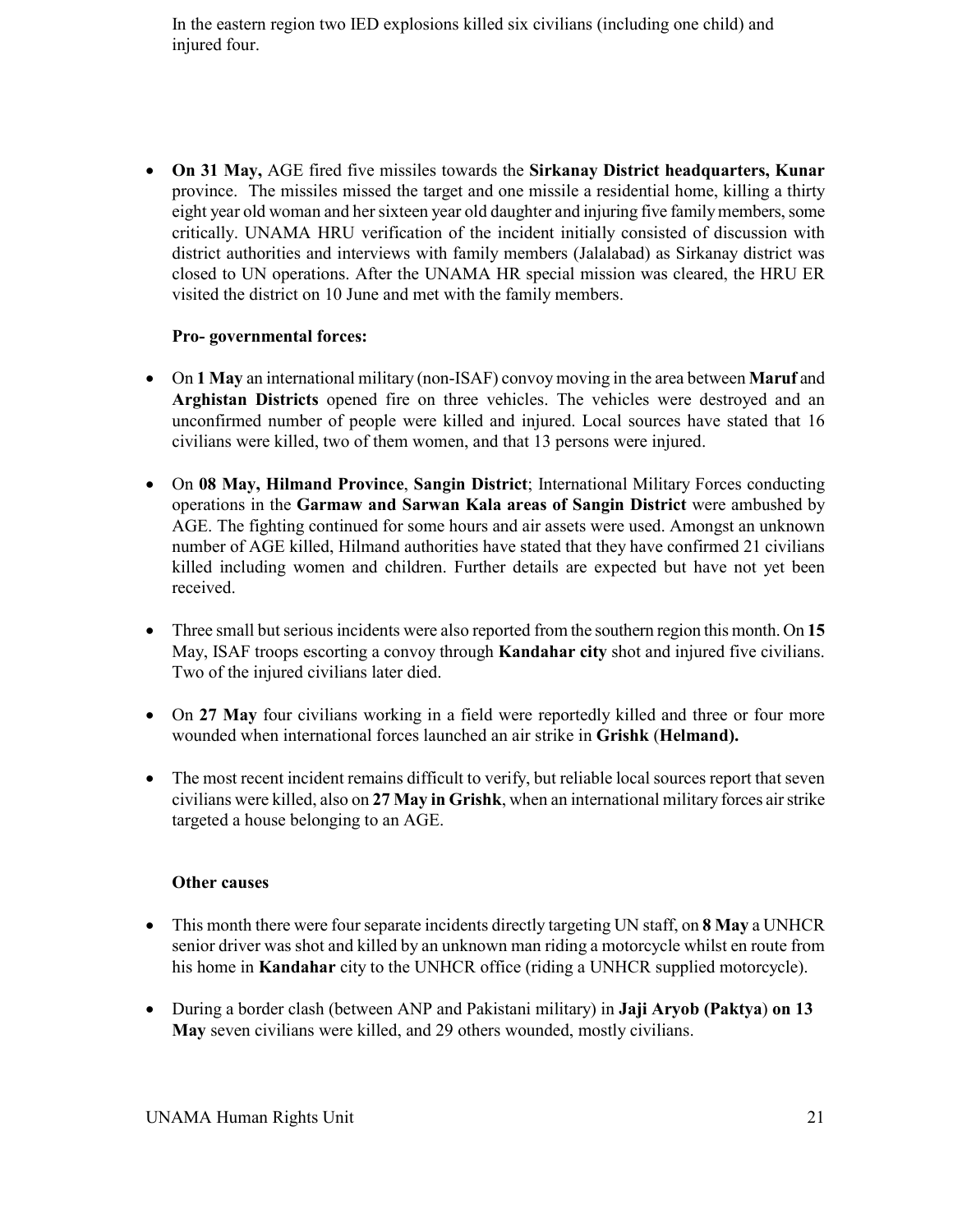#### **JUNE 2007**





#### **By Anti government elements**

- The VBIED attack on **16 June** in **Kabul company area** PD5 killed 5 civilians (including the suicide bomber) and injured six others (4 men and 2 women). One of the vehicles in the convoy was damaged.
- On **17 June** in **Kabul** province, PD-2, a suicide bomber detonated himself near the **Western Gate of KCP, in front of Walayet** building. The attack was aimed at a Ministry of Interior bus which was parked in the area to allow ANP Academy Officers and recruits to board. The suicide bomber detonated his explosives on boarding the bus. Kabul CoP later confirmed that 35 police officers including instructors from police academy and 11 civilians were killed in the attack and 52 persons (not know how many policemen and civilians) were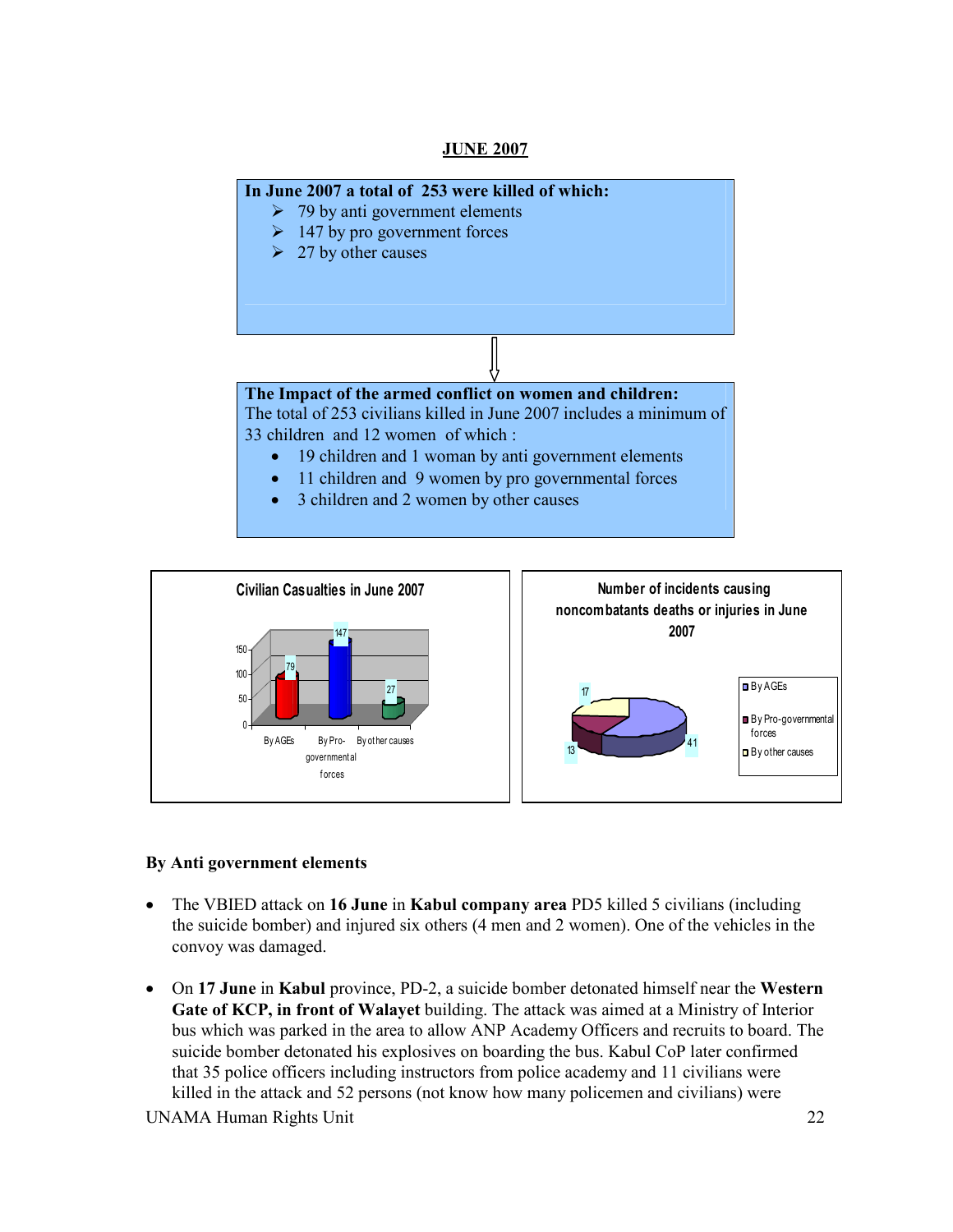injured. A few vehicles parked nearby were also damaged by the explosion. The Taliban claimed responsibility for the attack.

- On **9 June**, in **Logar province**, **Puli Alam District**, at 10 pm AGEs attacked the house of a NDS staff, resulting in the death of his brother and injuries to his daughter.
- On **12 June** in Puli **Alam district** of **Logar province**, **Kolangar area**, at 12:00 hrs, two unidentified gunmen riding a motorbike opened fire, killing two female students and injuring two others. The girls were returning home from Qali Sayed High School. According to HRU preliminary investigations, AGEs may be responsible for the killing, although police investigations are still ongoing. The school had been the subject of attacks also in the past and the Headmaster, teachers and students had already been threatened to close the school. Yet, according to reports by the Head of Security in Logar, there is also a possibility that pre-existent tensions between the Headmaster and the local community may have been one of the reasons behind this attack. Three people have been arrested in relation to this incident.
- On **16 June**, **Herat** police reported that 40 AGEs, suspected to be Taliban, attacked the Afghan Border Police (ABP) check post north of **Kaletai Nazer**, **Shindand district**, **Herat Province**, approximately two kilometers east of the Iranian border. According to police reports, 2 ABP, 2 customs guards and 3 civilians were killed in the clash. Police also reported 5 ABP injured and 4 AGEs were killed. Herat NSD reported 5 civilians were killed in the incident. Reports of civilian deaths provided to UNAMA by the police and NSD could not be confirmed from any other sources, and UNAMA WR believes them to be exaggerated.
- On **14 June** in **Shawz area of Bala Buluk District Farah**, AGEs killed two Afghan mechanics. The two mechanics were working for Noorman Company, a private company repairing ANP vehicles and were on their way from Herat to Farah city to repair some ANP vehicles there.
- On **16 June** 2007, **Mazar-I-Sharif** witnessed a bomb explosion initially targeting the PRT convoy, which was passing by the area. The bomb, which was a roadside ID, was probably controlled by a remote controller because as soon as the PRT vehicles passed by, the bomb exploded at 04:10 pm in **Mandawi area** and caused the death of one and injury of eight civilians. However, the explosion did not cause any casualty to the PRT convoy.
- On 15 June a suicide bomber, driving a vehicle laden with explosives detonated close to an ISAF convoy patrolling in **Tirinkot city (Uruzgan)**. The ISAF convoy had stopped in the street close to the governor's office and the ISAF soldiers were engaged in conversation with children who had gathered around the vehicle and were distributing water and sweets to them. The Uruzgan Chief of NDS reports that, as the vehicle containing the SVBIED accelerated towards the stationary ISAF patrol, the ISAF soldiers fired on the vehicle, bringing it to a halt. At this point, the vehicle exploded. 11 children including four girls are now reported to have been killed. All those who died were aged between 8 and 15 years.
- On **16 June**, a BBIED detonated himself against one of the vehicles in an ISAF convoy in **Mirwais Mina area**, **Kandahar** city. The suicide bomber was killed and 5 civilians sustained injuries. ISAF casualties were not confirmed.
- During the reporting period 3 MoPH nurses and a driver, kidnapped by Anti government elements in **March** 2007, were released and reunited with their families in **Kandahar**. Their release followed the handover of Mullah Dadullah's body to members of Dadullah's family by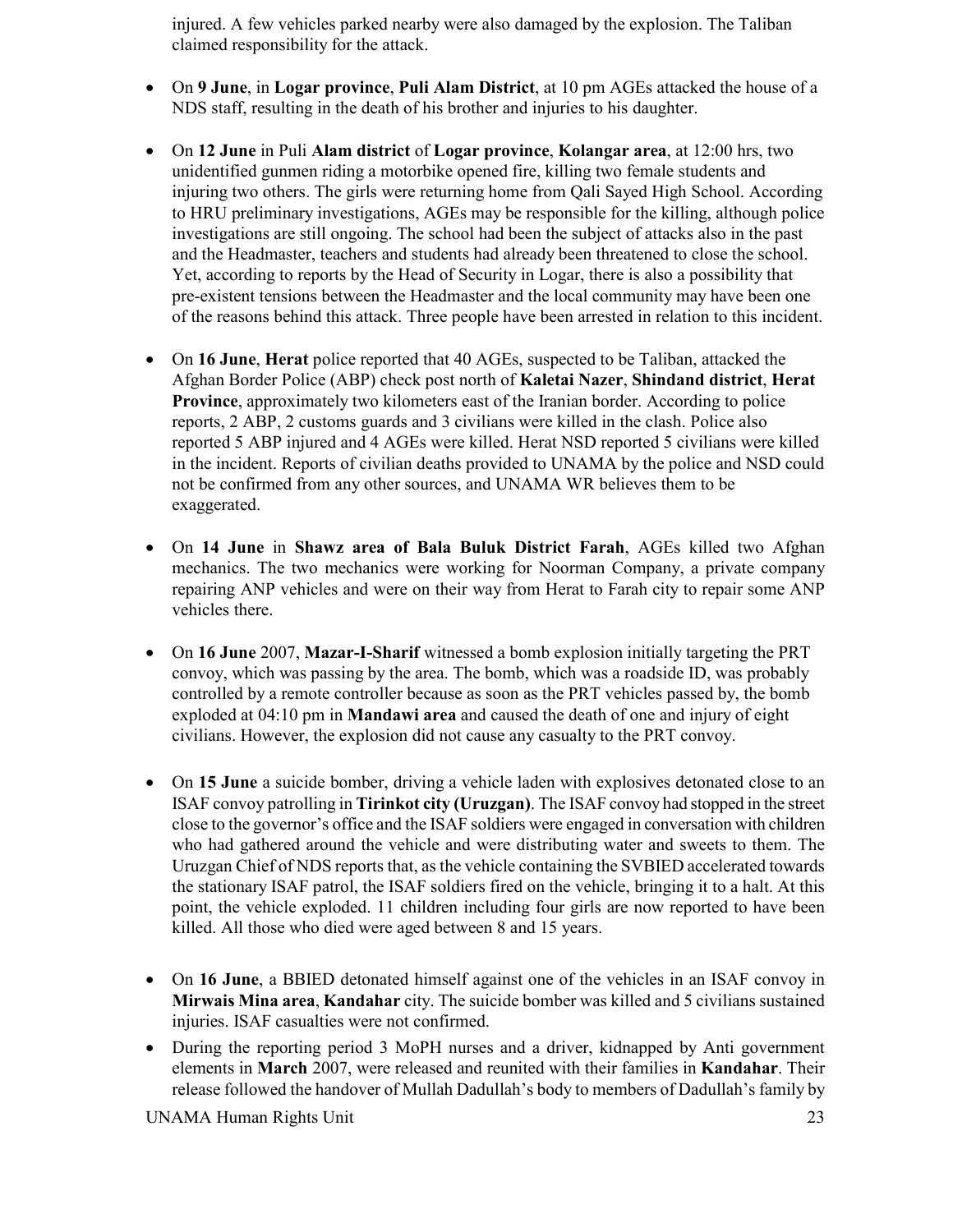the Kandahar Governor's office on 06 June. The body been brought to Kandahar last month following Dadullah's killing in a ISAF/ANSF operation in early May, and was interred by the government in an unknown location when no members of his family had initially come forward to claim it. The kidnappers had then threatened to kill the MoPH hostages unless the body was transferred to them by 05 June, and following the passing of this initial deadline, a Taleban spokesman stated that one hostage, a doctor, had been executed. Although his killing has not yet been verified, the doctor was not released along with the other hostages following the transfer of Dadullah's body, and his whereabouts and fate are not known.

- Local sources reported that Taliban executed Hayatullah Haqooqi (district prosecutor for Maiwand) on **14 June** 2007 in **Maiwand district** (**Kandahar**). According to these sources Taliban elements in the Cheena area of Maiwand kidnapped the prosecutor and then hanged him on the same day. At the time of his kidnap the prosecutor was participating in a mourning ceremony in Maiwand district
- On **23 June** the 14 year old son of the Sangin CoP was kidnapped by AGE in **Sangin** (**Helmand**) and subsequently killed.
- On **20 June** a 10 vehicle convoy was ambushed by AGE on Highway 1, 5 km outside of **Qalat city** (**Zabul**). The unmarked vehicles were being moved by sub-contactors in preparation for eventual use by contracted security guards in support of UNOPS road construction operations. 2 contract drivers were killed and 1 was injured; 2 vehicles were destroyed.
- On 02 June AGE ambushed on a private security company (PSC) guard vehicle that was escorting an ISAF private logistics convoy in Zheri (**Kandahar**). 1 security guard was killed and 3 security guards were injured.
- On **20 June** 7 civilian truck drivers transporting construction materials to an ISAF base were killed by AGE after their trucks were stopped and burnt by AGE in **Sangin** (**Helmand**. On **22 June** the bodies were taken to Kandahar Mirwais Hospital and 5 were handed over to relatives for burial. 2 bodies are still to be identified.
- On **1 June**, AGE fired one missile which impacted a residential home in **Shamkar Village, Khaz Kunar district** and injured one woman.
- On **1 June**, AGE fired rockets which impacted a residential home in the **Dewagal valley**, **Chawkay District, Kunar**, killing two civilians and injuring two others.
- On 1 June, a RCIED detonated in the vicinity of an ISAF EOD team who were responding to a report of another IED. The incident took place between **Deh Malakh and Gul Kari villages**, **Metharlam city**, **Laghman** and killed one ISAF and injured two ISAF soldiers and one national interpreter. Reportedly, the EOD team destroyed three additional IEDs during the subsequent search operation. Regarding impact to civilians, one Afghan civilian male was shot in leg due, reportedly on the basis of 'suspicious appearance' and six villagers were arrested (and subsequently released) in connection to the case.
- On **7 June**, AGE fired four missiles towards the PRT base in **Assadabad**, **Kunar**. Reportedly one missile impacted in a residential compound in Tesha village, injuring two civilians and another round impacted in the vicinity of a private residence in Yar Gul area, injuring another three civilians.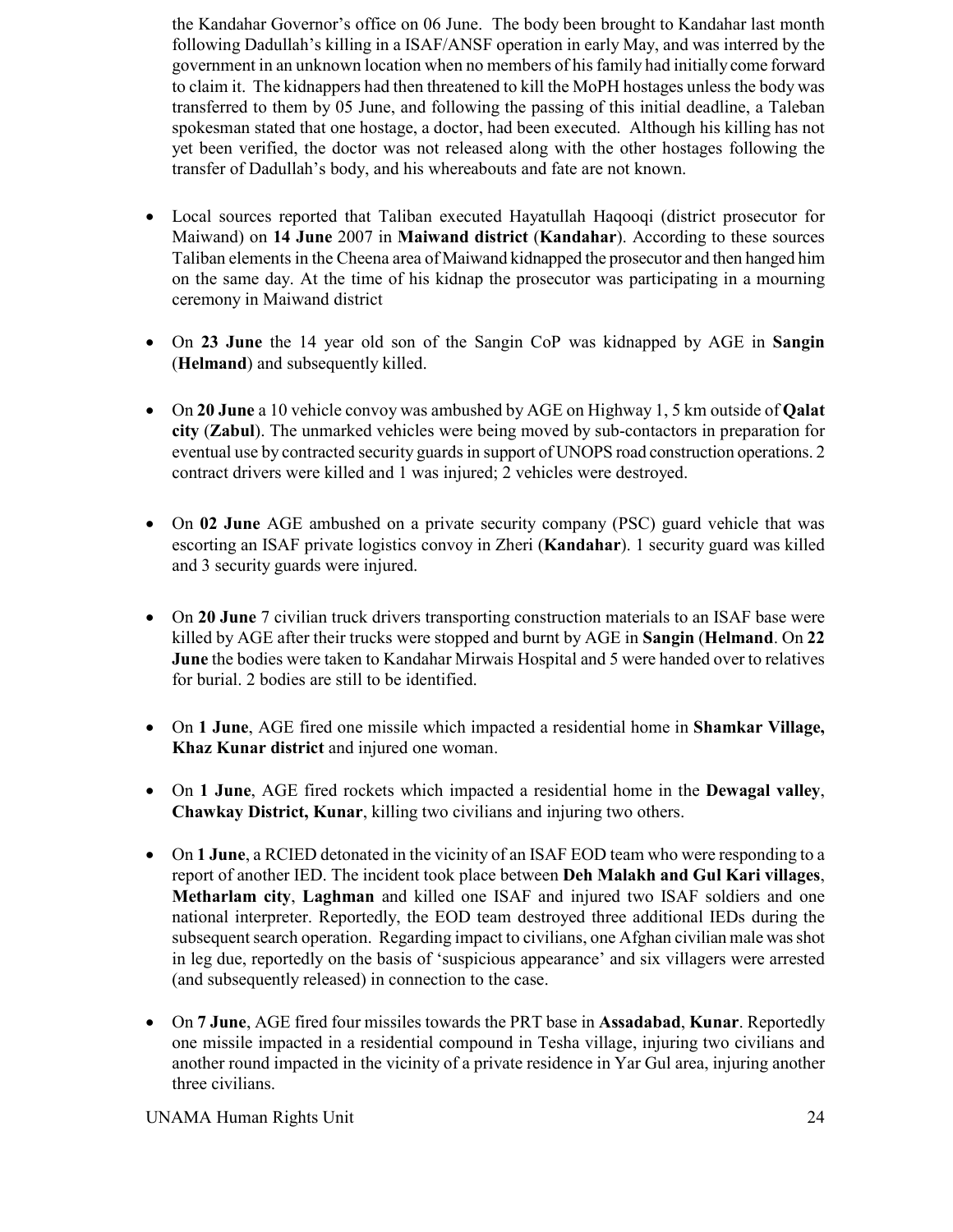- On **15 June**, AGE lodged missiles and engaged in SAF in the **Terkhe Wobo area of Marawara district**, **Kunar**. Reportedly one missile impacted into a private residence and injured four civilians, including one teenage girl and two children.
- Authorities confirmed that on **25 June**, AGE fired four missiles, two of which impacted farming areas in the **Daman village, Pashet area Kunar Province**, **Sirkano district**. Two civilian farmers suffered injuries, one serious. Both are receiving treatment at the ISAF base in Assadabad.
- On **12 June**, a group of AGE attacked the CF/ANSF base with RPG and SAF **Kunar** in **Badel Valley, Narang District, Kunar**, leaving one female civilian with injuries.
- On **2 June**, AGE ambushed one CF/ISAF convoy en route to Kamdesh with RPGs and SAF in the Baghicha area, **Kamdesh District**, **Nuristan**. The incident killed two CF/ISAF soldiers and one Afghan interpreter and injured seven.
- On **11 June** 2007 (at around 13:10 hrs), **Khost province**, **Khos**t **(Matun**) **distric**t, **Shamal bridge**, a body borne suicide bomber attacked a police CP located at the bridge on the main road from Khost to Gurbuz district. It appears that the suicide bomber had been dropped off near the CP from a private vehicle and then activated his explosives in the immediate vicinity of the police CP. According to latest reports there were no fatalities apart from the suicide member. As a result of the blast, four policemen and five civilians were injured and two civilian vehicles were burnt. Apparently, two civilians among the five injured are in a serious condition.
- At around **6:00 AM** on **11 June** 2007, in **Garda Serai (Shwak District, Paktya**), the ANA base was attacked and 4 rockets fired impacted in a local area which injured two children. In similar case the same day, in **Paktika** Province (Barmal District) several rockets were fired at a CF base which impacted in a nearby civilian area, killing three children and inuring one woman.
- On 14 June 2007 in Mirzaka district (Paktya) an ANP vehicle was hit by a remote-controlled IED injuring two policemen, and one civilian and killing one civilian female.
- On **13 June** 2007 in Terwa district (**Paktika**) Eng. Shak who had a private construction company, working in Terwa, was shot dead by Anti government elements after visiting the projects on his way back to Waza Khwa district.
- On **01 June** 2007, **Paktika** Province, Sharan centre, at around 1800 hrs, a former JEMB national staff member (Mr. Barat Shahid) was shot and killed in front of his house. The murdered man was the provincial election coordinator for Paktika during the presidential election in 2004. An AGE source claimed the responsibility of the killing, stating that this was the consequence of his involvement with NDS and CF.
- On **2 June** 2007, in Jaghori district of Ghazni province, AGEs attacked an ANP officer's house, killing five family members. The officer was not at home during the attack. ANP reinforcement responded to the attack killing 10 AGEs.
- On **10 June** 2007, in Sar Hawza district (**Paktika**) at night time, the house of a tribal elder who is also member of local shura was attacked by Anti government elements. The tribal elder got killed and his son was kidnapped by AGEs.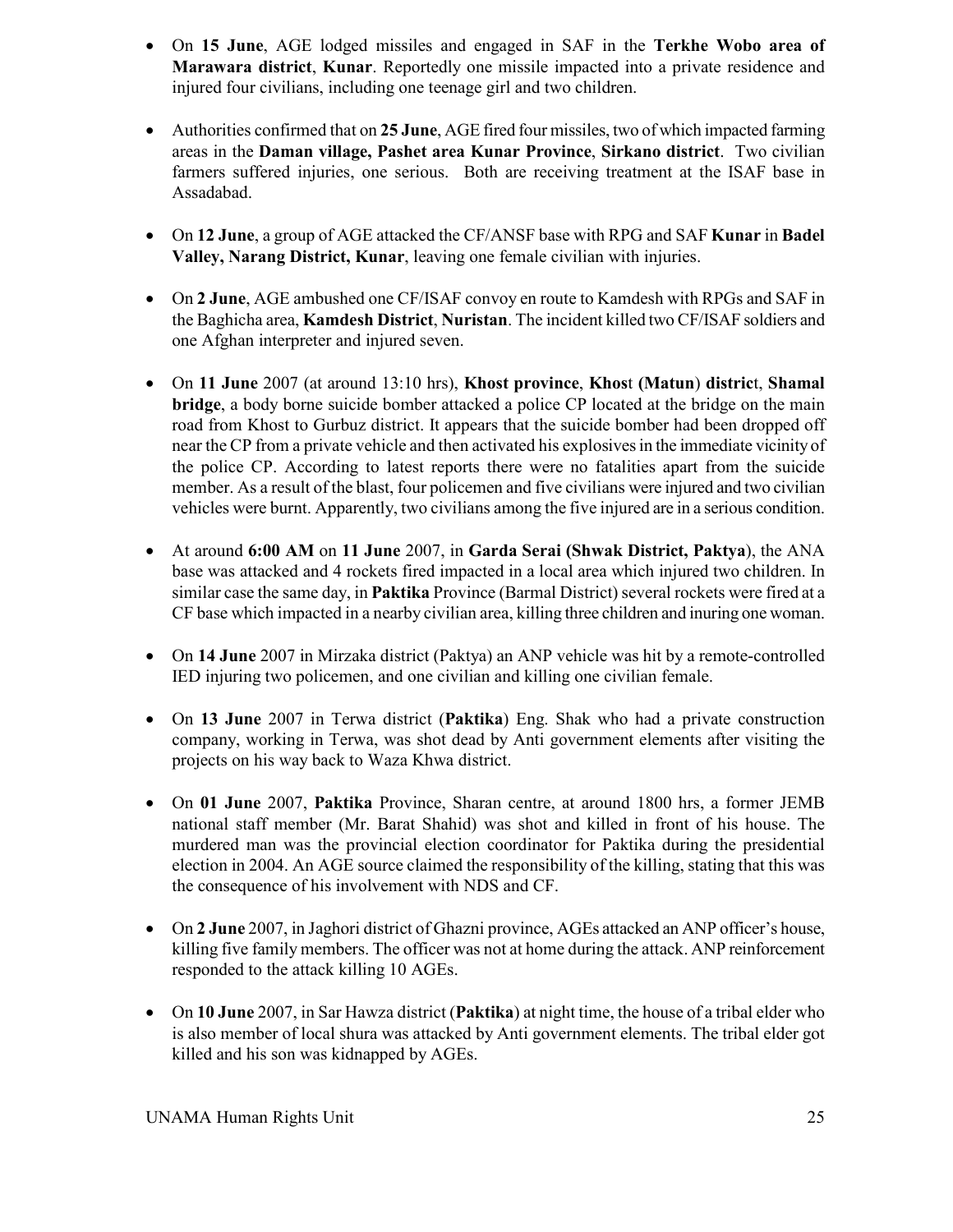- On **12 June** 2007, in Mata Khan District (**Paktik**a) at night Malak Mohammad Hassan, the former employee of BRAC, an international NGO, who was working now as a shopkeeper has been killed by AGEs.
- On **15 June** 2007 in Sharana district (**Paktika**) a relative of provincial official responsible for Olympic affairs was shot dead and injured another civilian. Reportedly the attack was conducted by AGEs as part of their intimidation campaign.
- On **19 June** 2007 in Sakowa area, Zurmat district (**Paktya**), reportedly ANP recovered a body of young man who was killed by AGEs for spying to ANA.
- On **03 June** 2007, **Khost** Province, Sabari district, Zurmber area, at around 10:30 hrs, a premature IED detonation killed two children playing in the vicinity.
- On **21 June** 2007, Khost Province, Bak district, Chinargi village, at around 1710 hrs, a civilian taxi was hit by an IED attack on a sub road. Two occupants of the vehicle were killed and the driver was wounded due to the blast.
- **On 27 June 2007**, Anti-government elements reportedly killed a man in Naw-Bahar district of Zabul province accusing him for being spying for the US forces. No more details available.
- **On 28 June**, **Kabul province**, PD-12, Arzan Qimat area, Charahai Dashaa, at 0905hrs, a Private Security Company's vehicle convoy was the target of a VBIED attack on the main road that leads to Puli Charkhi Prison. It was reported that the suicide attacker on board a Toyota Corolla vehicle and travelling in an opposite direction slammed into the convoy resulting in a big explosion. Two Nepalese guards and the suicide bomber were killed whilst six others (three Nepalese and **two bystanders**) sustained injuries. We have yet to verify the information and find out about the identities of the two civilian injured in this incident.
- **On 30 June**, **Paktika Province**, Sharan centre, Khowaja Khel area, at around 1800 hrs, a former Hezbi-Harakat-e-Islami, commander (Amir Mohammad from Muta Khan District of Paktika province) was reportedly killed by unknown gunmen in front of a local mosque. The motive of the killing is unclear at this time. This was reported by UNDSS through their focal point. An additional report which UNAMA HR unit received from the secretary of the governor in Paktika provided additional details. He explained that the commander who was shot dead belong to HIG and he was pro-government and was very close to WJ member Khalid Farooqi who was a very influential figure in HIG. He reportedly had no personal enmity. and it is not yet clear that who might be involved in his assassination though the secretary of the Governor suggested that AGE's might be involved.
- **On 27.06.07,** Approx 0100 hrs, it was reported that three missiles (type unspecified) allegedly fired by AGE impacted into various areas of the Jalalabad city (**Nangarhar**) resulting in one civilian sustaining minor injuries.
- **On 27.06.07**, it was reported that AGE fired eight missiles (type unspecified) towards the ISAF/CF base in Chawkai district (**Kunar**). Reportedly, one of the projectiles missed the target and impacted into a residential house resulting in one civilian being injured.
- On **16 June** 3 civilians were injured when their vehicle was struck by road side IED in Lashkar Gah District (**Helmand**).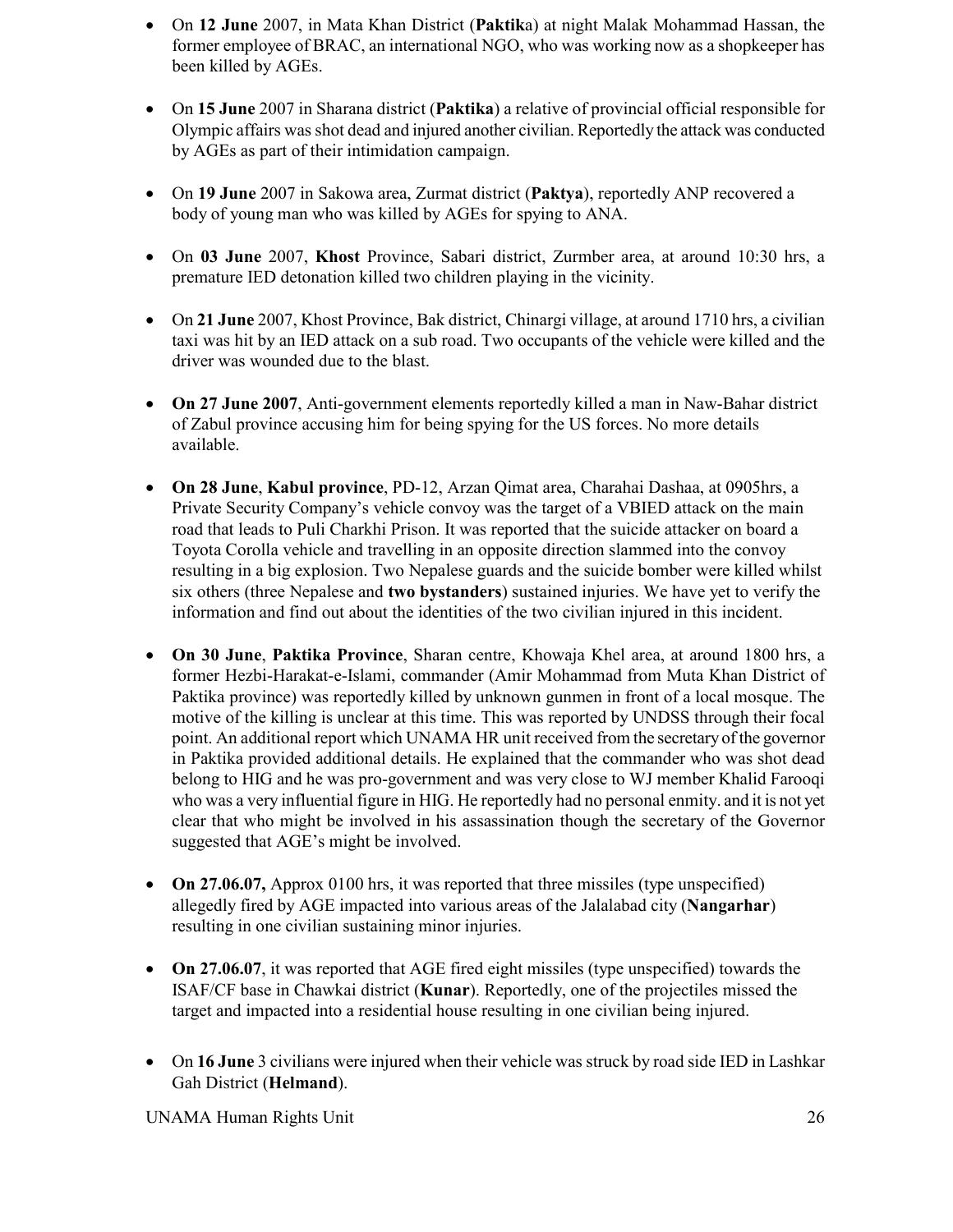• **On 28 June**, Paktika Province, Urgun district, at around 1700 hrs, a U.S. military patrol suffered a suicide VBIED attack near Urgun bazaar area. A civilian pedestrian was killed and three (including two ISAF soldiers) were wounded in the incident.

### **BY Pro-governmental forces:**

- At 8:45 am on **16 June** in **Kabul company area PD 5** , a VBIED exploded in the proximity of a US Forces convoy resulting in an explosion that killed five civilians (including the suicide bomber) and injured six others (4 men and 2 women). One of the vehicles in the convoy was damaged. According to the eyewitnesses' reports, the US convoy did not stop in the area of the explosion, but continued for another approx. 500 m, where it stopped and soldiers descended the tanks to search the area. The search continued until 11:30 when the man on the top of the tank started shooting against a small group of men who was sitting in front of a CPO, killing one and injuring two others. US Forces have acknowledged that this incident was a mistake.
- On **17 June** 2007 in **Paktika Province, Zarghon Shar district**, **Yahya Khiel area**, at around 2300 hrs, reportedly the Khadily Madrassa was attacked by ISAF Air forces. Unconfirmed report stated first that more than 100 people were killed in the Madrassa (also the Paktika Deputy Chief of police confirmed the ANA report and stated that all the 100 people who were killed in the incident were students of the school). However, later it appeared that seven suspected AGEs and seven children in a Madrasa were killed. According to UNAMA sources, ISAF claimed that they were monitoring the madrasa for 10 hours and were certain of their targets (Al-Qaeda). They did not know the children were inside. It appears that the Anti government elements used the children as human shields. There were 18 children in total out of which 7 children died as a result of the airstrike.
- **On 20 June** 2007, a peaceful demonstration was held in **Sharan city (Paktika,Province**) to condemn the recent bombardment of the Madrassa. Some tribal elders met the Governor, expressed their support for the government and asked for assistance to stop civilian casualties.
- **On 07 June** ANA shot and killed a civilian riding a motorcycle on the road between **Soori** and **Qalat (Zabul)**. The shooting came in the immediate aftermath of an RCIED strike against an ANA vehicle. It is reported that the ANA had mistakenly suspected that the civilian was responsible for detonating the RCIED.
- On **12 June** UNAMA received information from local medical sources that a boy had been treated for shrapnel wounds to the head, sufferred when a rocket fired by international forces hit his house **in Mizan District (Zabul).** ISAF had reportedly intervened to drive out AGE who was conducting offensive operations in the area.
- On **18 June** local sources reported that large numbers of civilians were reported killed and injured as a result of fighting between AGE and ISAF/ANSF in **Chora District** (**Uruzgan**). In initial clashes between AGE and local villagers, up to 16 armed villagers were reported killed. As fighting intensified, ISAF then launched air strikes against the AGE forces. However, up to 60 civilians are reported to have been killed in these air-strikes and approximately 30-40 injured. These figures were provided to ISAF by the Uruzgan PC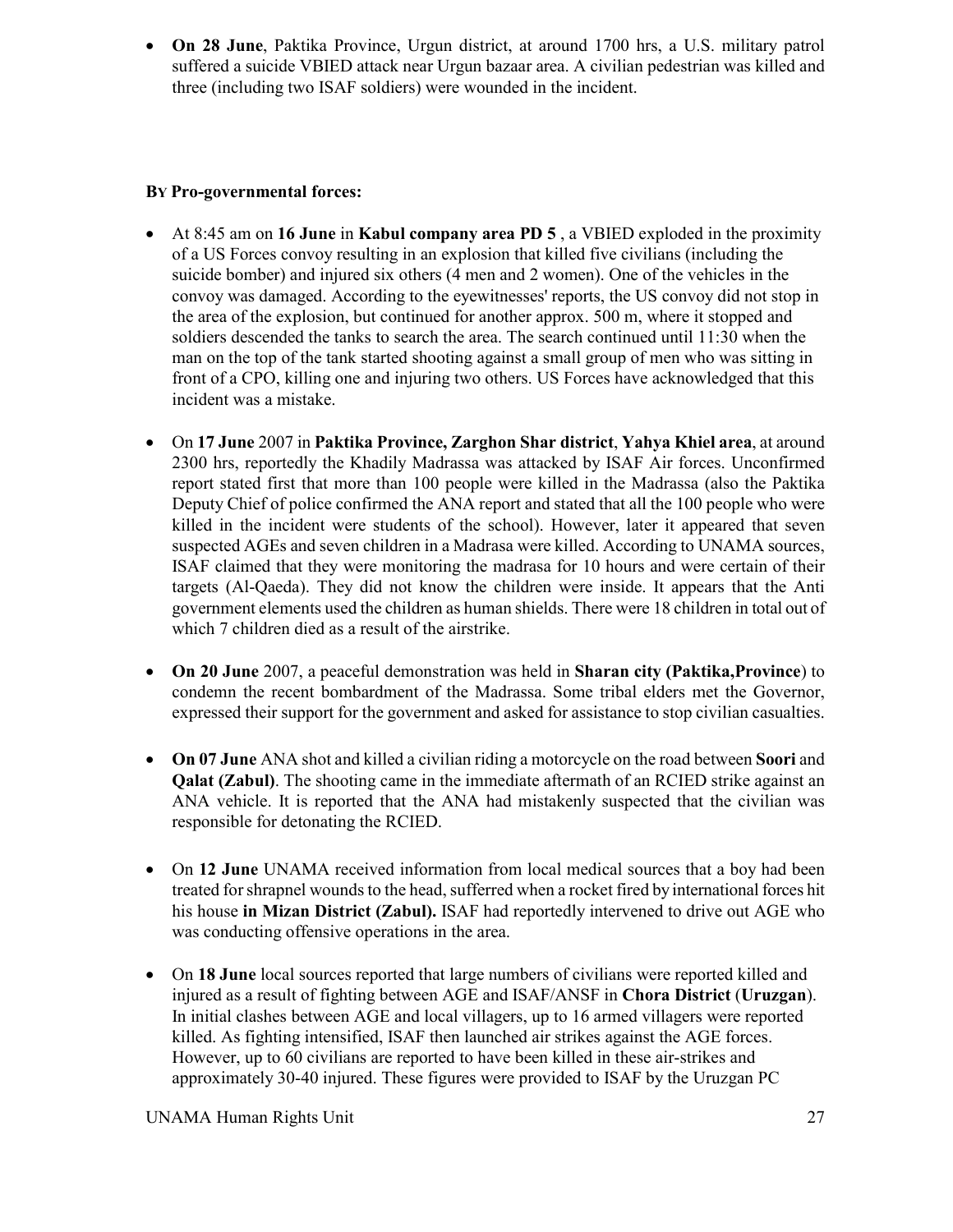Chairman, who has been able to meet with some of the injured victims. However, the Governor's office subsequently stated that the figures quoted by the PC chairman were exaggerated.

- On **19 June** International Military Forces/ANA carried out an operation to raid 3 private residences in **Kandahar** city. During the Operation 1 civilian was killed and 11 individuals were detained. US military sources are reported as stating that the dead individual was an AGE who resisted arrest. However, Kandahar PC members have claimed to UNAMA that those killed and arrested were not linked to AGE. Local residents have also protested over the conduct of the search, claiming insensitive treatment of women by the arresting forces, and alleging that dogs used during the search mutilated the body of the person who was killed.
- On 22 June the **Helmand** Chief of Police reported to UNAMA that 25 civilians (including 9 women and 3 children) had been killed as a result of an ISAF air strike on 3 houses in **Grishk (Helmand)**. The CoP reported that he had sent his staff to the location of the air strike and that he could confirm the numbers of casualties reported. The circumstances surrounding the air strike are not clear and UNAMA has been unable to speak to any first hand witnesses of the incident. Media reports (BBC) simply report the ISAF statement that "an ISAF force was attacked near Grishk and responded with air strikes.
- NSD Nuristan confirmed that on **07 June** 2007, an ISAF air strike killed three civilians and injured one in **Kamo area, Kamdesh district** of **Nuristan**. The air strike was a response to an AGE attack of an ISAF/ANA patrol convoy in the area.
- On **11 June** at approximately 5:00pm, ISAF soldiers opened fire on a civilian vehicle carrying a group of six male youth (aged between 8 and 16) traveling toward the bazaar area between **Kandagal and Zarmandai villages, Manogai district, (Pech Valley) Kunar** province. The soldiers were standing outside their vehicles in the Zarmandai bazaar when the truck turned the corner, probably too quickly, and almost collided with three of the ISAF soldiers standing on the road. A note from ISAF states that the soldiers fired warning shots to stop the vehicle yet the driver failed to stop the vehicle and continued. According to witnesses, however, as the truck passed the soldiers, the soldiers did not fire warning shots but immediately opened fire on the vehicle as it met with or passed the ISAF soldiers on the road. Witnesses stated that after the car collided with a tree, ISAF soldiers continued to open fire on the vehicle and emptied and reloaded magazines. Reportedly, the ISAF soldiers walked toward the truck and continued to shoot, killing the driver and two passengers and injuring two or three passengers. It appears the eight year old boy (third injured boy) may have been injured by the truck as opposed to gun shot wounds. The shopkeepers and residents in the area reported that people were screaming at the ISAF soldiers that the boys were not AGE.

Following the incident, ISAF took a number of steps to calm down the incident including meetings with the tribal elders and the families of the victims. Additionally, almost immediately after the incident, ISAF apologized for the incident, paid condolence (solatia), provided one sheep for each victim and agreed to pay compensation for the vehicle. Additionally, the elders reported that ISAF promised to construct a bridge, a school and a retaining wall on the river bank. The government also took a number of steps to quell tension following the incident: the district governor immediately engaged with elders and ISAF, President Karzai called the families to Kabul and the Provincial Governor sent a delegation from the Education Department to meet with the community. It should be noted that the immediate response and concrete actions from ISAF and government following the incident alleviated the initial tension following the incident.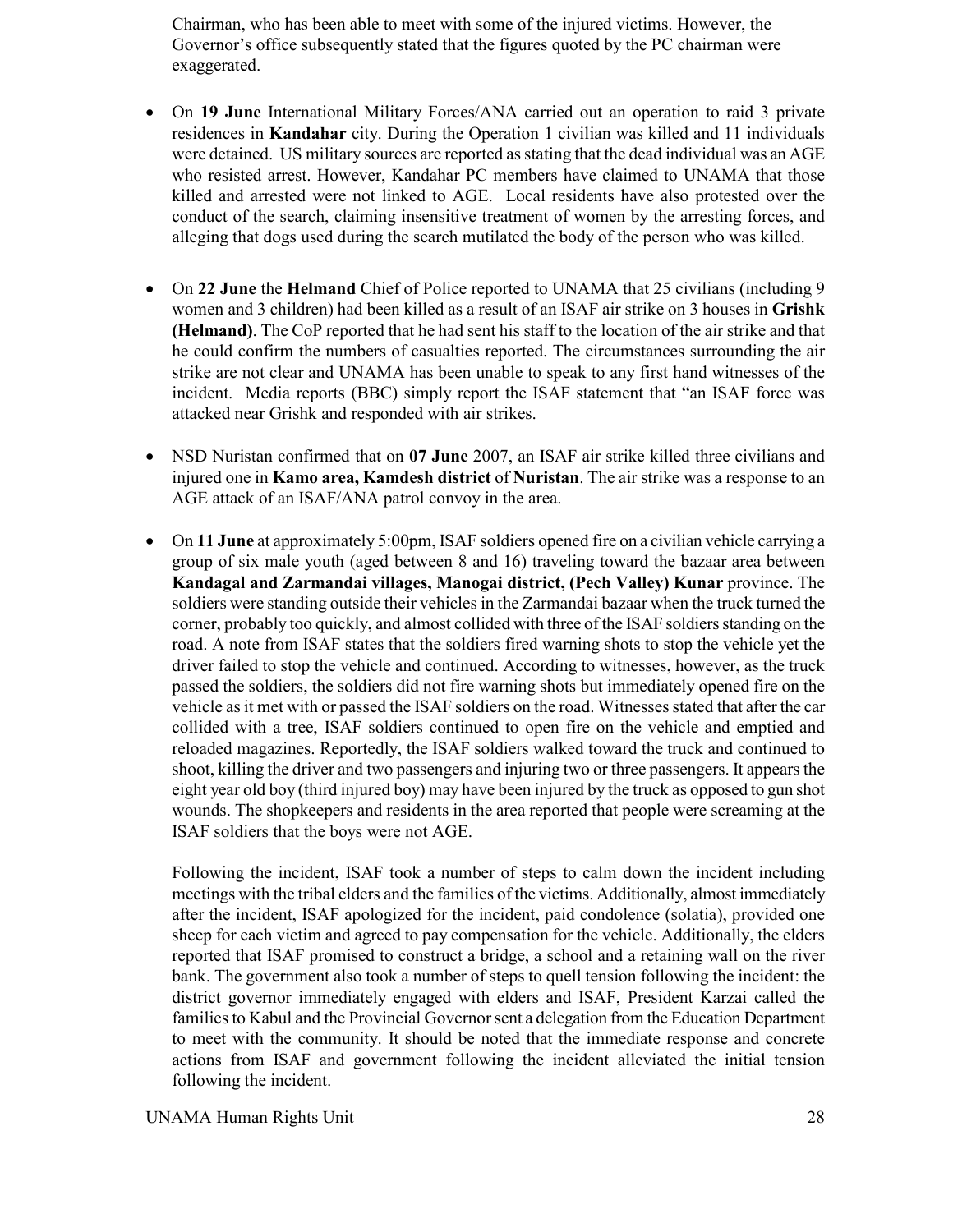As this area is closed to UN operations and is located in an extremely volatile area, UNAMA was unable to travel to the area for verification. On 19 June, UNAMA met with three witnesses, one tribal elder and four family representatives in Assadabad, Kunar. According to the witnesses working in the area, ANP, ANA and ISAF did not attend the incident site to investigate or conduct interviews: only a journalist investigated. Please refer to Appendix 1 for witness accounts of the incident. It should also be noted that all reports received from ISAF, government and civilian sources are fairly consistent.UNAMA finds grounds for concern following the above incident, namely, disproportionate, excessive and possibly indiscriminate use of force and non-adherence to the principles of distinction, proportionality and precautions in attack.

- On **3 June** 2007, a small girl named Fatima D/o Jabbar Khan was killed when ISAF opened warning fire on a vehicle coming close to the convoy in **Baloch village of Matun district Khost province**. UNAMA HR team interviewed the father of the girl and one witness named Gula Khan S/o Saleh Mohammad who was present in the premises of the incident. According to him 5 Humveys were passing on the road behind the local Taxi. The  $2<sup>nd</sup>$  Humvey fired on the taxi to warn the bullet struck the near footh path and bounced from the footpath and hit Fatima who was playing nearby. The convoy never stops to help. The father of the girl took the girl to nearby hospital but the girl died on operation table. The bullet bounced from the road and hit the girl.
- **On 30 June**, **Khost Province**, **Alisher district**, two tribal elders was reportedly wounded when an ANA patrol mistakenly opened fire on their vehicle. The tribal elders belong to the Mandozai tribe were returning from a jirga which took place in Zinikhiel to resolve the conflict between Mandozai and Zini Khiel Tribe. One was slightly injured while the other lost his leg in this incident.
- On 30 June the Helmand CoP reported to UNAMA that a number of civilian houses had been hit by air-strikes during the course of fighting between AGE and international forces near **Hyderabad village in Grishk District (Helmand**) on 29 June. Initial reports on 30 June from the CoP indicated that 30-35 bodies had been pulled from the rubble of houses hit by these air-strikes. The CoP indicated that his representative would remain at the scene and would report back with updated casualty figures. So far UNAMA has been unable to contact the CoP on 01 July. However, on 1 July the Deputy District Commissioner reported to UNAMA the following casualty statistics arising from the air strikes: AGE killed: 60, Civilians killed: 45, Civilians injured: 23

The basis on which local authorities were able to distinguish between AGE and civilians when identifying bodies is not clear, but some kind of identification process is clearly taking place, as UN DSS has also received reports that relatives were unhappy that bodies were not being released to relatives immediately on being dug out from the rubble, but were processed and examined by ANP in order to determine whether or not they were AGE.

The figures quoted above from the Deputy District Commissioner appear to represent the official line. However, reports from other sources vary, with various local elders and other local contacts (in Lashkargah not in Grishk) reporting "over 100 civilians killed and tens injured." Meanwhile AIHRC reports information from its own local sources who state that "over 60 civilians have been killed and an unknown number injured.

Having consulted with PC members the Helmand Deputy PC chairman reported to UNAMA that the incident began at approximately 1600hrs on 29 June when an international forces' ground patrol was attacked by AGE in an area called Haji Hassan Khan, near Hyderabad village in Grishk. The PC Chairman states that the air strike was not called in immediately following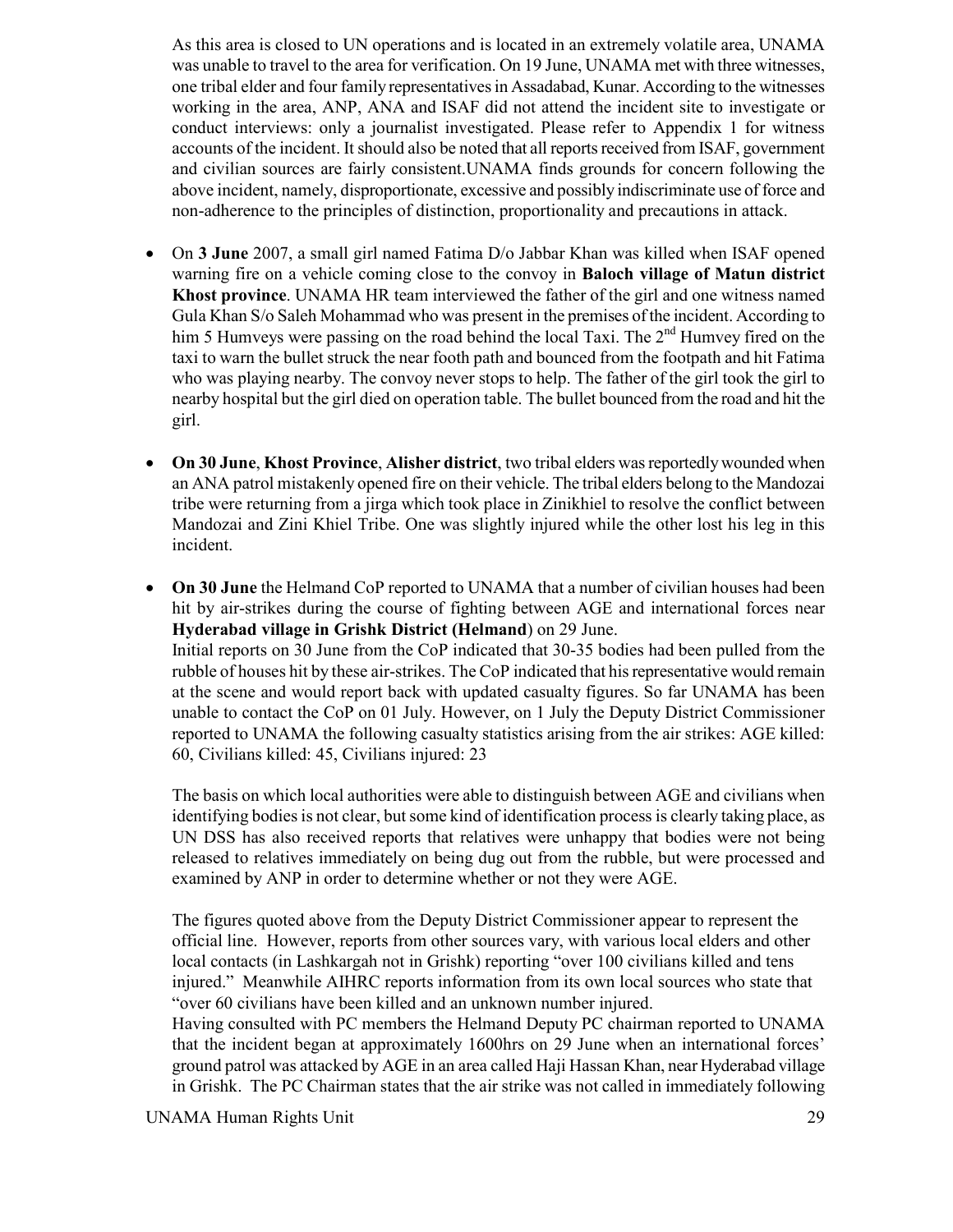the ambush, but took place later the same evening at around 2000hrs.

The PC Deputy Chairman also reports his understanding from local people that by the time the air strike took place, the AGE had left the area and that the air strikes targeted civilians who were trying to flee the fighting. Again this account had not been verified or repeated by other sources.

BBC TV reports broadcast on 30 June stated their understanding that the patrol attacked by AGE was a joint patrol of ANA and international forces, and that the air strikes had been called in after a lengthy period of fighting when some of the ANA forces had been pined down by AGE fire. However UNAMA has been unable to contact any eye-witnesses to the fighting and has been unable to verify this account.

Local sources (elders, local contacts, PC members) report that there has been no immediate reaction from the local population as they are currently engaged in mourning and burying the dead. However, the PC Deputy Chairman expressed his concern that the incident is likely to increase local resentment against international forces.

### **Other causes:**

- On **1 June** in **Kabul province, PD-5, Kareh Mamoreen area**, Shakiba Saanga Amaj a 22 year-old woman newscaster for Shamshad TV was shot and killed in her family home by an unidentified assailant. The police arrested two individuals suspected of being involved in the killing. The police investigation continues and there are reasons to believe that a relative may be involved in the murder.
- On **5 June** in **Jabul Saraj District of Parwan** province, at 2430hrs unknown armed individuals shot dead Zakia Zaki in her house. Zakia Zaki was a prominent journalist and activist in **Parwan** and the manager of Peace Radio. She was shot seven times, also in her face, and died immediately. The police is investigating the case, but there are serious concerns that the local dynamics and political context of Parwan may obstacle the conduct of a fair and independent investigation.
- On **2 June** 2007, unknown gunmen killed a school teacher in **Sahak area** of **Zumat district**. His name was Rohani and he was teaching in Sahak High School according to his family, he had no personal enmity.
- On **5 July** in **Puli Alam district** of **Logar province** (**Kolangar area, Qali Ali Khan**), at 22:30 hrs a construction truck conveying materials was fired upon by unknown gunmen. One of the construction company's employees sustained injuries.
- On **9 June** in **Kabul Province**, PD-1, **Kocha Barana area**, a child was killed after a hand grenade exploded whilst collecting steel and iron.
- On **17 June** in **Puli Alam district** of **Logar province**, **Babos village**, at 6 am two unidentified armed men on a motorbike opened fire on a private car, injuring three occupants (incl. a pregnant woman). It is alleged that the driver was mistaken for a government spy.
- On **23 June** a mini van (taxi) transporting civilians was struck by an AT mine in **Suri District (Zabul**). Between 18-20 passengers on the vehicle were reported either killed or injured (the numbers are still to be confirmed).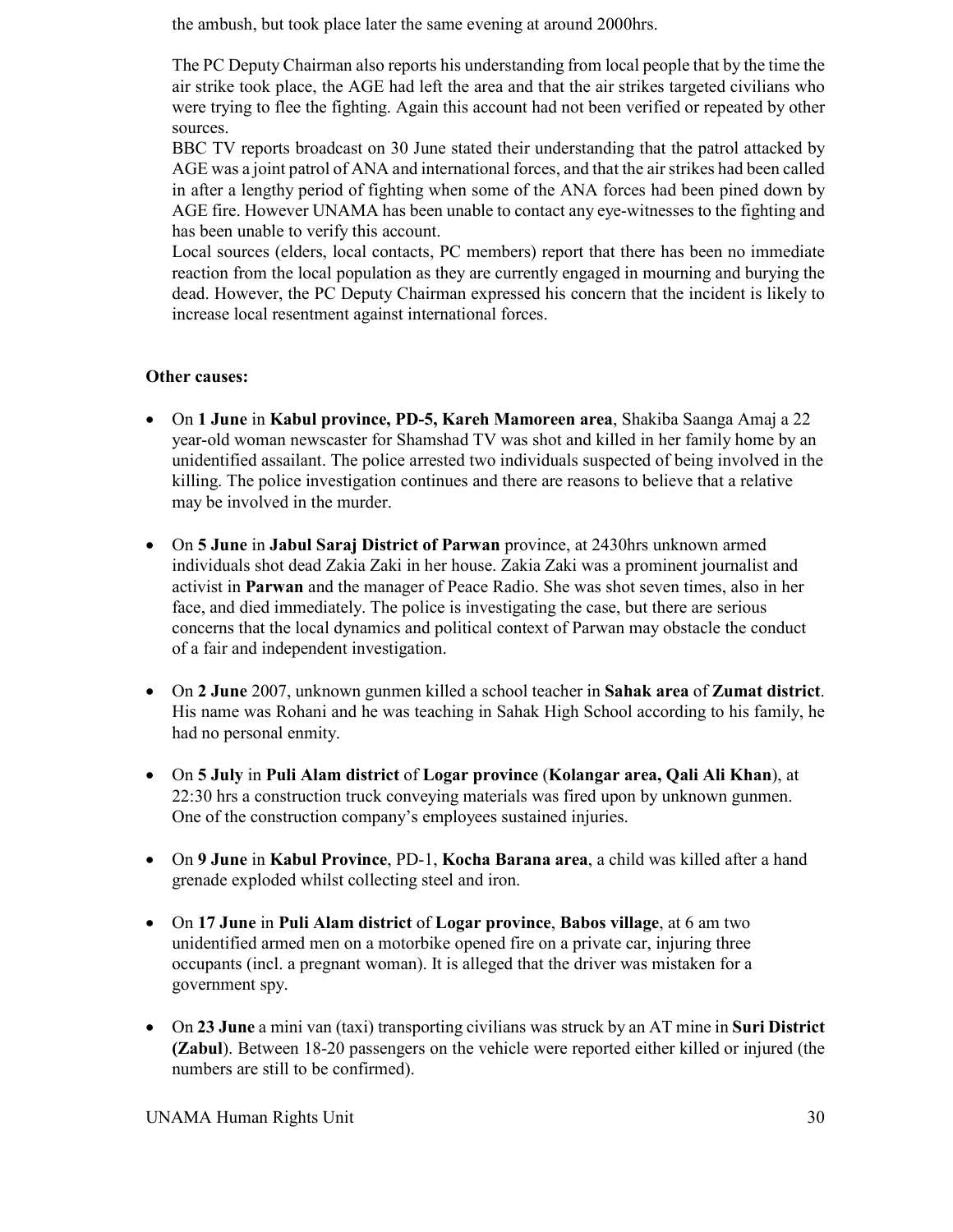- On **15 June** unknown armed men shot and injured the private assistant of the Provincial Council Chairman. The motive for attempted assassination is not yet clear.
- On 02 June 2 children were killed on the spot and one died on the way to hospital when a UXO detonated whilst they were playing with the device **Nahri Sarraj/ Grishk District** (**Helmand**).
- On **13 June**, an unknown person threw a hand grenade into a private house in **Shamol village, Kuz Kunar**, **Nangarhar**, resulting in injury to five civilians. Reportedly the victims are two males and three females and the extent of their injuries is unknown. Initially this case was reported as an AGE attack but UNAMA verification of incident suggests that the case is a private criminal matter. The case is currently being investigated by Nangarhar CID.
- On **28 May**, an AP mine exploded in the **Ragha area of Goshta District**, **Nangarhar**, injuring six children. Reportedly the children were playing with the mine prior to detonation.
- On **20 June 2007** (around 14:00 hrs), a school teacher named Ghulam Khan who was teaching in girl's primary school Saparai village, **Gardez district**, was shot by two unknown armed men on his way back to home in **Gardez centre**. The report further mentions that the teacher died later in the hospital. Reportedly, he was threatened before and was requested not to teach in girls' school or he would be killed.
- On **24 June**, **Ghazni Province**, **Dih Yak district**, at around 0700 hrs, reportedly unknown gunmen fired small arms on an UNOPS rural road construction project, located between **Dih Yak and Niaz Baba area**. One machine operator of the construction company sustained bullet injury and evacuated to hospital.
- On **11 June** 2007, **Ghazni Province, Qarabagh district**, at about 14:00 hrs, according to a report, a tractor belonging to a local man was hit by an AT mine. The explosion killed the driver and damaged the tractor. The report further suggested that an AT mine was deployed on the road because it is used by ANP patrols.
- On **12 June** 2007, **Khost province**, **Khost (Matun**) **district**, **Mehdi Khil village**, at about 01:30 hrs; unknown men threw a hand grenade at a civilian house. As a result of the explosion a man and a woman were injured.
- **On 27 June**, **Adraskan district**, **Hirat Province**, ANP discovered a dead body that was identified as a private security sector worker (from USPI). According to reports from USPI, a vehicle with two Afghan private security workers went missing on 24 June in Adraskan District. The whereabouts of the second worker and the vehicle is not known and the circumstances of the killing are not clear. It is reported that many private security workers were previously affiliated to different jihadi military factions.
- **On 30 June**, **Hirat Province, Chesht Sharif District, Dare Takht** area gunmen broke into an INGO compound (Catholic Relief Services), forced several Afghan staff out of he compound and reportedly opened fire on the rented vehicles parked inside the compound using small arms and an RPG rocket launcher. According to reports by the INGO to human rights officers, minor damages to vehicles were caused. The incidents were not believed by the INGO to have involved AGEs. The INGO is considering what impact the incident will have on its programming.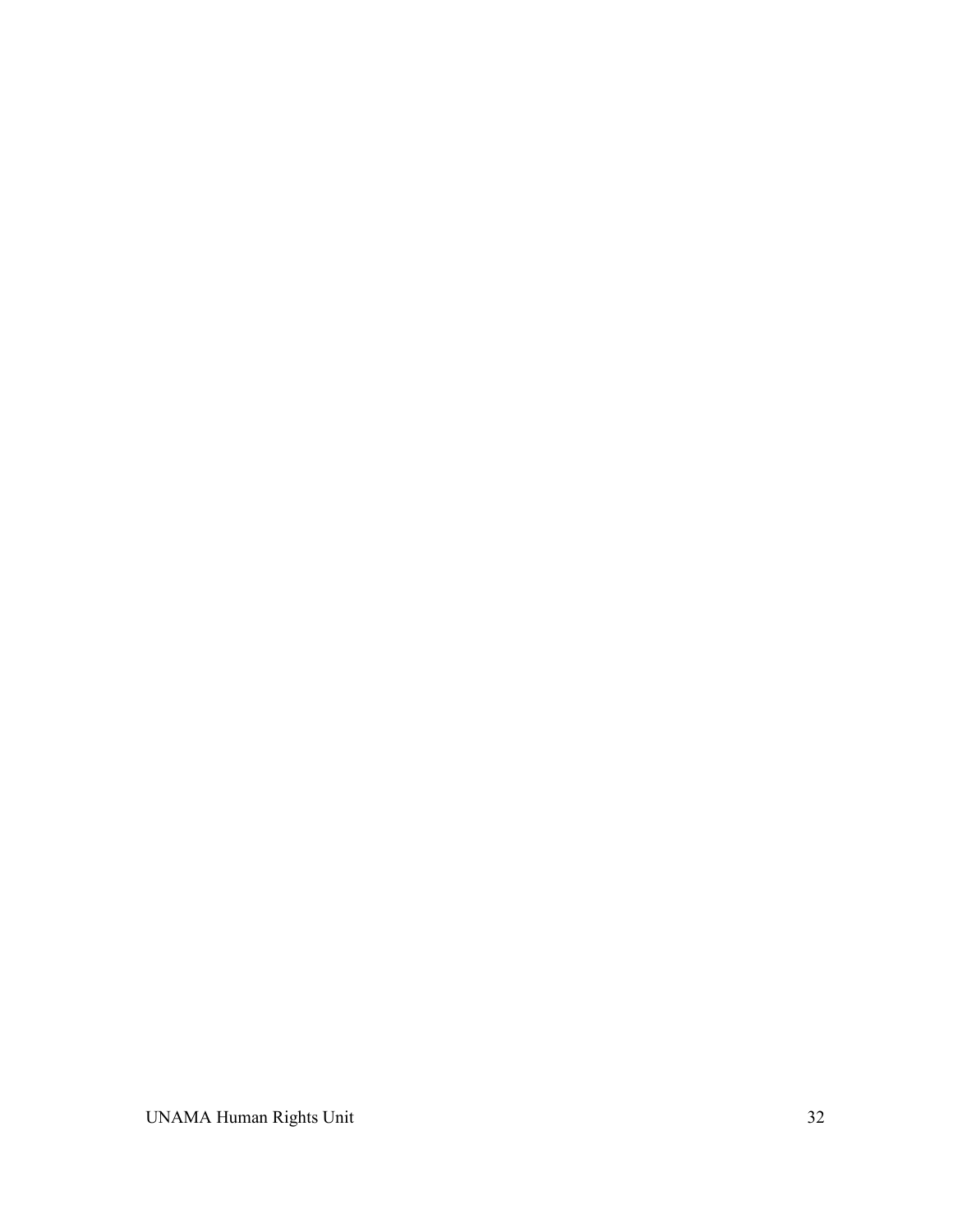### **JULY 2007**



#### **By Anti government elements**

- On **01 July**, **Wardak province, Maidan Shahr District**, at 1230hrs, a VBIED (Town Ace) detonated in front of the District Police Office resulting in the death of four persons with 13 others sustaining injuries. Although police authorities in Maidan Shar denied that any civilian casualties occurred in this incident, a reliable source within the police of Maidan Wardak province confirmed with CFO that two civilians working as daily workers with the police were injured.
- On **18 July**, **Kabul Province, between PD-5 and PD-13**, **on the main road to Ghazni**, **close to Company Bridge**, at 0745hrs, a Turkish PRT convoy consisting of two vehicles was targeted by a suicide BBIED attack. As a result of the explosion, two PRT soldiers received minor injuries, one local passer-by was wounded and the suicide bomber was killed.
- On **31 July**, **Kabul City**, **Kabul Province**, at 8:45 am, app. 400 meters east of Camp **Phoenix on Jalalabad road**, a VBIED attacked a Coalition Forces convoy, damaging one vehicle of the convoy. According to the immediate preliminary reports, three CF soldiers were injured in the attack and one civilian was killed. According to preliminary reports, 15 minutes after the explosion both CID officers from Kabul Police and NDS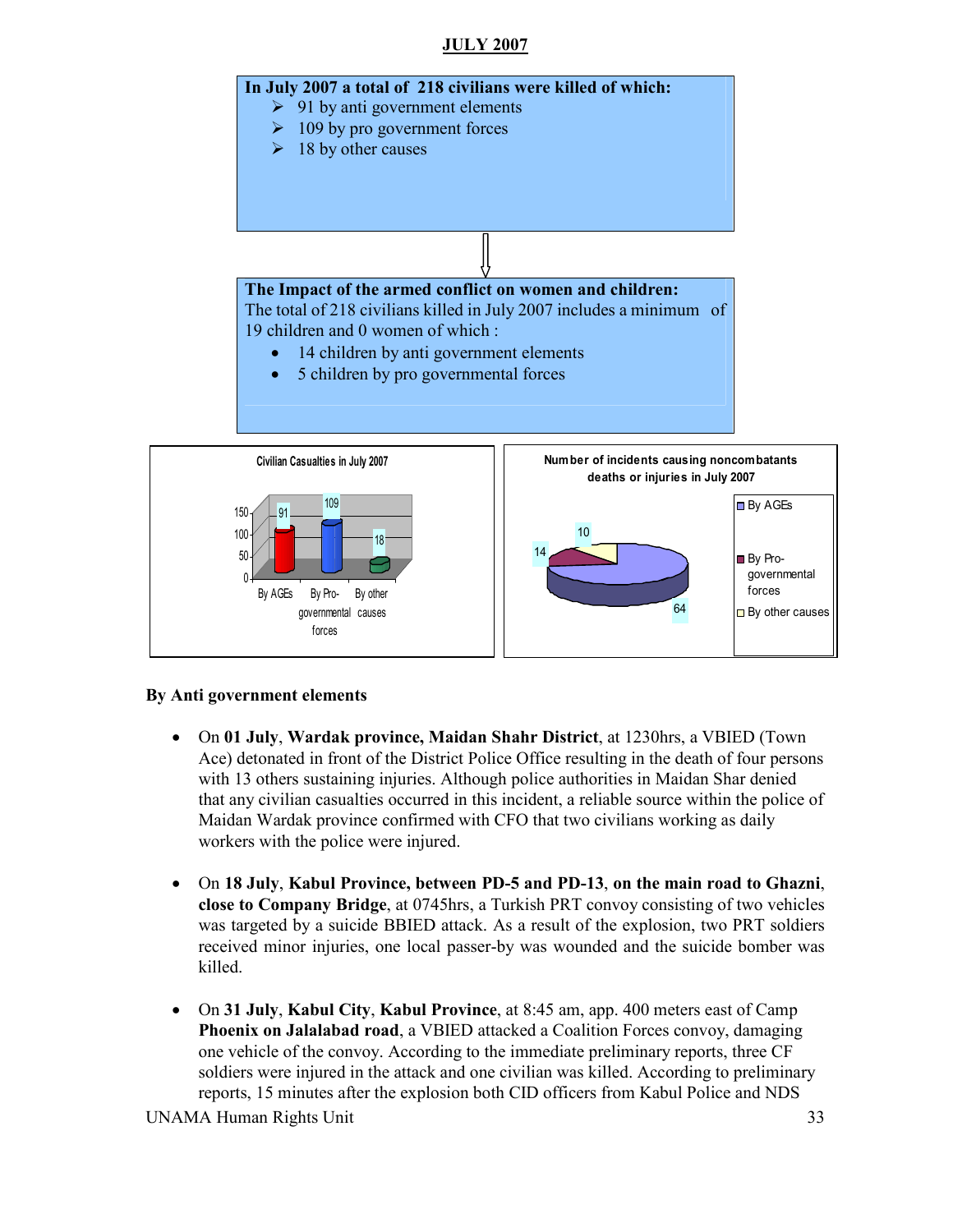officers arrived at the scene with the intention to further investigate what happened. The NDS secured the area and reluctant to allow the CID team to enter the area and the dispute lead to firing by the NDS in which one CID officer died of the injuries and three more were injured during this altercation.

- On **30 June**, **Logar province**, **Baraki District**, at night, AGEs attacked the house of a school Headmaster, Mr. Zarif, with two RPGs. One child sustained injuries and the house was slightly damaged. The Chief of Police in Baraki did not confirm the event but the Head of District Administration confirmed the report in a telephone conversation with CFO. According to him the headmaster is coming originally from Shah Mazar village of the district and he confirmed that one RPG hit his house, causing minor injuries to one of his sons. Currently the child is in good condition. His brother reportedly submitted a petition to the district authorities but it seems that no further action had been taken by the authorities.
- On **29 July** 1 civilian was killed and 1 civilian was injured when AGE attacked the Khake Chopan ANP checkpoint in **Malang Kariz area** of **Maywand District**. 15 AGE were also killed in the clash.
- On **01 July** a BBIED detonated against an ISAF patrol in **Grishk/ Nahri Sarraj District** (**Helmand**).1 civilian was killed and 3 were seriously injured.
- On **10 July** 2007 a suicide BBIED detonated close to an ISAF convoy patrolling in **Dehrawot district centre** (**Uruzgan**). The provincial government officials confirming the civilians' casualties reported that 19 civilians including 12 school children were killed and 35 civilians injured.
- On **20 July** a VBIED detonated against an ISAF convoy in the **bazaar in Sangin District** (**Helmand**). The CoP reported 4 ISAF soldiers were injured and 2 civilians were killed.
- On **07 July** an RCIED in a hand cart detonated next to an ANP vehicle in **Bazaar area** of **Sangin District** (**Helmand**). 3 ANP officers and 2 civilians were killed, 10 civilians were injured.
- On **08 July** a child was injured when an IED detonated prematurely as it was being planted near a mosque in **Tirin Kot city Centre**. **(Uruzgan).**
- On **11 July** 2 civilian bystanders were injured along with 3 ANP officers when an ANP vehicle struck an RCIED near **Qalat bazaar**. **(Zabul).**
- On **15 July**, 3 civilans were injured when an ANP vehicle was struck by an IED in **District 8**, **Kandahar** City. 3 ANP personnel were also injured.
- On **30 July** an RCIED fitted on a (stationary) bicycle exploded by an ANP vehicle in **Nahri Saraj District** (**Helmand**)). 4 ANP were injured and the ANP vehicle was destroyed. Reportedly 5 civilians were injured.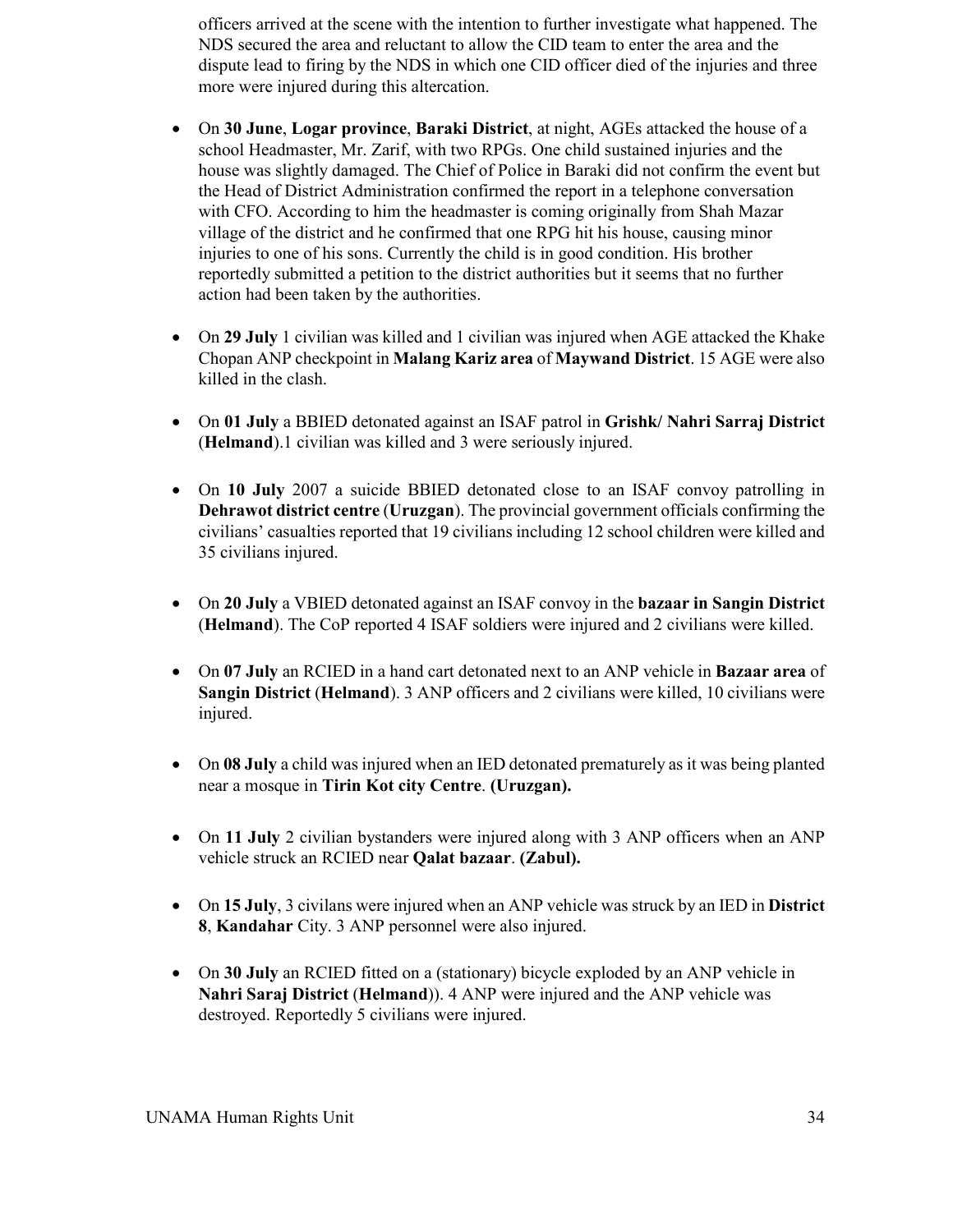- On **18 July** 2007, the District Commisioner of **Grishk** (**Helmand**) was targeted by an IED planted in front of the mosque where he was carrying out morning prayers. One civilian was killed but the district governor survived unhurt.
- On **07 July**, the Head of the **Tirin Kot** Religious Shora was abducted and killed by AGE in **Tirin Kot District** (**Uruzgan**).
- On **16 July** a large group of AGE detained and subsequently beheaded 3 civilians after they had entered **Nawa district** (**Helmand**). The dead included the son of the former district governor of Grishk. The AGE had reportedly accused their victims of being spies and supporting the local authorities.
- On **20 July** 2 men accused of spying for the Government were killed by AGE and later hung in the trees in **Mullayano village of Zhari District** (**Kandahar**).
- On **20 July** the beheaded body of a Mullah from Sangin District (**Helmand**) was discovered by ANP close to Lashkar Gah city (Helamand). He had been abducted three days earlier. It is not clear why he was killed or by whom but it is suspected that AGE was responsible.
- On **05 July** a PSC vehicle was struck by road side IED in **Zhari District (Kandahar**). AGE followed the IED explosion by launching an attack. The PSC fought back and after an intensive fire fight the AGE left the area. 4 private security guards were injured and the vehicle destroyed.
- On **9 July** AGE attacked a Private Security Company (PSC) convoy in **Kharjoy area** of **Shahjoy District** (**Zabul**). 1 PSC guard was killed and 3 injured.
- On **29 July**, **Helmand Province, Kajaki District**; AGE shot and killed 2 Private Security Company (PSC) armed guards whilst they were travelling on Motorbike to a village near to their base.
- On 23 July the Director of **Tirin Kot** hospital informed UNAMA that 2 female civilians had been admitted for treatment for gunshot wounds sustained in **Katasang area of Nesh District** (**Uruzgan**) when AGE fired at the private vehicle in which the women were traveling. The women were traveling in an area where fighting between ANSF and AGE had been ongoing for the past 4 days, and where Taliban were denying access to vehicles on the Kandaahr-Tirin Kot highway on which the women were reportedly travelling.
- On **8 July**, in **Giro District**, **Ghazni Province**, at around 2100 hrs, reportedly a tribal elder/teacher called Mahlem Abdol Qayum was killed by Anti government elements whilst returning home from a nearby mosque. The victim's support to the GoA and the security forces was believed to be the motive of this killing. This was confirmed by the Ghazni security commander (CoP), Alishah Ahmadzai. According to the security commander, the Taleban had accused Mahlem Abdol Qayum of cooperating with the government. To date no arrests have been made and the investigation into the incident continues.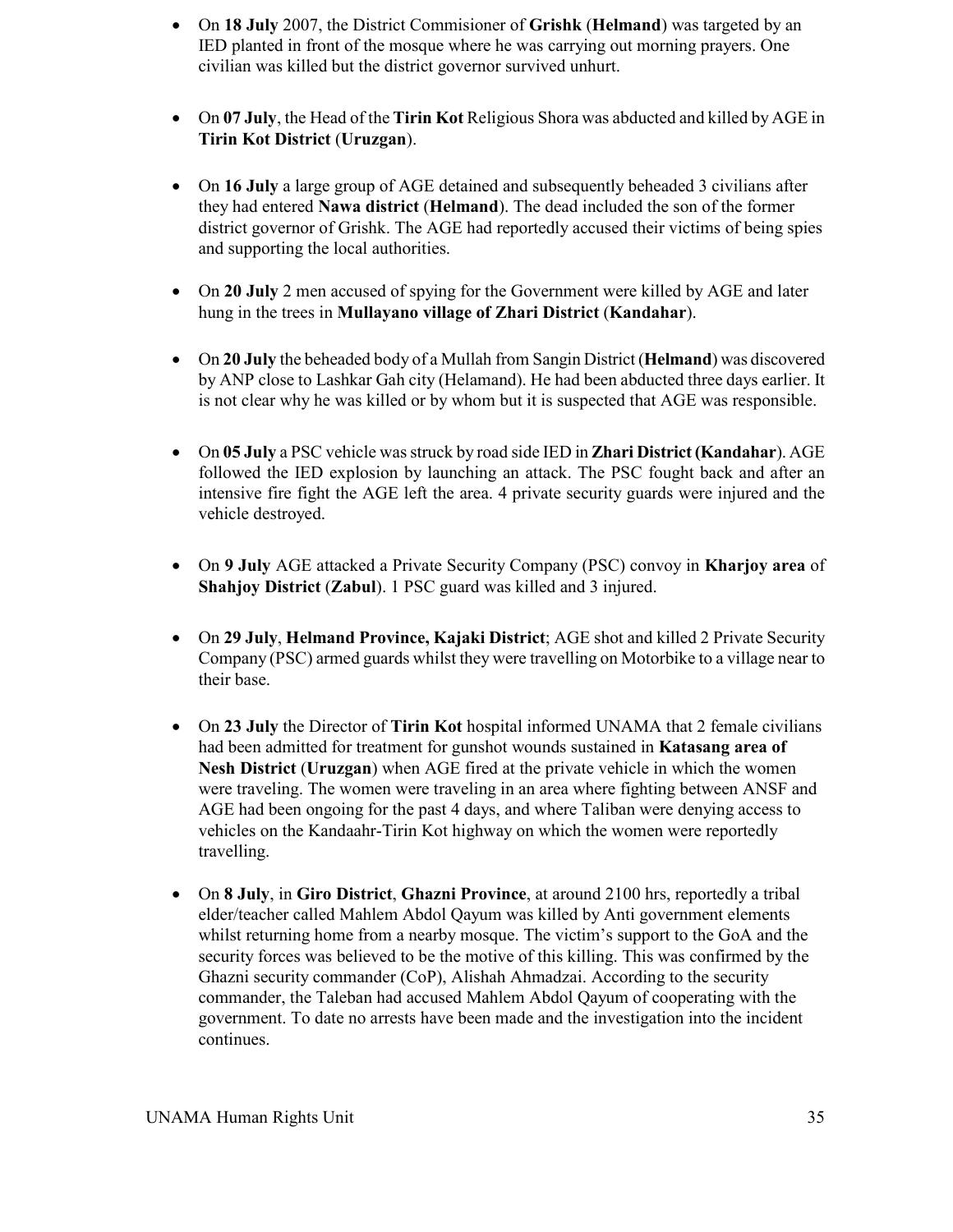- On **17 July**, at Dara High School in **Dara area**, **Gardez centre**, **Paktya province**, at 16:00 hrs, ANP reported that Anti government elements tried to attack the school but the school's guard confronted them. The Anti government elements opened fire at the school injuring the guard and a civilian. As the local villagers arrived at the scene of the incident the Anti government elements were forced to escape. An official within CoP informed UNAMA that this was the act of Taliban.
- 0n **18 July**, two suicide bombers armed with AK47s and dressed in ANP/ANA uniforms tried to enter the Provincial Police HQ in **Khost city (Khost**). When the ANP officers stopped the men at the main Police HQ gate, they opened fire on the officers. One of the assailants was shot and killed and the other detonated his device. Two ANP and one civilian were killed and seven ANP and the Provincial Head of Haj Auqaf Department were injured. The reports were confirmed by the local media and an official within the police HQ.
- On **5 July**, UNDSS reported, and confirmed by the CoP Ghazni, that three road construction workers were killed in **Gada Khel area**, **Muqur District**, **Ghazni Province**, in an IED attack whilst they were on their way home to **Waza Khwa District in Paktika**. Reportedly the road construction project is financed by the PRT and as a reusult Ghazni officials and the workers had been receiving threats from the local AGE group recently.
- On **6 July**, early morning in **Syed Khiel area, Waza Zadran District**, **Paktya Province**, according to reports by UNDSS, a vehicle belonging to a Turkish construction company was struck by an IED. One engineer was killed and another staff member was wounded in the incident. Both the victims reportedly were Turkish citizens. The DC of Waza Zadran confirmed the incident and informed UNAMA that the Turkish company engineers were surveying the Khost-Gardez road; he stated that the engineer died immediately and the injured Turkish citizen was taken to the hospital in Khost. Reports also suggest that AGEs are very active in the area and they are targeting ISAF and pro-government figures as well as also targeting reconstruction and humanitarian projects.
- On **9 July**, between **Urzu and Sha Khel area, Ghazni Centre**, **Ghazni Province**, at around 0700 hrs, reportedly an armed guard's detachment of a national road construction company was ambushed in the area. One guard was killed in the incident. An ANP QRF from Ghazni responded to the attack and pushed the alleged AGE group from the area. The CoP of Ghazni stated that this was a private construction company, which is implementing PRT funded projects in Ghazni.
- On **15 July**, in **Mashreray area, Barmal District, Paktika Province**, at around 17:00 hrs, two rockets (type unknown) were reportedly fired from the direction of the Pakistan border and impacted on a civilian house resulting in the death of one civilian and injuries to another civilian. The house sustained some damage. However, according to a spokesman from the Governor's Office this was the act of AGEs and no civilians were injured in this incident.
- On **15 July**, in **Ziruk District, about 3 km towards Urgun District**, **Paktika Province**, at about 07:00 hrs, **Ziruk District** CoP and head of DOPH confirmed that a private vehicle carrying road construction workers from Paktika province and working on a reconstruction project funded by the PRT was hit by an IED. As a result of the explosion eight workers were allegedly killed.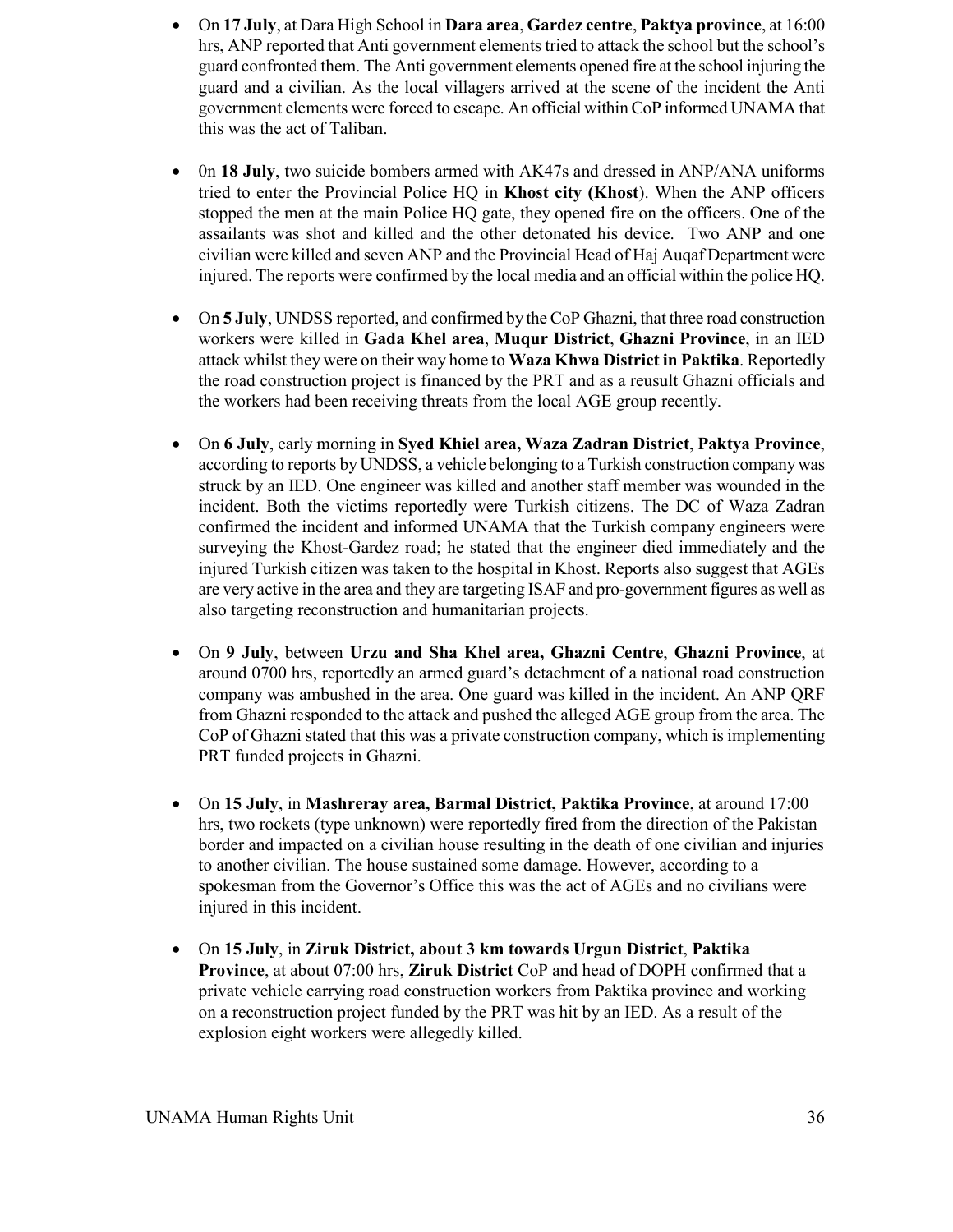- On **19 July**, in **Liwani area, Qarabagh District**, **Ghazni Province**, at around 17:00 hrs, a group of 23 South Korean nationals, of which 16 are believed to be women, were kidnapped by the Taliban while they were on their way back to Kabul from Kandahar. They were believed to be part of a Korean Christian mission which mainly focuses on education and rehabilitating medical clinics in the area and improving their capacity. The Taliban have demanded the release of eight Taliban prisoners and the withdrawal of South Korean troops from the country. One male hostage was killed on 20 July and a second male hostage was killed on 30 July; contrary to the promise by the Anti government elements to extend the deadline. High level delegations are involved in the negotiations for the release of the remaining 21 hostages, including a senior South Korean diplomat. On 29 July, in Ghazni centre (Ghazni), a delegation comprising tribal elders and Mulawis from different areas met with the Taliban. Some of the hostages are reportedly in poor health and the negotiating team brought medicines with them to be given to the group. Security forces continue to surround the area.
- On **2 July**, in **Shwna/Khwna Kandow area, Yaqubi District, Khost Province**, at around 0830 hrs, Syed Usman Hussaini, the Deputy Head of Khost Provincial Education Department, was killed allegedly by AGEs while on his way to his office in Khost city. According to the Head of DoE Khost, Mr. Aziz Ahmad Hashimi, the deputy had no personal or family enmity and he had received threats from AGEs in the past. However, there are also rumors that the Taliban has denied this killing on a tape and there are reports that he might have been killed because of his support of the Mujahideen against the communists in Khost.
- On **14 July**, the DC of **Shawak District, Paktya**, was seriously injured, and two other civilians were reportedly killed and one other wounded when the DC's vehicle came under attack by alleged AGEs in the District. The DC was later sent to Kabul for treatment, but according to his friends his general condition is good.
- On **14 July**, the former DC **of Matakhan District, Paktika**, was reportedly killed and his cousin kidnapped by AGEs.
- On **9 July**, in **Waza Zadran District**, **Paktya Province**, at around 1030 hrs, The CoP of **Waza Zadran** reported that a truck container transporting ISAF supplies to Khost was ambushed on the main Gardez-Khost road between Sayed Khel and Waza Zadran District HQ. The driver and the co-driver were allegedly killed and the truck, including the goods, sustained extensive damage. [Of note, UNDSS had previously reported that a vehicle belong to Turkish construction company was ambushed in the same area on 06 July 07].
- On **7 July**, according to the CoP Ghanzni AGEs reportedly killed two farmers in **Qarabagh District, Ghazni Province**. Taliban has claimed responsibility for the incident and reportedly told local people that they were killed as they were spys for ISAF. A letter was also found near the bodies mentioning that those who spy for ISAF will receive the same consequences.
- On **9 July**, in **Muradi village**, 4 km south of the **district center**, **Andar District**, **Ghazni province**, during the night one civilian was reportedly beheaded by Anti government elements. The victim was accused of spying for ISAF and government forces. The DC of Andar District confirmed that the Taleban had dragged a person from his home in Andar District and killed him on charges of spying for foreign forces. He added: "He was an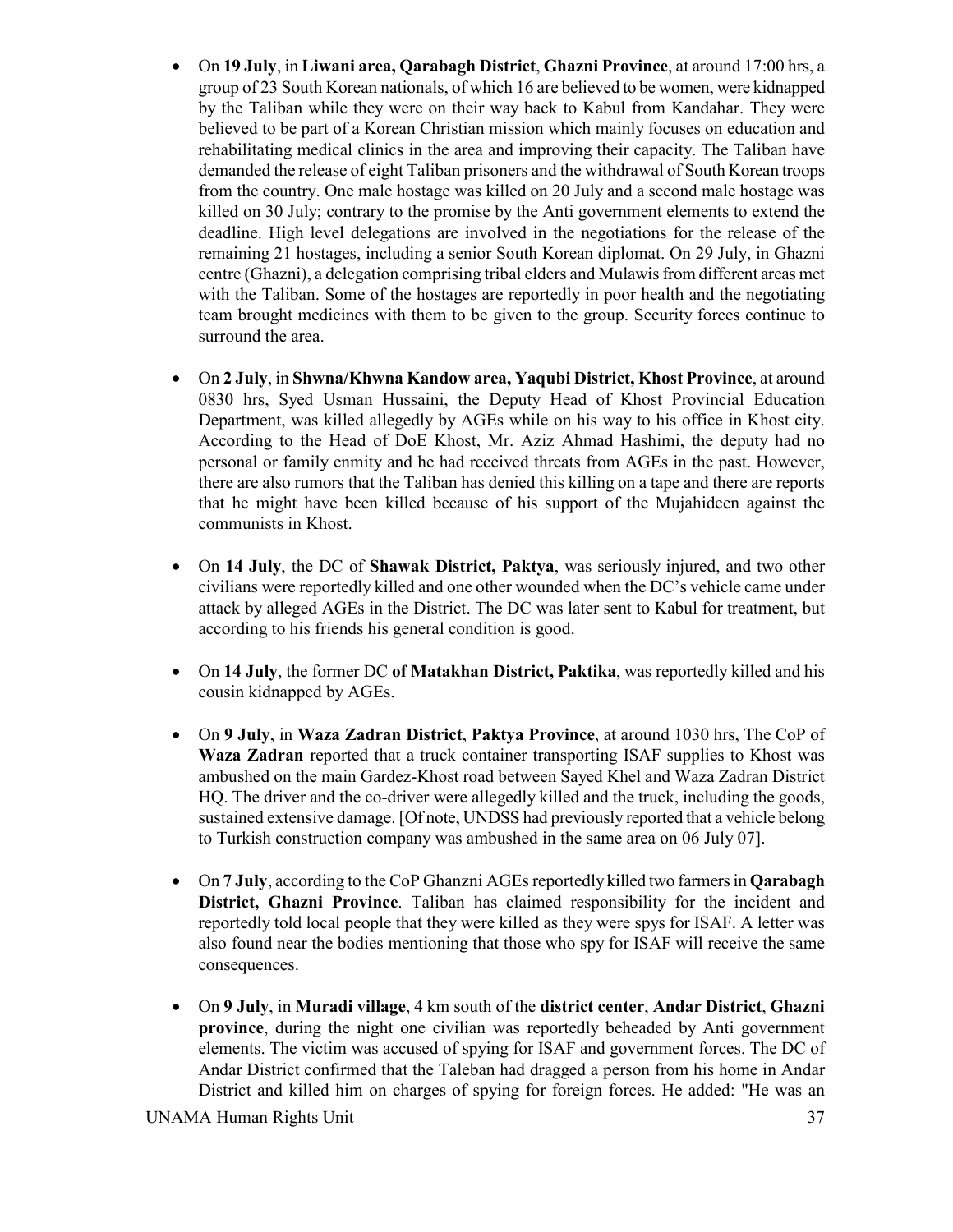ordinary person. He was not affiliated to the government nor was he spying for foreign forces."

- On **10 July**, in **Waghaz District, Ghazni province**, during the night, one civilian was reportedly beheaded by Anti government elements. The victim was accused of spying for ISAF and government forces.
- On **12 July** at 0530 in **Gardez centre, Paktia**, UNAMA was informed by eyewitnesses that the rocket came from an unidentified direction and hit a shop in the central bazaar, which resulted in the killing of a 9 year old child and also injured three other civilians. The DOPH Director told UNAMA that the injured people had been discharged after minor treatment.
- On **13 July** in **Ibraheem village, Andar district, Ghazni**, a civilian was reportedly beheaded by AGEs for allegedly spying for ISAF and government forces.
- On **14 July** at 0300 six rockets allegedly landed in **Mushri village, Barmal district**, **Paktika**. One civilian was reportedly killed, one wounded and a number of civilian houses were destroyed as a result of the attack. The rockets were reportedly fired from the other side of the border in Paktya Province. The Governor's spokesman told UNAMA that AGEs are responsible for attack.
- On **22 July**, **in Goshta area, Waza Khwa District**, **Paktika province**, during night hours, ten empty trucks, which had been carrying supplies for ISAF were reportedly attacked by Anti government elements. As a result of the attack, three truck drivers were allegedly killed and eight trucks were burned.
- On **24 July**, in **Gerda Serai area, Shwak District**, **Paktia Province** at around 09:30 hrs, a truck transporting fuel supplies for ISAF to Khost Province was reportedly attacked and burned by Anti government elements. As a result of the attack, the driver and two driver's assistants were reportedly wounded.
- On **24 July**, near **Pareen Mosque, Kolalgu area, Zurmat District, Paktya Province**, at around 17:30 hrs, a group of about 5 Anti government elements, traveling in one vehicle entered Kolalgo village and reportedly killed one civilian named Ihsanullah (40) S/o Ammanullah. During the fight the victim also fired back and reportedly killed one insurgent and wounded two others: one of the injured insurgent subsequently died after the incident, UNAMA HR confirmed the incident via the report of a local villager who witnessed the incident.
- On **25 July**, in **Shack/Shakhan village, Zurmat District**, **Paktya Province**, three civilians, apparently friends of a man working with ANA were reportedly killed by the Taliban.
- On **25 July**, east of the **Ghazni city**, **Khashak village, Ghazni Center, Ghazni Province**, at around 08:00 hrs, ANP reported that an interpreter working for ISAF in the Urgun base was shot and killed by Anti government elements in the village. The Governor's Office informed UNAMA HR that this is the act of AGEs as they are threatening civilians not to work for IMF or the Government.
- On **28 July**, in **Ghaibi Khail village of Yahya Khail District** (**Paktika**), ANP found a beheaded body. Reportedly the assassinated person was accused of spying for the Government.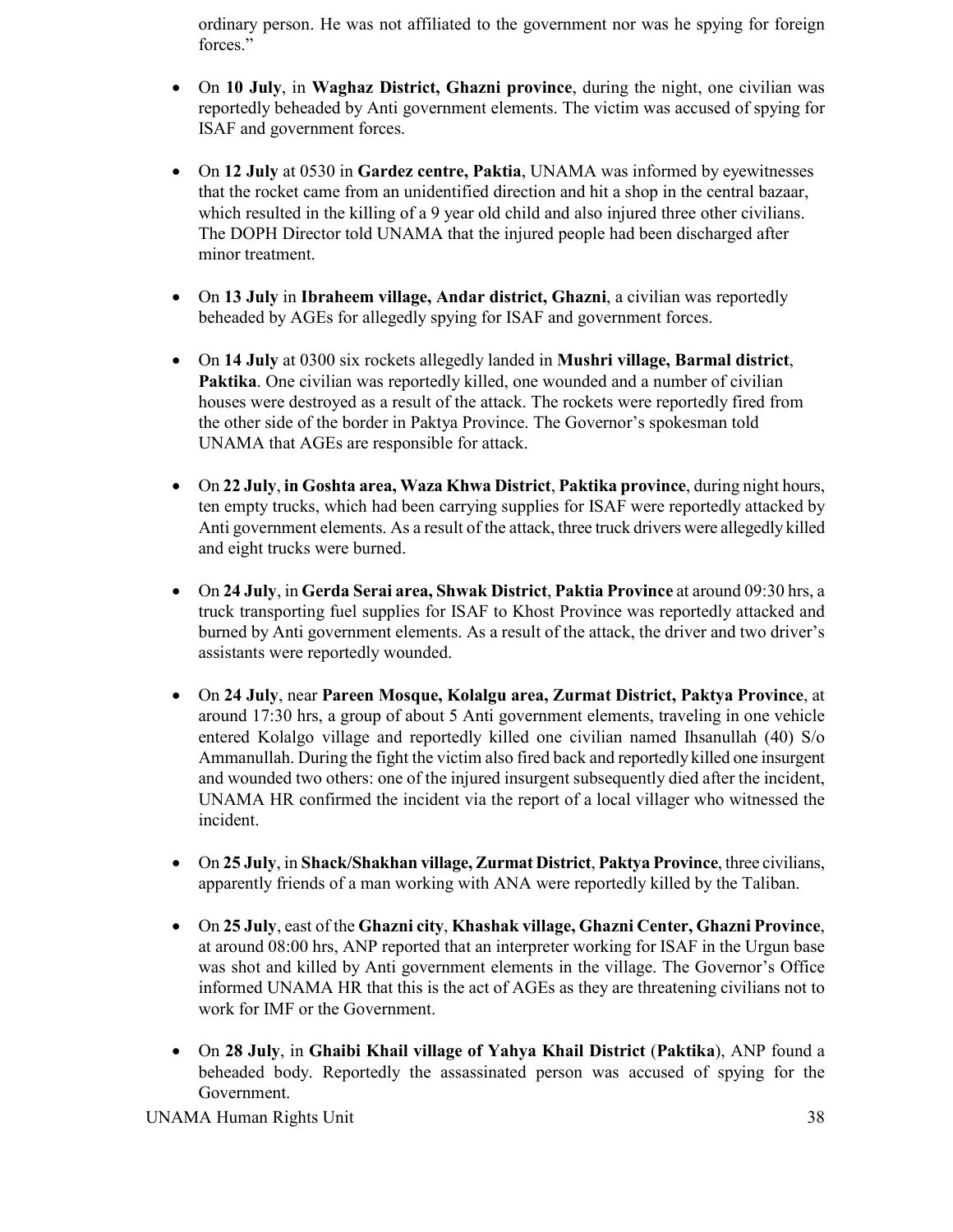- On **29 July**, in the **Parraw area of Sarhawza district** (**Paktika**), AGEs reportedly ambushed a convoy supplying ISAF goods and allegedly wounding two drivers and burning a truck.
- On **29 July**, in **Sahak area, Zurmat District, Paktia Province**, a civilian was reportedly killed by a group of armed persons. Later reports from the area suggest that AGEs came to his house trying to abduct him, but as a result fighting broke out between them. The AGEs allegedly tortured him and started to drag him towards a car, but after dragging him for 1000 meters they allegedly shot him in the head. AGEs claimed that he was spying for ISAF and reportedly threatened the whole village that those who are working with the Government and international agencies will suffer the same consequences.
- On **29 July**, in **Mamoorkhiel area, Dila (Khoshammand) District**, **Paktika Province**, at around 20:00 hrs, a truck carrying ISAF supplies was reportedly hit by an IED planted on a roadside. As a result of the explosion, the driver was allegedly injured and the vehicle sustained some damage.
- On **30 July**, in **Khataba village**, **Gardez centre (Paktia**), a civilian was reportedly beheaded by AGEs while on his way home. He was a shopkeeper in the PRT base in Gardez. AGEs reportedly claimed the incident and told the community that they should not work with ISAF or the Government.
- On **3 July**, in **Ghura area, Rashidan District**, **Ghazni Province**, on the main road to **Ghazni centre** at around 1330 hrs, reportedly a private vehicle was struck by an IED on its way to the District HQ from Ghazni centre. Three civilian occupants were reportedly killed and three others wounded in the incident.
- On **10 July**, in the **Goshta area, Waza Khwa District**, **Paktika Province**, at around 17:00 hrs, reportedly a private taxi was hit by a roadside IED. As a result of the explosion, two civilians were allegedly killed and three other civilians were injured.
- **On 04 July 07, Takhar Province, Rustaq District**, It was reported that a convoy of MP Mullah Pirum Qul was hit by an IED this morning. The IED detonated while the first vehicle in the convoy, a tractor, passed by a road leading to the old city of Rustaq town. The tractor was damaged and the driver was injured, however, MP Pirum Qul who was further back in the convoy, got away without any injuries. It was also reported that yesterday, some unknown persons tried to ambush MP Pirum Qul at the same spot but failed.
- On **19 July 07**, an IED exploded at 0800 hrs in **Faizabad town in front of the provincial police headquarters**. Authorities believe that the device was remote controlled. According to the investigation, two day laborers were asked to carry a package in their cart a short distance across the square and given a disproportionate amount of money (50 Afg) to do so. The area was crowded, as it was around the time when people were heading to work and the square was central. The IED was detonated in the middle of a crowd. The two day laborers carrying the device were killed in the initial blast. 25 others were injured, all civilians. 2 were critically injured and transferred to the PRT. 4 women, including one girl and one female police trainee, were among the injured. 2 children were injured. An employee of Oxfam and an employee of PADCO also were injured.

The police and NSD have not been able to identify the perpetrator, though the AIHRC reported that the Taliban claimed responsibility for the bombing. As discussed above, speculation is that the IED was designed to send a warning to the CoP, who had recently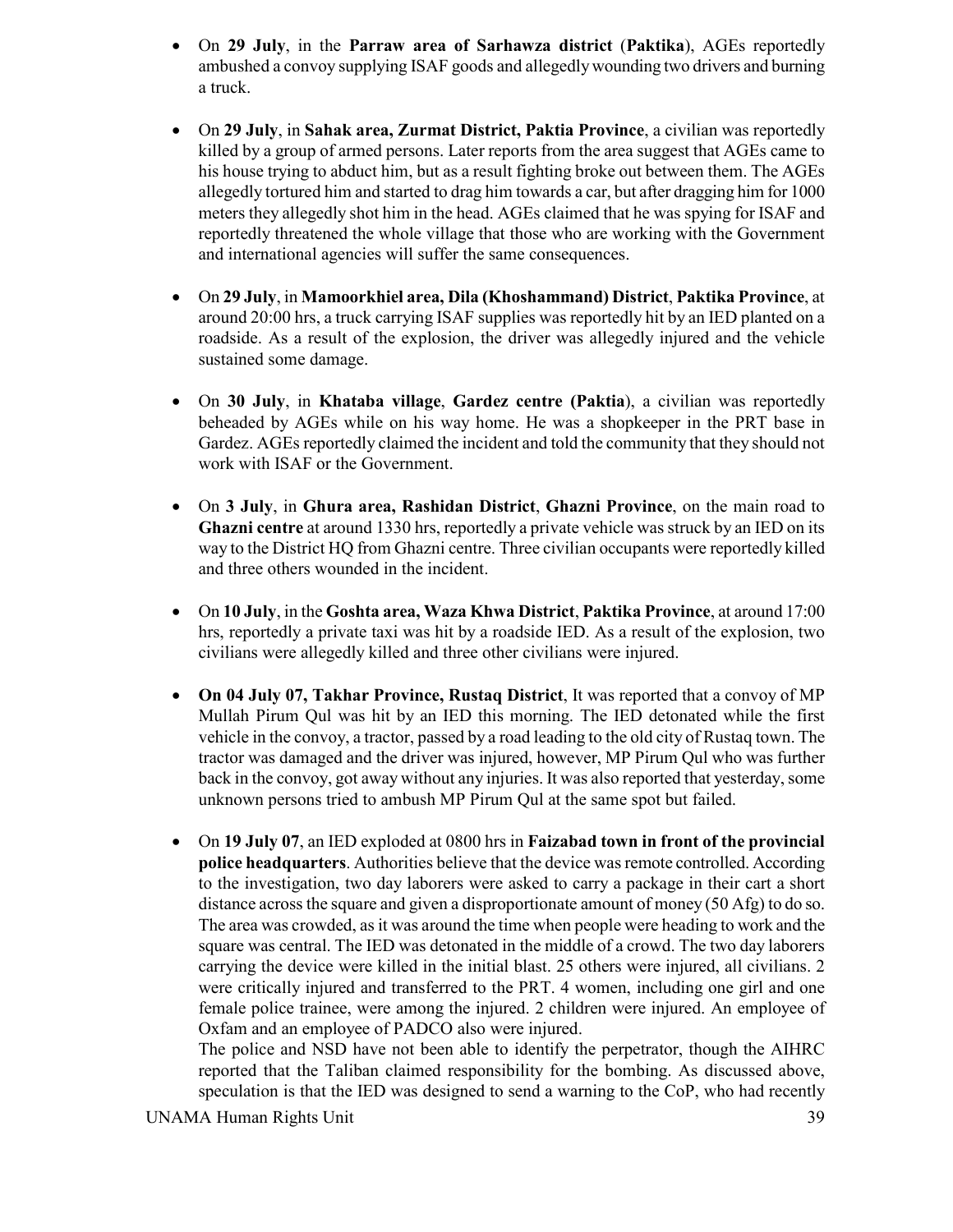returned after recovering from injuries sustained during an IED attack targeting him in May (but with no civilian casualties, see May 2007 report for more information). Nonetheless, the CoP was not in the police station at the time, but was in another location awaiting a meeting with the German Ambassador, who was in town. As discussed above, the tactic employed indicates that there was a high risk of civilian casualties. The proximity of the bombing to the police station may have been designed to undermine the population's confidence in the police's ability to protect.

- On **30 July**, **Kunduz province**, **Kunduz district**. At 1848 hrs, a suicide bomber detonated himself outside the municipal building, injuring 10 civilians, 3 NSD personnel seriously and 1 ANP guard. 1 child was amongst the injured. The suicide bomber, using a vest-type of device, exploded him outside the gate of the municipal building after NSD had identified him as a known potential suicide bomber and were attempting to take him into custody. NSD and ANP had been trying to apprehend him for several weeks based on information that he was planning to undertake a suicide attack. He was disabled and, according to reports, his family was paid handsomely for his actions. His target was a high level meeting of the PG, CoP, Chief NSD, and prominent businessmen about a commercial town to be developed at the Sherkhan Bander border crossing.
- On **2 July**, **Kunar Province, Sirkanay district**, **Pashad area**, it was reported that a RCIED detonated on a passing civilian vehicle en route to the DHQ. Three passengers in the vehicle one an ANP member and two civilians were reported injured and the vehicle was extensively damaged.
- **On 4 July**, a roadside IED detonated against an ANBP vehicle which was travelling along a secondary road leading towards the **main Kabul-Jalalabad road**, resulting one civilian and two ANBP members injured.
- On **5 July**, A roadside IED detonated when a civilian vehicle was passing along a secondary road towards the main **Kabul-Jalalabad road**, resulting in four civilians killed and one injured.
- On **14 July**, **Kunar Province**, **Pech Valley, Wata Pur District**, **Karmol area**, it was reported that AGEs attacked a CF/ISAF/ANA convoy with PK/SAF. Reportedly, two civilians were killed in the exchange of fire.
- On **23 July**, **Laghman Province, Mihtarlam District**, **Naway Kellay area** along the main **road between Mihtarlam and Alingar Districts**, it was reported that AGEs attacked an ANP patrol vehicle with RPG and SAF. It was reported that in the exchange of fire, one of the RPG rounds impacted close to a civilian vehicle causing minor damages.
- On **25 July**, **Laghman Province, Alishing District**, it was reported that AGEs attacked the DHQ with RPG, PK and SAF. In the exchange of fire, one RPG round reportedly hit a private residence injuring one civilian (male).
- On **29 July** 2007, AGE reportedly beheaded a man from **Fateh Gul area**, **Kamdish District**, **Nuristan Province** for allegedly spying for CF/ISAF. No further details are available at present. The AGE also confiscated his Thuraya phone.
- On **27 July**, **Nuristan Province**, **Kamdesh District, Patigal and Bazgal areas**, it was reported that CF/ISAF/ANSF conducted military operation against the AGEs in the area. The exchange of fire resulted in one CF contractor (Local) killed.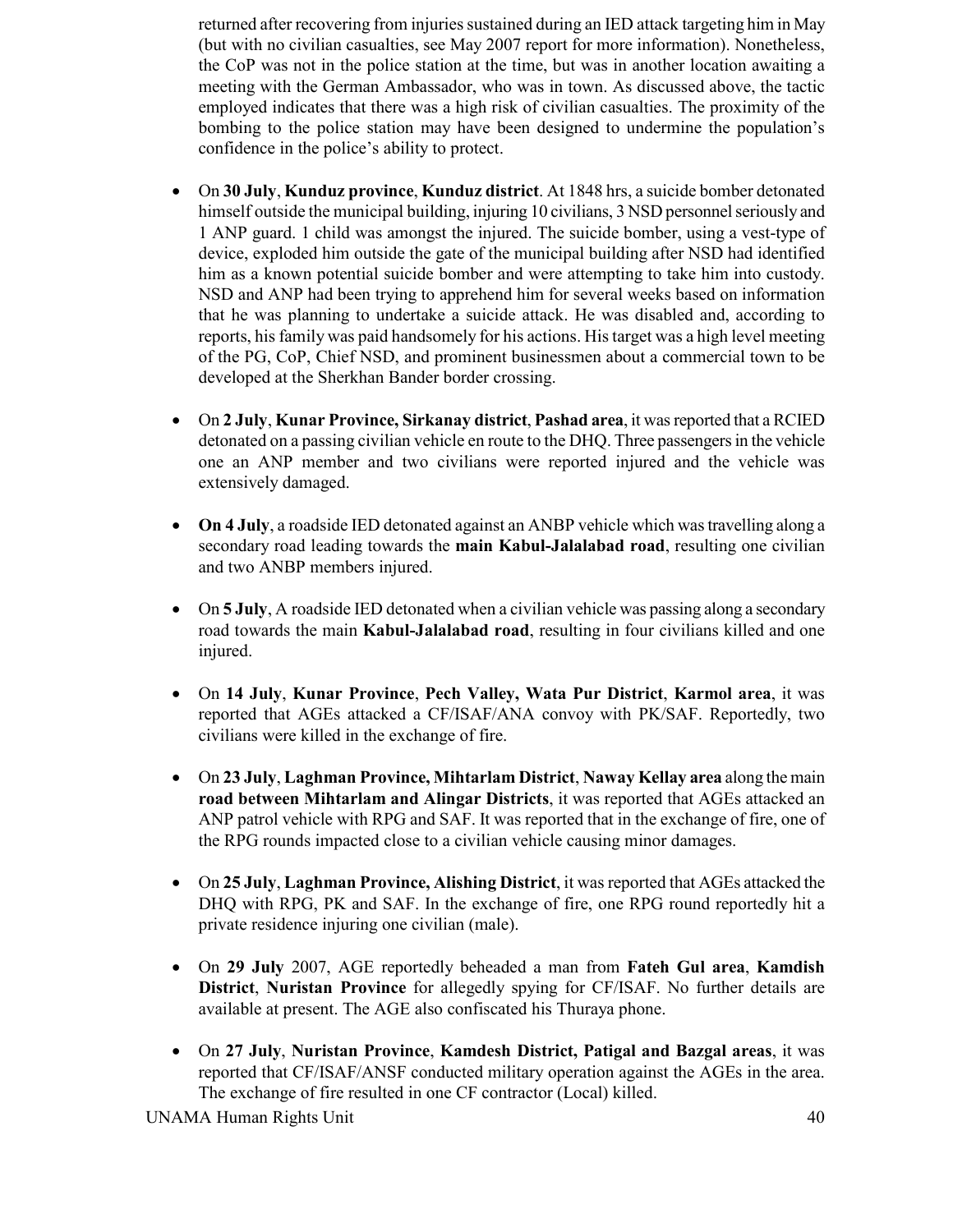• On **09 July**, AGEs fired four missiles toward the **Nari CF Base and district headquarters (Kunar).** One missile impacted near the Jaba Village Tent School which killed one child (son of Mirza) and injured four. The school tent was also burnt in this incident.

# **By Pro government forces:**

- On 22 July at least 17 civilians were reported killed and 15 injured when a house in which civilians were sheltering in **Mazarabad village, Musa Qala District** (**Helmand**) was hit during extended fighting between international forces and AGE. Some of the injured civilians had sought shelter in Mazarabad after fighting had initially erupted in their nearby village when an international forces patrol was ambushed by AGE. Additional unverified reports indicate that the total number of casualties arising from the incident may be higher, but the area is inaccessible and this information is therefore, difficult to verify.
- Local sources informed UNAMA that 26 civilians were killed during military operations in **Landi Nawa village, Musa Qala District**, **(Helmand)** on **25 July.** Contacts in Lashkargah hospital (**Helmand)** also informed UNAMA that they admitted 15 civilians who had been injured in this incident in Landi Nawa.
- The District Commissioner of Grishk informed UNAMA that local villagers have reported that 28 civilians were killed on **25/26 July** when international forces and ANA reportedly conducted operations against AGE in **Kumbarak village, Grishk District** (**Helmand**). This information has not been confirmed or verified by other sources.
- On 02 July, 2 civilians were killed and 4 others were injured by firing from an ISAF convoy targeting civilian vehicles as it moved through **Kandahar City**. Four of the civilians were reported to be drivers of either motorcycles or small vehicles. The other victims were pedestrian bystanders.
- On 13 July 3 civilians were shot and injured by shots fired by an ISAF patrol as it moved through **Kandahar city.**
- On **24 July** a civilian was killed when ISAF soldiers opened fire on a private car that was attempting to overtake an ISAF convoy in **Tirinkot** (**Uruzgan**).
- On **25 July** 2007, two children were killed when members of an ISAF patrol opened fire on a civilian vehicle in **Tirinkot (Uruzgan**). The vehicle had reportedly failed to stop when ordered to do so.
- **On 9 July**, in **Aman Khiel village, Laja Mangal District**, **Paktya Province**, at around 09:00 hrs UNDSS reported that a civilian's house was reportedly attacked during an operation conducted by ISAF forces. Allegedly two children and one man were killed during the operation. UNAMA HR team interviewed the elders of the tribe who confirmed that on 9 July, that in the early morning around five ISAF helicopters landed in Aram village, Laja Mangal District. The soldiers, mostly ISAF, reportedly surrounded the house of Saleem and asked him to come out. Saleem came outside with gun, accompanied by his 10 year old son. Allegedly shooting started from both sides, although according to the tribal elders it is difficult to ascertain who started firing first. Saleem and his 10 year old son were killed in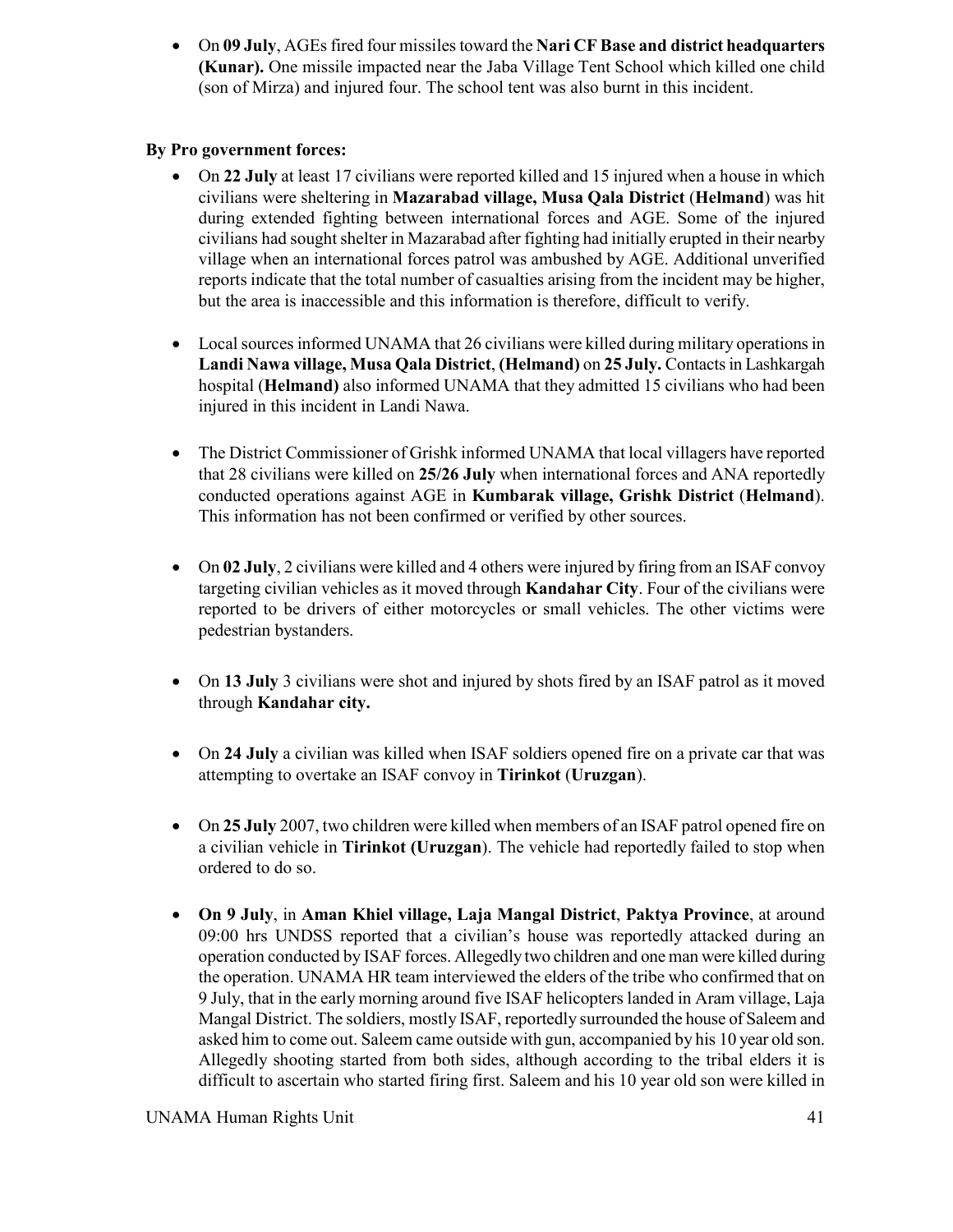the shooting. The elders stated that after the initial firing ISAF again opened fire on Saleem's house in which his 6 year old son was reportedly killed and his wife and daughter were injured. His wife was reportedly airlifted to Bagram to seek medical treatment and later returned to the house, but his daughter was treated at the house for minor injuries. According to the tribal elders Saleem was pro-government and very active. Moreover, they told UNAMA that the Mangal tribal are always supportive of the government and had recently killed a local civilian who was involved in an attack on an Ulaswali office; as a punishment they had burnt his house and had made his family pay a huge penalty.

- On **3 July**, in **Ghazni centre**, **Ghazni Province**, at 0900 hrs, reportedly an ISAF patrol shot and killed a motorcyclist, Abdullah S/o Mirza, as he violated the instruction to stop at a temporary CP set up approximately one km south of Ghazni bazaar. The Governor's office verified the incident and told UNAMA that the victim was asked to stop three times and when he did not follow the orders he was shot in self defense. The victim came from Ulangeer village, Dihyak District, Ghazni and was a student at high school.
- On **9 July**, near **Khost Bridge, Gardez City in Gardez Centre, Paktya Province**, reportedly an ISAF patrol opened fire on a 68 year old driver of a Town Ace Taxi who allegedly violated the instruction to stop and continued to approach the convoy. The driver, from Fatullah Khiel village of Gardez, sustained a bullet injury and his vehicle rolled off the road. He was discharged after some days and interviewed by UNAMA HR team. He explained, he did not think it was his fault as he was ordered to proceed, and after following their instruction and moving forward they fired at least 14 gun shots at him, of which he received one bullet to his right shoulder. Furthermore, he explained that as a result of the shooting he fell unconscious and his car struck an ISAF Armour vehicle and fell off the roadside. He was then taken to Khost Solarno base where he received medical treatment. He stated that after firing on him ISAF dragged him for 500 meters during which he was ill treated. His waistcoat, money and turban were never returned to him.
- In July 2007 As a result of ISAF shelling, two rounds impacted in two different houses in Surkani district (Kunar). One civilian was killed and four others injured. The houses were slightly damaged.
- From **5–7 July** 2007 IMF/ANA conducted a joint operation, in the **Sangar village area**, **Watapour District**, **Kunar Province**. During this operation 27 civilians killed and 5 injured and number of livestock lost and 5 houses damaged and reportedly 37 AGEs also killed in this operation. While sporadic clashes occurred throughout this period, the heaviest fighting appears to have taken place in the early morning of both days. The operation was launched based on the information that two groups of AGE had assembled near the Sangar village area, with the intent of launching attacks on IMF/ANA forces. The Sangar villager's allege that IMF/ANA operations on 5 July which resulted in the destruction of civilian houses (5 houses damaged) and civilian casualties,(27 deceased and 5 injured) were indiscriminate; that on 6 July the IMF deliberately bombed civilians, killing an undefined number, engaged in collecting the bodies of the dead; and that the IMF/ANA prevented a wounded man from obtaining medical treatment which resulted in his dying of his injuries, shortly after.

In view of the limited information, available UNAMA ER presumes at present that there was no clear distinction between civilians and AGE combatants during the operation, since the AGE deliberately took cover amongst the civilian populated area, which increased the civilian exposure to danger. It is probable that the civilian casualties are a direct consequence of the above-mentioned AGE tactic, which violates IHL. The asymmetrical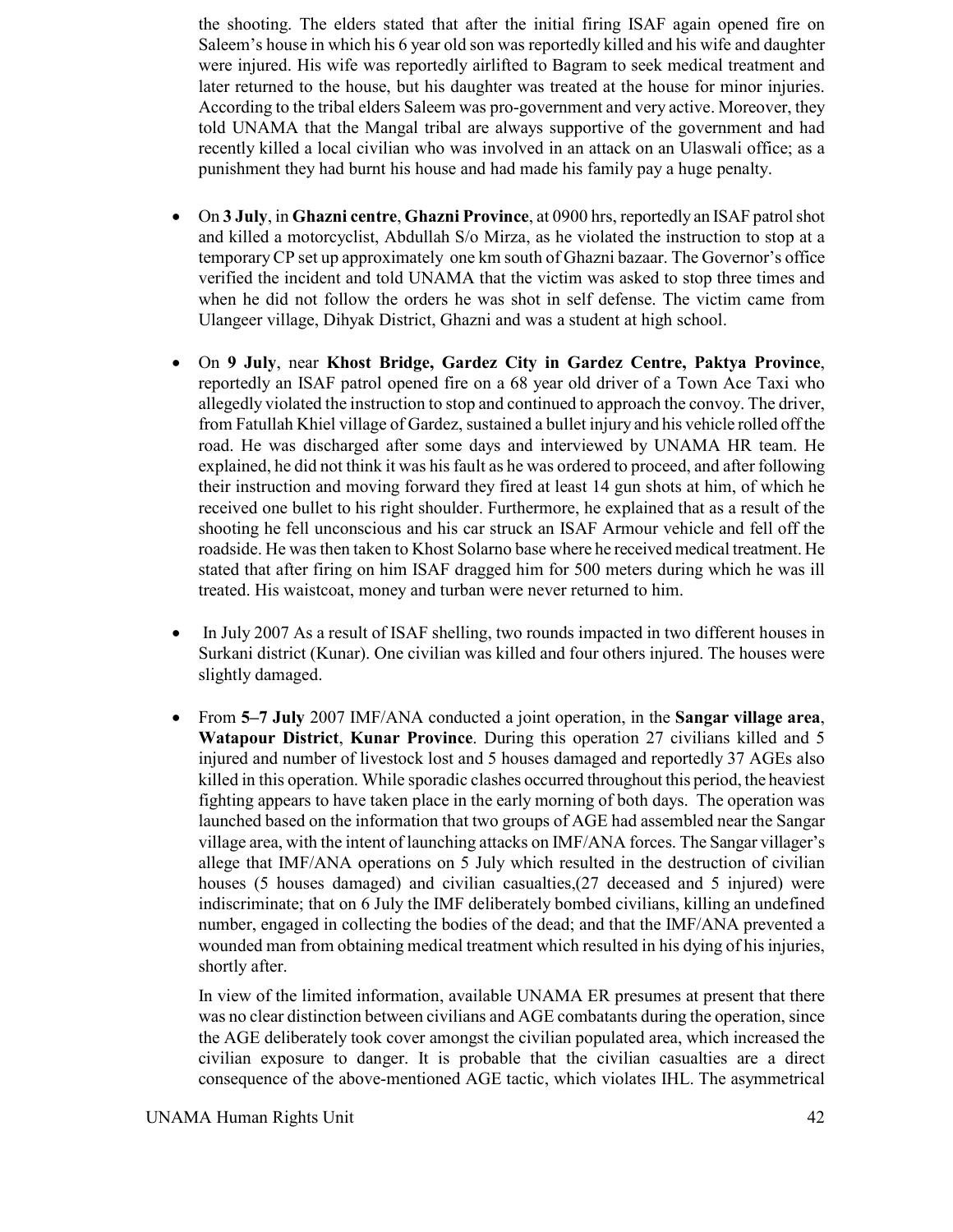nature of the conduct of hostilities renders it problematic for one party to adhere to IHL, in this case the IMF/ANA, while the other does not, in this case the AGE. This, however, does not absolve any one of the belligerent parties, of their obligations under the Geneva Conventions. The findings at present do not suggest that the IMF violated IHL during the operation. However, there are indications that AGE tactics during this operation are in violation of IHL. (Category 2).

- On **6 July**, **Shiwan Village, Bala Buluk district**, **Farah Province**, ANA/ANP and CF clashed with AGEs who had taken control of the area. Initial media reports claiming that 108 civilians had been killed in CF air-strikes following a joint ANA/ANP/CF operation to push back Taliban from the Shewan area of Bala Baluk on 6 July were refuted by provincial GoA officials and could not be confirmed by any other sources. A leading international humanitarian organization in Herat put the casualty figure at around 2. HROs' preliminary assessment of the secondary reports received indicates that the use of force by ANSF and CF, including air-strikes, was proportionate and discriminate, with a very low civilian casualty count consistently reported by several sources and low level of damage to civilian property reported. The civilian population also appears to have been made aware of a possible military operation by authorities and was able to leave the area prior to the commencement of hostilities. A verification mission planned and as reported by local community number of killed casualties is 1 person and 3 more injured. 3 houses were completely destroyed while 6 more houses and 1 mosque also received partial damage.
- On **21 July**, **Farah Province**, **Khaki Safed District, Karez Jani Village**, during the day, a 12-year old boy was reported injured and later died from a flare when a CF helicopter came in to land. Compensation process is going to be given to the family of boy by support of PC.

#### **Other causes:**

- On **18 July**, **Logar Province**, **Charkh District**, **Dabar area**, at 0830hrs, two unknown armed men riding a motorbike attacked the vehicle of a National Solidarity Program (NSP) implementing partner with AK-47s fire. The attack resulted in the killing of two staff members. The NGO vehicle (Town Ace) was traveling to the district HQ when the attack occurred close to a bridge in Dabar area. These two persons (Mohammad Akram NSP Manager & Sayed Mustafa Driver) were originally from Charkh district and were working with NSP in the district. The perpetrators escaped the area after the attack. Police investigation is still ongoing.
- On **19 July** a civilian vehicle struck an Anti Tank Mine in **Zheri** (**Kandahar**). All three occupants of the vehicle were killed.
- On 21 July an 8 year old girl was admitted for hospital treatment after sustaining injuries from a landmine explosion in **Shahwalikot district centre** (**Kandahar**). On 18 July, at Sato Kandow pass, Shwak District, Paktya Province, at around 10:00 hrs, according to the provincial government unknown armed men opened fire on road construction company workers on the road connecting Paktia to Khost, killing two persons and injuring four people. According to a senior police officer in Paktya province, Ghulam Dastgir Rustamyar, one Nepalese engineer and two security guards were killed, and four others injured. All of the security guards were Afghan. According to media reports, an eyewitness stated that they were part of a 13-vehicle convoy that came under fire from small and heavy weapons,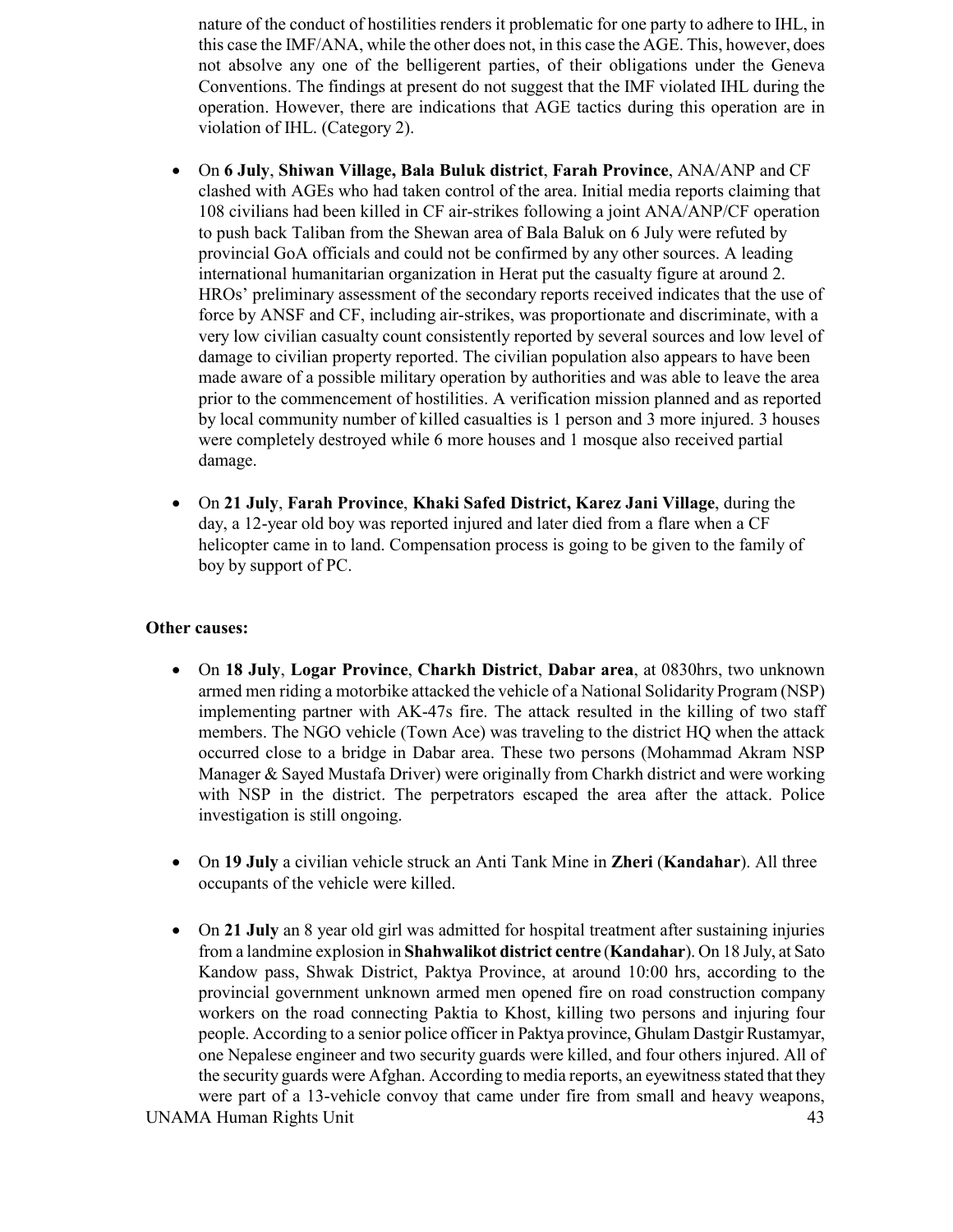including rockets and Pika machineguns. The number of casualties from the incident could not be confirmed. A doctor at the Gardez Civil Hospital told UNAMA that the condition of the four injured people is satisfactory.

- On **18 July**, in **Sharana center**, **Paktika Province**, a former jihadi commander and tribal elder, Haji Sardar Sharif, was reportedly shot on a motorbike whilst riding to work. He was later reportedly moved to hospital in Sharana centre but died as a result of blood loss. No one has claimed responsibility for the incident and the Governor's Office stated that he had no personal enmity and this might be the act of AGEs. A local reporter confirmed to UNAMA that no one so far had claimed responsibility of the incident.
- **On 15 July**, in **Worze village**, **Mando Zayi District**, **Khost Province**, at around 16:30 hrs, ANP reported that a brother of a man who was accused of supporting GoA and beheaded last year in Miramshah city, Pakistan has killed the person that he believed is responsible for this killing. The reports are verified by the UNAMA provincial office through their media contacts.
- On **30 July**, in **Sahak area of Zurmat District** (**Paktia**), six truck drivers were allegedly kidnapped by AGEs; reportedly five were killed and one driver escaped. No further details are available.
- On **11 July 07**, **Takhar Province, Rustaq District**. At 1100 hrs one civilian subcontractor working for UNMACA with mine clearance struck a mine that exploded. The man was stabilized at the scene by Team Medics and later brought to Kunduz PRT hospital for treatment.
- On **25 July**, **Kunduz province, Khan Abad district**, **Chashamiee Bangi village** at 1830 hrs six unknown gunmen reportedly opened fire on a private vehicle carrying a former local commander. The former commander was killed instantly. Two other civilian passengers were wounded in the same incident.
- On **25 July**, **Kunduz province**, **Khan Abad district**. It was reported that at 1230 hours unknown men burned a medical clinic in **Boheen village**. The night watchman was killed during an exchange of small arms fire, but the damages to the clinic were minor. It remains unclear if this attack was linked to AGE/Taliban and is of another nature. It also remains unclear if the attack was on the clinic itself or the night watchman, given the low level of damages to the clinic.
- On **21 July**, **Herat Province**, **Farsi District**, **Du Aab area**, during the day, the district CID officer was shot dead by two gunmen. Reportedly the victim had personal enimity.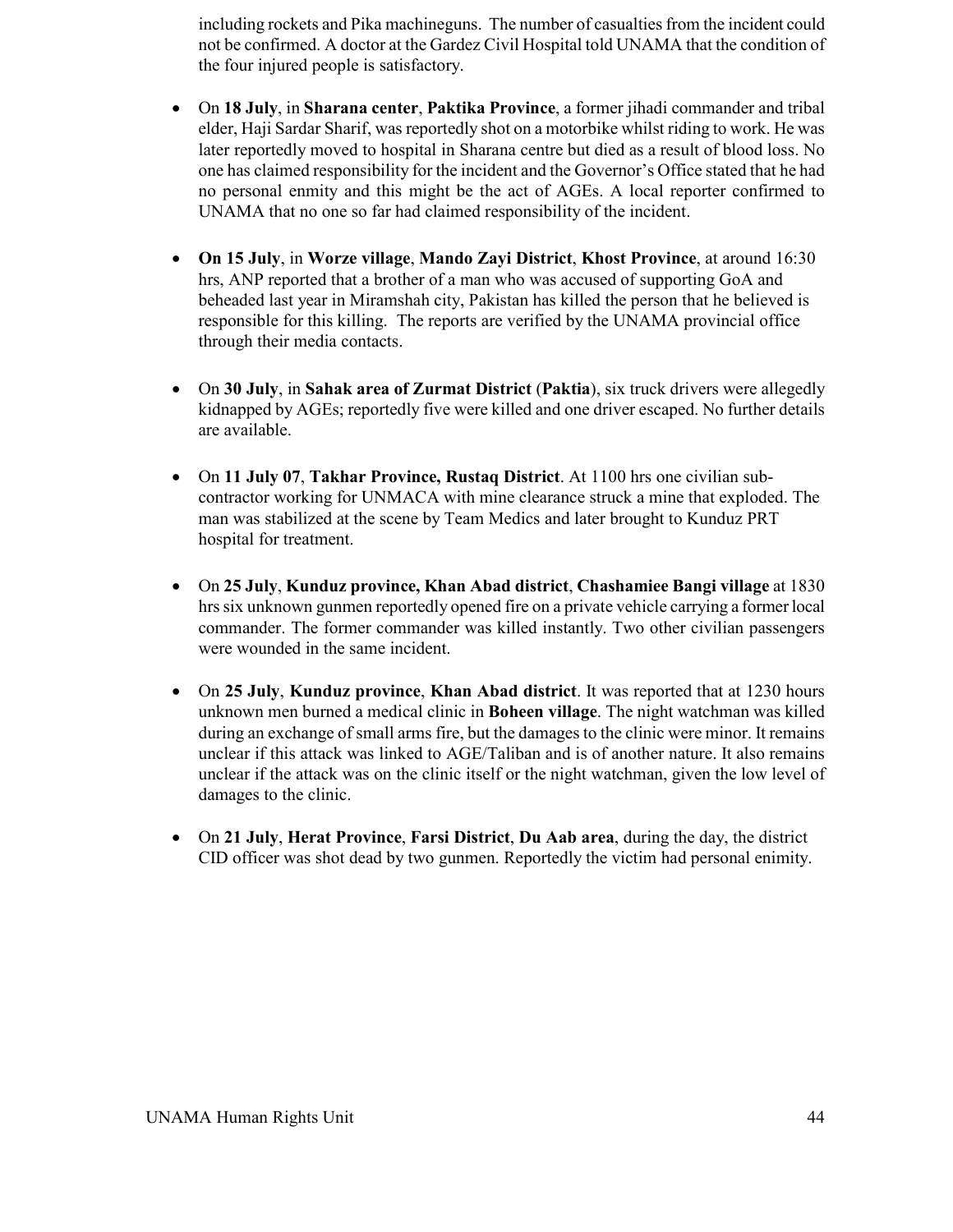#### **August 2007**





# **By Anti government elements**

- **On 04 Augus**t 2 civilians including a Pakistani construction worker were killed and 4 injured when an ISAF convoy was attacked by an SVBIED in **Panjwayi** (**Kandahar**).
- **On 18 August** a suicide bomber detonated a VBIED against an ISAF logistics convoy travelling on the **main Kandahar-Heart road about 10km West of Kandahar** City close to a community zoo. ISAF suffered no casualties, but 13 civilian bystanders were killed and another 25 civilians were wounded, including 6 children and 4 women.
- **On 05 August**, **Kandahar Province, Zhari District**, a civilian tractor was struck by road side IED in **Sowlaghi Village** of **Zhari District**, (**Kandahar**) 2 civilians were killed and the tractor was destroyed.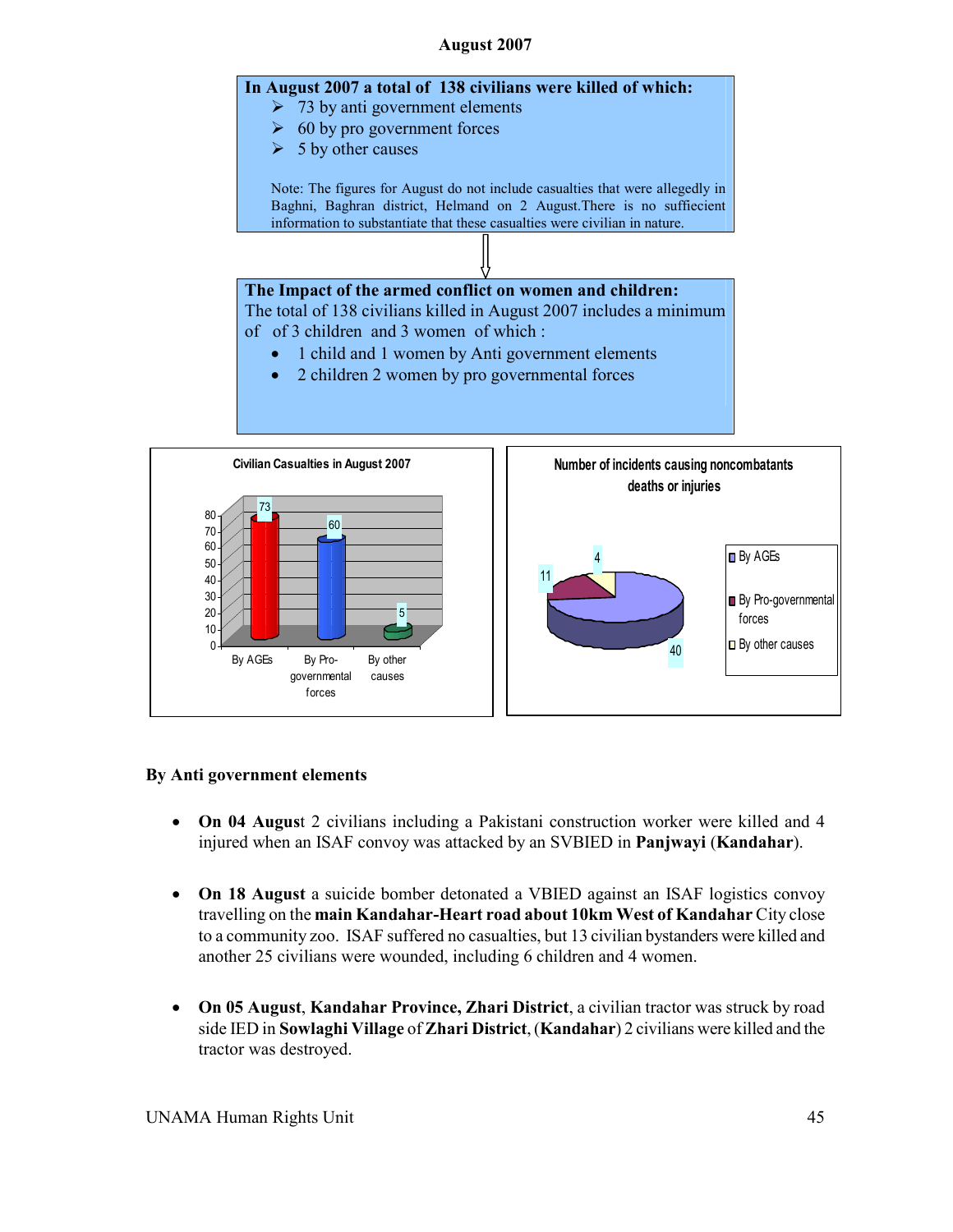- **On 23 August** AGE detonated a roadside bomb fixed to a bicycle next to an ANP convoy carrying the **Helmand** Chief of Police, Husin Andiwal, in **Grishk City Nahri Saraj District (Helmand**). The IED missed the ANP Convey but 3 civilians were killed and 13 civilians injured.
- **On 17 August**, the District Commissioner of **Zheri District** (**Kandahar**), together with his sons and daughter, were killed in a suicide BBIED attack on the Commissioner's home in **Kandahar city**. The Governor, followed closely by his 2 sons and a daughter, had come out of his house to meet a visitor (who turned out to be the IED carrier). The 'visitor' moved closer to greet the Governor then triggered the device killing the Governor and his family members.
- **On 04 August**, MDC, a 3-man Mine Dog Team working for an UNMACA local implementing partner was abducted by AGE between **Kandaha**r **city and Panjwayi (Kandahar).** The beheaded bodies of these 3 individuals were subsequently recovered in Zherai District (Kandahar) on 06 August.
- **On 25 August**, a PSC vehicle was struck by a road side IED on the **Kandahar Herat** Highway in **Zhari District** (**Kandahar**). 3 PSC guards were killed and 2 injured.
- **On 27 August** a PSC convoy was ambushed in **Zhari District** (**Helmand**) by AGE. 1 PSC guard was killed and 5 injured.
- **On 28 August**, a Private Security Company (PSC) vehicle was struck by a road side IED in **Shah Wali Kot District** (**Kandahar**). 2 PSC guards were killed and 2 injured.
- **On 13 August** 7 civilians traveling in 2 private vehicles were killed when AGE ambushed a convoy of trucks in **Zheri District** (**Kandahar**) that was transporting logistic supplies for ISAF. In addition to the civilians 1 PSC guard was killed and 1 injured; additionally, one PSC vehicle was destroyed, 2 fuel tankers, 2 trucks, and 2 civilian vehicles were burned.
- **On 18 August** an SVBIED detonated against a vehicle of a Private Security Company (PSC) that was escorting a road construction company on Kandahar - Herat Highway in **Nahri Saraj District** (**Helmand**). Reportedly 4 PSC national guards were killed and 3 injured.
- **On 23 August** AGE detonated a roadside bomb fixed to a bicycle next to an ANP convoy carrying the Helmand Chief of Police, Husin Andiwal, in **Grishk City Nahri Saraj District** (**Helmand**). The IED missed the ANP Convey but 3 civilians were killed and 13 civilians injured.
- **On 25 August**, a PSC vehicle was struck by a road side IED on the **Kandahar Herat Highway in Zhari District** (**Kandahar**). 3 PSC guards were killed and 2 injured.
- **On 22 August** a person wearing an auxiliary police uniform attempted to enter a wedding party for a Border Police commander in **Spin Boldak City** (**Kandahar**). The person was stopped for a body search and was found to be wearing an explosive vest (Suicide BBIED)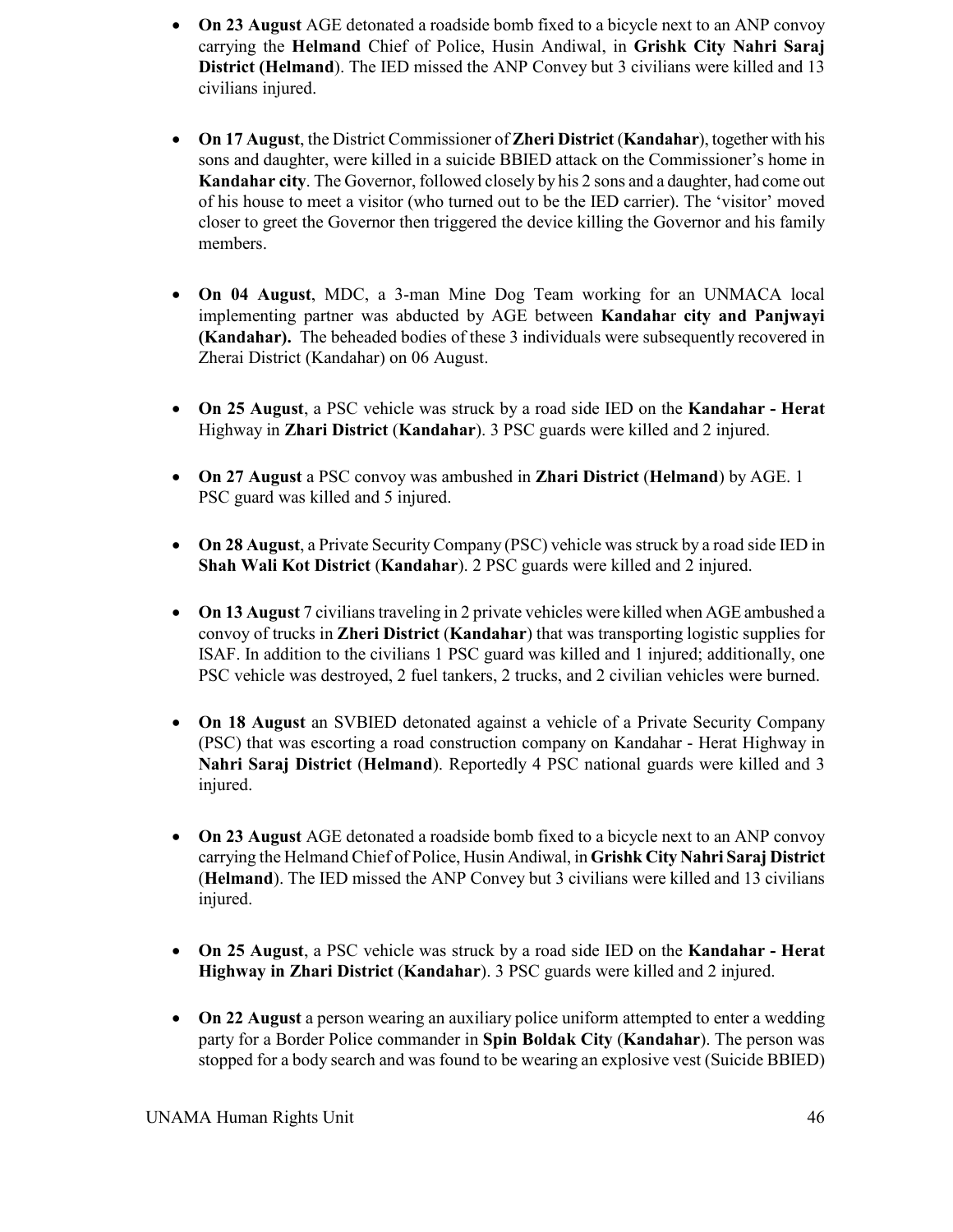and carrying a pistol. He was identified as a Punjabi Pakistan national. The ISAF EOD team safely defused the vest.

- **On 26 August** AGE wearing ANP uniform ambushed ANP in **Pashmol village of Zhari District** (**Kandahar**). 1 ANP Officer was killed and 2 injured.
- **On 26 August** a construction company survey team, escorted by a PSC, working on the Kandahar – Herat Highway was attacked by RPG in Ashogha Village of Zhari District (**Kandahar)**. 1 PSC guard was injured.
- **On August 2007** a 22 year old resident of **Panjigal village, Watapor district** (**Kunar**) disappeared two weeks ago and was found beheaded in Qalla Patty, a remote area of the district. Although authorities implied the execution may have been linked to personal enmity, others suggest the incident may be attributed to AGE: Panjigal is situation in the vicinity of Showdarga, an area in which CF/ISAF have conducted numerous operations. Last year, a similar killing took place in the same village, also attributed by some to AGE.
- **On 04 August**, one woman was killed when AGE attacked the **Chapa Dara district** headquarters (**Kunar).** Please note, DSS/PA reported two deaths in this incident but HRU ER follow-up resulted in the verification of one civilian death.
- **On 8 August**, a 12 year old boy was killed during an exchange of fire between ANBP and AGE in **Barikot village, Nari district** (**Kunar**).
- **On August 5**, one civilian suffered injuries during an exchange of fire between AGE and district authorities in **Gangal Valley, Sirkanay** (**Kunar**).
- **On 22 August**, AGE attacked the **Metharlam** Municipal Committee office **(Laghman**) with SAF and two RPG rounds, each RPG round hit a different civilian residential compound, injuring one man, one woman and an 8 year old girl.
- **On 26 August**, one civilian was killed during an AGE attack against the international military base in **Waigal district**, **Nuristan**.
- **On 26 August**, AGE fired missiles impacted in **Babaro and Kana Dar villages, Chawkay district**, injuring one civilian.
- **On 26 August 07**: AGEs attacked the district HQ of **Chaparhar** (**Nangarhar**) with RPG/AK47. Exchange of fire lasted for almost one hour. One civilian, the district police chief and three ANP members were injured, together with five shops being destroyed.
- **24 August**, **Badghis**, 30-40 AGEs attacked a Mosque during Friday prayer in the **Langer-e-Sharif area of Qadis district**. The targets of the attack were Hashim Habibi, the district governor, and the newly appointed CoP of Qadis who were participating in the Friday prayers in the mosque. The attackers met with resistance from the district security forces and escaped after an hour of fighting. Reportedly, two civilians and two AGEs were killed. Six motorcycles, two RPG rockets and one AK47 Kalashinkov were seized by the district authorities.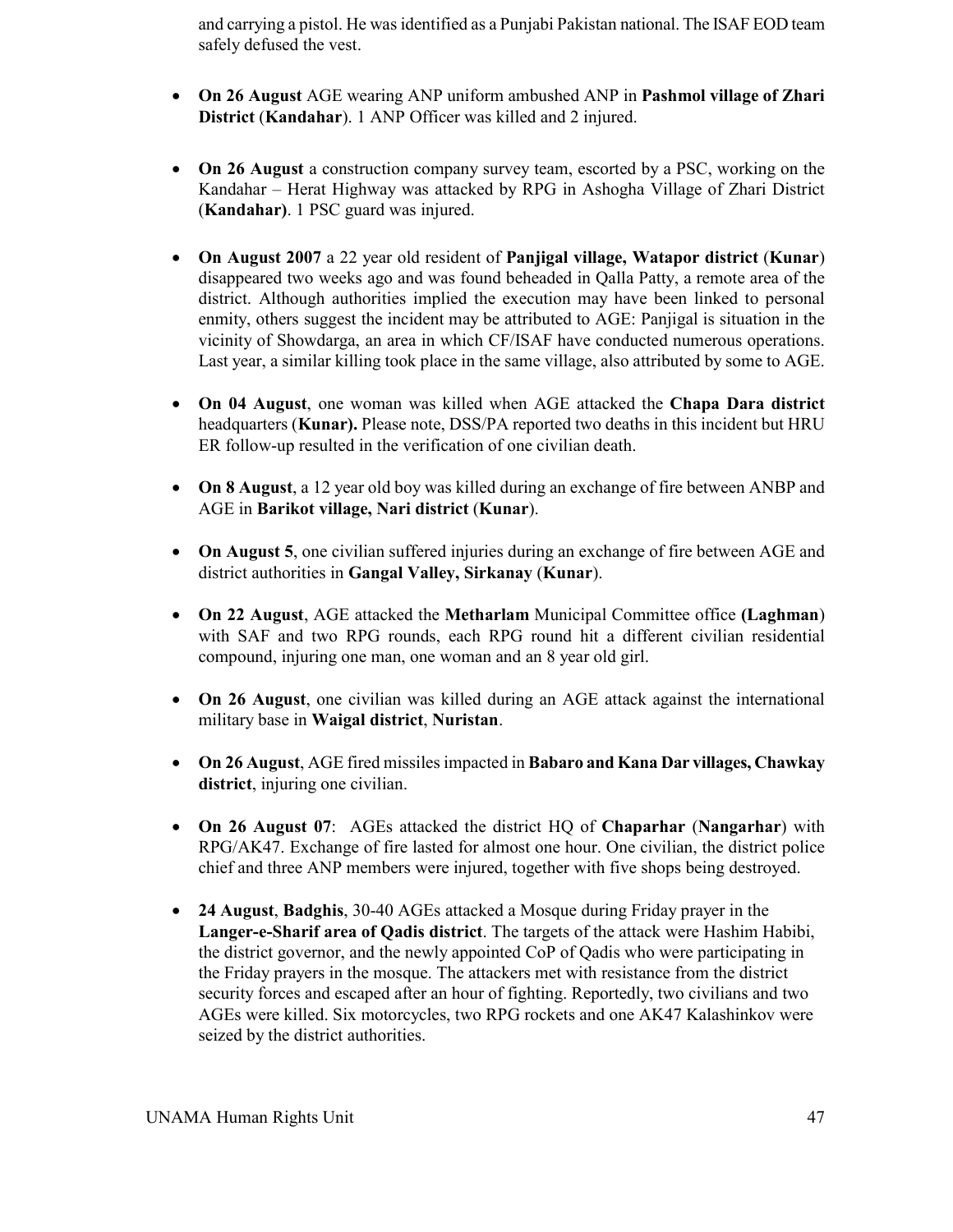- **10 August**, **Farah Province**, **Bakwa District, Puzak area**, AGEs stopped a bus at an illegal check point and singled out three individuals who were summarily executed. The individuals included a teacher, and two private contractors with the local government.
- **On 14 August**, in **Malakh area**, **Yosuf Khel District**, **Paktika Province**, at around 03:00 hrs NDS reported that a taxi was hit by an IED on a roadside. As a result of the explosion, one civilian was killed and another three were injured. The injured were transferred to a local hospital where their condition as stated by the hospital authority as satisfactory.
- **On 20 August**, in **Khoshamand District**, **Paktika Province**, at around 1200 hrs, reportedly a private taxi was struck by an IED on the outskirts of the city. Three civilian occupants of the car were wounded and the vehicle suffered extensive damage. The CoP of the area stated that the IED was placed by AGEs to target the District administrator.
- **On 21 August**, in **Khogyani District**, **Ghazni Province**, at around 1500 hrs, reportedly a private vehicle was struck by an IED on a district road. One civilian was killed and three others were wounded in the blast. The Ghazni CoP stated that IED is a common tactic used by AGEs to target security and international forces and he confirmed that this was a new IED placed by Anti government elements. Moreover, he stated that one of the injured civilian has been transferred to Kabul because of his serious condition.
- **On 28 August**, in **Sesha Bazar area**, **Jaji District, Paktya Province**, at around 0930 hrs, a suicide bomber detonated his BBIED at a bridge construction site in the area. Reportedly an ISAF engineering contingent engaged in bridge construction was targeted. An unconfirmed report suggested that six ISAF personnel were killed and three local workers wounded in the incident.
- **On 29 August**, at **Barmal bazaar area**, **Barmal District**, **Paktika Province**, at around 1200 hrs, a suicide bomber detonated his BBIED, targeting some ANA and ANP soldiers in the bazaar area. One ANP soldier, two ANA soldiers and four civilian bystanders were killed and at least ten civilians were wounded in the incident. The report was confirmed by the DC of the area where he also mentioned that all the injured has been transferred to Sharan Center hospital and the condition of the two injured civilians is serious. No further details are available.
- **On 29 August**, in **Astogan area**, **Zurmat District**, **Paktya Province**, at around 1330 hrs, unknown gunmen reportedly killed the father of an ANA soldier. Later reports and investigation from ANP stated that the person has no personal enmity and he had also received threats in the past from AGEs where he was told to force his son to quit the job.
- **On 08 August**, in **Sarobi District**, **Paktika Province**, at around 0800hrs a former soldier was beheaded by Anti government elements and his body found in the Rubat area. The Governor's office confirmed the reports and stated the initial investigation suggests that he had no personal enmity and this was the act of AGEs.
- **On 11 August**, in **Kotanai area, Sar Hawza District**, **Paktika Province**, at around 04:00 hrs ANP reported that three private trucks carrying ISAF supplies were ambushed by Anti government elements. The attack resulted in injuries to one truck driver and one truck sustained some damage.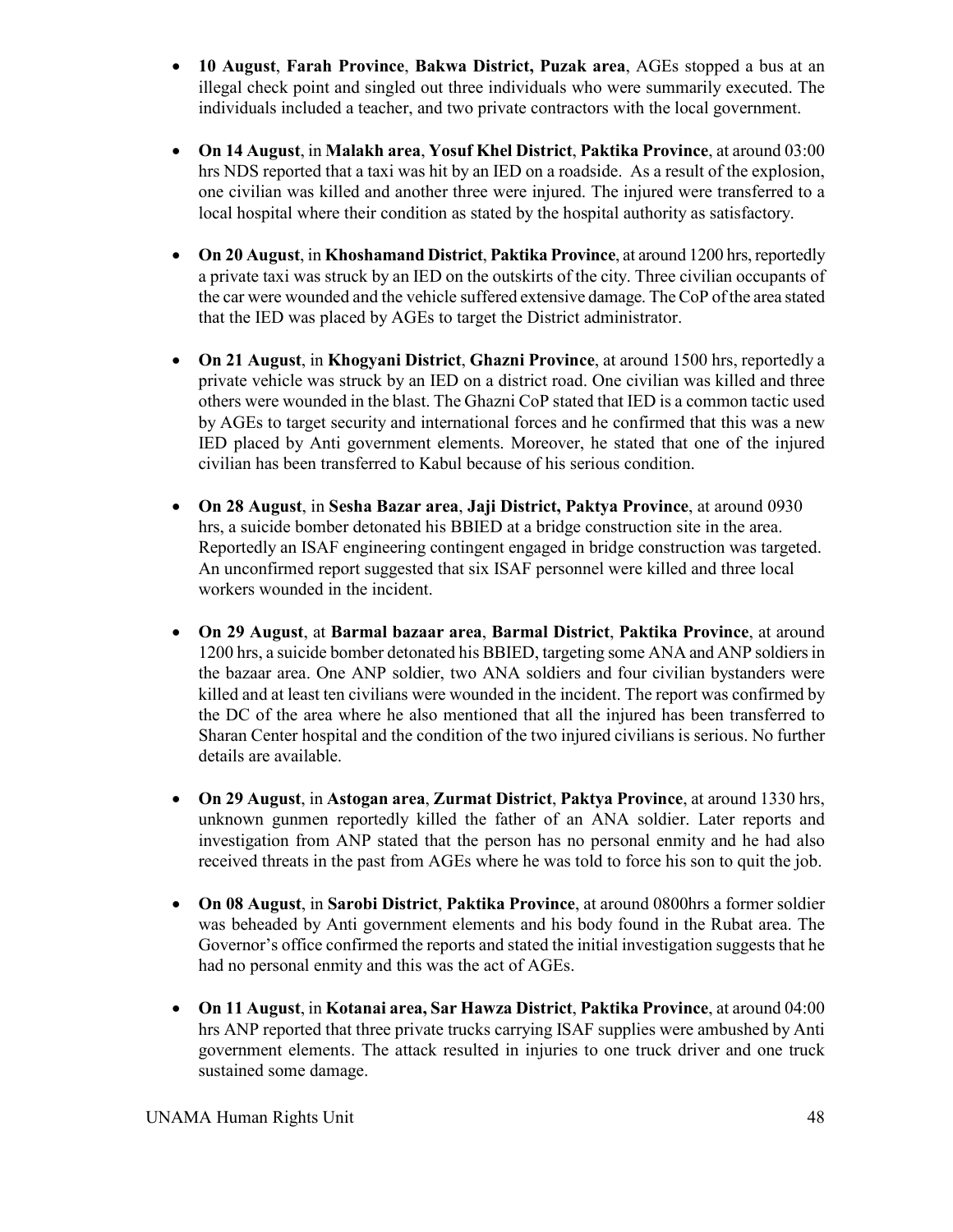- **On 17 August**, in **Sahak area, Zurmat District**, **Paktya Province**, during the night; AGE reportedly beheaded a man allegedly for spying for the GoA.
- **On 18 August**, in **Khoja Khel area, Zurmat District**, **Paktya Province**, at around 1400 hrs, local villagers found two beheaded male bodies in agricultural land. The identity of the victims and motive of the killings is unknown at this stage. The CoP of Paktia reported that they had been beheaded by Taliban, as reportedly they had no personal enmity and they had received threats in the past.
- **On 27 August**, in **Balada area on the Gardez-Sayed Karam main road, Gardez Centre**, **Paktya Province**, at around 0530 hrs, reportedly a transporter truck carrying a road construction grader/dozer to Chamkani ISAF base was attacked by RPG fire resulting in the death of the driver and injuries to his assistant.
- **On 29 August**, in **Bravo village, Andar district**, **Ghazni Province**, AGE reportedly executed two locals by beheading and gunfire for their alleged involvement in spying. No further details available.
- **On 30 August**, in **Khan Kalai area, Waza Khwa District, Paktika Province**, at around 0700 hrs, AGE reportedly killed a man during the night. The Governor's office confirmed the incident and stated that victim was close ally with government and had no personal or family enmity.
- **On 30 August**, in **Guluruddin area, Sar Hawza District**, **Paktika Province**, at around 0900 hrs, a group of AGE attacked and burned a contractor's truck, which was transporting supplies to a CF FOB. The driver of the truck was reportedly killed by the attackers.

# **By pro government forces**

- **On 07 August** UNAMA received reports from local sources that 27 civilians had been killed and 35 injured during joint ANA/international forces operations involving close air support near **Khas Uruzgan District centre** (**Uruzgan**). These casualty figures could not be verified, but the Khas Uruzgan Chief of Police subsequently informed UNAMA that 10 members of one family had been killed in this incident, and that 3 females from this family had sought medical treatment at a nearby US military base.
- On **2 August 2007**, international military forces carried out an air attack in the area of **Baghni in Baghran District of Helmand province**. The strike resulted in numerous casualties, though so far it has proven extremely difficult to verify how many of these civilians were in fact. Most of the available evidence supports that the strike targeted a large gathering of Taliban, many of whom had traveled in from surrounding districts and are thus likely to have been armed. This suggests that substantial majority of the up to 200 people reported killed were in fact combatants and as such a legitimate target of attack. However, HRU has received information that at least some of those killed and injured in the strike were also non-combatants. For example 5 boys under 16 years old were amongst a group of 19 males who claimed to have been civilians injured in the attack and who received treatment at Kandahar hospital. Up to 40 injured individuals were also reported to have received treatment in Lashkargah (Helmand). However this incident remains extremely difficult to verify.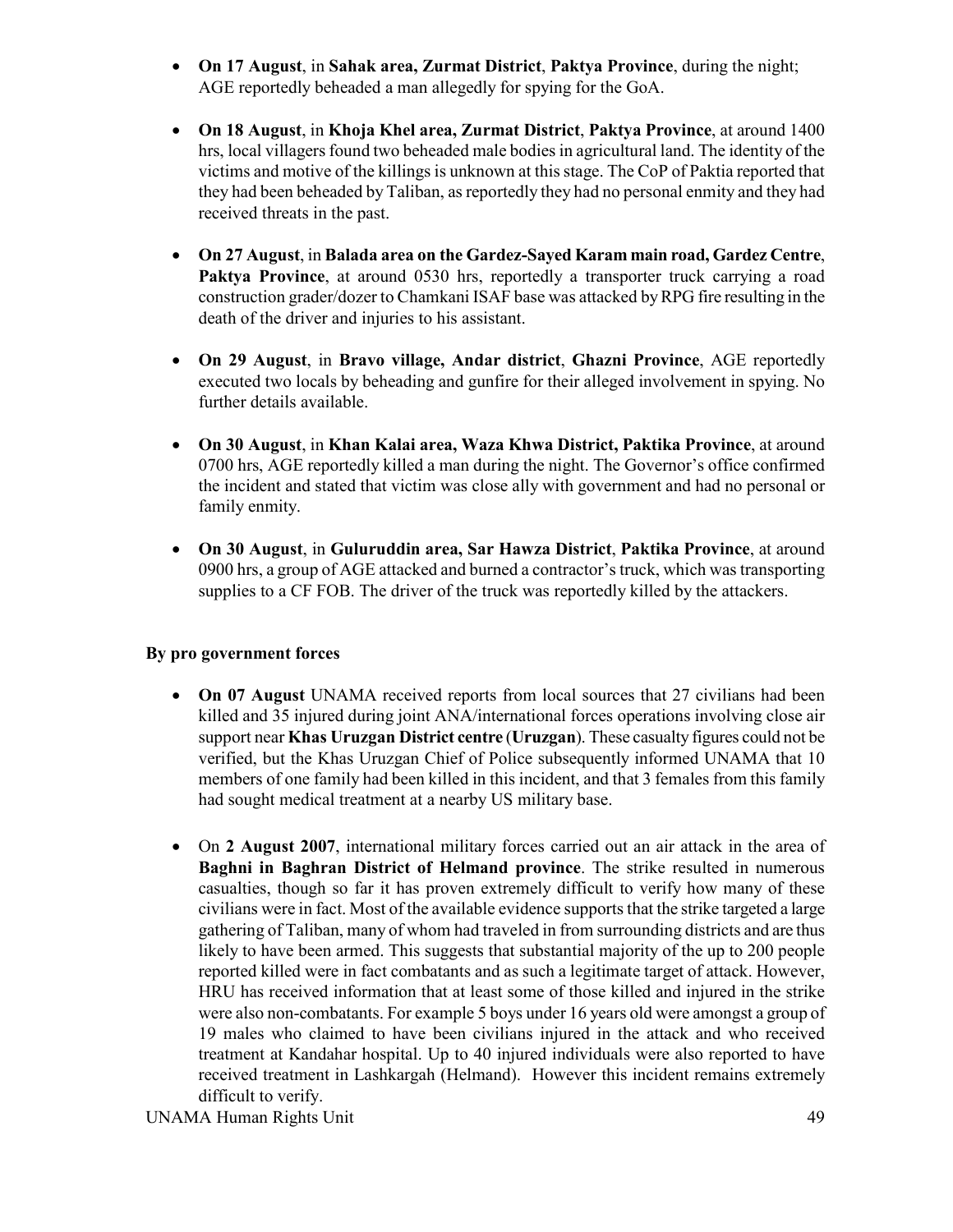- **On 6 Aug 2007** UNAMA interviewed two male civilians who had been admitted to Kandahar Mirwais hospital with bullet wounds. Both claimed to have been caught in crossfire between AGE and ANSF in **Sarwan Qala village of Sangin district** (**Helmand**) on 31 July 2007 after an ANSF convoy was ambushed by AGE.
- **On 22 August** 2 civilians (a 20 year old male and a 12 year old boy) claiming to have been wounded by firing from international forces in **Sangisar village, Zherai District** (**Kandahar**) on 22 August were admitted to Kandahar hospital. UNAMA spoke to a relative of the 12 year old child who accompanied him to hospital. The relative stated that the casualties occurred when international forces fired "missiles" from their location on Singisar hill towards Sangisar village. The two injured victims were reportedly working in their garden when they were injured. The relative stated that groups of Taleban had been moving in and around the village over the past 2/3 days but that he was not aware that any Taliban were present at the time the "missiles" were fired and that there was no indication that the international forces were being fired at at the time of the incident.
- UNAMA also spoke to the relative of a third casualty, a 13 year old boy, who was admitted to Mirwais hospital on **23 August**. This casualty, also from **Sangisar village, Zheri District** (**Kandahar**) was reportedly injured in a separate incident in the village on 23 August. According to his relative, who accompanied the boy to hospital, he was shot and injured when he went out into his garden to pick grapes. The relative was inside the house at the time, and did not see the boy being shot, but he presumes that the shot was fired by the international forces that were occupying positions on Sangisar hill overlooking the village.
- **On the evening of 25/26 August** On 25 August ISAF/CF Air assets are reported to have carried out air strikes on **Gobar village** in **Musa Qala District (Helmand**) targeting AGE in the area. Reports from local sources indicate that there were civilian casualties sustained but the exact figure is not confirmed. On 26 August 8 individuals (2 x women, 3 x children, 2 x adult males, 1 x age/sex details not confirmed) were reportedly admitted to Lashkaragah hospital claiming to have been injured as a result of this incident. One of these individuals subsequently died of injuries. Including this individual who died in hospital, local sources are claimng that 12 civilians (including women and children) were killed in the incident, including 7 people from the same family.
- **On 29 August** local sources reported to UNAMA that 7 civilians were killed when the house in which they were sheltering was hit by "artillery shells" fired by international forces during an engagement with AGE. These sources reported that at approximately 1600 **on 27 August** a patrol of international forces was attacked by AGE firing "rockets" from the village of **Kwhaja Dad in Musa Qala District**. The patrol reportedly responded and the local sources state that artillery shells were then fired at the village. In one house, 7 members of one family (2 women, 2 children and 3 elderly men) who were sheltering in a basement were reportedly killed when their house was struck by these shells. The local sources state that during the same engagement, another 5 civilians were also killed in the neighbouring village of Musselmani, although we have no further details on this report.
- On **1 August** one civilian was killed and one injured when ISAF troops in **Tirin Kot** (**Uruzgan)** opened fire on a private vehicle that had failed to heed warnings to stop as it approached an ISAF patrol.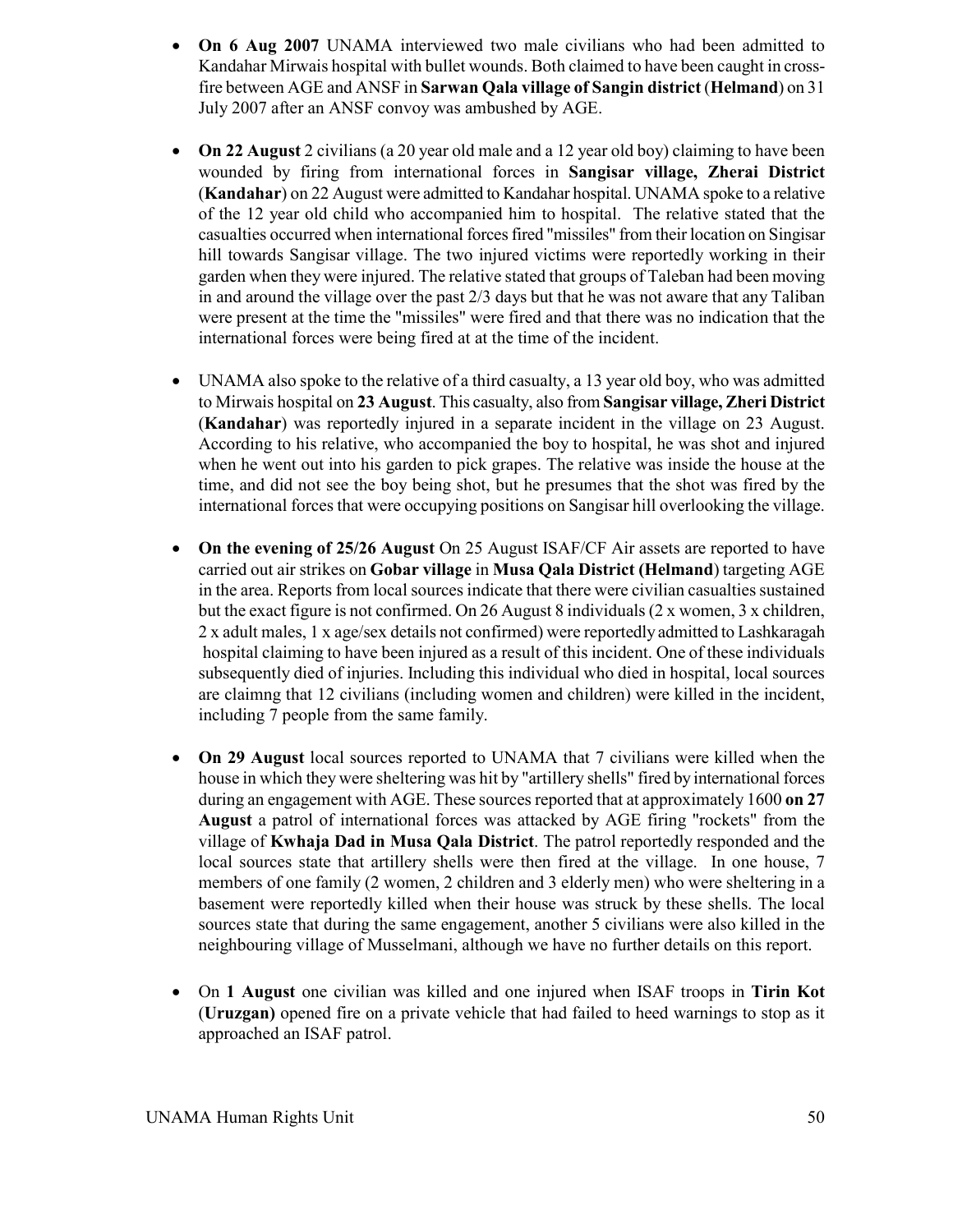- On **05 August** one civilian was killed in **Dehrawud** (**Uruzgan**) when ISAF troops opened fire on a motorcycle ridden by two men that had failed to stop when warned to do so.
- • **In August 2007** approximately 300 families from **Pacir Wa Agam** and **Khogyani districts** reportedly left their homes during a massive ISAF/CF/ANA operation in **Southern Nangarhar** 12-17 (approx.) August. The operation ended in mid August but ISAF/ANA continue to operate patrols in the region. During UNAMA interviews with impacted communities, residents report reluctance to return due to fear of further fighting. Although the operation involved heavy and repeated bombardment the extent of civilian casualties and impact to livelihood was comparatively limited. However, the majority of the victims are children: district authorities confirmed at least six civilian deaths and serious injury to at least ten. According to reports, most of the casualties occurred as a result of shrapnel or walls of homes collapsing as a result of missile fire and aerial bombardment. Community representatives report substantial loss of livestock and damage to homes. UNAMA has raised the issue with ISAF who agreed to look into the possibility of condolence payments upon receipt of report from UNAMA.

The operations also resulted in the closure of several schools in Khoyghani and Pacir Wa schools in the impacted areas has since remained low or nil in the com. **On 22 and 23 August**, the Nangarhar Department of Education announced on the radio that the schools closed due to the military operations in mid-August have now re-opened and encouraged students to return.

# **By Other causes**

- **On 04 August** 4 civilians were killed when their mini van struck an anti-tank mine in Zheri District (**Kandaha**r).
- **On 06 August** one civilian adult male was injured when a UXO buried in a heap of sand exploded in Kandahar city.
- **On 28 August**, an old UXO detonated in a scrap metal shop and injured 2 civilians in **Kandahar** City.
- **On 18 August**, in the district centre of **Nika District**, **Paktika Province**, at around 0400 hrs, reportedly a local man was killed by unknown persons. The motive, however, is unknown.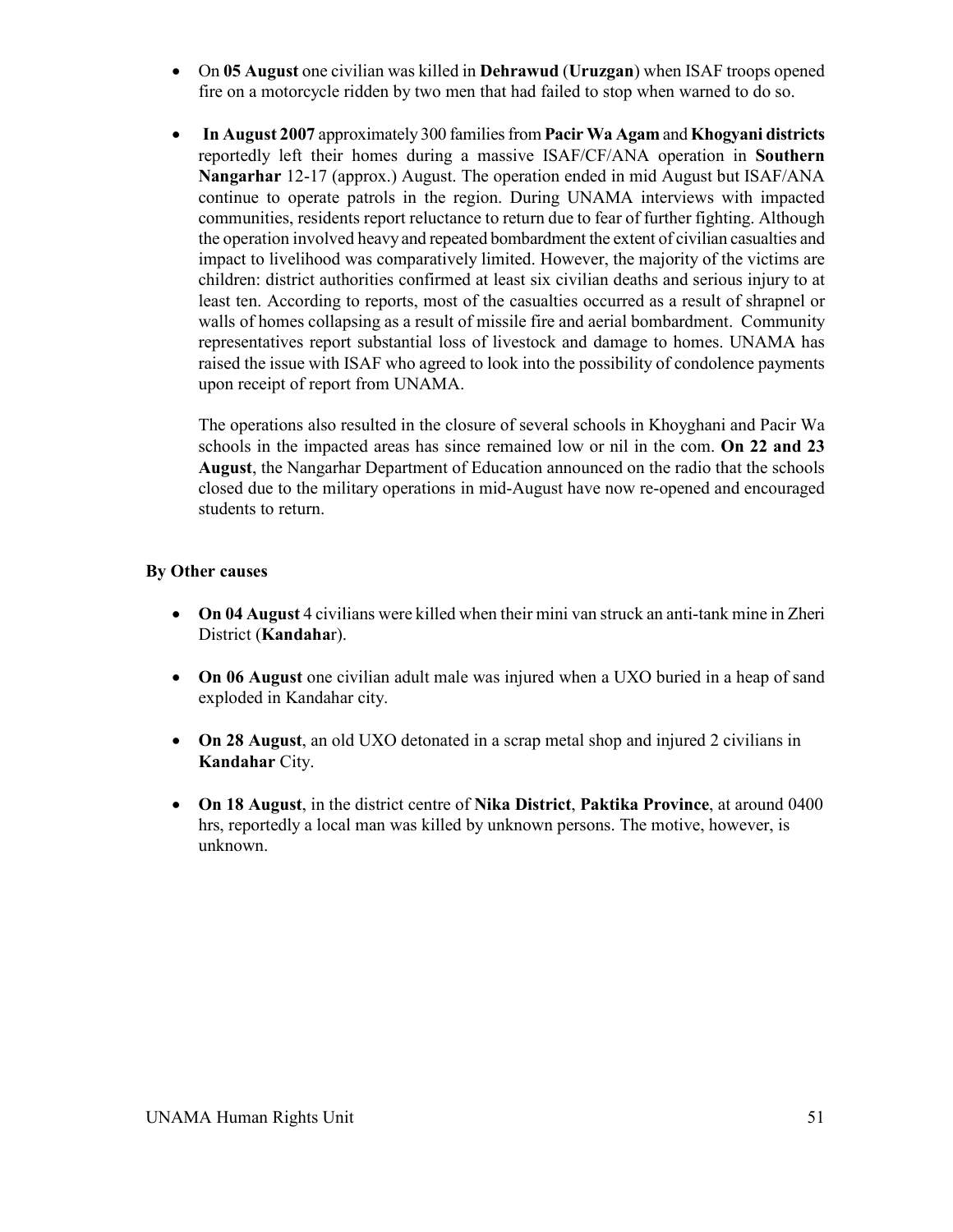# **September 2007**





#### **By Anti government elements**

88

100

- **On 10 September** 18 civilians were killed and 59 civilians injured when a suicide bomber on a Zarang (3 wheel delivery) motorbike blew up himself in a crowded square in **Grishik Bazaar, Nahri Saraj District** (**Helmand**). 8 ANAP were also killed.
- **On 11 September** 8 civilians were injured when a suicide VBIED detonated against ANP personnel at a petrol station in **Dorahi area of Nahri Sarraj District** (**Helmand**).
- **On 17 September** 3 civilians were killed and 4 injured in a suicide BBIED attack on the District Chief of Police in **Nad Ali district centre** (**Helmand**).
- **On 25 September** 2 civilians were killed and 2 injured in a motorcycle suicide BBIED attack on the Border Police Commander's vehicle on the main road to the border crossing in **Spin Boldak District (Kandahar).**

UNAMA Human Rights Unit 52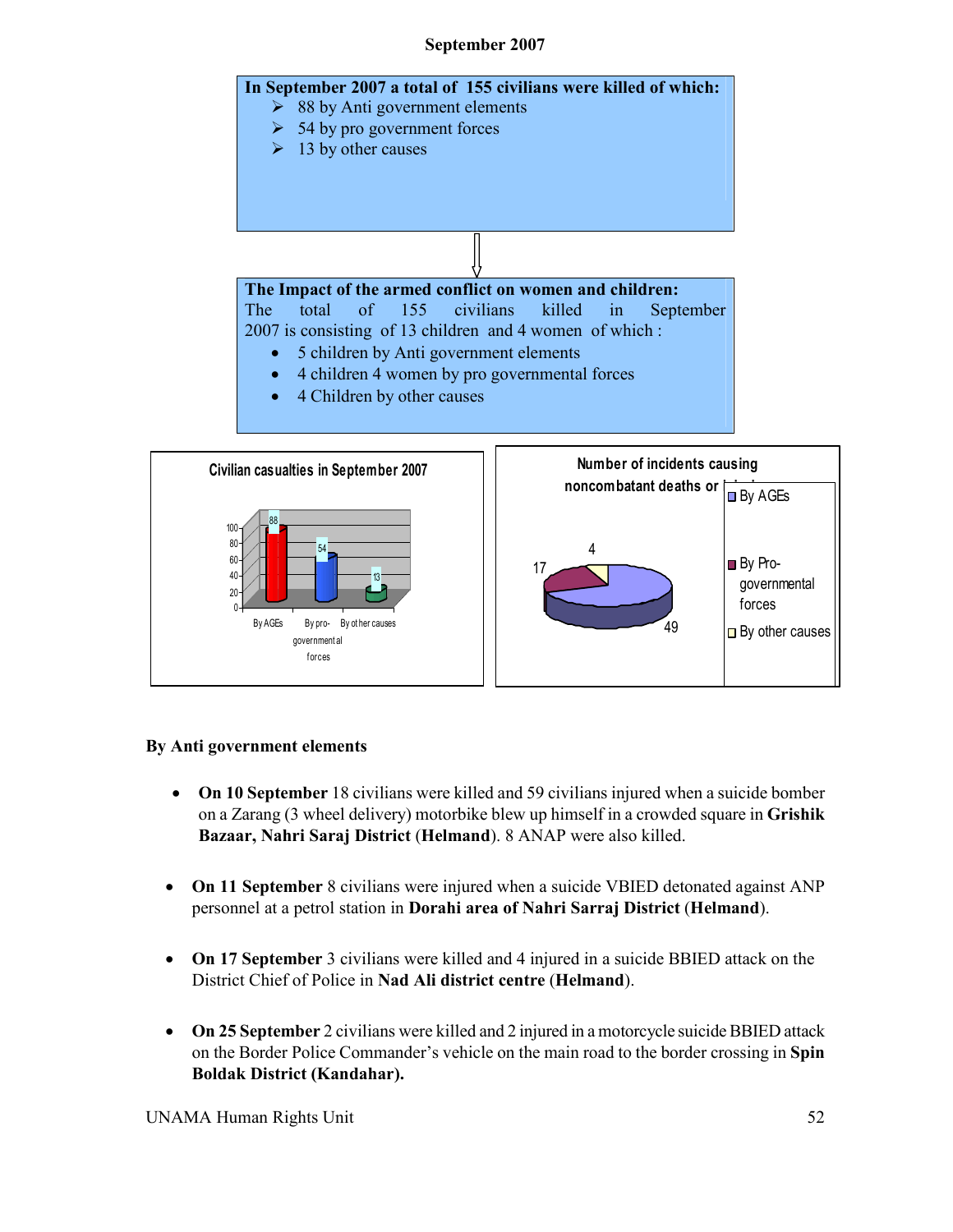- **On 22 September** an ANA vehicle was struck by a road side IED in **Daychopan District (Zabul)**. 2 ANA soldiers and 1 civilian were injured.
- **On 01 September**, 2 AGE riding a motorcycle shot and killed a community elder in front of his house in **Lashkar Gah City.**
- **On 18 Septembe**r a community leader from Alizai Tribe and pro government supporter was shot and killed by armed motorcycle riders. He was on his way to mosque for the night prayers in Nahri Saraj District (Helmand).
- **On 22 September** 3 bodies were found in **Shamulzai District** (**Zabu**l). 1 was beheaded and the other 2 were shot. They were reportedly killed by AGE who accused the victims of spying for the government forces.
- **On 22 September**, 2 ANP officers who were traveling from Kabul in a private vehicle were reported to have been captured and killed by AGE in **Qalat District** (**Zabul)**. The same day the corpses of the 2 ANP Officers were left at the Qalat hospital.
- **On 24 September** an NDS driver was abducted by AGE in the **Spinaghbarga area of Qalat District** (**Zabul**) His decapitated body was recovered in the Qalat District two days after the abduction.
- **On 08 September** a private security company (PSC) convoy was attacked by AGE with small arms and an RPG in **Zhari District** (**Kandahar**). 1 PSC guard was injured and 1 PSC guard is still missing.
- **On 14 September**, **Kandahar Province, Zhari District**; at approximately 1515hrs, a private security company (PSC) vehicle was struck by a road side IED in House-e-Madat **area, on highway 1, Kandahar -Herat Road**. 1 PSC guard was injured and 1 vehicle destroyed.
- **On 19 September** a private security company (PSC) convoy was ambushed in **Qalat City (Zabul**) by AGE. 3 PSC guards were reportedly killed, 2 vehicles burnt and 1 vehicle was hijacked by AGE.
- IED Explosion. **On 30 September**, **Kandahar Province**, **Kandahar District**; at approximately 1240 hrs, there was an IED explosion on the main road near the arches in **the Durahi area, District 5, Kandahar City**, The device went off when the ANP officers were in the process of making it safe. 3 ANA officers were reported killed, 1 NDS and 1 civilian were seriously wounded. There is a report that the device was a RCIED however, this is not yet confirmed.
- **3 September**, **Ghor Province**, **Passband District**, **Senai village**, during the night, Ghor police reported that 3 civilians (a father name Mohammad Omar s/o Nur Ahmed, aged 47, and his 2 sons, Shah Vali, age 7, Juma Ghul, age 5) known as GoA supporters were killed as a result of an explosion in their house. Unconfirmed reports by police indicate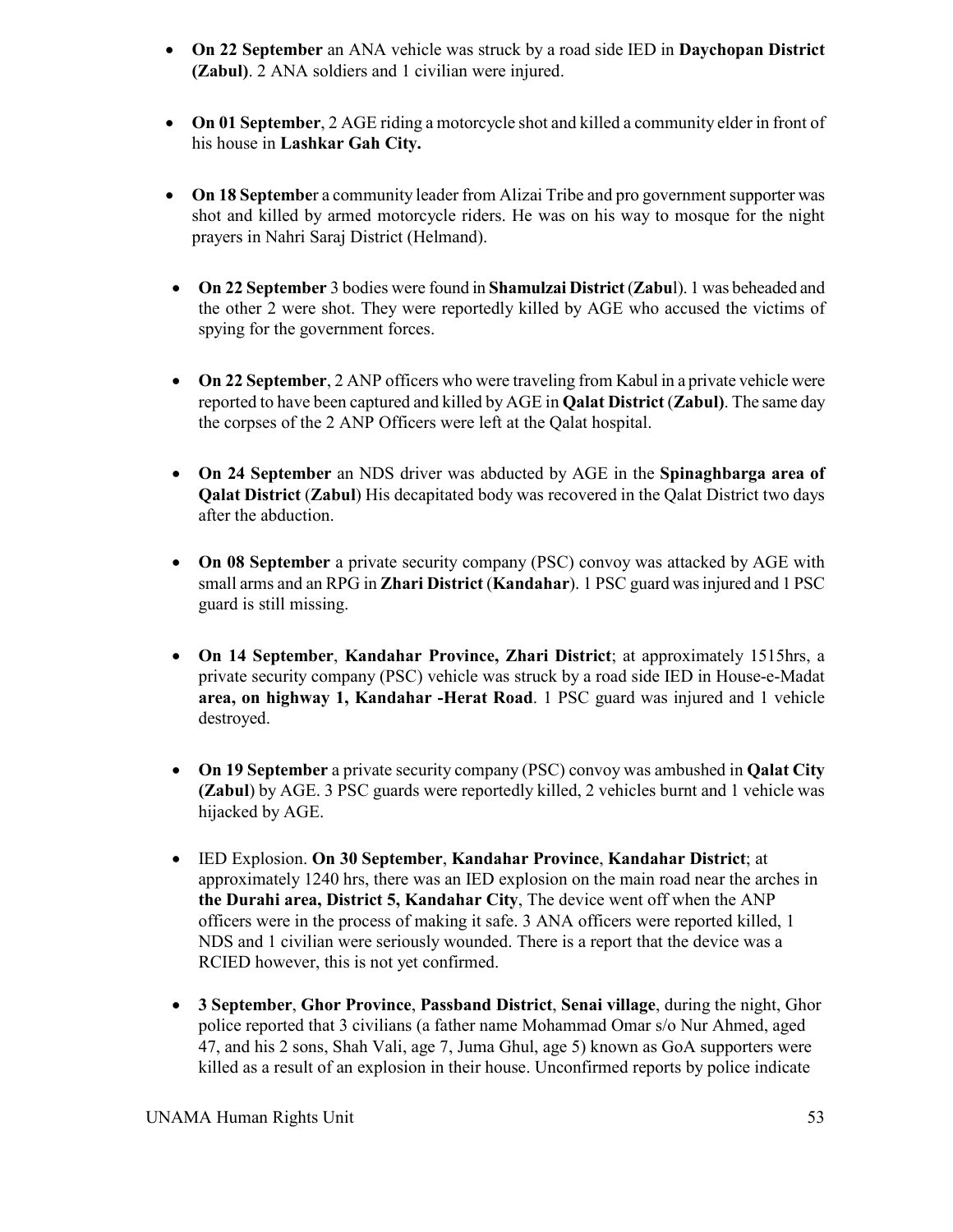that a group of approximately 10 AGEs commanded by Mullah Doost entered the village the same night and are believed to be responsible. No one has been arrested.

- **23 September**, **Farah Province**, **Bakwa District, Puzak area** a private security company (PSC) convoy was attacked by AGEs resulting in the death of 2 contractors, injury of 2 others and damage to several vehicles. Unconfirmed reports further indicate that ANP reinforcement and air assets were called in resulting in the death of several alleged AGEs.
- **On 1 September 2007**, a bicycle borne IED was detonated 200 metres west of the Blue Mosque, **Mazar-I-Sharif** at approximately 2000 hrs. The explosion resulted in 9 civilian casualties, including one 17 year old boy and one 16 year old boy. All but one was discharged from the hospital on 2 September 2007.
- **On 30 September** 2007, at approximately 1310hrs, an IED was detonated in District 6, south of the Blue Mosque, **Mazar-I-Sharif**. The explosion resulted in 1 civilian casualty and damaged a police traffic stall. Further information of the civilian casualty is unavailable at the time of reporting and will be updated in due course.
- **On 12 September**, **Takhar province**, **in Taloqan city** center at approx 1030hrs, an IED made up BM1 shell was remotely detonated in Carpentry Lane, across from Takhar police HQ. As the result of the explosion, 2 civilians were killed and 8 more were injured. UNAMA interviewed responsible medics of Taloqan hospital who confirmed 2 killed (one was beheaded instantly and the other one passed away in the hospital during operation) and 8 others were injured. Taloqan hospital clarified critical conditions for the two victims of the incident who are still hospitalized.
- On **30 September**, **Kandahar District, Zhari District**; at approximately 1630hrs, 2 Children were accidentally struck by an IED in Ashogha area. 1 child was killed and the other lost one leg. The injured child was transferred to Mirwise Hospital.
- **On 12 September**, a **Bangladeshi** nationality who was serving as financial manager in BRAC regional micro finance office in **Badakhshan province** was fatally shot in Down Bazaar of Darayem while distributing money.
- **On 24 September**, an IED exploded in **Puza-e-Ishan area of PIK along the main road** between PIK to **Kunduz** resulting death of 3 policemen and 1 civilian bystander.
- **On 24 September**, **Baghlan province**, **Baghlan Jadid District, Pouzza Ishan village**. At 1730hrs an IED detonated on the main road. The IED was detonated when the district CoP in Baghlan Jadid was passing by, in the vicinity of his residence. The district CoP, his brother (civilian) and one ANP traveling in the vehicle were killed instantly. One civilian bystander also was killed in the incident. The authorities have arrested one person so far and the investigation is ongoing.
- **On 23 September**, **Badakhshan province**, an unknown armed group waged an ambush against a private minibus in **Yawan district of Badakhshan** while transporting some governmental officials and ANP members. An updated report by security authorities of the district confirms death of 6 civilians  $(4)$  governmental officers  $+1$  driver and his 1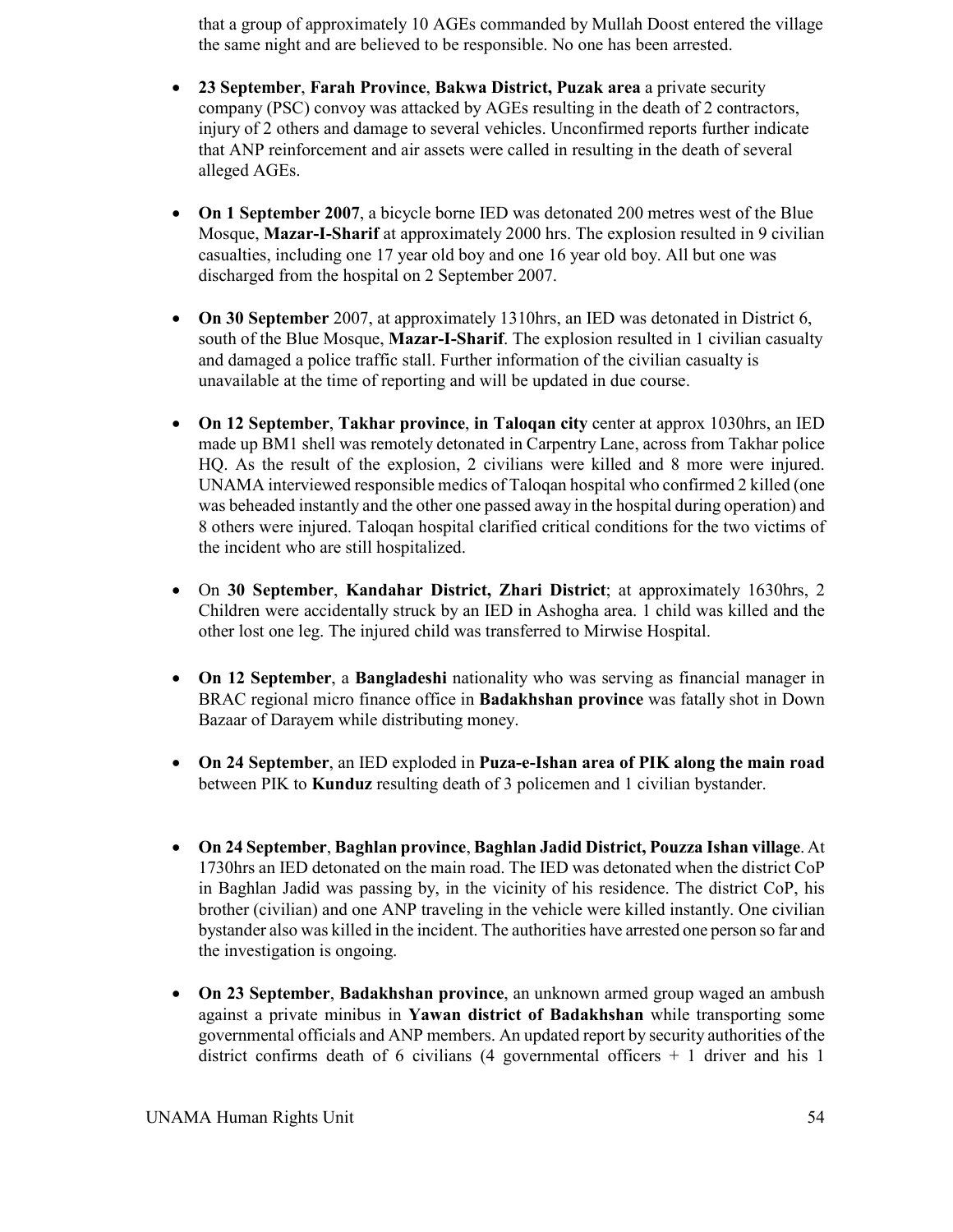conductor) and 6 policemen in the incident and injuring one civilian (an employee provincial prosecutor's department) in the incident.

- **On 21 September**, **Kabul Province**, **PD-5, Company Bridge on Kabul-Wardak route**, at 0910hrs, a suicide bomber driving a white Toyota Corolla rigged with explosives was killed after he ramped his vehicle into an IM French convoy at mentioned location resulting in the killing of one French soldier and one Afghan civilian and wounded three by passers.
- **On 29 September**, **Kabul Province**, PD-2, **vicinity of Baharistan Cinema**, at 0645, a suspected suicide bomber wearing ANA uniform reportedly entered an ANA shuttle bus and detonated explosives on himself after the bus had earlier stopped to take on board ANA officers. Reports put casualties figures as 32 ANA officers and eight civilians killed, 21 ANA officers and several civilians injured. The bus was totally destroyed. According to reports from a Taliban cell which claimed responsibility for the attack, the suicide bomber was a native of Musayi District of Kabul Province.
- **On 1st September** a group of armed men attacked on a wedding function at **Zarghun Shah Village** of **Logar province**. As a result, five people including three AGE combatants and two non combatants got killed and two injured. CRO made an interview with the son of deceased AH who is alleged to be the actual target of this attack by AGE as he is working as Security Bodyguard for the President. He stated that the motivation behind this attack was to kidnap him and then put pressure on the government to release some detained Taliban commanders in exchange of him. Accordingly, it was around 12:30 PM his family and the rest of his relatives gathered in his house to take the groom (his brother) to the bride's house for a traditional practice needed to be completed before the official marriage, when a group of 15-20 armed men attacked on them from different locations. The AGEs said to be equipped with AK-47 and PK and RPG. As a result of the attack, his father and his uncle were killed and two of his relatives injured. The shooting continued for half an hour and then the Anti government elements escaped away and left three death bodies behind. One of the AGEs killed person is reported to be named Khan Wazir from Kulangar village of Mohammad Aga district of Logar province and according to security authorities in Logar province he was involved in many other criminal activities including attacks on CF and police Check Posts. The health conditions of the two wounded people are reported well. The Security Officials in Logar arrested afterwards three suspected persons connected to this incident and apparently they confessed that they were involved in the incident.
- On **24th Sept** shortly after 12 a.m Monday night a group of unknown gunmen attacked Milli Paygham (National Message) radio station in **Mohammad Agha district** of **Logar province**, about 50 km outside Kabul. Using small arms, the gunmen apparently intended to overtake the station, which is located next to a government security post, but faced tough resistance by the two night guards. During the ensuing gunfight, at least one, and possibly two, rounds of RPG were fired at the station. Shrapnel from the RPG round tore a transmitter cable and badly injured one of the guards. The guard was airlifted to the Bagram base for treatment. Qazi Mudassir, the station manager, blamed the attack on "anti-government" forces with ''larger plans.'' Later, he told Salam Watandar Radio that the Taliban had repeatedly warned the station not to air government propaganda, although they not specifically threatened to attack the station.'' Mudassir denies this and maintains that the station is non-partisan and airs only impartial and object news. Qudratullah Arabzai, crime chief of Logar, said he had no doubt that the attackers were Taliban members and that their intended target was the radio station. He confirmed that the attackers had fired two RPG rounds, both of which landed near the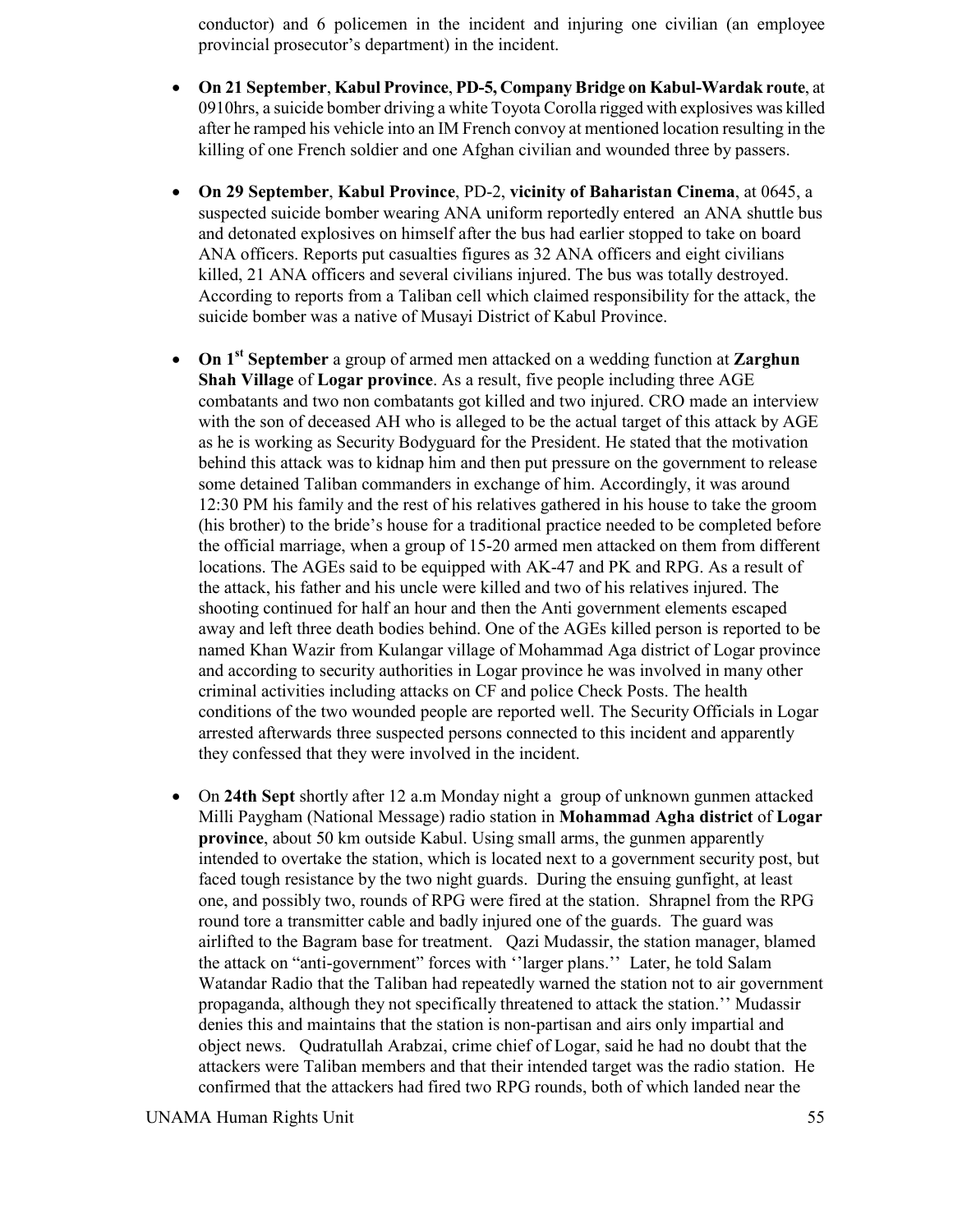station studio. The station was able to briefly resume broadcasts on Tuesday. The station was set up in October 2003.

- **On 8 September**, **Wardak Province, Chak District, Zaman Kheil Village**, at 1400hrs, one local got killed and four others sustained injuries after the Taxi vehicle on which they were traveling struck an IED on a gravel road at the mentioned location.
- **On 9 September**, **Wardak Province**, **Saydabad District, Salaar area**, Usuf Kheil Village, the corpse of a local (brother to UN National Staff member) who was abducted on 8 September and shot dead was found by ANP personnel at mentioned location. A hand written note found on the body threatened the same fate to any local who was identified as a spy for foreigners.
- **On 17 September**, In **Wardak Province**, **Chak District**, AGEs reportedly attacked and shot dead the head of the Chak hospital and his driver as they were returning home from a wedding party. The bodies of the victims were found in their vehicle by police.
- **On 30 September**, **Kandahar province**, **Zhari District**; at approximately 1630hrs, 2 Children were accidentally struck by an IED in Ashogha area. 1 child was killed and the other lost one leg. The injured child was transferred to Mirwise Hospital.
- A resident of **Koorbagh village, Manogai district** (**Kunar**) made get down from a public vehicle by AGEs, shifted to a nearby bed river, and beheaded accusing for spying to IMF. Reportedly, Pakistani currency note of Rs.100 and a letter was found with the dead body, which shows that he is executed for spying to IMF. In the letter, it was written that who is spying for IMF would face the same consequences. Last month; a similar killing took place in the same area, also attributed some to AGEs. This is the mountainous area and strategic locations where AGE can use for their gorillas tactics and CF/ISAF have conducted numerous operations in the past.
- **On 1 September**, **Kunar Province**, **Pech valley, Omary area of Korangal valley**, approx 1000 hrs, it was reported that AGEs stopped a private truck that was contracted by ISAF/CF, when the occupants refused to exit the vehicle the AGEs fired into the cabin area, resulting in the driver being killed instantly with another three occupants being seriously injured. One of the injured passengers died next morning.
- **On 8 September**, AGEs fired two mortar rounds over newly established CF base in **Watapoor district** and impacted near to a mosque near to **Watapoor village** injured 2 children, while on child seriously injured.
- On **9 September**, It was reported that AGEs attacked the Watapoor DHQ/CF base with rockets. Reportedly, one family traveling in a car hit a rock due to the AGEs rocket that impacted near their vehicle, 6 families member including woman, men and children wounded.
- **On 15 September**, **Kunar Province**, **Nari District, Barikot village**, approx 1930hrs, it was reported that AGEs fired two rockets (type unspecified) toward an ANP CP. Reportedly the round missed the CP and impacted into a private residence killing two children and injuring one female.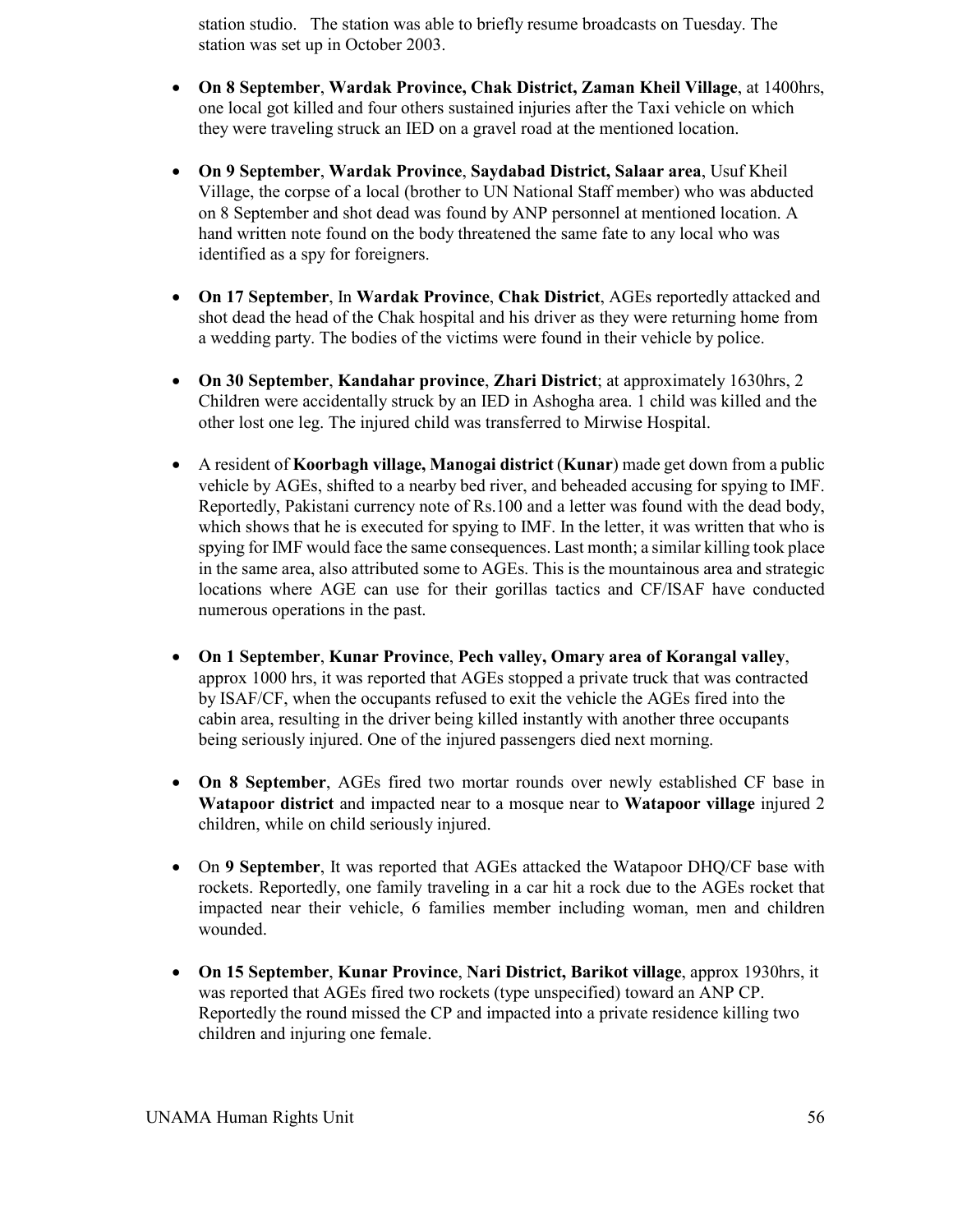- **On 27 September**, **Nangarhar Province**, **Bati Kot area, Barikaw village, main Jalalabad-Torkham** road, approx 0640 hrs, AGE suicide VBIEB attackers(2 attackers in one car) vehicle exploded and aapprox five minutes after the above mentioned incident, a suspected SBBIED wearing an ANP uniform was shot dead by IM in the area. Reportedly authorities recovered from the body of the suspect a vest rigged with explosives, which was later detonated by IM EOD team. No damage and casualties to IM and ANP forces were reported. Further details are outlined in the relevant IR submitted by this office.
- The newly constructed CF base in **Wapapoor district**, **Kunar** have increased the civilian's casualties in this district .In two separate incident that AGE has fired missiles over the base and missed the targets caused 8 civilians wounded including children, women and men in **September 2007.**
- **On 3 September**, **Paktika Province**, **Yahya Khel District**, at around 1800 hrs, a suicide bomber detonated his BBIED targeting the district CoP in the main bazaar area. The district police chief was killed in the attack. Two ANP soldiers and two young boys were wounded in the incident. The two boys shifted to Bagram Air base for treatment and now their health condition is satisfactory.
- **On 22 September**, **Paktya Province**, **Gardez Center, Balda area**, at around 1730 hrs; reportedly an ANP vehicle was hit by an IED planted on a sub-road. One by passer civilian was wounded slightly and the ANP vehicle was damaged by the blast.
- **On 23 September**, **Paktya Province, Zurmat District, Makawa area**, at about 1520 hrs; ANP reported that an 11 year old boy was killed when he accidentally stepped on an IED, suspected to be an anti-personnel mine. The IED was planted on a sub-road in the area.
- **On 23 September**, **Paktya Province, Zurmat District, Dowlatzi Macowa village** at about 1700 hrs; reportedly a local man who was riding a bicycle along a sub-road, drove over and initiated an IED. He sustained serious injuries and was evacuated to hospital. Four children were also killed in the explosion.
- **On 14 September**, **Ghazni Province**, **Andar District**, at around 16:00 hrs; ANP reported that a remote control IED fixed on a bicycle detonated on a road between the District Administration building and a District Hospital. As a result of the explosion, the District Commissioner, his driver and 13 other civilians were wounded. Out of these civilians were children under the age of 12 years.
- **On 4 September**, **Khost Province**, **Khost Centre, Sahra Bagh area**, at around 2100 hrs, unknown gunmen attacked the house of an ISAF translator. The translator was wounded during the exchange of fire. No other family members suffered in this attack.
- **On 9 Sept**, **in Kolalgo area of Zurmat district** (**Paktya**) land mine hit three civilian vehicles injuring seven people.
- **On 20 September**, **Ghazni Province**, **Qarabagh District**, **Jamrad Village**, at 1030hrs; ANP reported that two persons. Mr. Ghula Sadiq and his nephew Mr. Sayed Ahmad, from one family were killed by Anti government elements while they were busy working on their field. The Anti government elements had accused the two men of supporting Afghan Security Forces. Reportedly, three brothers of G.Sadiq are working with government. But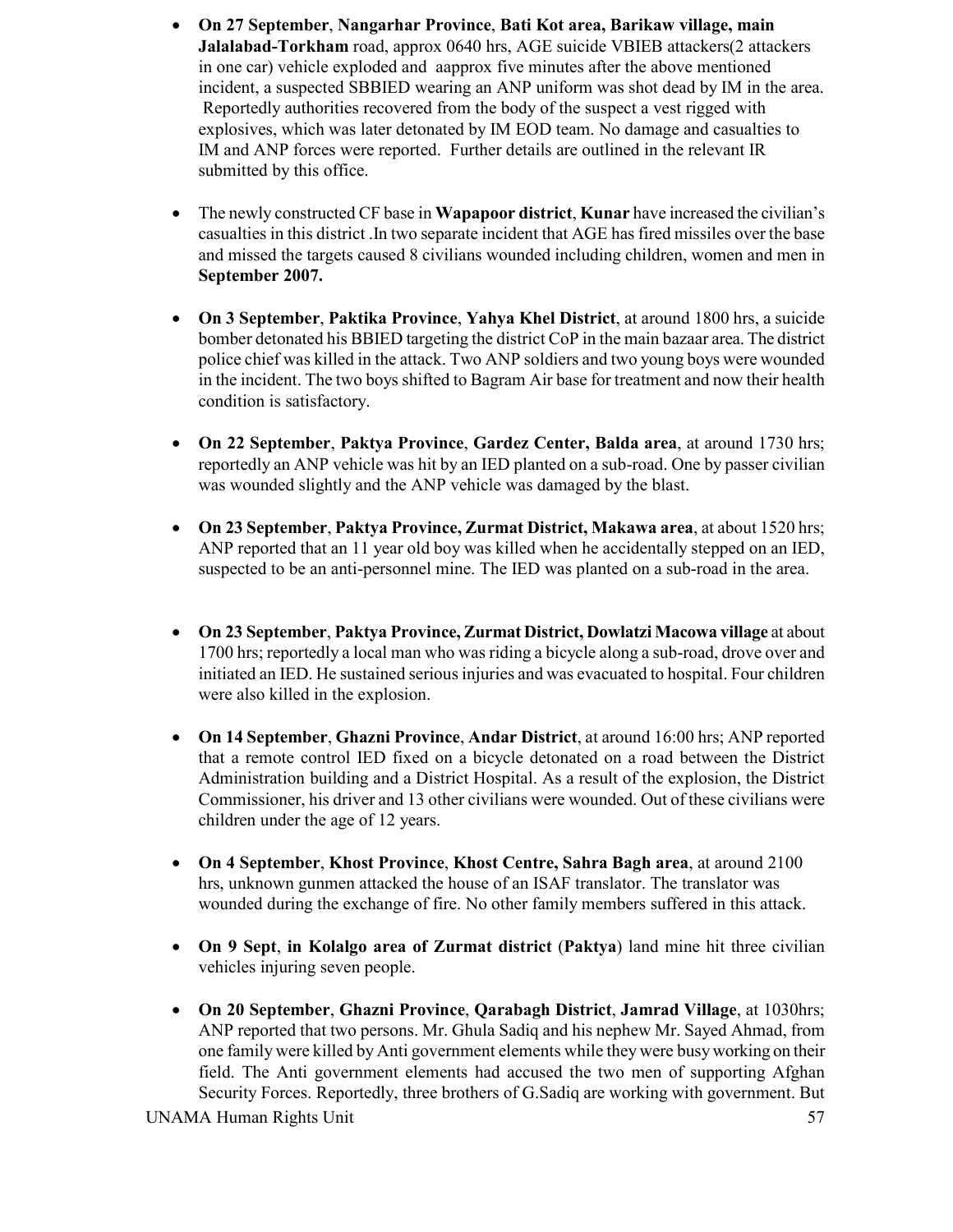the two victims were innocents and were farmers.

• **On 23 September**, **Paktya Province**, **Zurmat District, Makawa area**, at about 1520 hrs; ANP reported that an four boys of 9,8,7 and 10 years aged were killed when he accidentally stepped on an IED, suspected to be an anti-personnel mine. The IED was planted on a sub-road in the area.

# **By pro government forces**

• Local sources report that one adult male civilian and one female child were killed in **Mazarabad village** on **01 September** when international forces targeted the village with"air strikes" after a joint international forces/ANA patrol was fired on by AGE from the village.

According to our source, who was a relative of those who died, the dead were the son and daughter of a local village elder, Haji Abdul Hakim Jan. This elder and most of the village population had reportedly already left the area due to ongoing fighting. However, the two reported victims had reportedly remained behind to "take care of the house".

- **On 5 September**, **Ghazni Province**, **Andar District, Jabaru village, Ali Qala area**, at around 0200 hrs, acting on an intelligence report, ISAF conducted a precision air strike on a private compound where 13 Anti government elements were housed. Reportedly all the thirteen Anti government elements including a key provincial AGE commander were killed in the attack. Four occupants of the house were reportedly wounded in the incident. Reportedly, women with her three children also killed in this air strike.
- **On 02 September**, 9 individuals 8 females (one aged 35 and the remainder aged between 2 yrs and 15 yrs) and one male (4 yrs old) - were admitted to Kandahar Mirwais hospital claiming to be non-combatants who were injured as a result of ISAF operations involving air strikes in an unspecified location in Arghandab District (**Kandahar**) on the morning of 02 September. These patients are all reportedly from Sozany village in **Arghandhab District (Kandahar)**.

The stated to AIHRC that AGE had been moving in the **area** of **Sozany village** for a number of days, and on the evening of **01 September** a group of AGE ambushed an international forces/ANA patrol in the area of the village. Fighting continued for several hours through until the following morning, at which time (0500-0530) the house in which the females were sheltering was hit during an "air strike". Those interviewed stated that their house was one of two that was hit during this operation. They have no information on the fate of those who were in the second house.

- **On 02 Sep 2007**, one 20 years old male was admitted to **Kandahar** hospital for treatment of injuries that he claimed were sustained during an airstrike in **Pashmol village, Zheri District** (**Kandahar**) on an unspecified date.
- **O**n **02 Sep 2007** a 16 year old boy was admitted to Kandahar hospital for treatment of injuries that he claimed were sustained during an air strike in Ashougha **Village, Zhare District: (Kandahar)** on an unspecified date.
- **On 19 September** international forces conducted air strikes against AGE fighters who were reportedly hiding in homes in **Miyando, Shinghollak** and **Chaghal villages**. 36 AGE were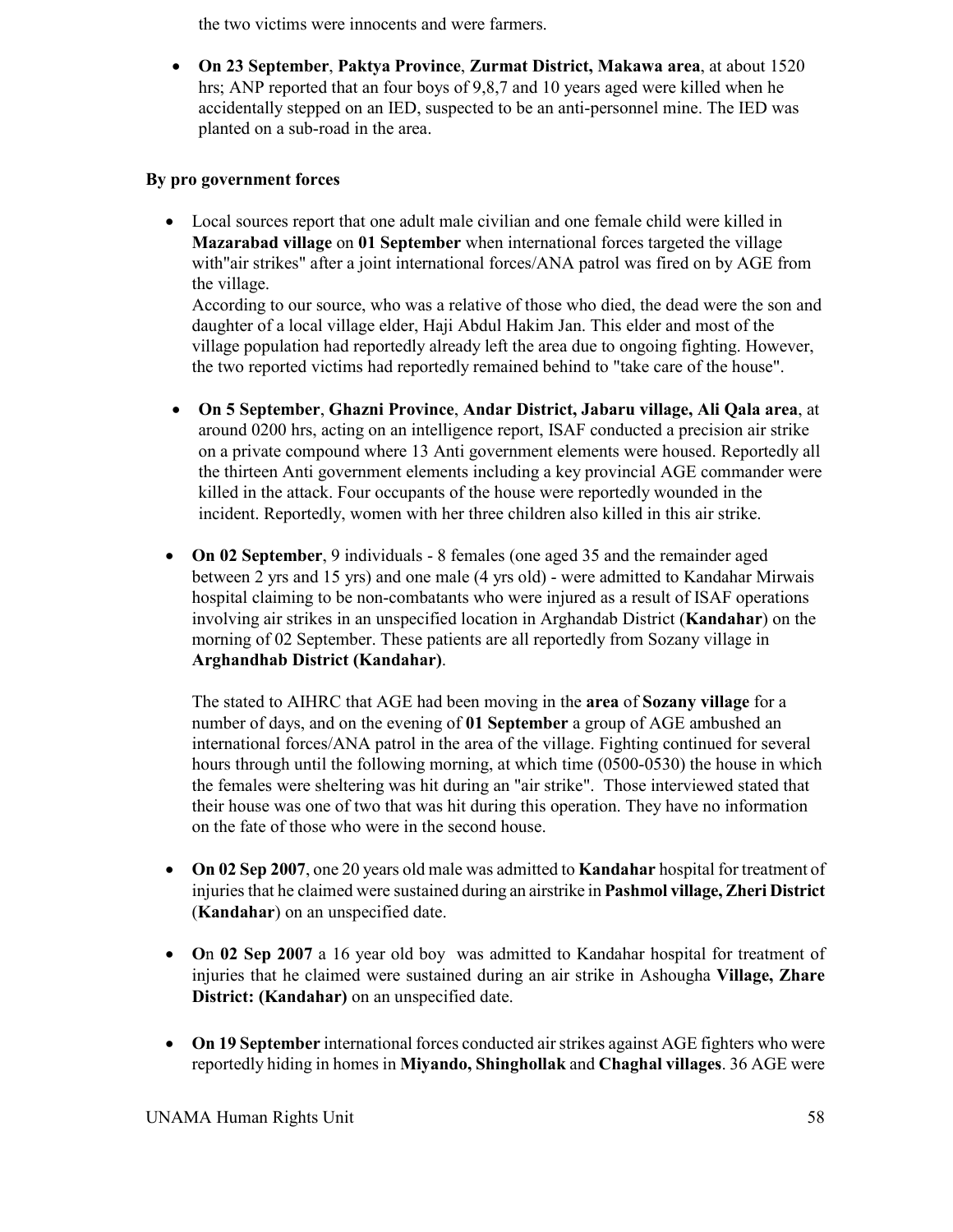reportedly killed. Local sources initially reported some civilian casualties as a result of the air strike including a district judge. However these report shall not been verified.

- **On 19 September** a joint IMF/ANA/ANP force clashed with AGE during a joint operation in **Grishik valley Nahri Sarraj District** (**Helmand**). The AGE fighters reportedly fled and sought shelter in civilian homes. Media reports indicated that 6 civilians were killed and 2 injured but these reports have not been verified by local sources.
- **On 25 September** OEF Special Forces conducted a night search operation in the house of a local Mullah in **Sanzari Village**. In the process the Mullah and his brother were shot and killed. Between 300 - 400 residents from the Sanzari Village demonstrated in protest against the killing of the supposedly innocent persons and a local WJ member claimed to UNAMA that the dead men had been "shot in their sleep." However information received other local elders contradicts this account, and indicates that the dead men were known to have had AGE connections and were killed whilst attempting to resist the international forces.
- **On 26 September** the **Uruzgan** Director of Health reported to UNAMA that 5 injured persons had been admitted to Tirin Kot hospital claiming to have been injured as a result of air strikes carried out as part of ongoing military operations in Dirwahud District. He also passed on reports that up to 70 civilians had been killed in these operations. However, these figures also match the number of AGE that OEF claim were killed in the operation, and UNAMA has been unable to verify the truth of any of these large scale casualty claims.

UNAMA was subsequently contacted on **26/09/07** directly by villagers from Dirwahud who had been displaced by the fighting and had made their way to Tirin Kot (Uruzgan) during the course of **26/09/07**. They informed UNAMA that between **70-100** civilians had been killed in Kakrak and Diwanah Wak villages during military operations beginning at approx 2000hrs on **25/09/07**.

Additionally AIHRC reported through local sources that 8 houses were destroyed by air strikes in the adjoining villages of Kakrak and Akhundzada during the operation on **25/09/07**. All those in these houses (8 x family groups of 15-25) were reportedly killed. AIHRC specifically named 2 elders (**Karim Hanaka and Kakol Aqa**) whose were killed along with their families. AIHRC informed UNAMA that local sources are stating that there were no AGEs in this location at the time of the strike, but that large numbers of AGE were present in the nearby village of Dirwanah Warkh.

- AIHRC informed UNAMA that their local sources have reported that 6 adult males were admitted for treatment at Lashkargah emergency hospital on 26/09/07. These individuals claim to be non-combatants who were injured by air strikes during operations carried out by international forces in **Musa Qala (Helmad**) on **25/09/07**. Additionally a local elder has reported separately to UNAMA that on 25/09/07 2 male non-combatants were killed and 4 injured during air strikes on the area in Musa Qala District where Regi and Mazarabad villages meet.
- **On 09 September** 1 civilian traveling in a mini bus was injured in cross fire when AGE attacked an ANP checkpoint in **Qalat** (**Zabu**l).
- **6 September**, **Lashwa Jowain district**, Roadkohna village, Farah, two vehicles suspected to belong to AGEs carrying ammunitions and weapons were attacked by ANP resulting in the destruction of the vehicles. Unconfirmed reports from police indicate that 1 civilian (a shepherd) was killed as he was close to the targeted area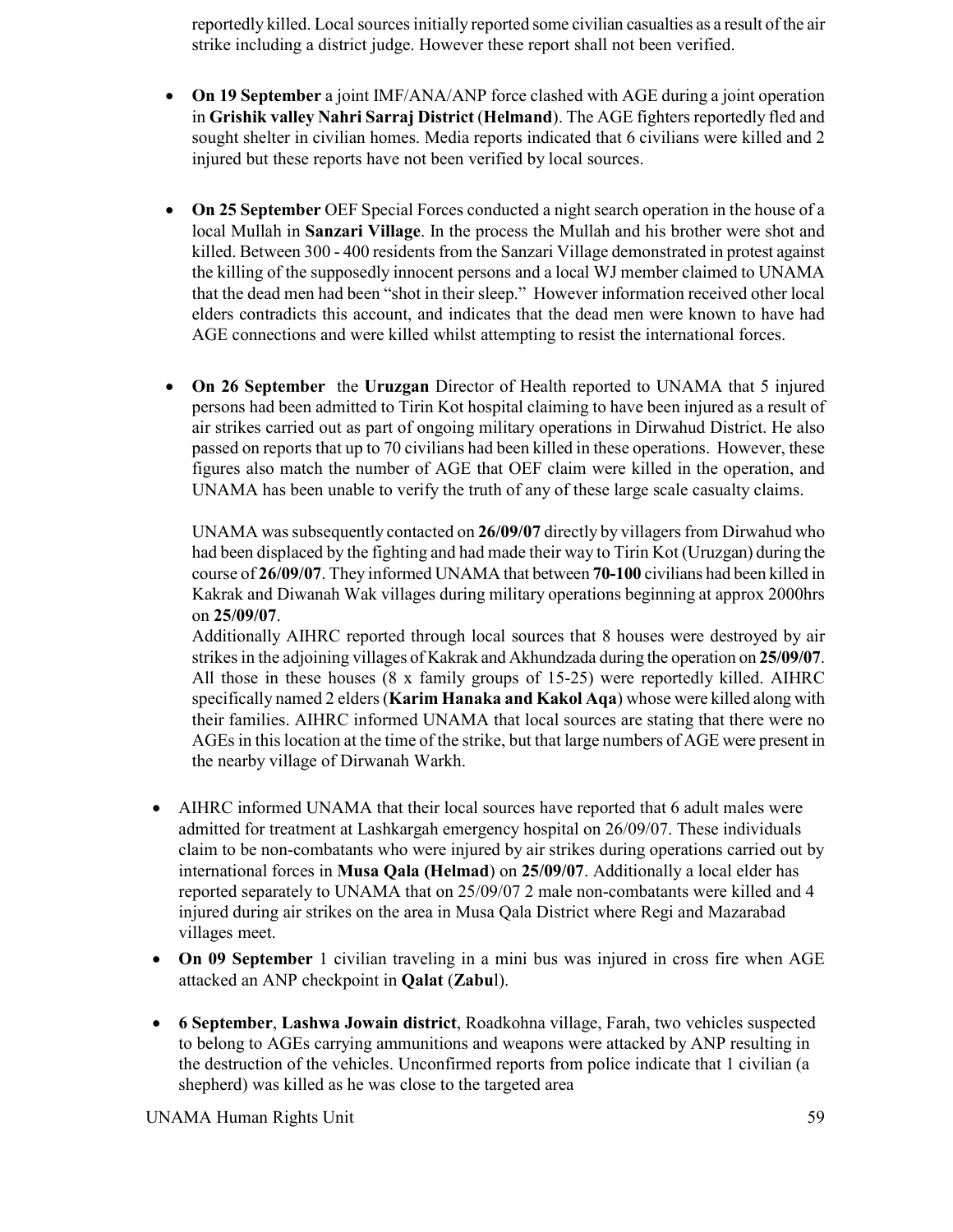- **9 September**, **Badghis province**, **Petaw village, Ghormach district**, following the killing of 4 ANP by AGEs in an ambush, Abdul Ahmad s/o Abdul Ahad was shot dead by ANP deployed from Faryab who later arrived in Ghormach bazaar. According to reports from PC member from Ghormach and head of terrorism office in Badghis ANP, the victim was a civilian who belonged to Zamanzay tribe and was shot while selling watermelon in Ghormach bazaar. No one has been charged or arrested in connection with the case.
- The NPCC DAILY LOG from **18 September** 2007 1200 hrs stated that "**Kabul**  Prov/ Sorobi Dist/ Ozbian Area: **17 Sep** 07. CF and ANA conducted a joint operation in the area, which included an air strike, resulting in one noncombatant killed and three noncombatants injured. An IED bomb making factory and a large weapons cache were discovered and destroyed by ANSF forces.
- During a counter-insurgency operation, on **27 September 2007**, by IMF/ANA in **Gambeer Village**, **Sangar Valley**, **Watapoor District**, **Kunar** located on the border between **Kunar** and **Nuristan Provinces**, IMF air strikes targeting AGEs positions killed three civilians and wounded a woman. The provincial CoP also stated that 18 AGE were also killed in this operation. However, unconfirmed reports state that nine civilians, including a woman, 4 children and 4 men were deceased and one woman wounded during the operation, and that one civilian was arrested. UNAMA is further verifying the information.
- During a counter-insurgency operation in Manogai district, **Kunar province** on **28 September** 2007, that AGE attacked a CF/IMF convoy. CF/IMF air strikes were called and resulted in one child deceased and eight civilians injured. Five civilian houses were totally/partially damaged. Unconfirmed reports stated that the civilian death toll was 3 not one and that 60 live stock were also killed.
- **On 29 September**, **Paktya Province**, Gerda Serai Unofficial District, at around 0500 hrs; ANP reported that Anti government elements attacked an ANSF team that was operating with CF. The ANSF called for air support, resulting in an aerial raid on the AGE. Seven Anti government elements were killed, an unknown number wounded and three others arrested. An unconfirmed report also indicated that three women and a child, all members of the same family, were killed in the attack when a private house was hit.

# **Other causes**

- **3 September**, **Herat Province**, Shindand district, Herat-Shindand main road, a telecommunications company vehicle from ETC1 came under small arms fire resulting in the death of the driver. It is reported that the assailants took the other person hostage.
- **On 23 September**, **Badakhshan province**, an unknown armed group waged an ambush against a private minibus in Yawan district of Badakhshan while transporting some governmental officials and ANP members. An updated report by security authorities of the district confirms death of 6 civilians (4 governmental officers + 1 driver and his 1 conductor) and 6 policemen in the incident and injuring one civilian (an employee provincial prosecutor's department) in the incident.
- **On 12 September**, **Logar Province**, Kharwar District, Bolo Kheil Village, at 1800hrs, four kids were killed and one sustained injuries after an old artillery round exploded within their vicinity at mentioned location. •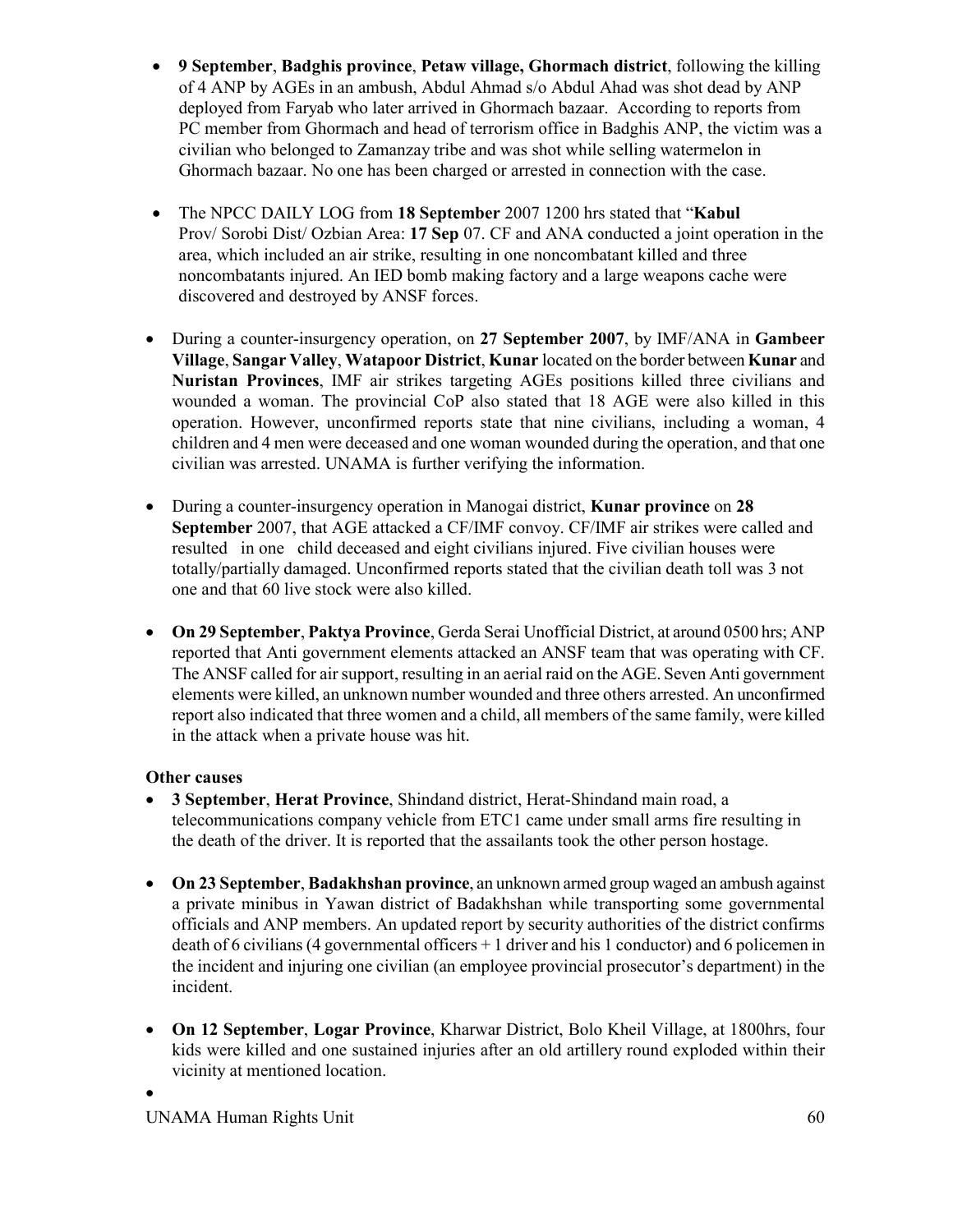• **On 24 September** 2 bodies believed to be of Afghan nationals were found in Soor Kariz area, Maywand District **(Kandahar**). The reason for their killing and the identity of the perpetrators are unknown. It could not be established if the dead were government official or civilians

# **OCTOBER 2007**





#### **By Anti government elements:**

- On **6 October**, a suicide attack in **Barikoot bazaar, Nari district** reportedly injured two children.
- Reportedly in **Kunar province Assadabad**, AGEs fired a rocket toward an ISAF helicopter from a hilltop. The rocket missed the target and impacted down in civilian house, causing serious injury to a civilian. The victim was moved to the Korangal ISAF base for treatment to and later transferred to Asadabad ISAF base but died in hospital on **09/10/2007.**

Kunar provincial authorities confirmed that AGE fired four missiles toward the PRT base in Assadabad, Kunar. One of the missiles impacted a civilian residence (the home of Mr. Fatehkhan and his family) and killed an 18 year old girl.

UNAMA Human Rights Unit 61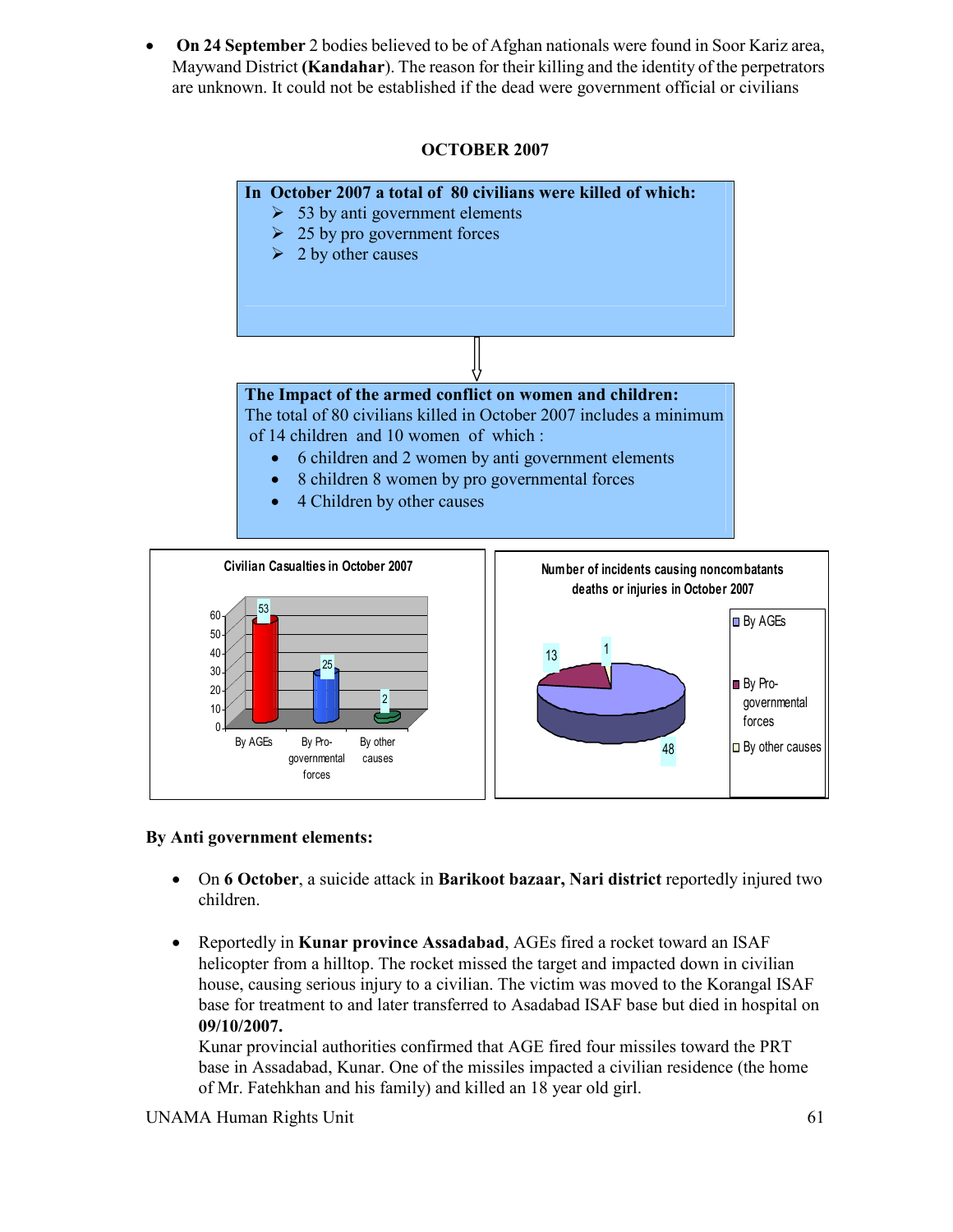- Laghman authorities confirmed that on **13 October**, a roadside IED detonated on an ANP vehicle, killing one ANP Officer and two civilians. The incident took place in **Dopai area, Metharlam, Laghman**.
- **Kunar** authorities confirmed that in **October 2007** AGEs fired four rockets (type unspecified) towards the ISAF base in **Pech**. Reportedly two of the rockets impacted inside the base with no reports of damages or casualties; however, the other two rockets impacted in an open area and killed one civilian.
- **On 2 October**, **Kabul Province**, **PD-5, Bazaari Charahi Qambar**, on the main road to **Qargha Dam**, at around 0700hrs, an MOI shuttle bus traveling from Qargha area towards the city was targeted by a suspected BBIED attack at Charahi Qambar Bazaar. The suicide bomber apparently entered the front door of the bus and detonated his explosives resulting in the death of 14 MOI personnel including but not only Policemen on board and six other wounded. Accorrding to MOI and MOD reports,Five noncombatants were killed and nine others sustained injuries in the vicinity of the explosion.
- On **6 October, Kabul Province, PD-9, Qali Khayat Area, on Kabul Airport road**, a US convoy consisting of two vehicles (Black Lexes armored type) was targeted by a suicide VBIED (Mini Van Reg#22786) attack while traveling on the airport towards Masud Square. As a result of the explosion, three US soldiers were killed and two others sustained injuries. Two US vehicles were destroyed. According to MOD MOI reports, Four noncombatants were killed and five others (including one woman and two children) wounded in vicinity of the explosion. Two local vehicles and the suicide bomber vehicle destroyed.
- On **05 October** a suicide BBIED attacker was making his way towards the ANA base in **Sangin District (Helmand)** when at about 200m from his target the device went off prematurely killing the bomber and 2 children who were playing nearby.
- On **08 October** there was a suicide BBIED attack on an ISAF convoy in **Lashkar Gah City (Helmand).** The suicide bomber attempted to climb one of the ISAF vehicles while in motion when he exploded himself. One elderly man and a child were slightly injured and evacuated to Lashkar Gah Hospital. No ISAF casualty was reported. 5 civilians injured
- On **13 October** a suicide bomber riding a motorcycle positioned himself between two Afghan Border Police vehicles carrying ABP officers in **Spin Boldak (Kandahar)** and detonated his BBIED. 2 ABP officers were killed and 8 were wounded. 6 Civilians were also killed and 21 were injured.
- On **14 October** a suicide bomber who is reported to have been studying at a 'Madrassa', in Pakistan, returned to his home in Pattan Village, 20 km Southwest of **Tirin Kot City (Uruzgan).** He visited his family over the weekend to bid them farewell before carrying out his planned suicide attack. Relatives reported that the would-be suicide bomber gave his family the equivalent of \$3,600 in Pakistani Rupees before announcing his intention to carry out the attack. And informed them that he would be going to heaven. The mother attempted to stop her son, which resulted in a struggle when the explosive vest was accidentally initiated. The suicide bomber, his mother, 2 sisters and brother (11 years old) were killed.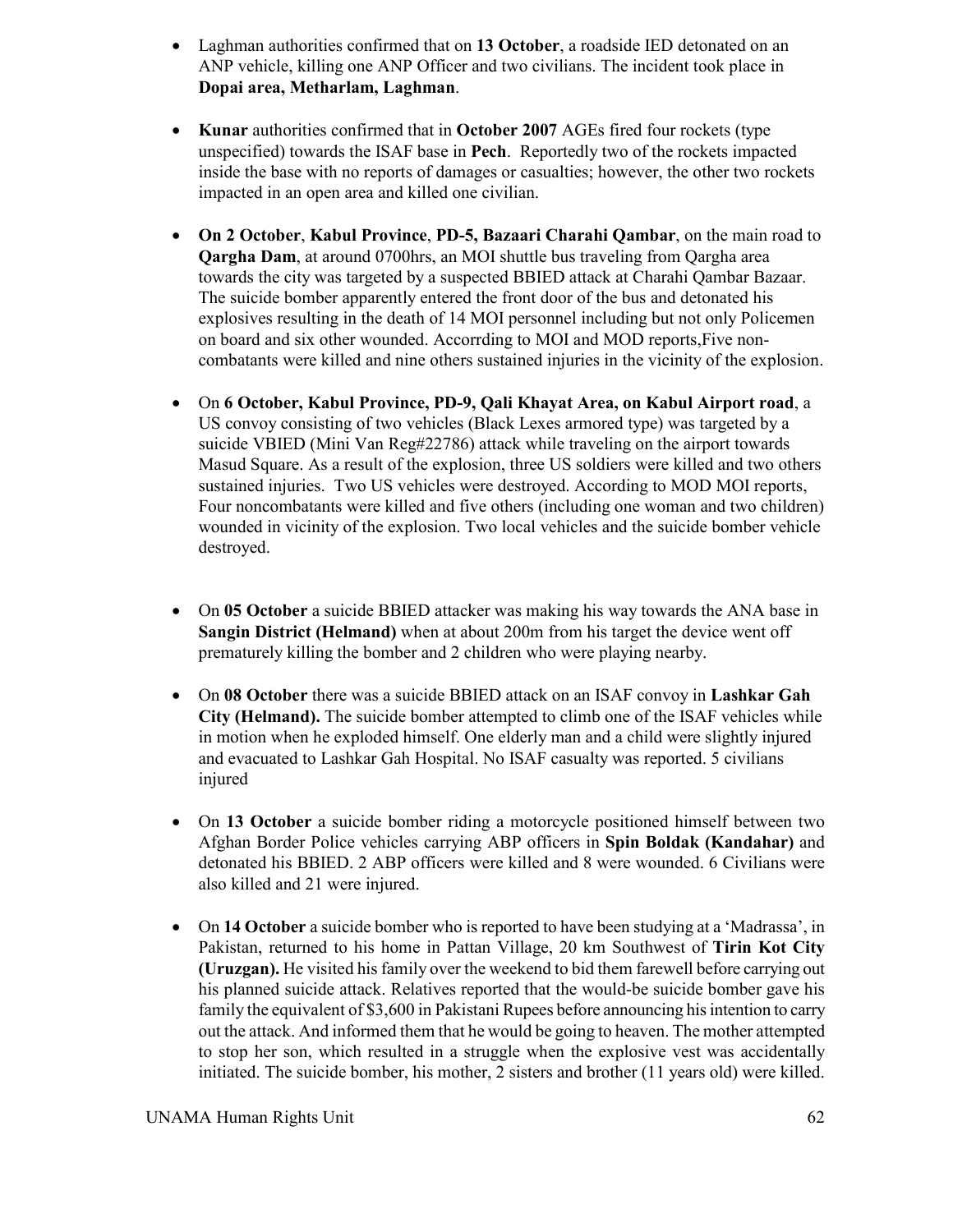- **On 30 September** 2 children were struck by an IED in **Zheri District (Kandahar)**. 1 child was killed and the other lost one leg. The injured child was transferred to Mirwais Hospital.
- On **04 October** AGE attacked an ANP check point in **Zherai District (Kandahar**) with 5 mortar rounds but missed the target. A round impacted in a civilian's house in **Pashmool Village** and injured 5 persons, including women and children.
- On **30 September** AGE reportedly killed a civilian from **Sangin (Helmand)**, who was visiting some government, PRT and INGOs officials in **Lashkar Gah (Helmand)** to collect an allocation of agricultural assistance for his village.
- On 01 October the body of a 15-year-old boy was found hanging from a tree in Sangin with a US \$5 bill placed in his mouth. He was reportedly accused by AGE of spying for the government and international forces because AGE found 5 US dollars in his pocket.
- On **02 October, Hilmand Province** a community leader and a spiritual Shora Head for **Marja District** (**Helmand)** were assassinated by AGE while he was on his way to the mosque for morning prayers in Marja Bazaar. The reported reason for his assassination was because he was pro-government
- On **04 October** a decapitated corpse was found in **District 9, Kandahar City**. The victim was identified as an international forces interpreter who was reportedly beheaded by AGE. A letter was discovered on the body which stated that any Afghan working for the international forces will suffer the same penalty.
- On **18 October** local sources informed UNAMA that, on 06 October, 3 armed thieves were killed by the AGE in **Musa Qala District (Helmand).** The thieves had reportedly disguised themselves as women in Borqas and were stopping and looting vehicles on the Sarwan Qala – Sangin Road. AGE responded to their activities and 2 of the men were killed during the "arrest". The third was taken to Musa Qala and executed publicly by the AGE parallel structures in the area to "discourage" criminal activity in the AGE controlled area.
- On **07 October** AGE beheaded 2 national staff members of MCPA, an UNMACA demining implementing partner, in **Mulayan village, Qalat District (Zabul)**.
- On **17 October** an RCIED fixed to a bicycle detonated near a crowded area in **Marja District (Helmand**). One civilian was killed and two others injured.
- On **19 October** the bodies of 2 beheaded men were found in **Khawgani Village Maywand District (Kandahar**). They were reportedly assassinated by AGE who had accused them of spying for the government and international forces.
- On **22 October** a VBIED detonated against an ISAF convoy near **Grishk bazar area**, **Nahri Saraj District (Helmand**) The suicide bomber was killed and three civilians on a motorbike passing by the area were seriously injured.
- On **23 October** AGE fired rockets from an unknown location into **Zhari District** Centre (**Kandahar**). The rockets landed on a private house near the District Center compound. One civilian was killed and three others injured.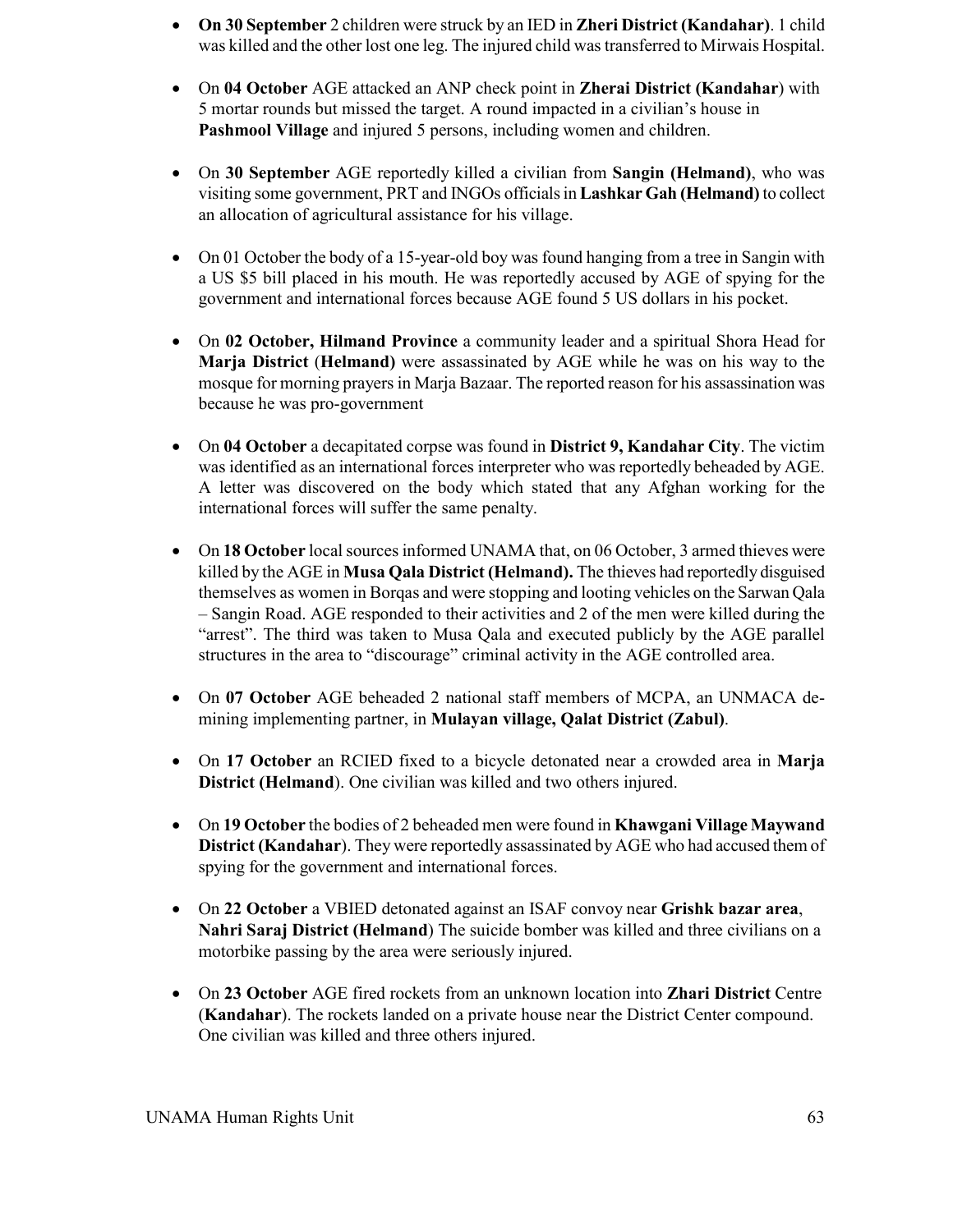- On **23 October** AGE fired rockets from an unknown location into **Zhari District Centre** (**Kandahar**). The rockets landed on a private house near the District Center compound. One civilian was killed and three others injured.
- On **26 October** a civilian vehicle was struck by a road side IED in **Pashmil area**, on the **Kandahar- Hirat highway, Zhari District (Kandahar**). One civilian was killed and five others injured.
- **On 26 October** a private truck was struck by a road side IED in **Pashmil area**, **Kandahar- Hirat high way, Zhari District**. Three civilians travelling in the truck were injured.
- On **29 October** a suicide bomber wearing a BBIED detonated against a government official vehicle (Land Registry Department) at a bus station in **Lashkar Gah city**. Three civilians were killed, and four civilians (including a child) were injured. One ANP officer was also injured.
- On 05/10/07 in Matun city Khost UNAMA received a UNDSS report mentioning the killing of ISAF contractor and his friend by unidentified man, **On 06/10/07** CoP office confirmed the incident, moreover a local media reporter and also one of the source in **Khost** mentioned that the man was killed by AGE (Taliban) as they claimed the incident and accused the person of spying for IMF and threaten the people to stop their support for Government or IMF or they will execute all those who vows to support.
- On **06/10/07** UNAMA received report from the media that in **Ghushtai Area, Waza Khwa district Pakitia Province**, some civilians were victimized as the result of crossfire between AGE (Taliban) and ISAF soldiers in the area. The incident was verified from a local source in the area. Moreover, the secretary of Governor of Paktika told UNAMA; that night before the incident insurgent s entered into the Qala (Compound) of the civilian without their consent and they tightened the hands of the civilians including women and placed them in. the room of one house, next afternoon they attacked the convoy of ISAF which was conducting cordon and search operation in the area that resulted in heavy fighting with small arms and rocket fires, latter on ISAF called for air support, the bombardment resulted in civilian casualties and killing of two Anti government elements and wounding another.
- On **06/10/07** UNAMA received a report from the source in **MirKham Village Qarabagh District of Ghazni**; that armed man shot and killed two brothers while they were on the way to mosque. Moreover, he also told that the brothers had no personal enmity and they had received threats from the Taliban as they claim that they were spying for IMF.

CoP in Qarabagh confirmed the incident and claimed that this is the act of AGE

• On **06/10/2007** UNDSS reported that in **Khalbisat, Bazaar area Khost** ambulance was attacked in the area and resulted in injuring two civilians. A local source in the area confirmed the incident and told that ambulance belonged to Public health department and was going to transfer one patient in the area, both driver and passenger was injured in the incident.

Public health department confirmed the incident and told that one was hospital driver and other was the attendant and relative of the ill patient that was meant to be transferred to Khost center. Moreover, he claimed that it might be the act of AGE (Taliban). The injured was latter on admitted in the hospital and was discharged after few days.

UNAMA Human Rights Unit 64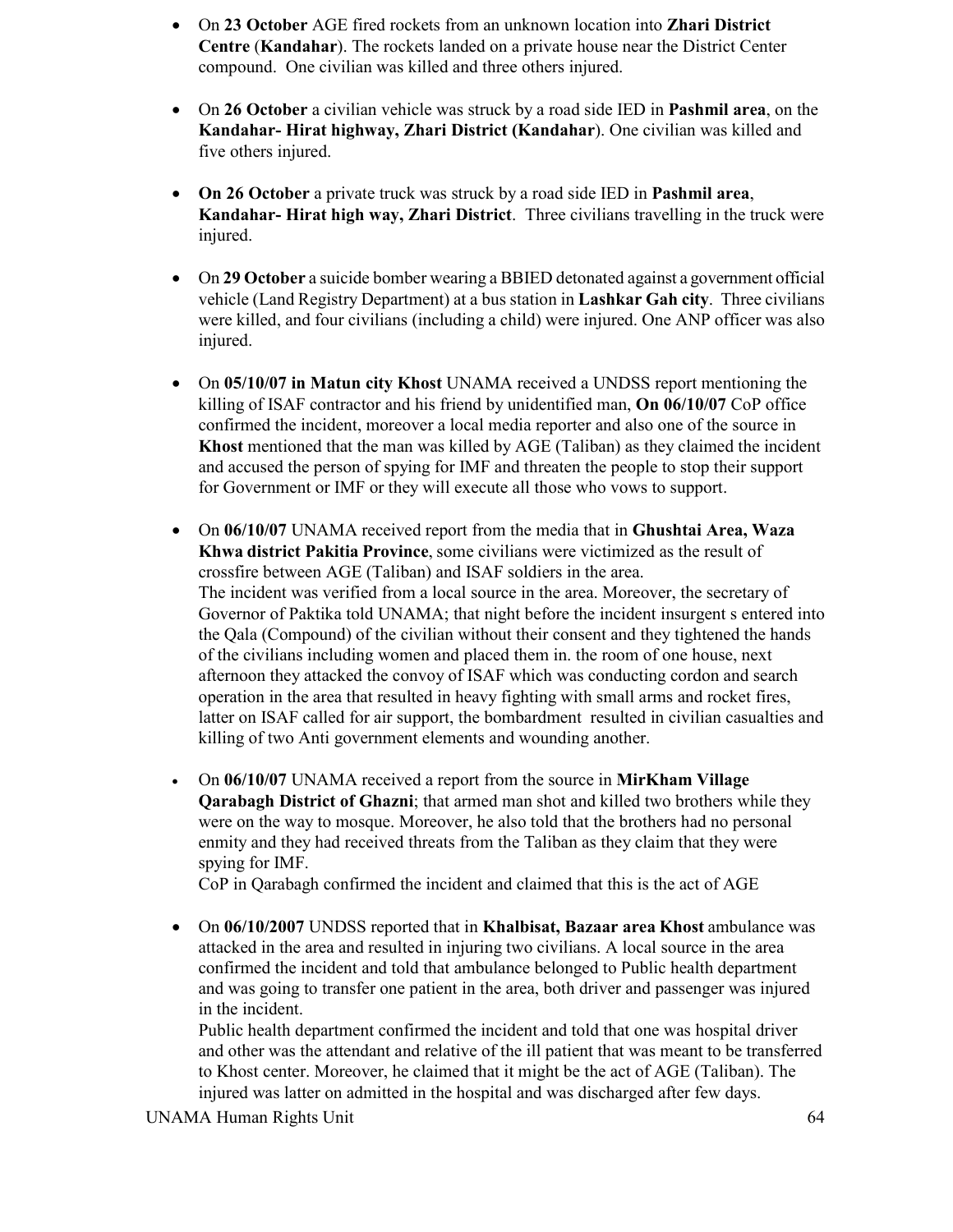- On **08/10/07** UNAMA received information via UNDSS that in **Khost city** a mortar which was placed on motor bicycle, in Khost city suddenly exploded. CoP confirmed the incident and said "that he will investigate the incident. Official in health department verified the number of causalities in the incident one child was injured who was in premises of the incident. He was treated in local hospital and was discharged after two days.
- On **4/10/07** UNDSS received report that in **Rana Kheil Area, Waghaz district Ghazni province** one American Agriculture Engineer who was working for one NGO was shot and killed.

The report was not verified by media or CoP of Ghazni.

• UNDSS reported that on **7/10/07 Akar Kot area, Qarabagh district Ghazni Province**  a 4 wheel drive Toyota vehicle which belong to local construction company came under attack by AGE, the pickup received bullets and while trying to escape the premises overturned nearby roadside,

The report was not verified by police department nor by media3 civilian's workers of construction was company injured in the incident as reported by UNDSS.

• UNDSS reported that on **14/10/07** in **Goashta area Waza Khas District Paktia Province** District Administrator of the area was targeted by AGE; he was on his way to visit relatives for Eid. He was accompanied by his driver only and he was traveling in his own private vehicle.

Report could not be verified by Governor Office or by local media.

- UNDSS reported that on **15/10/07 in Qarabagh district Ghazni Province** three civilians were beheaded by Taliban, accusing them of spying for IMF.
- UNDSS reported that on **20/10/07 Neknam area**, **Zurmat district Paktia Province** AGE attacked the truck which was transporting ISAF goods, and the driver was killed. Report was verified by the police, however without munch detail.
- UNAMA received information that on **20/10/07 in Khoutaba area, Gardez center, Gardez** a local tribal elder was shot with AK47; his son was also the target of the attack. Media confirmed the news, and police verified the incident. A local source reported that Tribal elder was very close to Government and had no personal enmity. Moreover, report mentioned that family is alleging Taliban for the act.
- On **21/10/07 in Sangi area, Qarabagh district, Ghazni** a local Tribal elder was shot and killed by Taliban, as reported by local source. The incident was verified by WJ members and moreover police explained that he was very close to government, and, new Governor of Ghazni. He was targeted with AK47, received 8 bullets. He was transferred to hospital; however, he passed away by the time he reached hospital as stated by one local Doctor at DoPH.
- A local source reported that on **24/10/07 in Gardez center Paktia** an IED exploded in Internet Café in Gardez Bazzar. A report was verified by police and stated that it was small IED placed in internet Café, and it is new tactic of threat especially in Paktia to Target CD shops and Internet Café. Doctor on duty in Gardez hospital also verified the incident.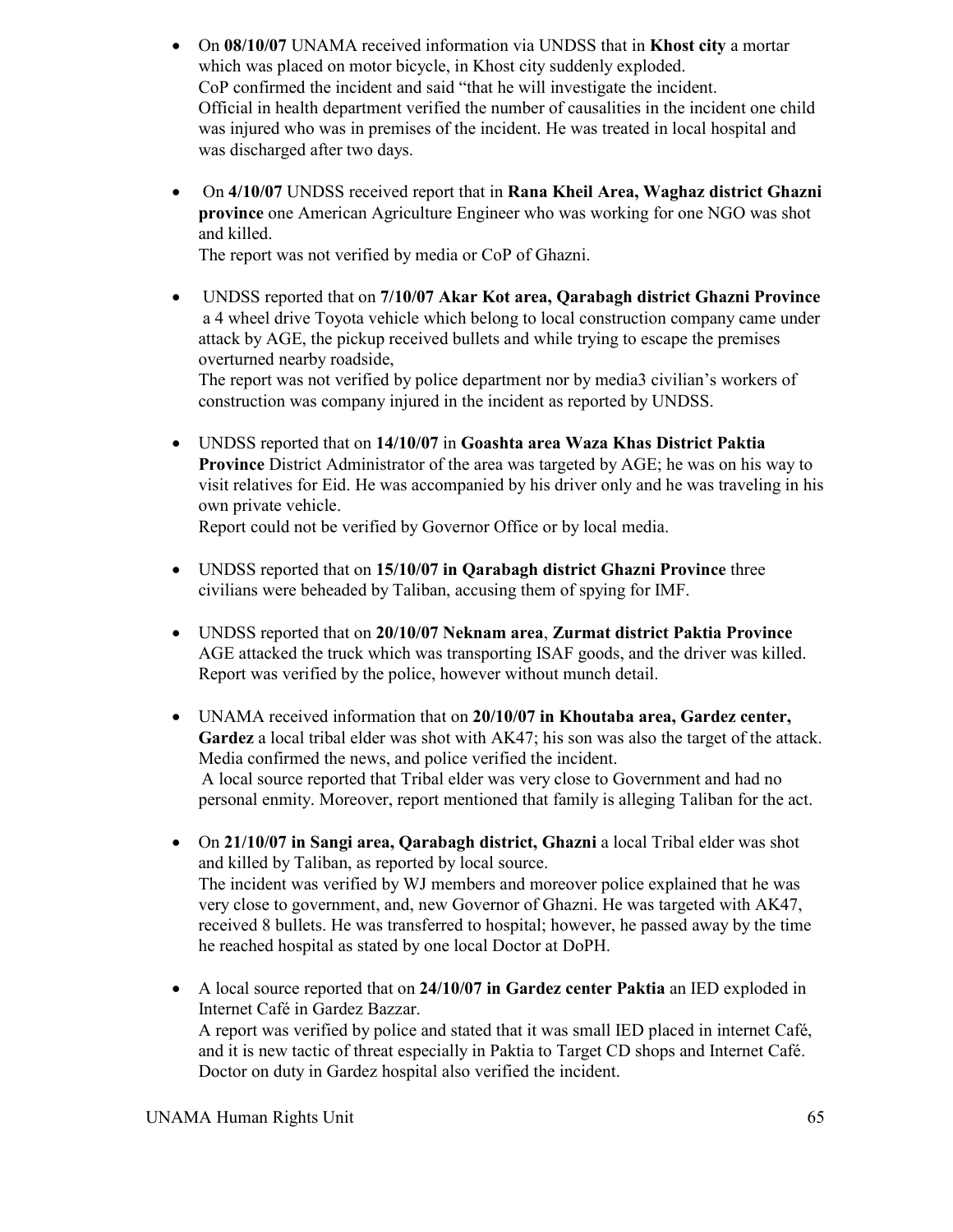- A local source reported that on **24/10/07 in Karwun Serai area, Matun district Khost** a governor convoy came under attack by suicide bomber in the area. The CoP office verified the incident. Moreover, the Governor office stated that Governor was unhurt during the incident while his three bodyguards got injured. The civilian causalities were verified by the local hospital source. Moreover, the PC head confirmed the death of one PC member. Reportedly, the PC member died because of the shock though he didn't received any injury during the incident.
- UNDSS reported that on **24/10/07 in Yahya Kheil district Paktia Province** a local man in the area was beheaded in the village However report couldn't be verified neither by DC of the area nor by police.
- A local source reported that on **25/10/07 in main district road from Ghazni, Garabagh district** during the day Taliban attacked the police on the main road, while the police was patrolling in the area, firearm exchange took place for about 1 hour, latter on Taliban left the area.

CoP office in Ghazni confirmed the incident, and stated that Taliban attacked ANP personnel in the area, ANP defended well and succeeded in pushing the insurgent at their back foot.

2-civilians were injured in the incident, one received bullet in arm and was treated in local hospital while other one was shifted to Kabul due to serious injuries. However, it could not be confirmed that which side was responsible for the causality.

- UNDSS reported that a suicide attacker exploded himself in the center of Barmal city, targeted ANA convoy in the area 4 ANA soldiers killed in the incident. Reportedly civilian causality could not be verified. However the attack was confirmed from Governor's office. 1-civilian killed in the incident. 5-Civilians were wounded in the incident as reported by UNDSS
- UNDSS reported that on **27/10/07** in **Chawnai area Gardez** a local mullah was shot and killed in the area. However, a local source reported that a person who was killed was not a mullah or religious figure he was a local farmer in the area. Reportedly, a letter was also found near him accusing him of spying for IM. Chawnai Area, Gardez center).
- On **12 October** 5 civilians suffered minor injuries when an RCIED struck an ANP vehicle while it was collecting ANP officers who had been providing security for the Eid special prayers, approximately 20 meters from the Mosque near the **Grishk District Centre** (**Helmand**). 2 ANP officers were killed and 4 were wounded.
- On **29 October**, **Kandahar Province**, **Maywand District**; AGE attacked Maywand District Center. ANP retaliated and the fight continued for one hour. Heavy and small arms and at least one rocket were fired at the district center. One rocket landed in a private house killing one civilian and injuring another.

# **By pro government forces:**

• According to reports received, on **5 October** ISAF opened fire on a civilian vehicle after it approached too close to the ISAF convoy. Two civilians were killed (one man and one girl) and one woman wounded. The incident took place in **Khatti Banda village**, **Manogai district, Kunar.**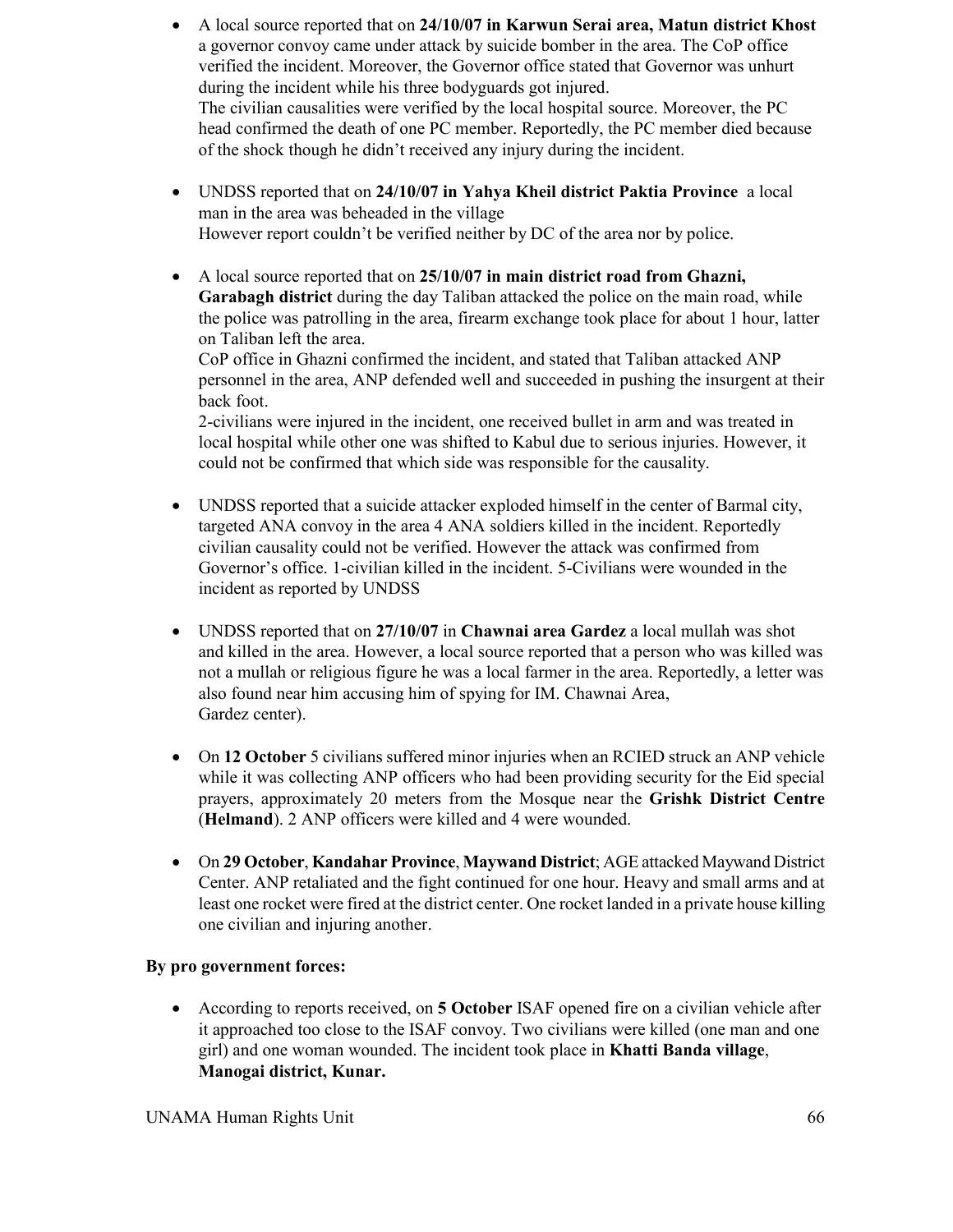- The **Kunar provincial** and district authorities have confirmed that at least twelve civilians were killed and 11 others were wounded during Operation Avalanche Rock, which began on 19 October in **Kunar province** and is being conducted in four Kunar districts. Almost all the civilian casualties were women and children. UNAMA has conducted interviews with victims receiving treatment at Kunar and Jalalabad PHHs, community elders, district authorities and ISAF. Detailed report is forthcoming.
- On **22 October 2007**, at 9:00-9:30 AM, ISAF carried out three air strikes in **EsmaElkhel** village alleging that an ambush was being prepared. No previous ground engagement was reported.

The three strikes were separate took place between 15-20 minutes. The first one was against a house/shop located next to the main supply road. In the house there were several villagers who belonged to the same family of MQ.

Minutes later a second strike took place. This one landed between two houses also near the main supply road.

Minutes later a third strike landed behind the two houses. No injuries were reported due to this strike. 5 non combatants were killed and 7 injured.

- On **02 October** shots were heard at approx 0630 close to **UN Guesthouse in District 6 Kandahar city**. Initial reports from UN compound guards indicated that the shots had been fired from a Canadian military convoy traveling west-east along the road outside UN Guesthouse and had hit locals on the street including two on a motorcycle. 2 males killed
- On **20 October** an ISAF soldier fired at a civilian vehicle from a vehicle in a convoy in **Lashkar Gah District**. (**Helmand**). The driver had failed to stop his vehicle as the ISAF convoy was passing. A two year old girl was killed.
- UNAMA received information from a local source in **Khost** that some children who were collecting woods near **Selarno Base** were killed or injured. Local media reporter mentioned that the children belong to the families and their homes are near to solarno. Villagers were complaining that their children's were collecting woods and they were not near to training area. ISAF in their press release stated that children were the victim of incident and verified it.

However, they stated that they have no exact idea, and they think the children wer

- UDSS reported that on **06/10/07 in Ghazni center Ghazni** wife of NDS official was shot and killed by ANP guard at ANP check post when she refused to stop at check post She was driving the car accompanied by her child; she was coming back from wedding party.
- UNDSS received reports that on **14/10/07 in Sharan area, sharan district Paktia Province** 5 ANP officials went to search the house in the area for Anti government elements, the owner refused to search the house, which resulted in fighting and shooting1- Civilian who was also the owner of the house was killed.
- On **23 October** AFP news agency reported that 1 Kuchi child had been killed and 4 injured when US-led troops fired on a nomad tent during a search operation in **Tarna WA Jaldak (Spin Boldak**). AFP reported the OEF spokesperson as stating that the shots were fired after the US-led troops came under attack from a gunman inside the tent.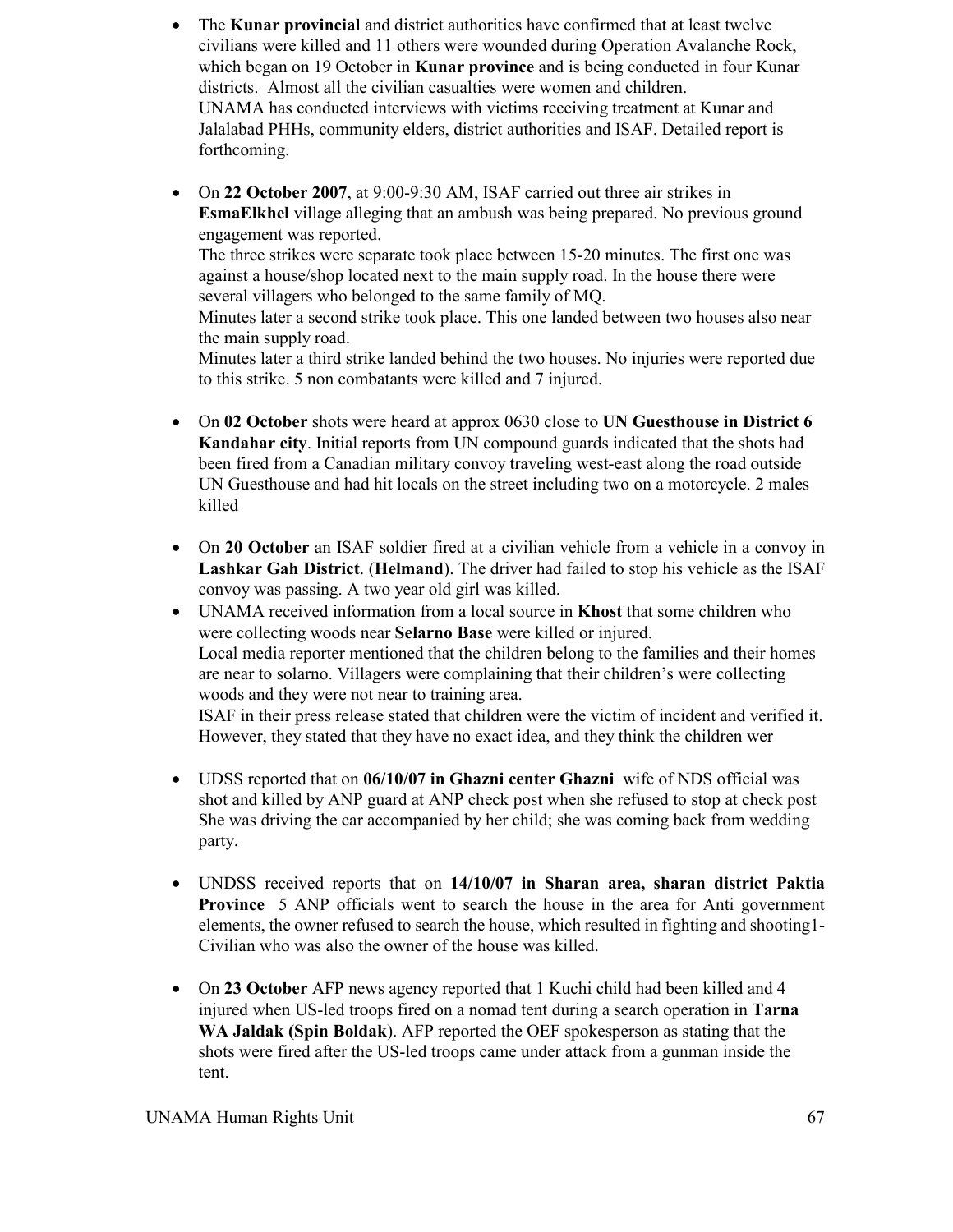#### **Other Causes:**

• Reportedly, children were playing with landmine, which exploded, and 2 children were killed when an old land mine detonated.

### **November 2007**





#### **By anti - government elements:**

- UNAMA received report from a media source that on **02/11/07** at **Ghazni Ada Area Sharana Center Paktika Province** a suicide Bomber detonated himself in front of a local hotel killing him and injuring one civilian The incident was confirmed by Governor's spokesman and he also verified the causalities as one noncombatant was injured.
- UNDSS reported that on **01/11/07 at Dirmalak village, Tani District Khost** an IED which was placed on roadside exploded while the children's were playing with it. Hospital resource verified the incident and explained that though they have received some injuries however there condition is now stable and will be discharged in two days.2

UNAMA Human Rights Unit 68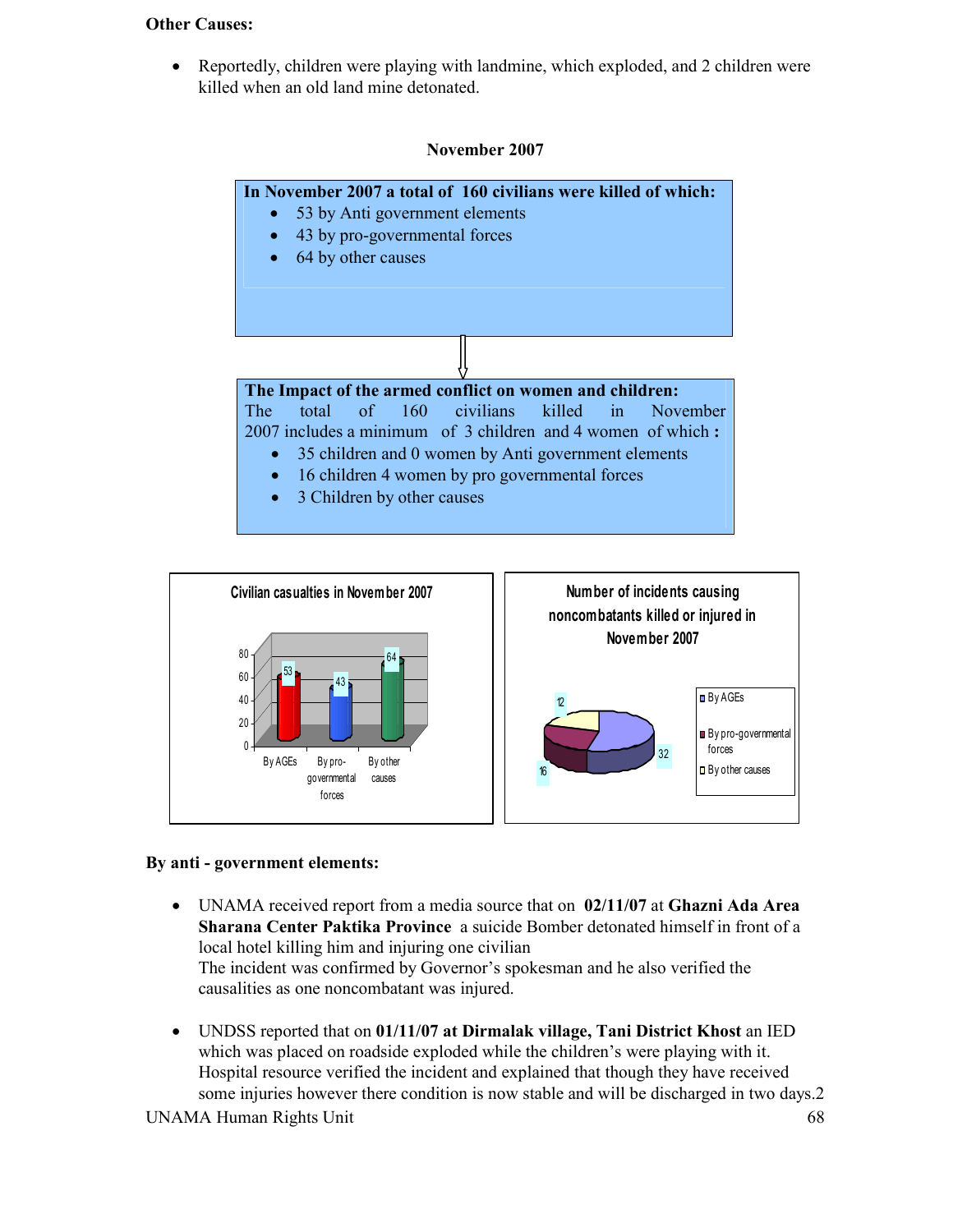children, one is 9 year old boy and the other 11 year boy, were injured in the incident.

- UNAMA received reports from NDS sources that on **05/11/07** at Khowajakhiel **Area Sharrana Center Paktika District** a local non combatant was beheaded by Anti government elements in the area.Media verified the incident and mentioned that their family believes that Anti government elements were behind the killing as he had received number of threats. Moreover, the source stated that he was a local villager and in the past he was working with one of the construction company in the area. Worth mentioning, that the victim was a supporter of government.
- UNDSS reported that on **06/11/07 at Gulshah Manda Area Turwo District Paktika** a private vehicle was struck by an IED in the area, resulting in noncombatant causalities. One noncombatant was killed and two wounded. Report was verified by the Governor's office. Moreover, the office held AGE's responsible for this act as it is a tactic used by AGE's to target ANSF and IMF.
- UNDSS reported that on **08/11/07 at Sandi Area Ziruk District Paktika** Anti government elements killed the District Shurra elder along with his sons and body guard. Report was verified by the governor's office. It is worth mentioning that the District Shura elder was very close to government and had also received threats from Anti government elements.

Media reports also confirmed and stated that Taliban claimed responsibility for the incident.

- UNDSS reported that on **13/11/07** at **Dand-e-Patan District Paktia** a man was killed and his car was burnt in the area. Report was verified by police HQ in Gardez and stated that the person had received threats in the past.
- UNAMA received reports that on **13/11/07 at Bata village, Andar District Ghazni** a local who was working as a judge in other province was kidnapped; his body was found later on the same day in the area.

DC verified the incident and stated that the person was a very honorable man and this is an act of Taliban.

- UNAMA received reports from a local source that on **14/11/07 at Jan Khan Khiel village Kohsin area Syed Karam District Paktia** a teenager (age17-18 year) who was a student in Kohsin high school and at the same time he was teaching English to class 1 and 2 boys school, was killed by Taliban.Report was verified by CoP. Moreover, CoP stated that their patrol police was able to track down Taliban which resulted in a firefight resulted in the killing of 3 policemen and two Anti government elements (who were identified as Taliban from Zurmat).
- UNDSS reported that on **22/11/07 at Ismail Khiel village Mandozai District Khost** Taliban Anti government elements killed an Afghan contractor who was working on sub-road to district in the area. Police sources verified the incident and mentioned that this is the act of Taliban. Anti government elements always target people who are cooperating with IM.
- UNDSS reported that on 24/11/07 Gurbuz District Khost a suicide exploded him self near IM convoy resulting in killing of him and injuring 2 IM soldiers. Report further mentions that, after 5 min of attack a noncombatant vehicle that was

UNAMA Human Rights Unit 69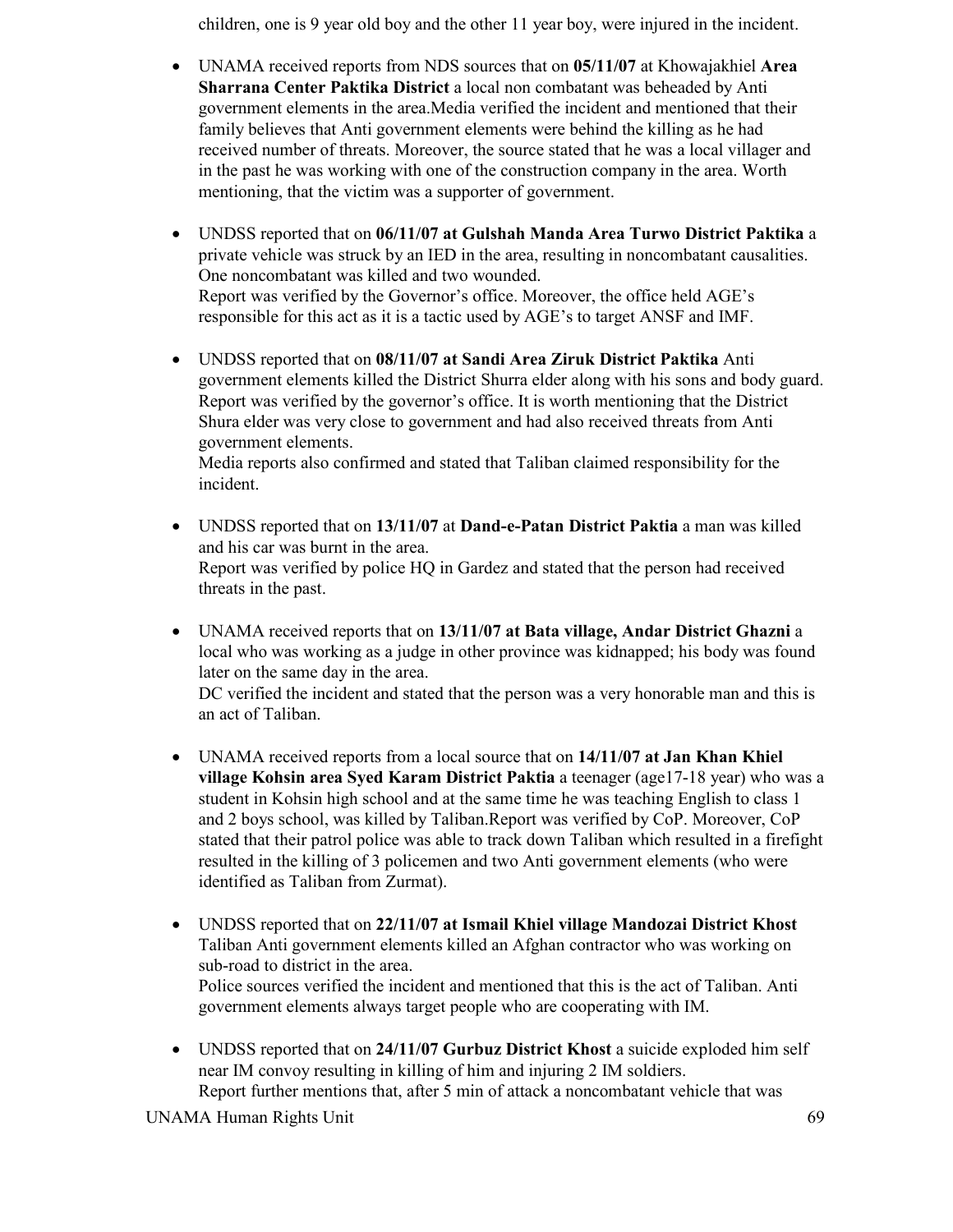ordered to stop by IM, approached the site, IM opened fire on it which resulted in noncombatant causalities as two Noncombatants injured including 10 year old boy.

- UNAMA received report that on **25/11/07 at Nari Area Khushamand District Paktika** two children were killed while they were playing with some kind of explosive material lying next to road. The report was verified by the Governor spokesman. 2-children killed 2-childrens injured
- UNDSS reported that on **29/11/07 at Qarabagh District, Speen Band area, Ghazni Province** about an attack on a supply convoy which was carrying supplies for Qarabag district, Ghazani that resulted in the death of one guard.
- **On 3rd November**, **Badghis province**, **Ghormach district, Jari Sia Village**, at approximately 1100hrs, ANSF patrol convoy was attacked by small arms from AGE resulting in the death of one Noncombatant caught at the middle. Qari Dawlat a PC member from Badghis and Mohammad Osman a local elder from Ghormach confirmed the killing of a noncombatant named Abdul Sattar aged 50 a shopkeeper from Langari village of Ghormach district who was shot dead as he was crossing an area between the trenches of AGEs and ANSFs.
- **On 04 November** AGE ambushed a noncombatant bus in **Poli-e-Aman village, Shahjoy District (Zabul**). One noncombatant was killed and three others injured.
- **On 16 November** AGE fired on a convoy of noncombatant vehicles in traveling in Zherai District (**Kandahar**) on the Kandahar - Hirat Highway. The convoy was reportedly carrying two newly married couples and their families who were returning to Kandahar after their double wedding in Herat. Three noncombatant females (the two brides and one young child) were killed and three noncombatant males were injured.
- **On 29 November** one Noncombatant was injured when AGE fired small arms at a Noncombatant vehicle traveling on the main Kandahar-Heart highway in Maywand District (**Kandahar)**.
- **On 17 November** an IED was detonated in a crowded bazaar area in Nad Ali District Centre (**Helmand**) as an ANP vehicle arrived to change guard shifts. One ANP officer and 12 Noncombatants were reported killed and three ANP officers and two Noncombatants were injured.
- **On 27 November** a noncombatant bus stuck a roadside IED in Sangisar Village, Zheraio District (**Kandahar**). Reportedly four Noncombatants (two women and two men) were killed and five children were wounded.
- **On 8 November** the Uluswal of Shahjoy District (**Zabul**) together with his two bodyguards was shot and killed in Shayjoy Bazaar by four AGES riding on two motorcycles. The Uluswal was known to be strongly opposed to the Taleban.
- **On 19 November** a BBIED suicide bomber detonated outside the office of the **Nimroz** Governor in **Zaranj** City. The governor was in the building but was unharmed. However the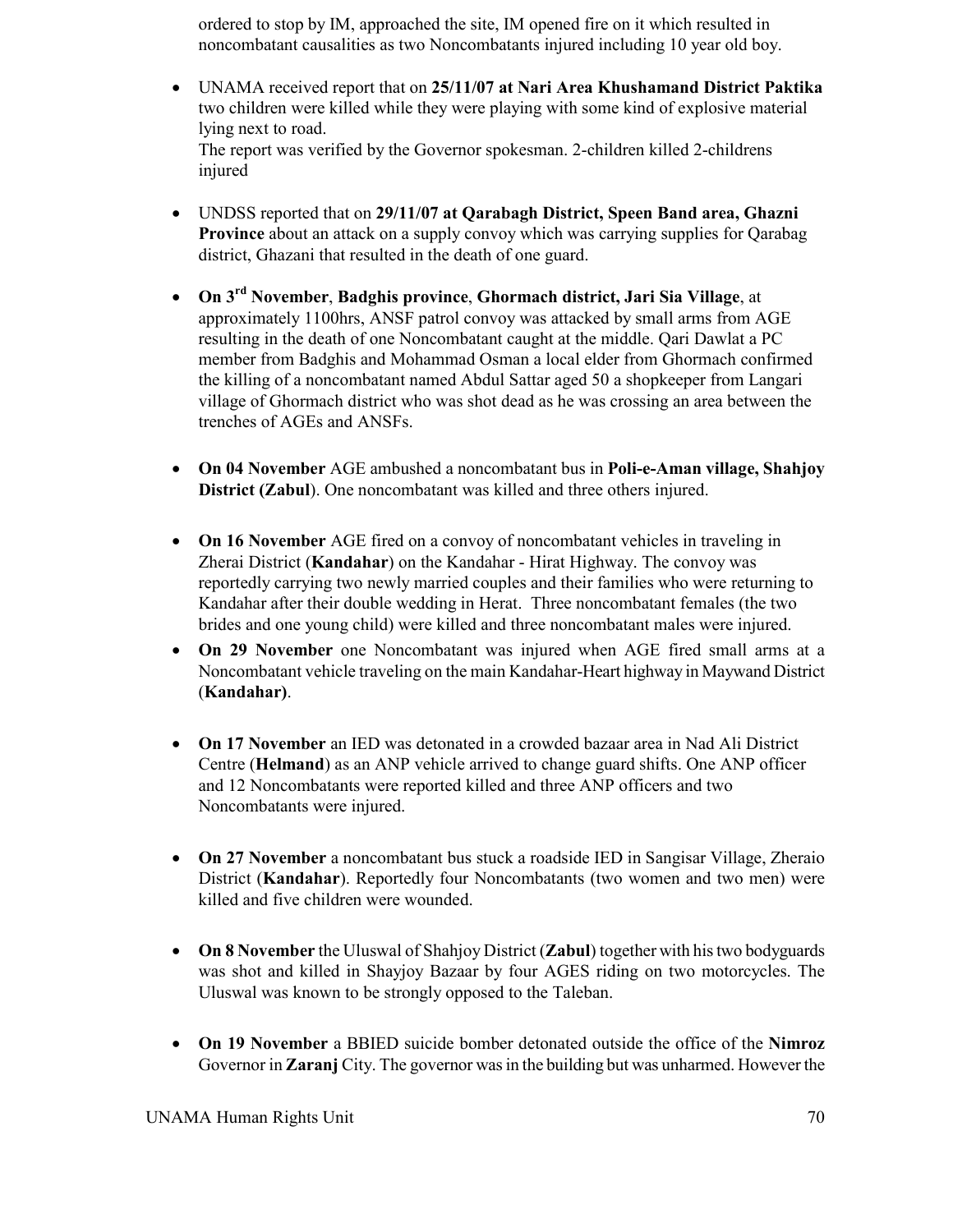governor's son and eight ANP officers were killed in the attack. Additionally Four Noncombatants and nine ANP officers were injured.

- **On 30 October**, **Kandahar Province**, **Zhari District**; AGE Established a vehicle checkpoint in Ashogha village, Zhari District (Kandahar). ANP and ISAF responded to the incident and AGE left the area. However five dead bodies were found on the spot by ANP/ISAF. It is assesses that these Noncombatants were executed by AGE at the checkpoint.
- **On 08 November** AGE reportedly beheaded two Noncombatants who they accused of spying for the government and international forces. The bodies were found in **Tangi area of Qalat District (Zabul).**
- **On 24/11/07 Chashma Bulbol area, Paghman district**, **Kabul province** a suicide bomber denoted himself in the midst of a group of construction workers and an IM patrol team, while the group was busily engaged in a bridge construction at 10:00 hrs in the mentioned location. One IM soldier was killed, three sustained injuries; seven Noncombatants were killed (including three children) and eight injured. The suicide bomber was also killed in the incident.
- **On 26/11/07 Ghondi Talime Char Asyab district Kabul province** four noncombatants were reportedly killed after their vehicle (Toyota Saracha) hit a suspected RCIED (mine) which had been placed under a culvert on the road leading to Musayi district at 08:30 AM in the mentioned location.
- **On 26/11/07 PD10 Wazier Akbar Khan Area Kabul city** a suicide bomber on board of a Toyota Surf vehicle ramped into as IM three- Vehicle convoy while traveling on the road at 07:40 AM in the mentioned location. Various reports put casualty figures as three Noncombatants (including a girl) including the suicide bomber killed and four others injured. Among the wounded were a girl and three other people in the building nearby who were injured by pieces of shattered glasses. Some buildings also got structural damages in the vicinity of the explosion.
- **On 17 November**, a suicide bomber on a motorcycle rider detonated himself against an ISAF convoy traveling in **Miagano village, Chaparhar district**, **Nangarhar.** The attack killed one noncombatant and wounded two Noncombatants and one ISAF soldier. On 19 November, UNAMA interviewed one of the injured Noncombatants, a 19 year old laborer who is currently being treated for multiple shrapnel injuries at JAA PHH.
- One noncombatant killed and two wounded in result of suicide attack over ISAF convoy in **Miagano village of Chaparhar district, Nangarhar** at 10:45am, on **17/11/2007**. A motorcycle rider exploded himself, when approached to ISAF convoy, damaged the vehicle, and wounded an ISAF soldier. A nearby cyclist, an employee at the district municipal office, was killed and two men were wounded.
- Reportedly, AGEs abducted and beheaded Faisal s/o Siad Mohammed Din accused spying for ISAF, in **Kammo village of Kamdish district of Nuristan**.NDS Nuristan confirmed that **on 17 November**, AGEs abducted and beheaded a noncombatant accused of spying for ISAF. The incident took place in Kammo village of **Kamdish district** of **Nuristan**. In the same incident, AGE also abducted an assistant doctor who was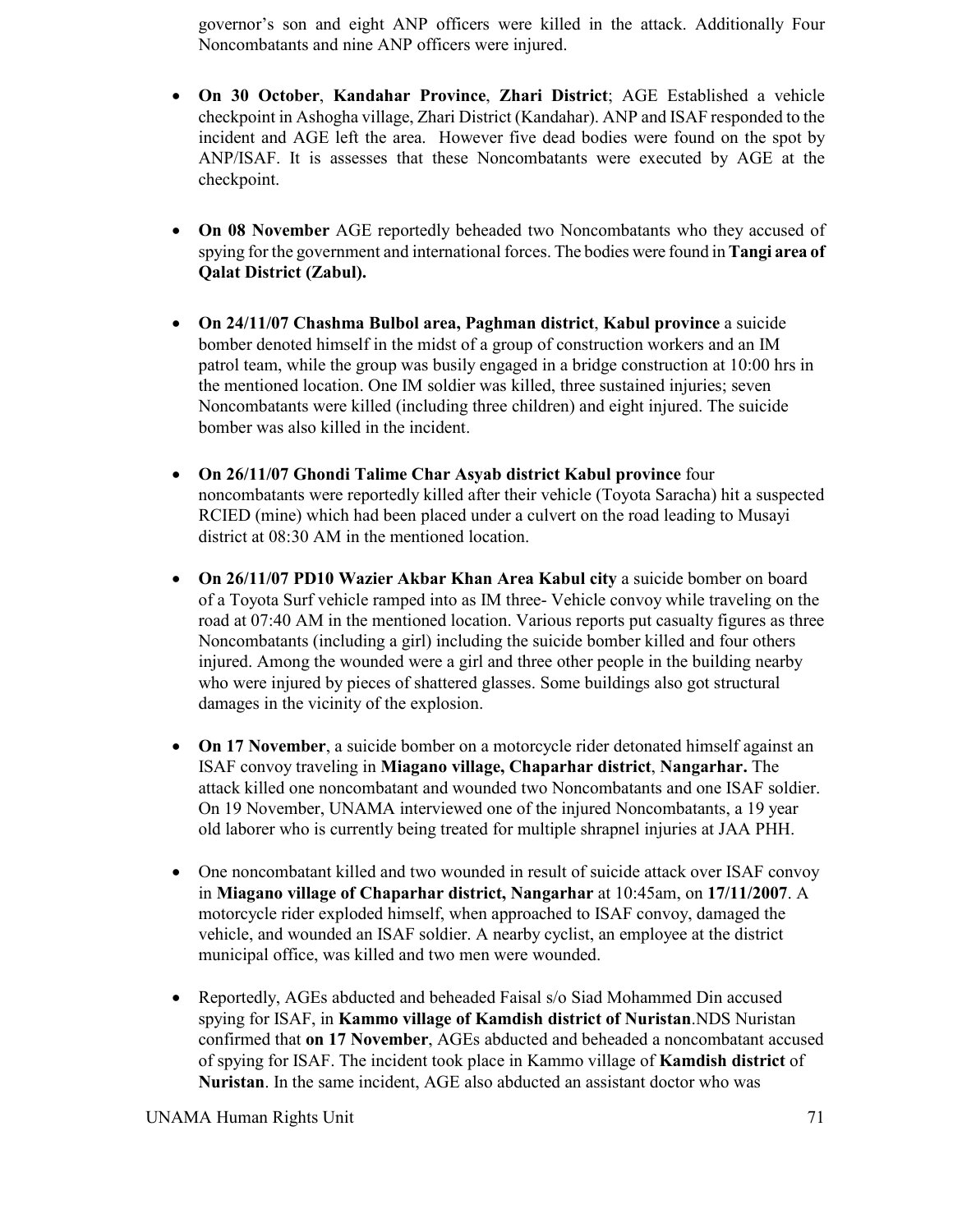reportedly released on 18 November. A Taliban spokesman confirmed to local media that Taliban had executed one person in Kamdish district on 17 November but stated that beheading is against Taliban policy and forbidden by Amirul Momin Mullah Muhammad Omer.

- It was reported that **on 23 November**, remote control IED detonated in **Niazi Sangar**, **Alingar District Laghman** targeting the Head of the NDS. While the Head of the NDS escaped harm a noncombatant was seriously injured with burn wounds to his face and a head injury. The noncombatant was hospitalized and remains in a coma at the Laghman Public Health Hospital. According to the Head of NDS the suspect person was apprehended and has identified himself as a resident of Alishang, Laghaman Province, who speaks Turkish, Arabic and English fluently. The accused was handed over to the MoI Department of Terrorism, for further investigation.
- **Kuna**r authorities confirmed that **on 22 November** AGE fired three rockets towards the **Assadabad** governmental headquarters. The rocket impacted into private houses injuring five children and two women. All victims were transferred to Asadabad Hospital for treatment.
- Nangarhar authorities confirmed that **on 26 November**, an IED (type unspecified) prematurely detonated in **Kata Khel area, Pachir-Wa-Agam District**, **Nangarhar Province**, injuring two children. The victims were transferred to Public Health Hospital for treatment.

#### **By Pro governmental forces:**

- UNDSS reported that on **17/11/07 at Nadir Shah kot District Khost** some noncombatant was injured while ANA was conducting shooting practice in night. Report was not verified by the police department or by hospital source in Khost. 6 noncombatants were injured.
- UNAMA received reports from local sources that on **26/11/07 at Swaki Kandaw area Suri Khiel village Gerda serai District Paktia** Noncombatants got injured while Taliban attacked ISAF patrol in the area. The Noncombatants were traveling in their car; the elders from the area believe that Noncombatant causality occurred due to ISAF firing.
- **On 05 November** international forces conducted air strike operations on AGE in **Nakhoni village Panjwayi District** (**Kandahar**). Unconfirmed reports indicate that two female Noncombatants were killed and two other Noncombatants injured.
- **On 11 November** a woman and two children were reportedly killed by OEF troops who were raiding a compound in **Garmser** (**Helmand**) suspected of housing AGE. Media sources report that during the raid the AGE in the compound fired on the OEF troops who responded with small arms fire and with a grenade that destroyed the building from where the AGE were firing. The noncombatants were reportedly inside the building and died as the building collapsed.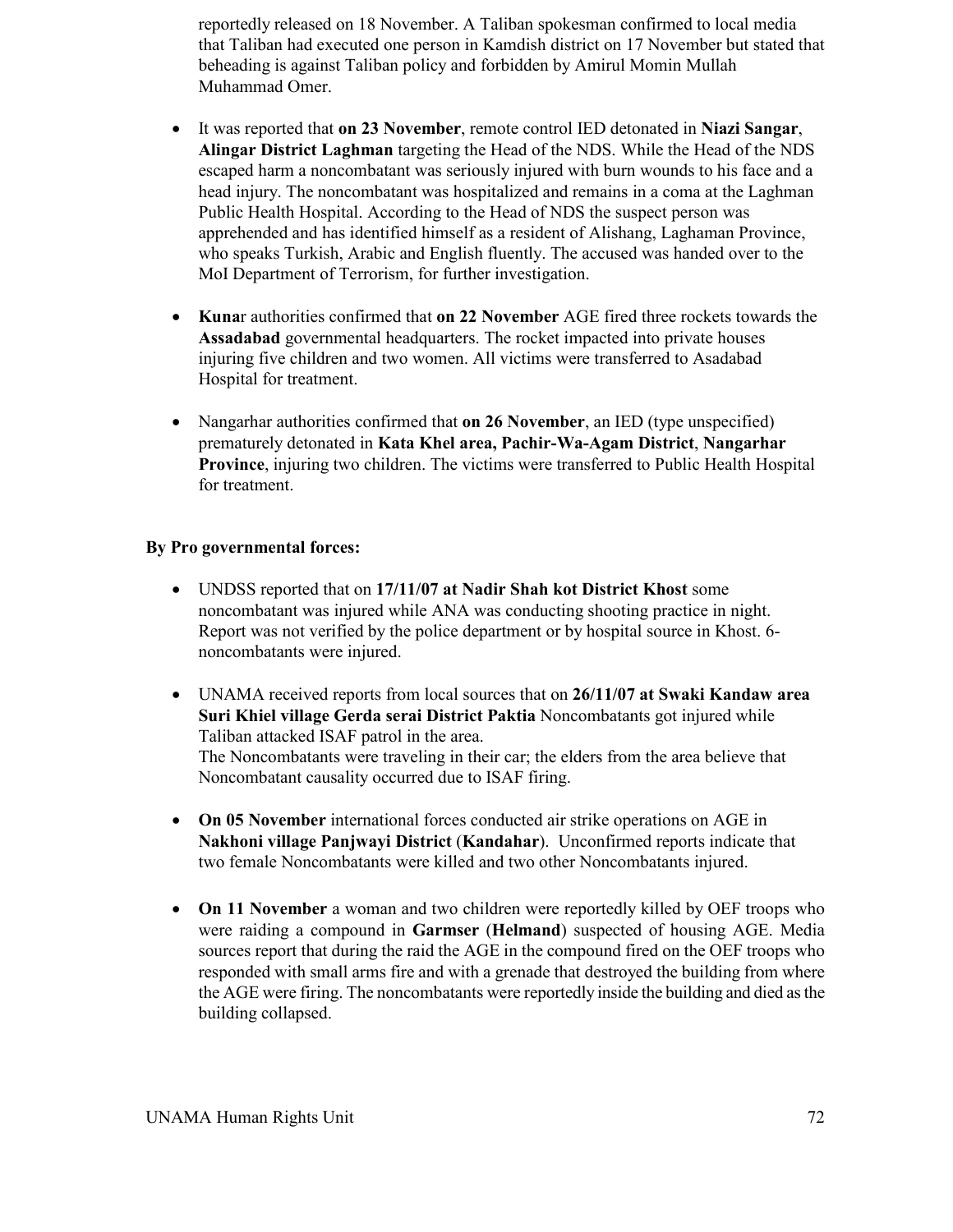- **On 13 November** ANP officers opened fire on two motorbike riders when they ignored an order to stop at the police check point in Dand Chowk District 6, **Kandahar City**. One person was killed and the other was injured.
- **On 15 November Kandahar Province** ISAF troops fired on a noncombatant taxi in **Daman District (Kandahar)** for not pulling over as the ISAF convoy approached. One noncombatant was killed and another was injured.
- According to witnesses, **On 24/10/2007 Shahi Khail village, Tagab district, Kapisa province** the IMF/ANA and AGEs fighting started first in the Qurghal village. The distance between Shahi Khail village and Qurghal is said to be one hour by walk (5 kilometers).

The people of Shahi Khail village were constructing a mosque located close to a house when two helicopters came to the area. The people after seeing the helicopters moved to their houses in order to avoid any confusion as a crowd of people were working on the mosque.

The helicopters after flying several times over the village started firing rockets to the village without any ground engagement or receiving firing from the ground.

The rockets were fired one after another and this strike lasted for 10 minutes, it started at 04:00 PM and finished at 04:10 PM. During this time several rockets were fired from the helicopters against the village. Five rockets hit the house of one man, injuring 3 members of the family and destroying the house almost completely. Only two rooms and a wall remained after the attack.

Another 3 rockets hit the house of M, which is located close (20 meters) to the first man's house. Although this strike partially destroyed the house, it did not result in the killing or injury of any of his family members.

Pursuant to this air attack, the villagers came to the house of the witness and took him to a private doctor in the same village for medical treatment. The other two injured persons were taken to a different doctor for treatment. They all returned home after the basic medical treatment at 05:30 PM and their health condition was reported as stable.

On 27 Oct.07 one of the victims came to Kabul to undergo an operation because of shrapnel left in his body. The doctors in this hospital advised that an operation would have been too dangerous, so the surgery was eventually postponed. 3 non combatants injured. They are reported to be all male, aged 34, 15 and 22. Two houses and some gardens were also reported as destroyed by the rockets fired from the helicopter.

• On **21/10/2007-Mid November** in Operations in **Tagab district of Kapisa province** (**Shahi Khail, Qaziyan, Pasha Karai, Basagi, Hamza Khail, Shah Kot, Nawroz Khail, and Pasha Karai**) As a result of the operations in Tagab in the mentioned villages, elders who met with the HRU stated that a number of non-combatants were injured.

On 8/11/2007 the CF/ANA visited again Shahi Khail and also another nearby village by the name of Se Padar. In Se Padar village the CF/ANA searched the houses of two people but apparently they could not find any weapon from these houses. The elders of this district also raised their concerns regarding the mistreatment of both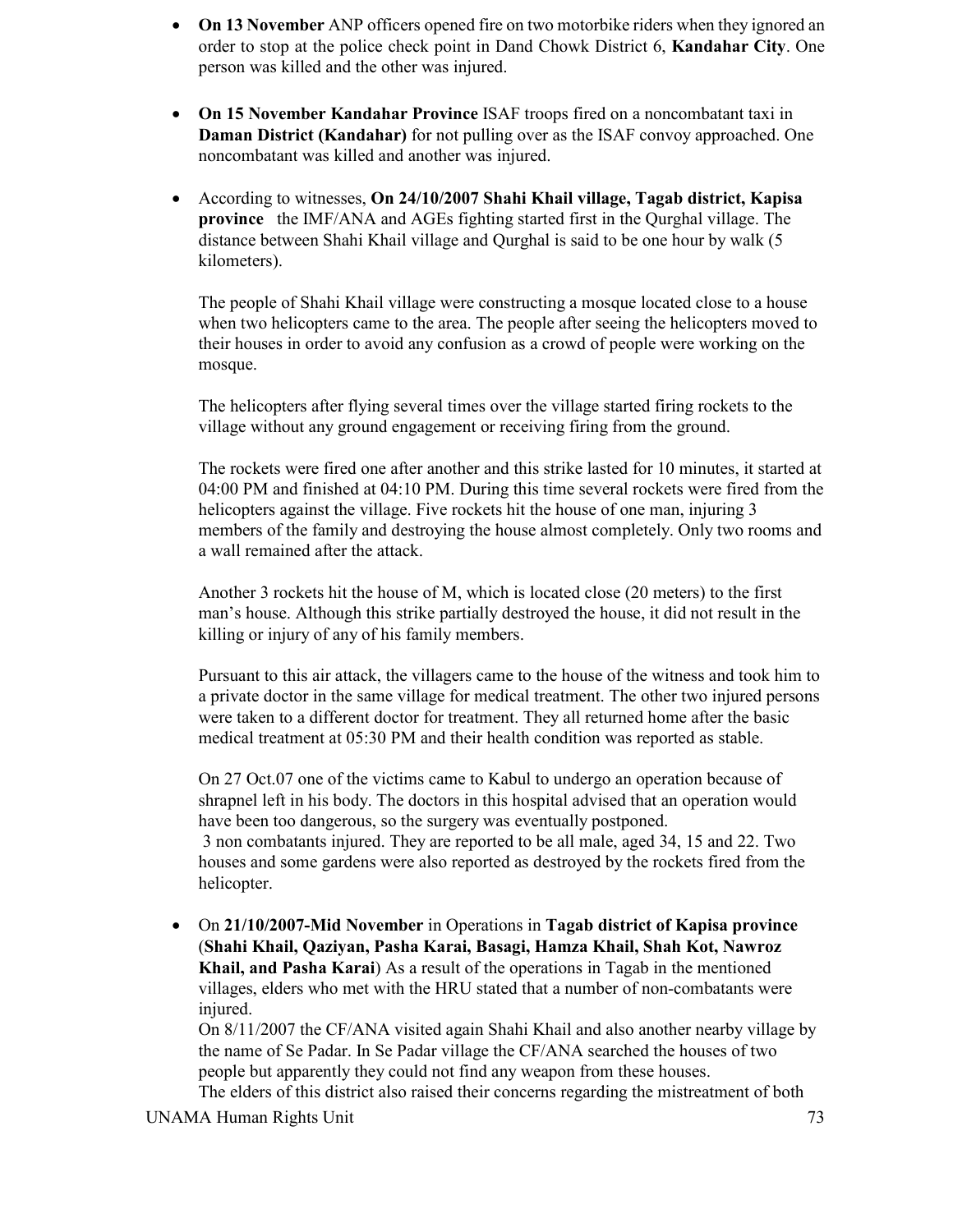national and international forces during the house searches. For example, they mentioned the case of one man who was put on the floor by the CF/ANA while they searched his house. They added that this issue is constantly addressed and shared with the authorities both at district and provincial level but unfortunately such incidents are still taking place in the area. They demanded that the CF/ANA should first verify the information they obtain before ordering and carrying out house searches because such operations often bear no results and only create problems for the people of the area. The number of non combatants injured: In Shahi Khail: 8 In Qaziyan, 3 In Pasha Karai, 3 In Basagi, 1 In Hamza Khail, 5 In Shah Kot, 4 In Nawroz Khail, 1

• **On 27 October**, IM was descended from helicopters in Chapary area, **Ganjgal village**, **Sirkanay District**, **Kunar Province** and reportedly killed six AGEs and wounded five and arrested five in this house search operation. Among the deceased one is Pak citizen, who visited to meet his relatives in the boundary village. District Authorities has concerns about the possible Noncombatants' casualties in this operation and the elders' delegation from this remote boundary area will reach to Surkanay district to share information about possible noncombatants' casualties tomorrow. It is not known, whether the wounded is arrested by ISAF or has been shifted to Pakistan for medical treatment.

District governor confirmed that during IM night search operation, the victims are Noncombatants and among the detainees three-school boys, who are released after being a week in IM custody.

DG reported that most of the residents of the village were ready to leave the village to Pakistan but district authorities send a delegation of elders to calm down the situation. Two families from this village displace and now have been livening in a village near to Surkanay DHQ.Six noncombatants were killed and five noncombatants were wounded.

- **On 1 November**, ISAF/CF forces reportedly opened fire on a 17 year old shopkeeper during an operation in **Khas Kunar** returnee camp. The motivation for the operation is unclear. One noncombatant was killed.
- **On 31 October**, Afghan Special Forces (Shaheen unit) conducted a night search of a residential compound in **Takia village, Batikot district**. Provincial authorities confirmed that three noncombatants were killed and three injured (two critically) during an exchange of fire after the forces entered the compound. The military reportedly arrested seven men but have released all. On 1 November, a number of district elders met with the Nangarhar Provincial Governor who in turn paid compensation for the victims and funeral costs. A follow-up meeting was held on 4 November whereby elders reiterated concerns about noncombatant casualties. According to the communities and district authorities, the owner of the residence is a local businessperson (production of sugar cane juice) and is not linked to AGE. The elders are demanding the release of the detainees. Although there is no open public reaction at present, district authorities are concerned that this incident may spark a demonstration within the area. UNAMA is monitoring the issue.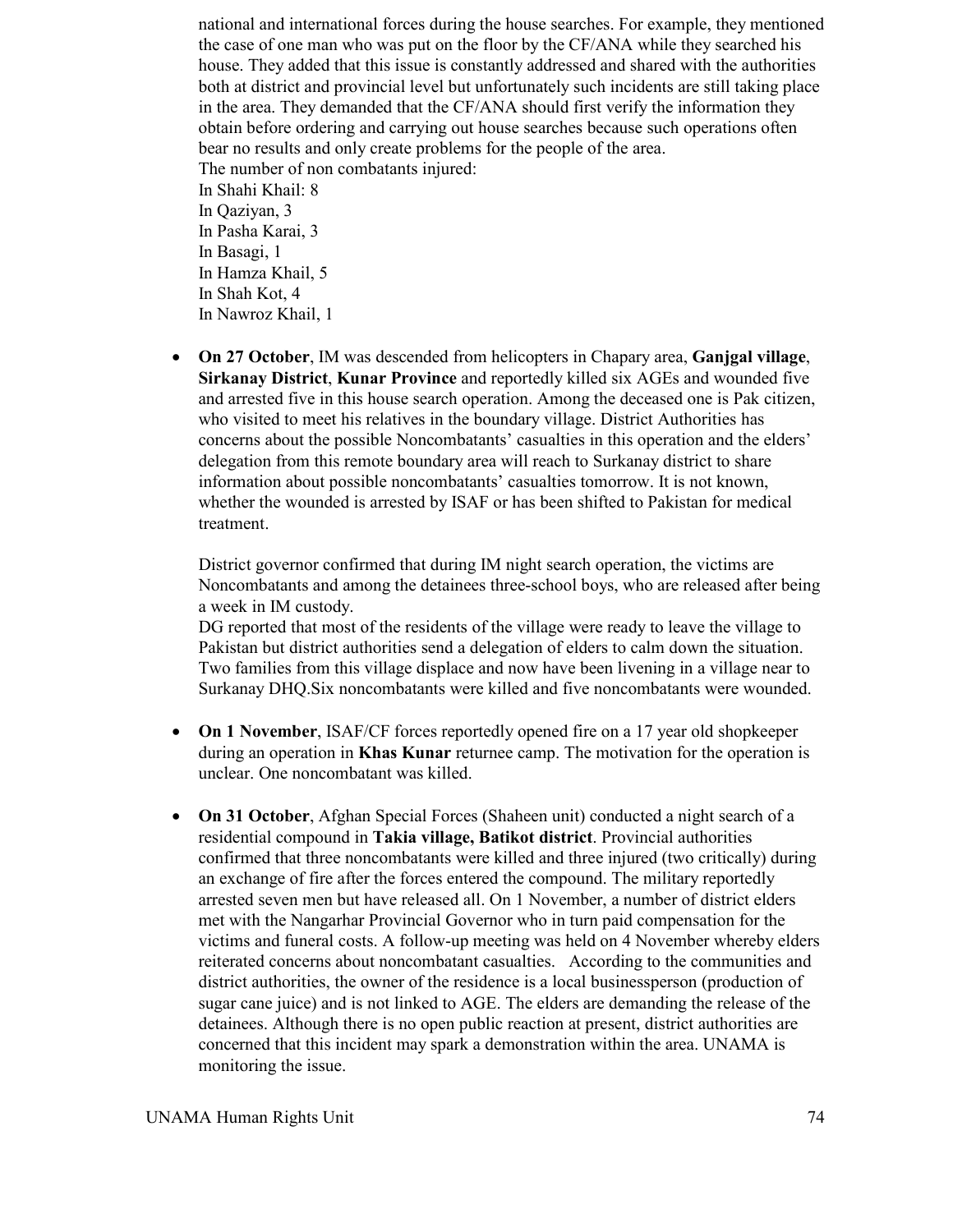- UNAMA has concerns about the possible noncombatant casualty of a noncombatant after an ambush between the IM and AGEs in **Billa area of Waigul district**, **Nuristan on 10/11/2007**. Nuristan NSD told to UNAMA that according to unconfirmed report, 20 IM soldiers are killed and 12 are wounded in an ambush with AGEs in Billa area of Waigul district, Nuristan province. 5/6 ANA soldiers are killed and 11 are wounded in the same fighting. A local noncombatant shepherded Mohammad ullah s/o, Akhter Mohammad was killed by IM forces, after being reached to the area for collection the dead and wounded from the area and another Abdullah s/o Hajji Khair Mohammad has been arrested.
- It was reported to HRU that ISAF forces bombarded **Korengal**, **Kunar Province** in the night of the **23rd of November**. Unconfirmed reports indicated that five noncombatants were killed and two injured. UNAMA HRU contacted the Deputy CoP, who was unable to confirm the incident. UNAMA has been unable to contact any other government authorities for further confirmation. UNAMA will follow up.
- **On 26 Nov** Laghman NSD (CONFIDENTIALLY) confirmed that ISAF shelling (ground) killed one woman and injured two in the **Titin area of Balai village**, **Laghman.** This is a remote area used for grazing.
- Early on the morning of **27 November**, 16 construction workers from a local Nuristani construction company were reportedly killed as a result of IMF aerial bombings on three tents in **Landalabok area**, in the border area of **Nangarage and Doab Districts**, **Nuristan Province**. Sources state that the company had informed the PRT base in Nangarage of its location on 3 different occasions (note the camp is reportedly 10 kms from the base). 4 bodies of victims were identifiable and the age range of the victims was between 20-35. The remaining 7 victims were unidentifiable due to the condition of the bodies. All victims were male.

According to information received the IMF has stated that the targets were legitimate. UNAMA HRU is further investigating the incident.

• **On 06 November**, **in Baghlan-e Jadid district** (**Baghlan province**) around 1600hrs a BBEID was detonated at the entrance of a Sugar Factory (Fabrica City Centre) where an open meeting was to be held with a delegation of Members of Parliament attending. This suicide attack - the deadliest in the history of the country. According to National Security Directorate 19 noncombatants were killed by bullets fired by body guards and protection officers 37 Noncombatants are killed by blast and 3 noncombatants are killed by both bullet and blast. The cause of the death for 11 noncombatants is unknown.

No one bears responsibility for this deadly attack. Taliban clearly denied being responsible for this attack.

## **By other causes:**

- UNDSS reported that on **02/11/07 at Mirmandai village Gurbuz District Khost** a dead body of a person who was kidnapped some days ago was found near to his home. Police officials has verified the incident and stated that investigation is going on.
- UNDSS reported that on **05/11/07 at Dadwal Area, Mandozai District Khost** a teenager (16 year old boy) was shot and killed in the area by unknown gunman. Police sources verified the incident and stated that they are investigating the case. Update logged**:** 11/11/07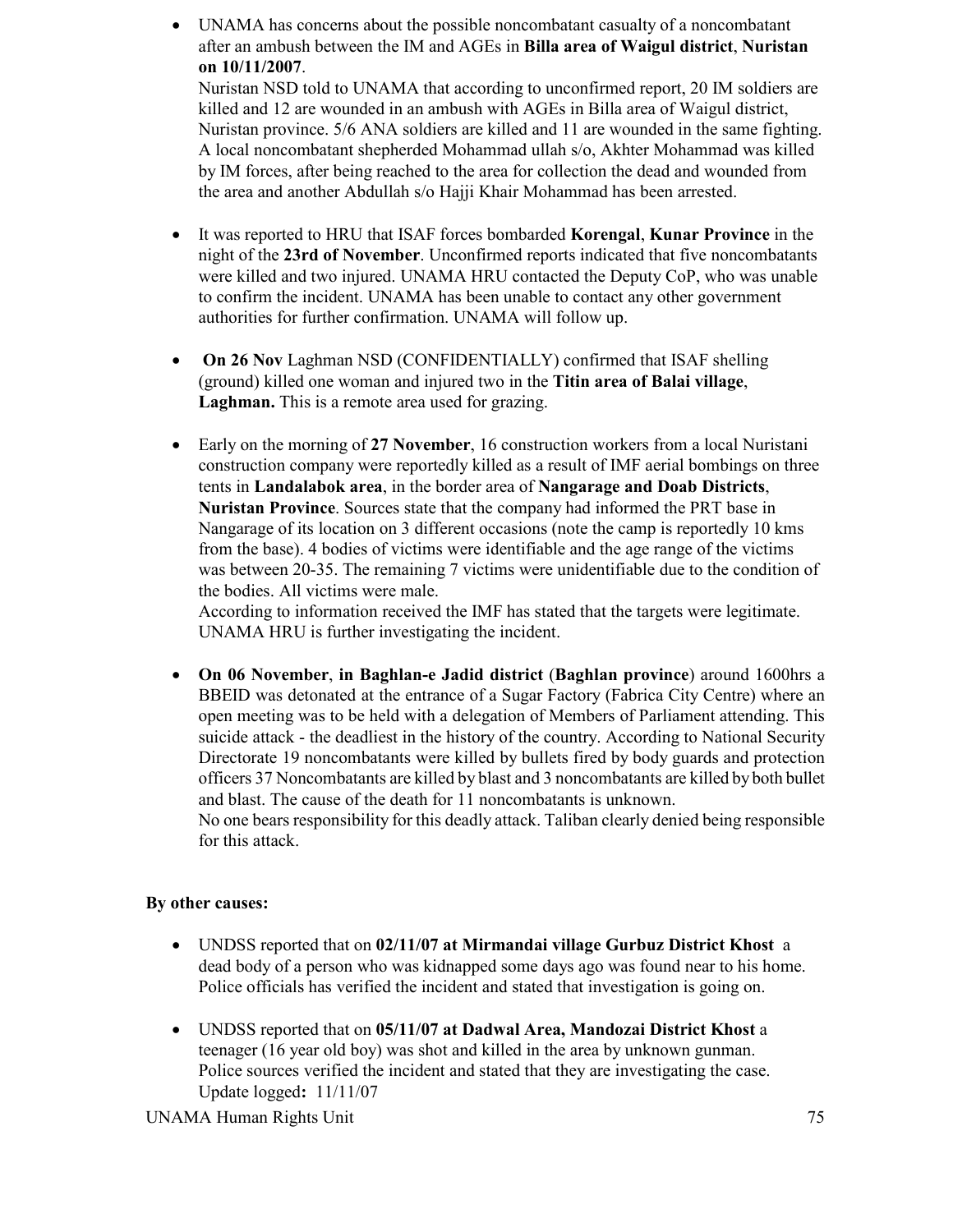Police stated that the family has no conflict or enmity with any one. Though, one of their family members is working with IMF in selarno base in Khost. Media stated that till now no one has claimed responsibility for the incident**.** 

- UNDSS reported that on **11/11/07 at Ibrahim khiel village Gardez center Paktia** The body of unidentified person was found in the area; he was shot and killed in the area. Police sources confirmed the incident, and stated that his identity is not clear.Hospital sources verified the incident and mentioned the local had checked his identity but no one was able to identify it, the postmortem report suggest that he was shot with the pistol one or two days ago. Moreover, the hospital source stated that they are going to shift the dead body to Kabul. 1-Noncombatantkilled
- UNDSS reported that on **14/11/07 at Lakan Area Matun District Khost** a 3 armed man entered the house rented by NSP and opened a fire which resulted in injury to one of the driver. Police verified the incident and stated that though they are investigating the case however they have strong suspicion that Taliban might be involved in the attack. According to media no one has claimed responsibility for the incident till now.
- UNDSS reported that on **21/11/07** at **Waro village Giro District Ghazni** a dead body of 20 year old boy was found in the area. Police source didn't verified the report nor by Governor or PC office.
- UNDSS reported about the attack on **28/11/07 Ajristan district Ghazani.** The perpetrators of the attack not yet identified. 6 noncombatants including a woman were injured.
- **On 18 November**, **Badakhshan province**, Wardoj district, at approximately 1530hrs, a vehicle belonging to AKDN Health Unit was attacked by two unknown gunmen who opened fire at the vehicle with AK assault rifles. The driver and a teacher who was a passenger in the vehicle were killed instantly while two other passengers were wounded.
- **On 06 November** an elder and Provincial Shora member was shot and killed in **Nahri Sarraj District** (**Helmand)** by two unknown gunmen ridding on a motorcycle as he returned home from the Mosque.
- **On 03 November** a national INGO staff member traveling on his private Toyota Corolla vehicle was attacked by two masked gunmen riding a Motorcycle in **District two**, **Kandahar City**. The attackers tried to stop the vehicle. The driver was shot during his escape.
- According to UNAMA sources **on 11 November 2007 Kijran**, a rocket (RPG) reportedly hit the house of Mr. Sayed Amir in Dorwana village (located close to Zardgulan) which resulted in the death of one child (age and sex unknown) and the injury of his/her mother and one shepherd man. It has been reported that the rocket was fired by AGEs but there is no confirmation and hence it remains unclear whether the rocket was fired by AGEs or governmental forces. Additionally, a shepherd was injured reportedly as a result of AK 47 shot.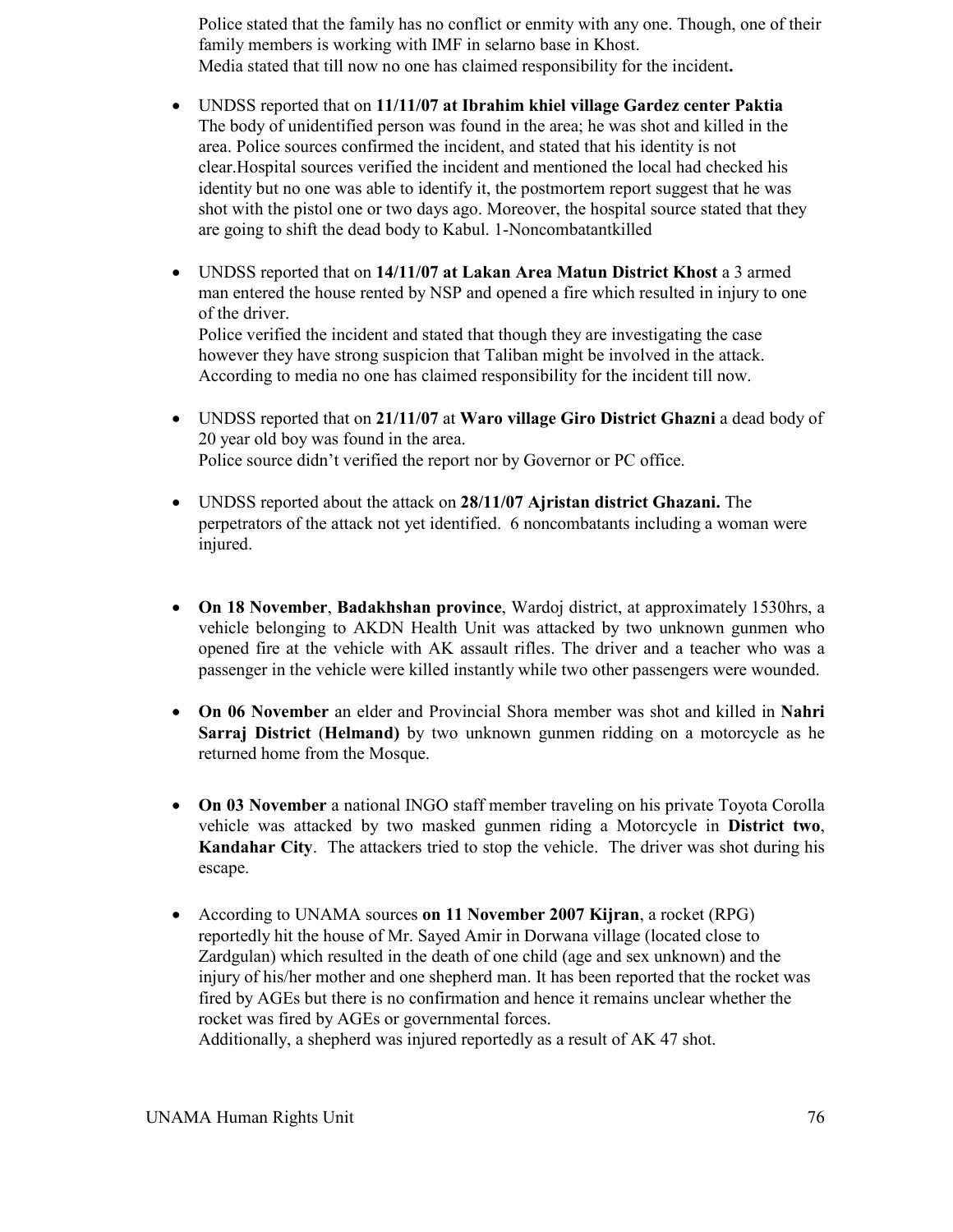- A Wahdat daily news report (Peshawar) quotes the Qari Sajad, Tora Boora Mujahideen Front spokesperson as reporting that **on 9 November**, Taliban executed a business man from Khoyghani district, in the **Fatera area of Chaparhar district, Nangarhar**. Some sources confirmed that unknown armed men in the mentioned area killed a local businessperson Zahir and the motive behind this murder is not known yet.
- **On 20 November**, an UXO detonated in Manogai district, **Kunar Province** and injured three children. The children were collecting wood at the time of the incident and were transported to Asadabad Public Hospital where their condition is classed as critical.
- UNDSS reported that **on 28/11/07** at **Dwamunda District, Khost** a teacher was assassinated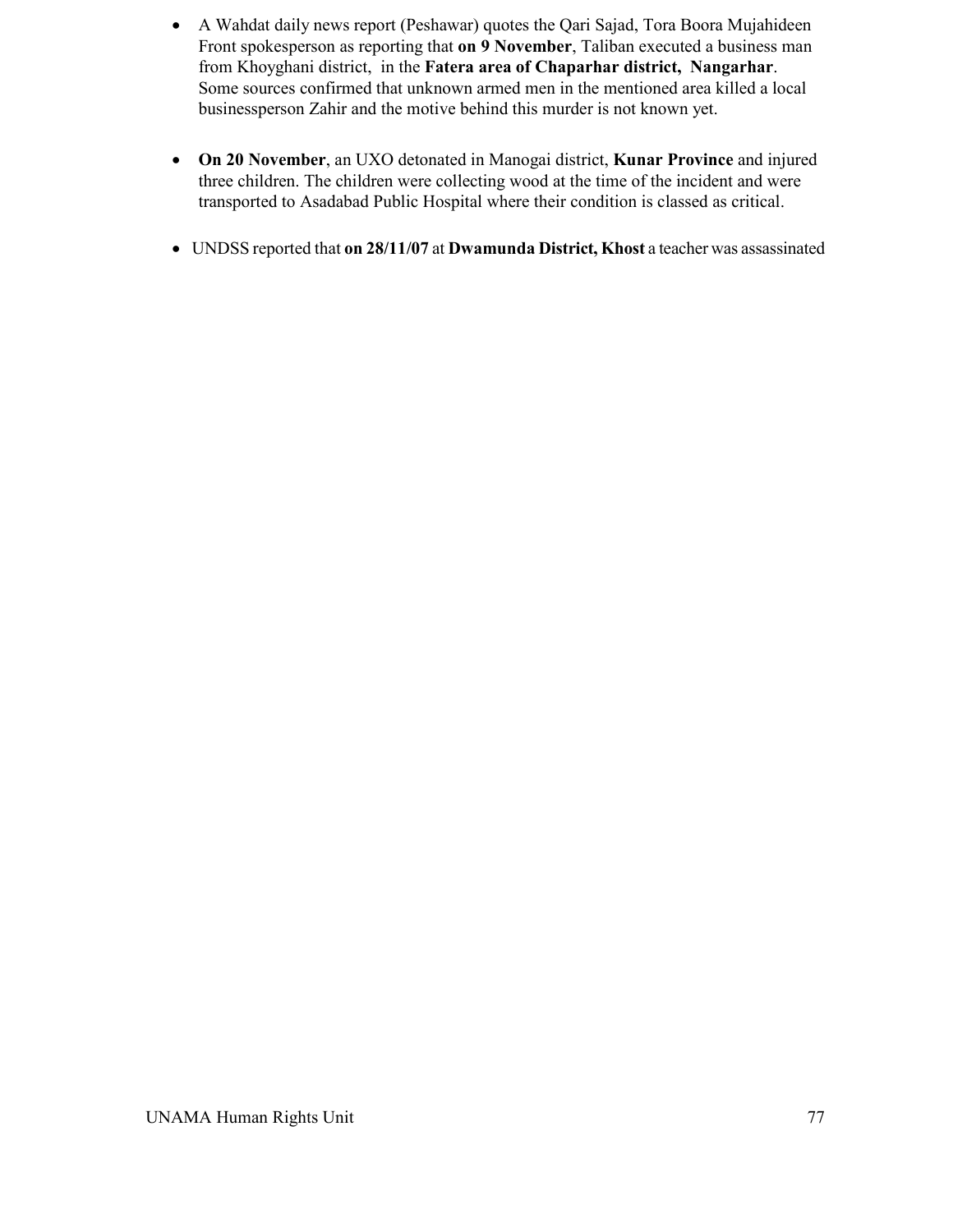## **December 2007**





- On **3 December** a suicide bomber wearing a BBIED vest approached a vehicle of PSC guards responsible for protecting an Indian Road Construction Company (BRO) and detonated the device **in front of Central Mosque in Ghorghory town Khash Rod District. (Nimroz)** Two PSC guards and two civilians were killed. Three PSC guards and at least five civilians were wounded.
- On **12 December** a suicide VBIED bomber attacked an ANA vehicle in **District 5 Kandahar City**. One civilian passer-by was killed; four other civilians and two ANA soldiers were wounded.
- On **5 December** a civilian commercial truck was struck by road side IED in **Nagahan Village on the road to Khakrez District**. One civilian was killed and two others were injured.
- On **8 December** a local tractor, which was carrying water from ABP base to an ABP check post in **Shorabak District (Kandahar)** was struck by a road side IED. The driver was injured and the tractor was damaged.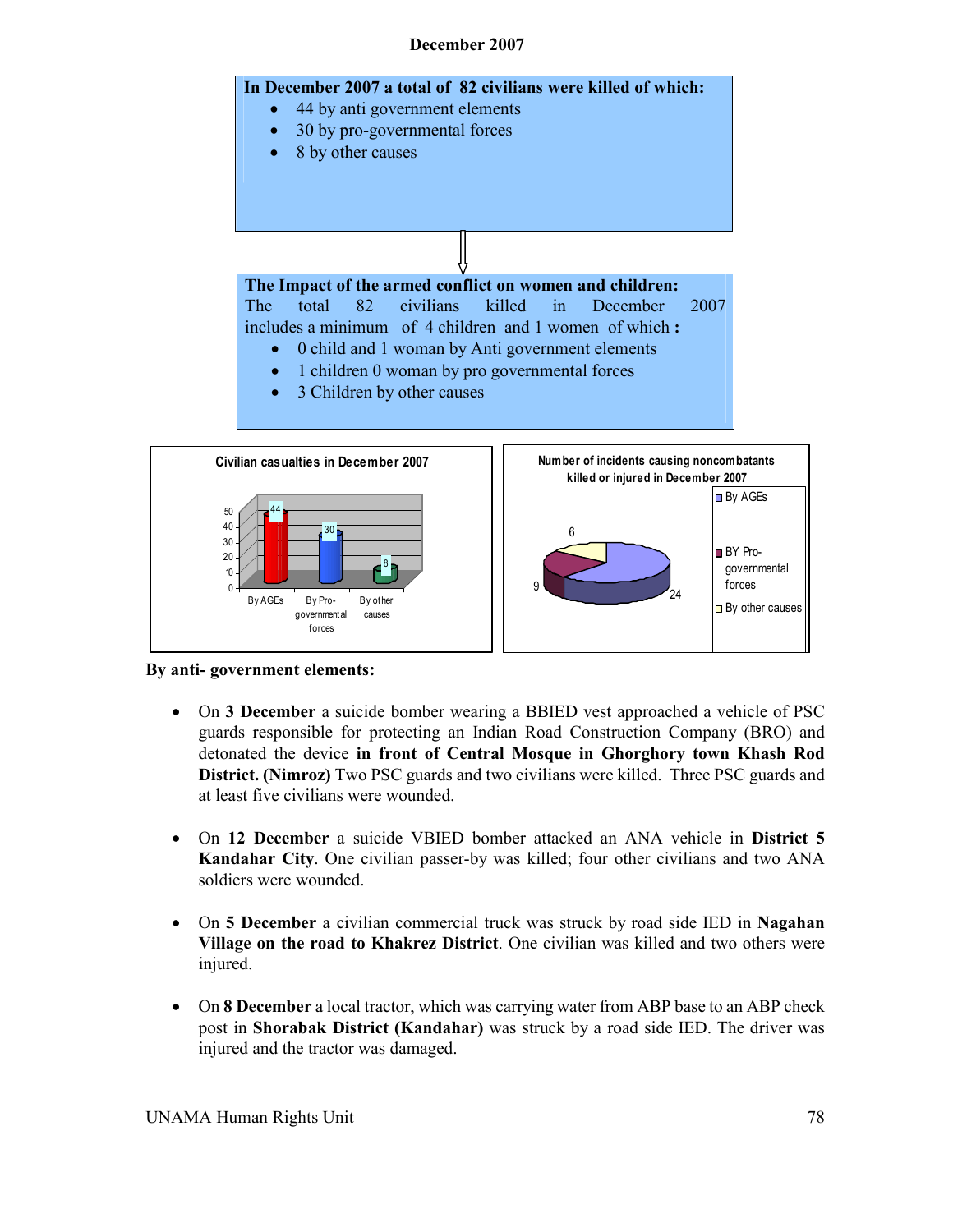- On **13 December** a civilian mini bus struck a freshly planted anti-tank mine outside **Tirin Kot town (Uruzgan**). Six civilians were reportedly killed and six others were wounded.
- On **17 December** a local family of five consisting of husband, wife and three children were killed when the motorcycle on which they were all riding struck a road side IED **in Tirin Kot (Uruzgan)**. They were reported to be on their way from their home in Garmab Village having been shopping in preparation for Eid in Tirin Kot Bazaar.
- On **19 December** AGE assassinated two local male adults by hanging them from trees in **Kajaki District (Helmand).** They were accused of spying for international forces and the Government.
- On **23 December** a civilian van was struck by road side IED in **Dala Dam area, Shah Wali Kot District (Kandahar).** Two civilians were reportedly killed and four others were wounded.
- On **23 December** AGE assassinated a local male adult by hanging him from a tree in the **Ashogha Village of Zheri District (Kandahar)**. He was reportedly accused of spying for international forces and the Government.
- On **23 December** an adult male was shot and killed by AGE in **Jaimrasi Village of Panjwayi District (Kandahar).** The AGE rigged his body with IED and laid his body by the side of the road; the ANP officers tied a rope to his body and pulled to set off the IED. There was no other casualty recorded.
- **On 24 December** a donkey cart was struck by road side IED in **Ashogha area**, **Zheri District**, **(Kandahar.)** Two children who were riding in the cart were injured and evacuated to Kandahar Hospital for treatment.
- On **4/12/2007** At 8:15hrs, in **PD 9 Qala e wakil area Kabul province** a SVBIED attack on a two-vehicle IM convoy and a civilian bus with ANA passengers failed after a premature detonation. The incident occurred on the main Mahsoud Square-Airport route. 6 Non-combatants sustained serious injuries with damages to passer-by vehicles.
- On **5/12/2007** in **Waisalabad/Chilsutun area, Takhnikum road Kabul Province**, at 0700hrs, a black Toyota Corolla vehicle rigged with a VBIED rammed into a civilian bus with ANA passengers on board. GoA reports put casualty figures at six ANA killed and six critically injured. 7 Non-combatants (shopkeepers and bystanders) were killed. 15 others (including schoolboys) injured.
- On **15/12/2007** in PD-2 **Salang wat area Kabul Province** At 0820hrs two rockets concealed as an IED in a pick up vehicle(Reg#48689KBL) exploded on the main road close to the South gate of KCP. Five civilians were killed and 35 others sustained injuries in this incident.
- On **24/12/2007** in **PD-11 Panjsad Family Area Kabul province** at 1230hrs, eight children sustained minor injuries after an old UXO (rocket) they were playing with accidentally exploded near a grave yard.

,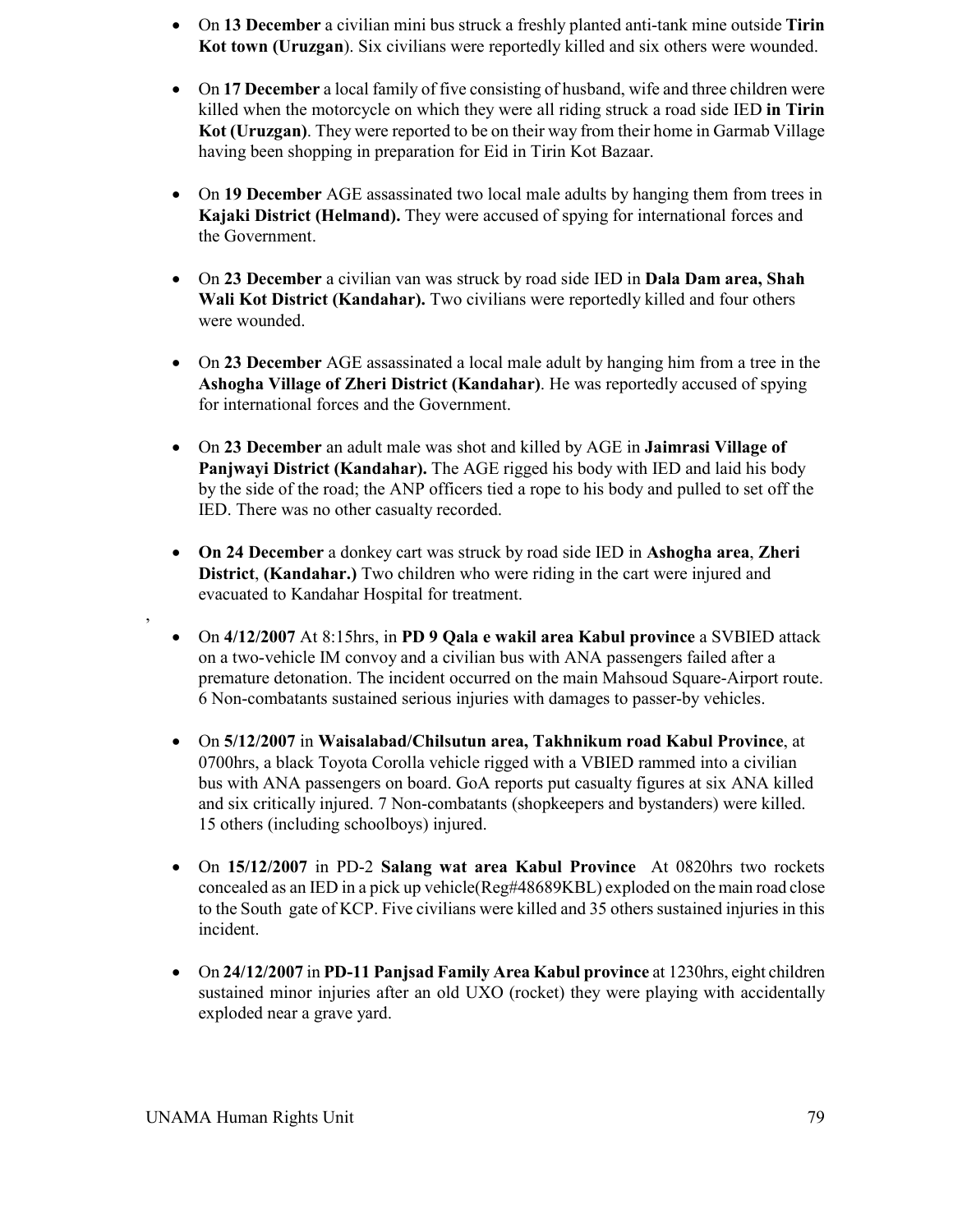- On **8/12/07 DSS report on Herat-Kandar ring road**, convoy of Delaram district administrator escorted by ANP attacked by AGEs. 7 killed, including district administrator and his son.
- On 16/12/07 in **Pusht-e-Rod district, Dorahi Masaw area, Farah province**. DSS report, GoA employee of transport department abducted by suspected AGEs. 17 Dec ANP recover his dead body from Qala Khoshkaba in Khaki Safit in a search operation. UNAMA PA reports AGEs the execution is strongly believed to be politically motivated.
- On **1/12/07 in Speend Band Area**, **Qarbagh district, Ghazni province** UNAMA received report from UNDSS four private trucks that were transporting GoA supplies were attacked and burned by a group of insurgents. A civilian guard who was escorting the trucks was killed in the attack but the drivers and their assistants escaped.
- On **2/12/07** UNDSS reported that in **Khost Province, Bak District**, on the **main Khost-Bak road**, during the day; reportedly a taxicab was hit by a roadside IED explosion. Two civilians were wounded and the vehicle was slightly damaged in the explosion.
- On **16/07/12 in Khulbesat area**, **Sabari District, Khost Province** UNDSS reported that in Khost Province, Sabari District, Khulbesat area, a civilian vehicle was hit by an IED planted on a roadside in the area. As a result of the IED explosion four civilians were wounded.
- On **23/12/07 Province** UNDSS reported that in **Khost Province, Bak District**, **Chinargi area**, at; a civilian vehicle was hit by an IED explosion. The IED was planted on a sub-road in the area. Three civilians, including a woman, were killed in the explosion.
- It was reported that on **11 December in Pashad area Surkanai district Kunar province** AGEs attacked a police check post with mortars. The firing missed target and hit two residential buildings injuring 4 civilians, included three children.
- On **11 December**, AGEs reportedly killed a local resident in **Koat district**, **Kunar province** for allegedly spying for the international military forces. A letter from the AGEs was reportedly found attached to the deceased body with a warning that other spies will face similar consequences.
- On **7 December** four civilians were reported killed and four others wounded in crossfire during joint ANA/international forces operations in the **Southern part** of **Musa Qala District (Helmand**).

## **By Pro-governmental forces:**

- On **6 December** international forces conducted air strikes in **Garmser District(Helmand**). Unconfirmed reports indicate that 13 AGE and eight civilians were killed when a truck full of AGE ammunition was hit and exploded.
- On **7 December** four civilians were reported killed and four others wounded in crossfire during joint ANA/international forces operations in the **Southern part** of **Musa Qala District (Helmand**).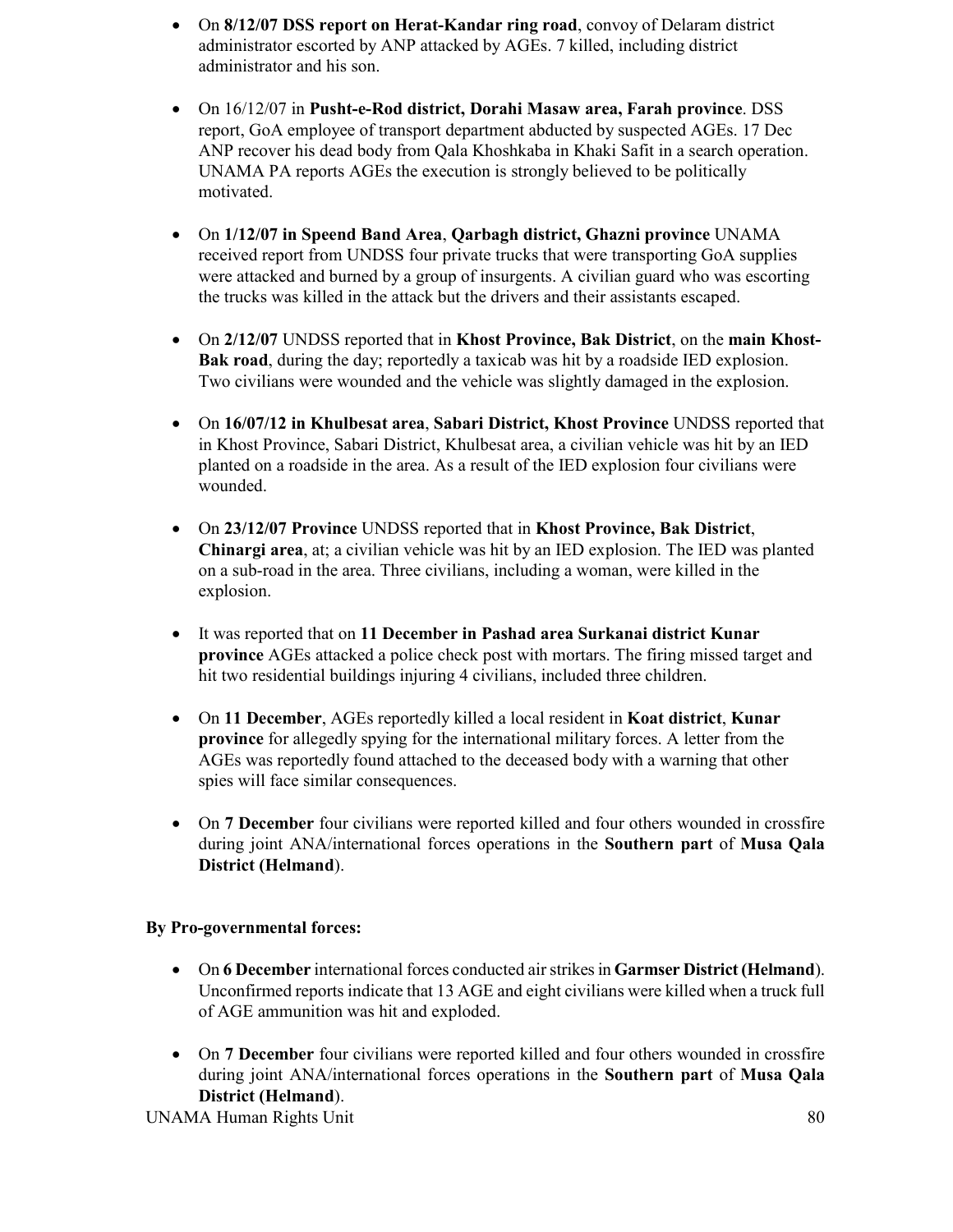- On **09 December** international forces state that they carried out an operation to the **west of Kandahar City** where 3 AGE were arrested and an arms cache discovered. During the operation a 13 year old girl was killed. The exact cause of her death is unknown.
- On **4 December, Kandahar Province, Daman District**, an ISAF convoy opened fire on a civilian corolla vehicle in Shor Andam area on Highway 4 between Kandahar and KAF. They opened fire because the vehicle failed to stop and pull of to the side off the road as the ISAF convoy approached. Two civilians were injured.
- On **2 December**, AGE attacked the ISAF base in **Waygal District**, **Nuristan Province** with RPG/PK and SAF. In response, ISAF reportedly conducted an air-strike which according to unconfirmed reports indicates that four civilians were injured.
- Kunar authorities reported that on **4 December** in **Barabat village, Khas Kunar District, Kunar Province** ISAF fired an artillery round which impacted in close proximity to a local shepherd and his herd. The shepherd was injured and a number of his animals were killed.
- Afghan National Police (ANP) has confirmed that an unknown type of artillery which is being tested was fired from local International Military base **on 22/12/2007 at Bama Khel village of Pacher Wo Agam district of Nangarhar province**. The artillery missed the target and hit Hajji Gul's house at about 10:30 p.m. Two women and a girl were reported to be slightly injured.
- Around **18** civilians have been killed and **41** others injured by an air strike in **Baghran Sub-distrcit of Helmand province** on **11-P.M. 25/12/07.**  This was told to UNAMA by Mr. Khawanin one of the helpers of those **12** injured civilians who have been admitted in Kandahar Mirwais Hospital on **26/12/07.**  Mr.Khawanin added that we were asleep when the air strike took place targeted two villages named **Kalanjue** and **Tareak** and all those were targeted who ever was moving out of their room to the compound of their houses to see what is going on ,as a result **18** non-combatants have been killed and **41** others injured mostly women and children . He added that they do not know why they have been targeted because there was no Taliban force nor any kind of clash.
- On **17/12/2007** in **PD-10 Kabul International Airport Area Kabul Province** At 0730hrs, ANP/ANA advertently shot dead a local male suspected to be a suicide bomber after he failed to heed to stop warning. The victim who was wearing ANA marked sports clothing was apparently walking towards the second check post when the incident occurred. After an investigation no explosives were found on him.

## **By other causes:**

- On **18 December** the secretary to the Governor of Kandahar was shot and killed by unknown armed men in front of his house in **District 8, Kandahar City.**
- On 09/12/07 Mormenda, Ali Sher District Khost UNDSS reported that local security sources reported that unknown armed men shot and killed a man while he was praying. The motive of the killing is not clear but the local population believes it was because of the man's support for GoA.